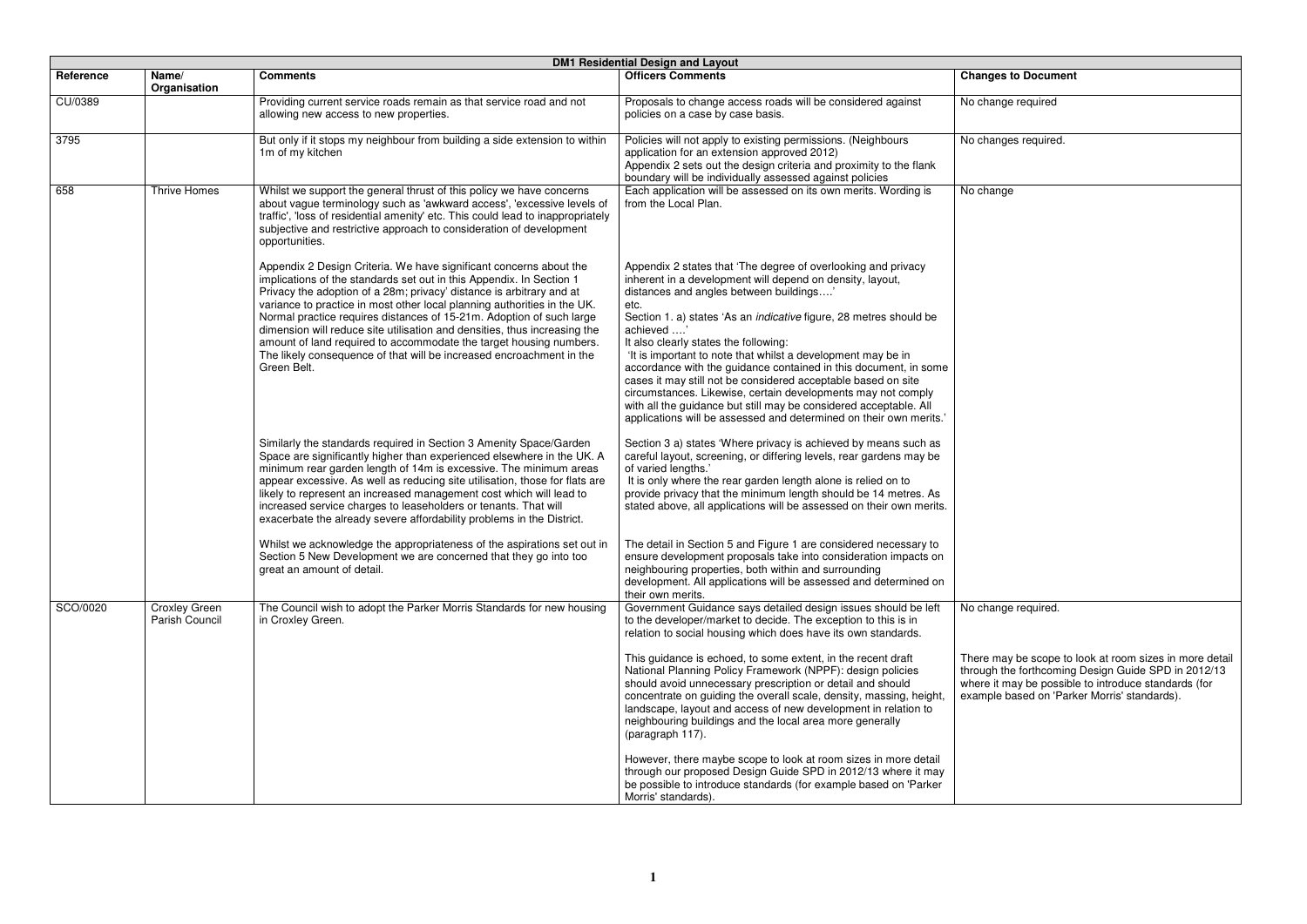| 3673 | <b>Herts Constabulary</b><br>Crime Prevention<br>Design Service | Turning to Section 3.0 Residential Design and Layout, paragraph 3.1<br>mentions "sustainability" referencing PPS1 which in relation to crime<br>include the following comment as contributing towards a sustainable<br>development:<br>• Promote communities which are inclusive, healthy, safe and crime free,<br>whilst respecting the diverse needs of communities and the special<br>needs of particular sectors of the community.<br>• Create safe and accessible environments where crime and disorder or<br>fear of crime does not undermine quality of life or community cohesion.<br>. In planning for the achievement of high quality and inclusive design,<br>planning authorities should have regard to good practice set out in<br>amongst others - Safer Places - the Planning System and Crime<br>Prevention. Under the Crime and Disorder Act, Section 17 there is a<br>need to complete a crime audit and look to improve crime prevention         |                                                                                                                                                                                                                                                                                                                                                                                                                                                                                                                                                                                                       |                                                            |
|------|-----------------------------------------------------------------|---------------------------------------------------------------------------------------------------------------------------------------------------------------------------------------------------------------------------------------------------------------------------------------------------------------------------------------------------------------------------------------------------------------------------------------------------------------------------------------------------------------------------------------------------------------------------------------------------------------------------------------------------------------------------------------------------------------------------------------------------------------------------------------------------------------------------------------------------------------------------------------------------------------------------------------------------------------------|-------------------------------------------------------------------------------------------------------------------------------------------------------------------------------------------------------------------------------------------------------------------------------------------------------------------------------------------------------------------------------------------------------------------------------------------------------------------------------------------------------------------------------------------------------------------------------------------------------|------------------------------------------------------------|
|      |                                                                 | Paragraph 3.3 Design and Access Statements also need to consider<br>and provide crime prevention, paragraph 132 of the Communities and<br>Local Governments document on Guidance on information requirements<br>and validation for Design & Access Statements states:<br>"PPS1 makes clear that a key objective for new developments should be<br>that they create safe and accessible environments where crime and<br>disorder or fear of crime does not undermine quality of life or community<br>cohesion. Design and access statements for outline and detailed<br>applications should therefore demonstrate how crime prevention<br>measures have been considered in the design of the proposal and how<br>the design reflects the attributes of safe, sustainable places set out in<br>Safer Places- the Planning System and Crime Prevention (ODPM/Home<br>Office, 2003). Further advice on 'Secured by Design' principles is<br>available from the Police." | Agreed. For clarification a further bullet point to be added re<br>Design and Access Statements to contain details about how<br>applicants have considered crime prevention in their development<br>proposals and reference to 'Secured by Design Principles'<br>To provide further clarification of requirements for Design and<br>Access Statements in relation to crime prevention.                                                                                                                                                                                                                | Para<br>It wil<br>deve                                     |
|      |                                                                 |                                                                                                                                                                                                                                                                                                                                                                                                                                                                                                                                                                                                                                                                                                                                                                                                                                                                                                                                                                     |                                                                                                                                                                                                                                                                                                                                                                                                                                                                                                                                                                                                       | The<br>Acco<br><b>WWV</b><br>Furt<br>avai<br>http:<br>No c |
|      |                                                                 | There is no mention of the need for designing out crime or crime<br>prevention in the DPD, in our view a serious omission.<br>Paragraph 3.5 mentions Building Futures which does included crime<br>prevention, but again the DPD gives this as Guidance only with no firm<br>steer to designing out crime. Paragraph 3.6 mentions "issues such as<br>crime and antisocial behaviour" without giving a firm steer towards<br>designing out crime.                                                                                                                                                                                                                                                                                                                                                                                                                                                                                                                    | Designing out crime is incorporated in the Core Strategy in Policy<br>CP12 Design of Development,<br>paragraph h) Design out opportunities for crime and anti-social<br>behaviour through the incorporation of appropriate measures to<br>minimise the risk of crime and create safe and attractive places.<br>Policy CP1 Overarching Policy on Sustainable Development,<br>paragraph n) promote buildings and public spaces of a high<br>enduring design quality that respects local distinctiveness, is<br>accessible to all and reduces the opportunities for crime and anti-<br>social behaviour. |                                                            |
|      |                                                                 | On page 5 under "What you told us" there was strong support for<br>"Reducing crime through the design of new development" and whilst<br>Safer by Design is shown this refers to Health and Safety only and as<br>crime is mentioned the reference must be to Secured by Design!<br>DM1 whilst taking notice of some of the points made in "What you told<br>us" it omits to mention:<br>• New development to be designed and built sustainably                                                                                                                                                                                                                                                                                                                                                                                                                                                                                                                      | Detailed design guidance and standards will be provided in the<br>Three Rivers Design Guide Supplementary Planning Document<br>Further guidance relating to Secured by Design will be<br>incorporated into the above SPD in consultation with Hertfordshire<br>Constabulary's Crime Prevention Design Advisor.<br>$\overline{2}$                                                                                                                                                                                                                                                                      |                                                            |

agraph 3.3 changed to:

- ill need to demonstrate how the proposed elopment will:
- Maximise energy efficiency and address water and drainage requirements
- Achieve an inclusive environment that can be used by everyone, regardless of age, gender or<br>disability <del>and</del>
- Take account of transport considerations **and** • Incorporate crime prevention measures in the design of the proposal and how the design<br>reflects the attributes of safe, sustainable places<br>set out in Safer Places- the Planning System

The Design Council provides guidance on Design and Access Statements which is available at www.designcouncil.org.uk. Further advice on 'Secured by Design' principles are ilable from the Police at

http://www.securedbydesign.com.

change required.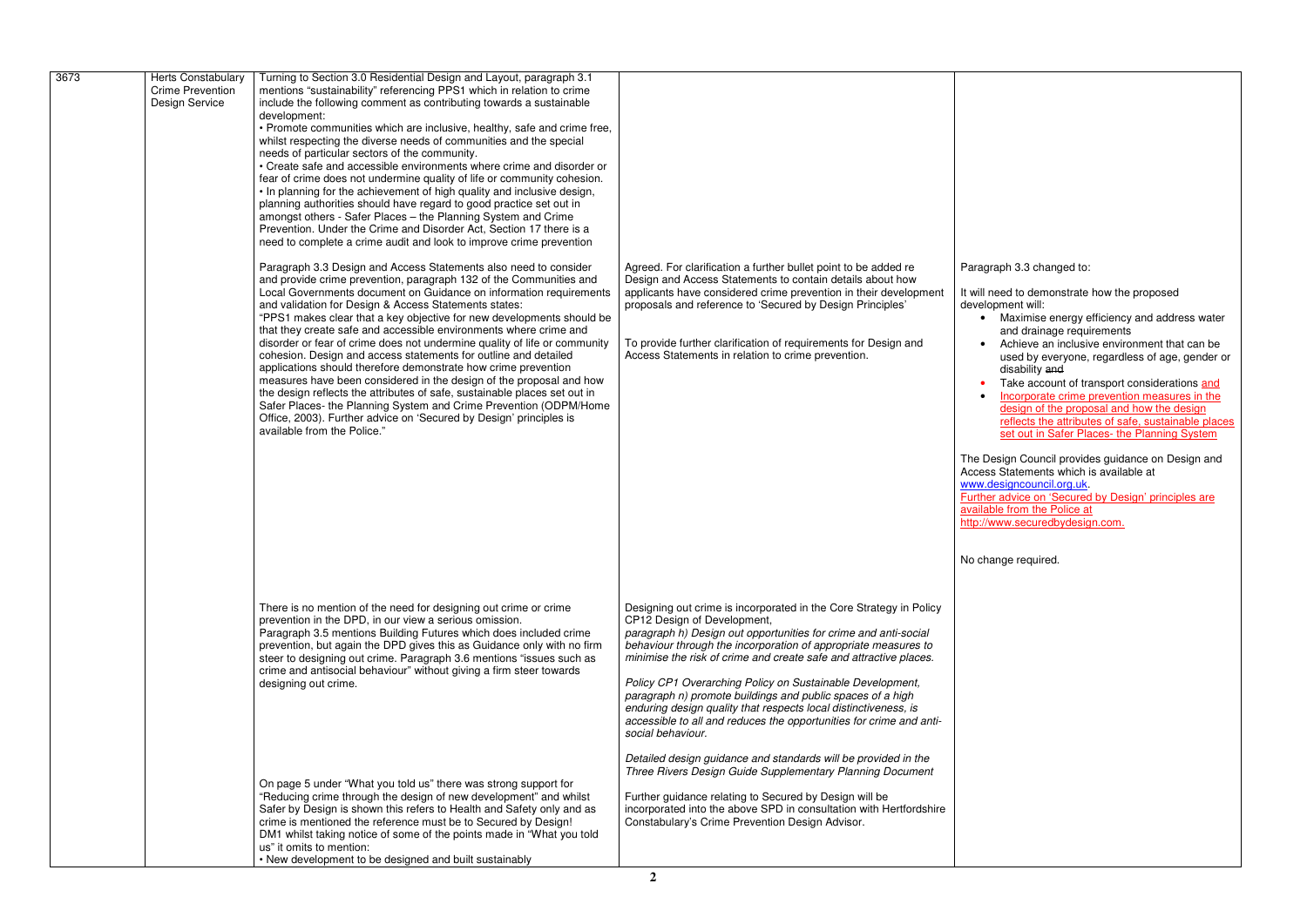|                 |                                                           | • Reducing crime through the design of new developments by use of<br>secured by design.<br>It is surprising there is this omission as it seems to be what those<br>consulted over the Core Strategy have advised as important in their<br>opinion, and this has been ignored in DM1<br>The final paragraph of DM1 refers to Appendix 2, informing that<br>residential developments should satisfy the design criteria shown in this<br>Appendix. Once again sustainability and crime prevention have been<br>omitted.<br>The Policy Links refer to PPS1 which as I have indicated above is<br>concerned with criminality and the reduction of crime, CP12 is<br>mentioned as a related Core Strategy and Building Futures only as<br>Further Guidance! The Design SPD is also mention but I am unable to<br>find the document on the Council website. Appendix 2 - Design Criteria;<br>I have already comments on the fact that there is no mention of crime<br>prevention or designing out crime in this appendix.<br>Conclusion<br>There may be a solution which would be to amend CP12 to ensure<br>residential dwellings are built to Secured by Design standards and<br>commercial properties built to BREEAM "very good" standards, CP 12<br>then needs to be referenced in all other documents as it is currently in<br>the DPD. Any developer, either residential or commercial would be clear<br>on the design aspects and the targets set in CP12 could then be easily<br>identified and met.                                                                                                                                                                                                                                                                                                                                                                                                                                                                                                                                                                                                                                                                                                                                                                                                                                                                                                                                                                                                                                                                                                                                                                                                                      | See above comment.                                                                                                                                                                                                                                                                                                                                                                                                                                                                                                                                                                                                                                                                     | No change required. |
|-----------------|-----------------------------------------------------------|------------------------------------------------------------------------------------------------------------------------------------------------------------------------------------------------------------------------------------------------------------------------------------------------------------------------------------------------------------------------------------------------------------------------------------------------------------------------------------------------------------------------------------------------------------------------------------------------------------------------------------------------------------------------------------------------------------------------------------------------------------------------------------------------------------------------------------------------------------------------------------------------------------------------------------------------------------------------------------------------------------------------------------------------------------------------------------------------------------------------------------------------------------------------------------------------------------------------------------------------------------------------------------------------------------------------------------------------------------------------------------------------------------------------------------------------------------------------------------------------------------------------------------------------------------------------------------------------------------------------------------------------------------------------------------------------------------------------------------------------------------------------------------------------------------------------------------------------------------------------------------------------------------------------------------------------------------------------------------------------------------------------------------------------------------------------------------------------------------------------------------------------------------------------------------------------------------------------------------------------------------------------------------------------------------------------------------------------------------------------------------------------------------------------------------------------------------------------------------------------------------------------------------------------------------------------------------------------------------------------------------------------------------------------------------------------------------------------------|----------------------------------------------------------------------------------------------------------------------------------------------------------------------------------------------------------------------------------------------------------------------------------------------------------------------------------------------------------------------------------------------------------------------------------------------------------------------------------------------------------------------------------------------------------------------------------------------------------------------------------------------------------------------------------------|---------------------|
| <b>NSO/0078</b> | Chilterns<br>Conservation<br>Board                        | The Board supports this policy as drafted.                                                                                                                                                                                                                                                                                                                                                                                                                                                                                                                                                                                                                                                                                                                                                                                                                                                                                                                                                                                                                                                                                                                                                                                                                                                                                                                                                                                                                                                                                                                                                                                                                                                                                                                                                                                                                                                                                                                                                                                                                                                                                                                                                                                                                                                                                                                                                                                                                                                                                                                                                                                                                                                                                   | <b>Support Noted</b>                                                                                                                                                                                                                                                                                                                                                                                                                                                                                                                                                                                                                                                                   | No change required  |
| 3999            | McCarthy And<br><b>Stone Retirement</b><br>Lifestyles Ltd | The Council is weak on policy that promotes housing and<br>accommodation for the ageing population. Core Strategy Policy CP3 at<br>the more strategic level makes references to the encouragement of<br>housing for the elderly and supported and specialist accommodation in<br>suitable and sustainable locations. The opportunity exists to provide a<br>dedicated policy or acknowledge within Policy DM1 the benefits of older<br>person's accommodation including owner occupier retirement and extra<br>care housing. The SHMA identifies that some projected 1200 population<br>increase by 2021 will be mainly in the over 50 sector. The number of<br>households will increase to 2,900 (8.5%) with mainly single persons<br>households. The opportunity exists to provide more policy support for<br>this sector.<br>Retirement housing is a highly sustainable and specialist form of<br>accommodation which will significantly help to address the need for<br>accommodation for the older population. It will provide options and<br>choices for people who may be looking to downsize and relocate to<br>more accessible locations within the borough. By actively supporting<br>such accommodation at policy level whether through proactive policies<br>or specific land allocation the supply of retirement housing will increase<br>and help release larger properties back into the housing market for more<br>efficient use of the housing stock. Taking into account the national<br>evidence of an ageing population which is backed up at the local level a<br>specific reference to the needs of an ageing population should be<br>included to identify the wide ranging issues that will; be associated with<br>a larger proportion of people in need of accommodation care and other<br>facilities, which cannot be addressed under the wider 'residential'<br>heading. The complex needs, expectations, provision of care and<br>support will vary considerably within this age group and there will be a<br>need to provide a holistic approach to different types of housing and<br>care provision from the public and private sector. This position is backed<br>up by a number of policy documents including the following: The draft<br>NPPF para 28: LPA's need to prepare a Strategic Housing Market<br>Needs Assessment should identify the scale and mix of housing an the<br>range of tenures that the local population are likely to require over the<br>plan period which: 1. meets household projections and demographic and<br>migration change 2. Address the need for all types of housing including<br>affordable and the needs of different groups in the community e.g. older | The Core Strategy Policy CP3 Housing Mix and Density states<br>that 'The Council will require housing proposals to take into<br>account the range of housing needs in terms of size and type of<br>dwellings as identified by the Strategic Housing Market<br>Assessments This includes provision of housing for the<br>elderly and supported and specialist accommodation which will be<br>encouraged in suitable and sustainable locations.'<br>Core Strategy Policy CP1 g) states 'build mixed and sustainable<br>communities by providing housing across a range of tenures and<br>types including affordable housing'<br>No need to repeat in Development Management Policies DPD | No change required  |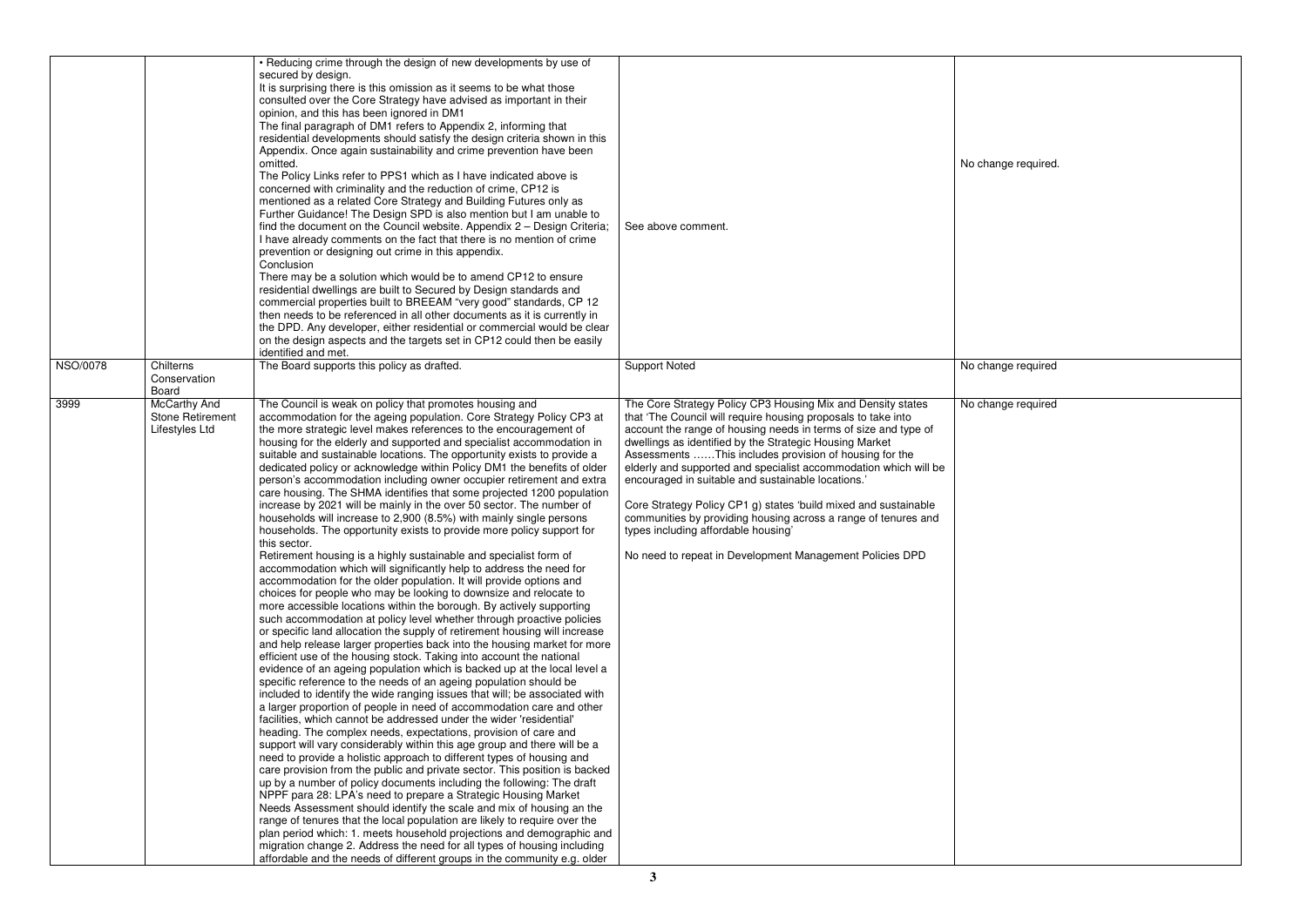

people 3. Caters for housing demand and scale of housing to meet demand. Also prepare a Strategic Housing Land Availability Assessment to establish realistic assumptions about the availability and suitability and the likely economic viability of land to meet the identified requirement for housing over the plan period. At Para 111 in seeking to deliver a wide choice of quality homes and widen opportunities for home ownership, Local planning Authorities should 'plan for a mix of housing based on current and future demographic trends, market trends and the needs of different groups in the community such as families with children the elderly and people with disabilities. The CLG publication 'Sustainable Planning for Housing in an ageing population' (2008) reports: 1. some 1 in 3 households are already headed by somebody over 60. 2. Older people will represent 48% of all growth in households from 2004-2026 3. The over 65s will grow from 8.3m in 2008 to 11.4m by 2025 4. The 80+ will grow by 1million from 2008 and 2025 an increase of almost 50% 5. Population ageing has major implications for a wide range of public services, including health and social care expenditure. Key findings from the 'Population Trends' by national Statistics tell us that: 1. the UK population is projected to increase gradually from an estimated 58.8m in 2001 to over 63m by 2026. This is equivalent to an average annual rate of growth of 0.28%. Longer-term projections suggest the population will peak around 2040 at nearly 64m and then gradually start to fall. The highest rise is expected in the over 85's group. 2. The UK population will gradually become older with the mean age projected to rise from 39.1 years in 2001 to 42.4 years in 2026. 3. By 2007 the population of pensionable age exceeded the number of children 4. The number of people at state pensionable age is projected to increase by over 10.5% from 10.8 million in 2001 to 12.0 million by the end of 2011. Allowing for the change in women's state pension the population of pensionable age will rise only slightly further (to 12.2 million) by 2021. However a faster increase will then resume with longer-term projections suggesting the number over pensionable age will peak at over 15 million around 2040. in recognition that meeting the housing needs of the older population is of growing concern and priority the previous Government prepared and published 'Lifetime Homes, Lifetimes Neighbourhoods. A National Strategy for Housing in an Ageing Society'. In introduction tot he strategy the then Prime Minister noted that 'One of the biggest challenges of the 21st century is the challenge of an ageing population'. The strategy advises that housing and planning for an ageing population is now a cross-Government national priority and notes that older people will make up 48% of the increase in new households by 2026 with this figure reaching as high as 90% in some areas. In terms of addressing housing needs for the older population the strategy recognises the need to build more mainstream and specialised housing for older people and the need to provide more homes and more choice. Recognising also that the majority of older persons are owner occupiers who will most likely want to remain so 9the strategy advises that the over 60s have in total almost £932 billion in equity in their homes) the strategy therefore recognises the benefits of sheltered housing and specialised housing for the elderly and the need to provide considerably more - by supporting such developments through both planning policy and development management decisions. Britain's population is ageing yet the range of living options for the elderly has shrunk at the same time as data on the new building of specialist housing for the elderly show. 50 years age specialists housing was based on public rental housing and social service agenda. Rising living standards, the growth of owner occupation amongst the elderly and changing perceptions of the role of government at national and local levels have changed all that. But the private sector has not been able to expand the accommodation it offers to any great extent. In fact the amount built for sale in the past decade is far less than it was in the 1980s. it goes on to explain and advise; the demand for specialist owner occupier retirement housing greatest in the UKs ageing population amongst those suffering from the frailties of old age and who are consequently physically constrained in what they can do or from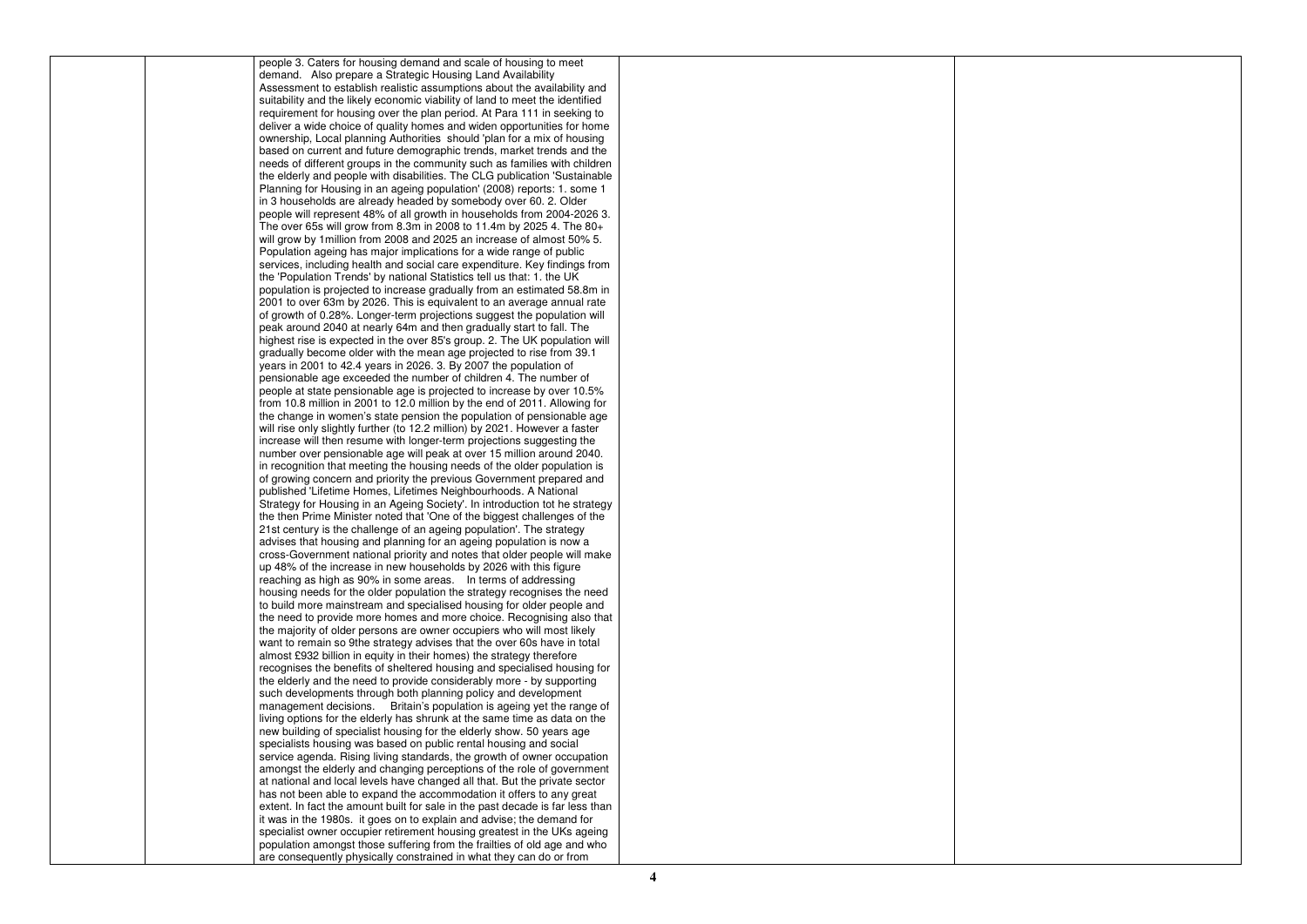No change required

|          |                                                           | those who are experiencing increasing isolation, often because of the<br>recent loss of a loved one. These characteristics were used to make<br>some scenario forecasts of the potential demand for Owner Occupier<br>Retirement Housing. Those estimates show that, even on the modest<br>assumptions, the underlying demand for owner Occupier Retirement<br>Housing is currently substantial an will grow in the future.<br>Further<br>recognition of this point is required to make the DMPDPD document<br>sound and in line with planning guidance. A proactive positive policy<br>should encourage a range of high quality, well designed accommodation<br>for the ageing population subject to reasonable locational, design and<br>sustainability criteria.                                                                                                                                               |                                                                                                                                                                                                                                                                                                                                                                                                                                                                                                                                                                                                                                                                                                                                                                                                                                                                                                                                                                                                                                                                                                                                                                                       |                         |
|----------|-----------------------------------------------------------|-------------------------------------------------------------------------------------------------------------------------------------------------------------------------------------------------------------------------------------------------------------------------------------------------------------------------------------------------------------------------------------------------------------------------------------------------------------------------------------------------------------------------------------------------------------------------------------------------------------------------------------------------------------------------------------------------------------------------------------------------------------------------------------------------------------------------------------------------------------------------------------------------------------------|---------------------------------------------------------------------------------------------------------------------------------------------------------------------------------------------------------------------------------------------------------------------------------------------------------------------------------------------------------------------------------------------------------------------------------------------------------------------------------------------------------------------------------------------------------------------------------------------------------------------------------------------------------------------------------------------------------------------------------------------------------------------------------------------------------------------------------------------------------------------------------------------------------------------------------------------------------------------------------------------------------------------------------------------------------------------------------------------------------------------------------------------------------------------------------------|-------------------------|
| 3744     | Howard Sharp &<br>Partners LLP<br>(Jonathan<br>Harbottle) | Policy should emphasise design led solutions rather than rule out certain<br>design approaches in principle. For example tandem development of<br>one property behind another is not necessarily inappropriate and there<br>are many Councils and Inspectors who have allowed tandem<br>development on it's merits. Policy should be cast more simply to<br>encourage and expect high quality design.                                                                                                                                                                                                                                                                                                                                                                                                                                                                                                             | The Council considers that tandem development (and other<br>garden land or infill development) can erode the particular<br>character of the area or impact on the residential amenity of<br>existing and new occupants. Applications for tandem development<br>will not normally be supported by the Council, however every<br>application will be considered on its own merits.                                                                                                                                                                                                                                                                                                                                                                                                                                                                                                                                                                                                                                                                                                                                                                                                      | No ch                   |
| 2126     | <b>Banner Homes Ltd</b>                                   | Policy DM1 fails to acknowledge the contribution that back land or infill<br>development, often involving garden land, can make towards housing<br>choice particularly within a Green Belt LPA, and is unduly restrictive. In<br>particular, it appears to represent a moratorium against development on<br>garden land. In particular we would pose the following questions. Why<br>should tandem development be unacceptable in principle? Its<br>acceptability is surely dependent on a raft of material considerations<br>including site circumstances.<br>What are 'excessive levels of traffic' within the context of tandem<br>development? How will cumulative proposals be assessed by the LPA.<br>As regards to Appendix 2 we would make the following points; 28 metre<br>'back to back' distances seem excessive and would preclude any forms<br>of backland development particularly in urban areas. | The Council considers that tandem development (and other<br>garden land or infill development) can erode the particular<br>character of the area or impact on the residential amenity of<br>existing and new occupants. Applications for tandem development<br>will not normally be supported by the Council, however every<br>application will be considered on its own merits.<br>This will depend on individual site and development proposals.<br>Appendix 2 states that 'The degree of overlooking and privacy<br>inherent in a development will depend on density, layout,<br>distances and angles between buildings'<br>etc.<br>Section 1. a) states 'As an <i>indicative</i> figure, 28 metres should be<br>achieved<br>It also clearly states the following:<br>'It is important to note that whilst a development may be in<br>accordance with the guidance contained in this document, in some<br>cases it may still not be considered acceptable based on site<br>circumstances. Likewise, certain developments may not comply<br>with all the guidance but still may be considered acceptable. All<br>applications will be assessed and determined on their own merits.' | No ch<br>No ch<br>No ch |
|          |                                                           | The minimum garden length cited in paragraph 3 (a) at 14 metres is<br>arbitrary and has to be weighed against other material considerations<br>including site circumstances. The same criticism applies in relation to the<br>proposed garden sizes.                                                                                                                                                                                                                                                                                                                                                                                                                                                                                                                                                                                                                                                              | Section 3 a) states 'Where privacy is achieved by means such as<br>careful layout, screening, or differing levels, rear gardens may be<br>of varied lengths.'<br>It is only where the rear garden length alone is relied on to<br>provide privacy that the minimum length should be 14 metres. As<br>stated above, all applications will be assessed on their own merits.<br>The Development Management Policies DPD has considered the<br>requirements of the draft NPPF. When the final NPPF is published<br>the document will be reviewed to ensure it is in compliance.                                                                                                                                                                                                                                                                                                                                                                                                                                                                                                                                                                                                           | No ch                   |
|          |                                                           | In conclusion the LPA approach is unduly restrictive and contrary to inter<br>alia the aim and objectives of the draft NPPF                                                                                                                                                                                                                                                                                                                                                                                                                                                                                                                                                                                                                                                                                                                                                                                       |                                                                                                                                                                                                                                                                                                                                                                                                                                                                                                                                                                                                                                                                                                                                                                                                                                                                                                                                                                                                                                                                                                                                                                                       | No ch                   |
| SCO/0057 | Natural England                                           | DM1 - Residential Design and Layout<br>In paragraph 3.10, reference is made to the Council's forthcoming<br>Design SPD. We would request that the Design SPD includes<br>information/references on how to accommodate and enhance for<br>biodiversity through design.<br>Obvious reference to the forthcoming Green Infrastructure and<br>Landscape SPD should also be made within the Design SPD. Green<br>Infrastructure should be incorporated into the design of new<br>developments wherever possible and at an early stage. Guidance on                                                                                                                                                                                                                                                                                                                                                                     | Agreed. Design SPD will include references and further<br>information links on how to accommodate and enhance for<br>biodiversity through design.                                                                                                                                                                                                                                                                                                                                                                                                                                                                                                                                                                                                                                                                                                                                                                                                                                                                                                                                                                                                                                     | No ch                   |

No change required

No change required

No change required

hange required

No change required

hange required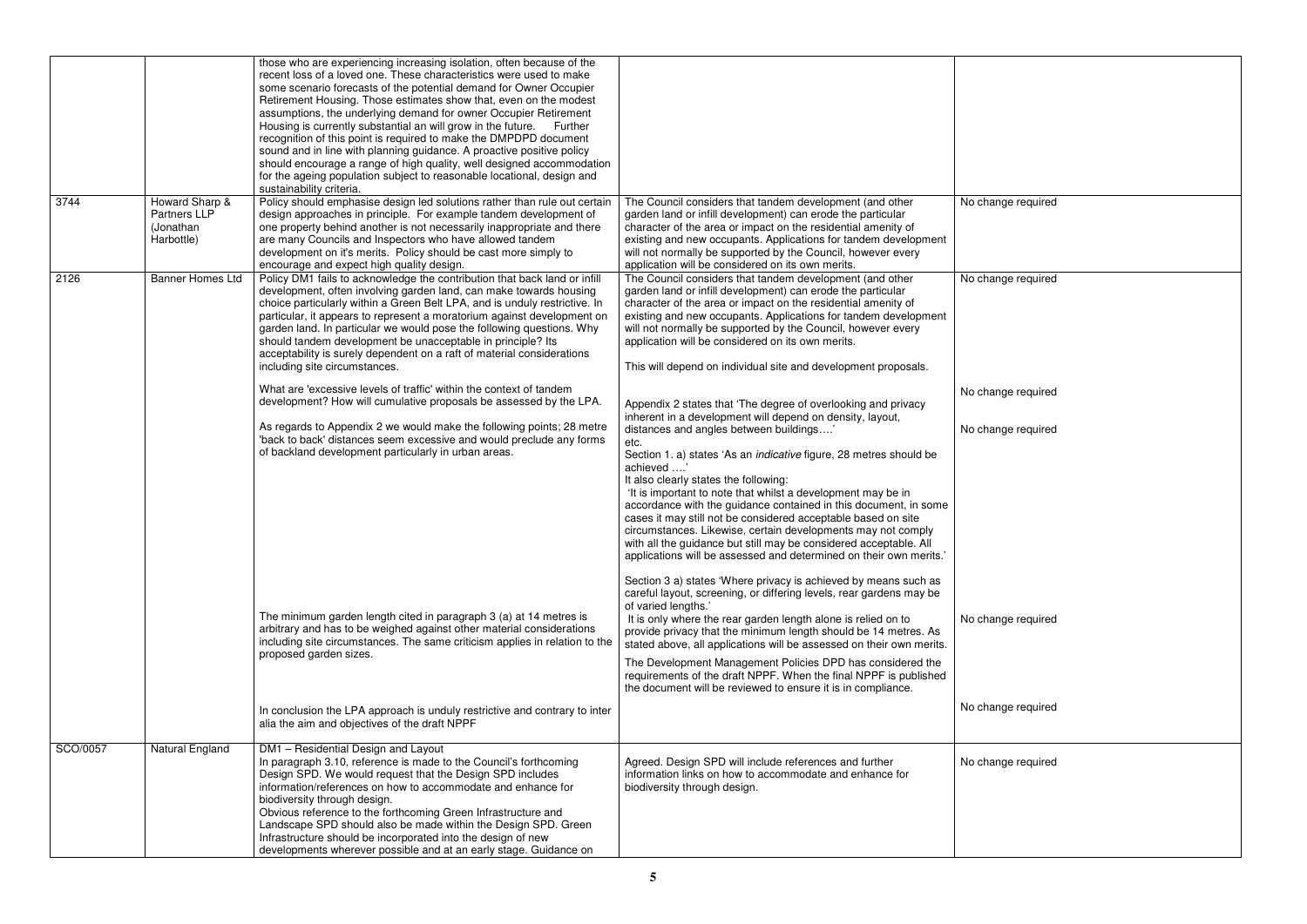nange required.

CP9 to CS policy links and S9 to CS objectives list. necessary to list all national guidance.

ner Guidance, Additional Information changed to ie:

ds in Hertfordshire – Highway Design Guide: http://www.hertsdirect.org/services/transtreets/transplan/v/roadsinherts/

## soned Justification

Policy DM1 is in accordance with national and regional policy frameworks and reflects local priorities to maintain, protect and enhance the quality of the built environment and in particular residential amenities. The approach will contribute directly to the Core Strategy ctive 3: in relation to adapting design and considering climate change; <u>to Objective 9: in relation to</u><br>conserving and enhancing the countryside and diversity dscapes, wildlife and habitats; to Objective 10: new development respecting the unique character andity of the towns and villages in the District; and Objective 12: creating safe and attractive places to live nange required

|          |                                                              | how new developments can contribute to the delivery of Green<br>Infrastructure should be provided and easily accessible.                                                                                                                                                                                                                                                                                                                                                                                                     |                                                                                                                                                                                           |                                                                                                                                                                     |
|----------|--------------------------------------------------------------|------------------------------------------------------------------------------------------------------------------------------------------------------------------------------------------------------------------------------------------------------------------------------------------------------------------------------------------------------------------------------------------------------------------------------------------------------------------------------------------------------------------------------|-------------------------------------------------------------------------------------------------------------------------------------------------------------------------------------------|---------------------------------------------------------------------------------------------------------------------------------------------------------------------|
|          |                                                              | We would also like to see Natural England's Standards for Accessible<br>Natural Greenspace (ANGSt) incorporated into the Green Infrastructure<br>and Landscape SPD (see link below).<br>http://www.naturalengland.org.uk/ourwork/enjoying/places/greenspace/g<br>reenspacestandards.aspx                                                                                                                                                                                                                                     | Agreed. Natural England's Standards for accessible Natural<br>Greenspace will be incorporated into the Green Infrastructure and<br>Landscape SPD                                          | No ch                                                                                                                                                               |
|          |                                                              | PPS9 (Biodiversity and Geological Conservation) and Core Strategy<br>Strategic Objective S9 are not currently referenced in the policy links<br>section. It is recommended that these are added given that residential<br>development could potentially impact on biodiversity. Similarly Core<br>Strategy CP9 (Green Infrastructure) should be referenced as it forms an<br>integral part of development design.                                                                                                            | Add CP9 to CS policy links and S9 to CS objectives list.<br>Not necessary to list all national guidance.                                                                                  | Add (<br>Not n                                                                                                                                                      |
| SCO/0008 | Dacorum Borough<br>Council                                   | We support the policies and standards set out in Sections 3 to 17 and<br>Appendices 1 to 4 in guiding and controlling the quality and standard of<br>development in Three Rivers. We particularly welcome the inclusion of<br>more detailed policies on renewables and biodiversity given their<br>importance in achieving sustainable forms of development.                                                                                                                                                                 | Support noted                                                                                                                                                                             |                                                                                                                                                                     |
| SCO/0006 | Highways<br><b>HCC Spatial and</b>                           | Highways                                                                                                                                                                                                                                                                                                                                                                                                                                                                                                                     |                                                                                                                                                                                           |                                                                                                                                                                     |
|          | <b>Land Use Planning</b>                                     | Reference is quite rightly made to the guidance on sustainable design<br>that is given in the Building Futures website. Since the policy is not just<br>concerned with design but also explicitly with layout it would be<br>appropriate if reference were made in the Further Guidance section of<br>DM1 to the County Council's highway design manual 'Roads in<br>Hertfordshire - Highway Design Guide' which can be downloaded at<br>http://www.hertsdirect.org/services/transtreets/transplan/infdev/roadsinh<br>erts/. | Agreed.                                                                                                                                                                                   | Furth<br>incluc<br>Road<br>http://<br>infdey<br>Reas<br>3.13<br>regior<br>maint<br>enviro<br>appro<br>Objed<br>consi<br>conse<br>of lan<br>new o<br>identi<br>Objed |
| CU/0193  | Rickmansworth &<br><b>District Residents'</b><br>Association | The Association supports the policy and it needs to be applied to the<br>housing requirements section of the Site Allocations DPD.                                                                                                                                                                                                                                                                                                                                                                                           | The Development Management Policies DPD will be used to<br>assess and determine all planning applications including those for<br>developments sites allocated in the Site Allocations DPD | No ch                                                                                                                                                               |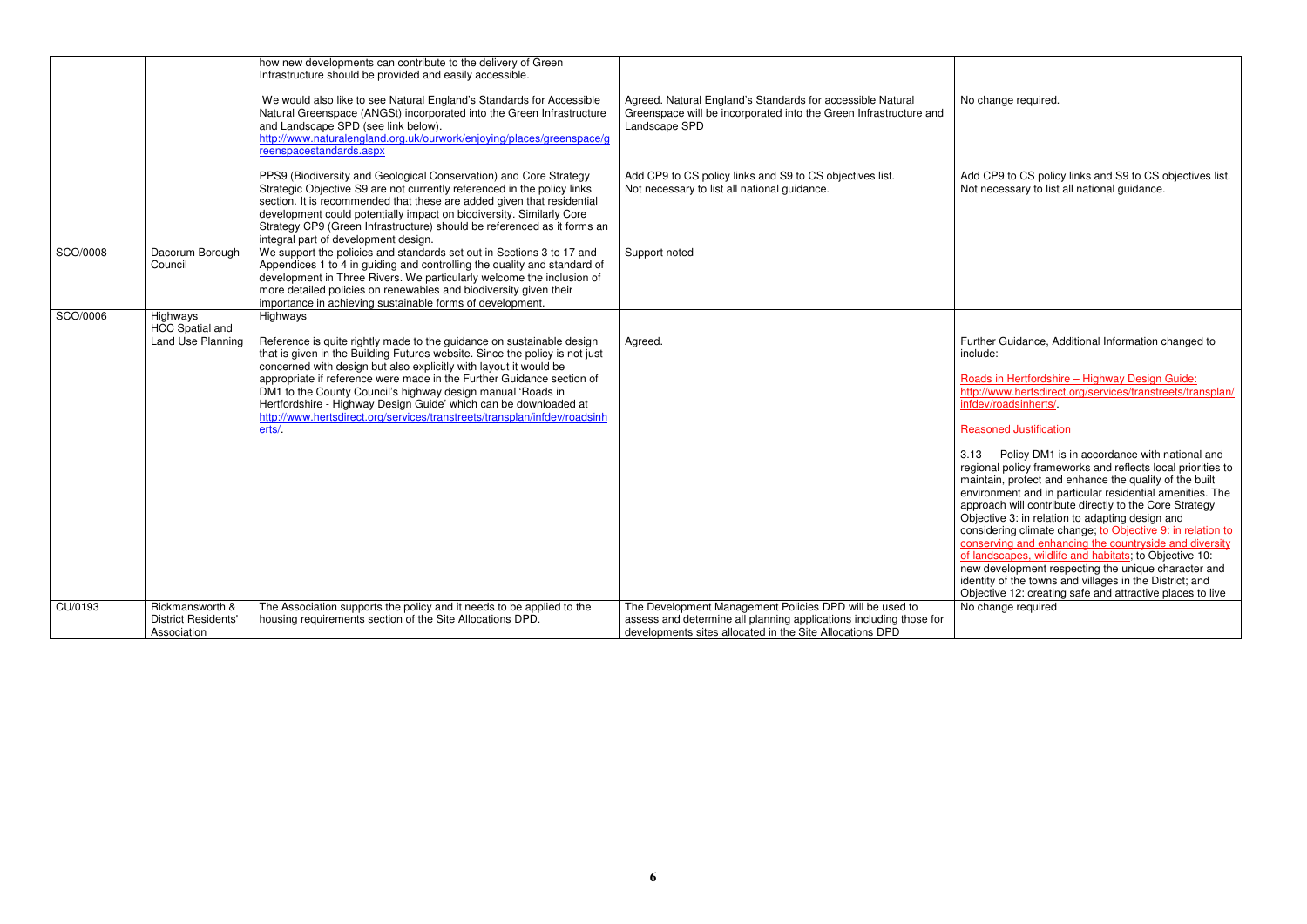|                 |                                                           |                                                                                                                                                                                                                                                                                                                                                                                                                                                                                                                                                                                                                                                                                                                                           | <b>DM2 Green Belt</b>                                                                                                                                                                                                  |                                                                                                                                                                                                                                               |
|-----------------|-----------------------------------------------------------|-------------------------------------------------------------------------------------------------------------------------------------------------------------------------------------------------------------------------------------------------------------------------------------------------------------------------------------------------------------------------------------------------------------------------------------------------------------------------------------------------------------------------------------------------------------------------------------------------------------------------------------------------------------------------------------------------------------------------------------------|------------------------------------------------------------------------------------------------------------------------------------------------------------------------------------------------------------------------|-----------------------------------------------------------------------------------------------------------------------------------------------------------------------------------------------------------------------------------------------|
| Reference       | Name/<br>Organisation                                     | <b>Comments</b>                                                                                                                                                                                                                                                                                                                                                                                                                                                                                                                                                                                                                                                                                                                           | <b>Officers Comments</b>                                                                                                                                                                                               | <b>Changes to Document</b>                                                                                                                                                                                                                    |
| 498             |                                                           | I do not agree to any encroachment onto the Green Belt. I feel that any<br>developments that take place now will lead to more in the future.                                                                                                                                                                                                                                                                                                                                                                                                                                                                                                                                                                                              | Noted. However the Core Strategy sets out requirements for<br>development in Three rivers to meet needs, which includes some<br>Green Belt development. Some development is also permitted<br>under national guidance. | No change                                                                                                                                                                                                                                     |
| NSO/0078        | Chilterns<br>Conservation<br>Board                        | The Board supports this policy as drafted.                                                                                                                                                                                                                                                                                                                                                                                                                                                                                                                                                                                                                                                                                                | Support noted                                                                                                                                                                                                          | No change                                                                                                                                                                                                                                     |
| 637             | <b>Merchant Taylors</b><br>Company                        | We support this policy subject to an amendment as detailed below. The<br>first section of the policy needs to be updated to reflect and relate to the<br>Site Allocations DPD and the sites identified for housing development<br>within the draft document. The Site Allocations DPD includes sites in the<br>Green Belt which are currently proposed to be allocated for residential<br>development. These allocations are supported. Therefore the first part of<br>policy DM2 in relation to 'New Dwellings' should be updated to ensure<br>consistency by specifically making reference to new dwellings being<br>acceptable on sites in the Green Belt that have been allocated for<br>housing use within the Site Allocations DPD. | Agreed. DM2 should make reference to the Site Allocations DPD<br>and should also be changed to make clear that the policy applies<br>to new buildings, not just dwellings.                                             | DM2 Green Belt<br>New Dwellings Buildings<br>Within the Green Belt, ex<br>circumstances, approval<br>buildings other than thos<br>relevant guidance. When<br>development in the Site<br>represent very special ci                             |
| 3744            | Howard Sharp &<br>Partners LLP<br>(Jonathan<br>Harbottle) | Policy should be cast more positively - change from 'will only if' to 'will<br>be unless'                                                                                                                                                                                                                                                                                                                                                                                                                                                                                                                                                                                                                                                 | No change required. Existing wording considered suitable.                                                                                                                                                              | No change                                                                                                                                                                                                                                     |
| 649             | <b>Herts Biological</b><br><b>Records Centre</b>          | HBRC supports this policy given that it seeks to ensure the retention of<br>open countryside is retained between settlements. However we<br>acknowledge in some circumstances it may be preferable to develop on<br>some Green Belt if this retains the character of the urban environments<br>which could otherwise be degraded in respect of their open land areas<br>and local distinctiveness.                                                                                                                                                                                                                                                                                                                                        | Support noted                                                                                                                                                                                                          | No change                                                                                                                                                                                                                                     |
| SCO/0057        | Natural England                                           | DM2 - Green Belt<br>CP11 'Green Belt' of the Core Strategy states that 'protection of the<br>Green Belt and open countryside is a key objective of the Three Rivers<br>Core Strategy'. Biodiversity and landscape assets will no doubt be a key<br>consideration within the Green Belt, however it is noted that in the policy<br>links section of DM2, neither PPS9 nor Core Strategy Strategic<br>Objective S9 are referenced. It is therefore recommended that these are<br>added.                                                                                                                                                                                                                                                     | PPS9 revoked                                                                                                                                                                                                           | See changes made follo<br><b>Regional Policy</b><br>SS7: Green Belt<br><b>Related Core Strategy P</b><br><b>CP1: Overarching Policy</b><br><b>CP9: Green Infrastructur</b><br>CP11: Green Belt                                                |
|                 |                                                           | The Green Belt is considered to be an existing Green Infrastructure<br>asset in itself therefore reference should also be made to Core Strategy<br>Strategic Policy CP9 (Green Infrastructure) in the policy links section of<br>DM <sub>2</sub> .                                                                                                                                                                                                                                                                                                                                                                                                                                                                                        | Agreed                                                                                                                                                                                                                 | Core Strategy Strategic<br>S1, S2, S9                                                                                                                                                                                                         |
| SCO/0008        | Dacorum Borough<br>Council                                | We support the policies and standards set out in Sections 3 to 17 and<br>Appendices 1 to 4 in guiding and controlling the quality and standard of<br>development in Three Rivers. We particularly welcome the inclusion of<br>more detailed policies on renewables and biodiversity given their<br>importance in achieving sustainable forms of development.                                                                                                                                                                                                                                                                                                                                                                              | Support noted                                                                                                                                                                                                          | No change                                                                                                                                                                                                                                     |
| <b>NSO/0077</b> | <b>CPRE Herts</b>                                         | CPRE Hertfordshire seeks amendments to the wording of paragraphs<br>4.2, 4.3, 4.4, 4.5, and 4.8 of Section 4 of the Pre-submission DPD,<br>entitled DM2: GREEN BELT:-<br>Firstly, paragraph 4.2 incorrectly defines 'inappropriate development' in<br>the final sentence, by only referring to harm in terms of visual amenity.<br>This is misleading for potential developers and decision makers alike,<br>and the wording is therefore unsound because it is not consistent with<br>national policy or the adopted Core Strategy. The wording set out in<br>PPG2 should be used to define 'inappropriate development' in this<br>paragraph.                                                                                            | The NPPF defines 'inappropriate development' by setting out<br>development that is appropriate. For clarification last line of<br>paragraph 4.2 amended                                                                | Paragraph 4.2<br>The Green Belt has a po<br>opportunities for access<br>population. Within the GI<br>presumption against inap<br>should not be approved<br>circumstances. Inapprop<br>harmful to the visual ame<br>reason of siting, material |

| <b>Changes to Document</b>                                                                                                                                                                                                                                                                                                                                                                                                                                           |
|----------------------------------------------------------------------------------------------------------------------------------------------------------------------------------------------------------------------------------------------------------------------------------------------------------------------------------------------------------------------------------------------------------------------------------------------------------------------|
| No change                                                                                                                                                                                                                                                                                                                                                                                                                                                            |
| No change                                                                                                                                                                                                                                                                                                                                                                                                                                                            |
| <b>DM2 Green Belt</b>                                                                                                                                                                                                                                                                                                                                                                                                                                                |
| New <del>Dwellings Buildings</del>                                                                                                                                                                                                                                                                                                                                                                                                                                   |
| Within the Green Belt, except in very special<br>circumstances, approval will not be given for new<br>buildings other than those detailed in national and other<br>relevant guidance. Where sites are allocated for<br>development in the Site Allocations DPD, this may<br>represent very special circumstances.                                                                                                                                                    |
| No change                                                                                                                                                                                                                                                                                                                                                                                                                                                            |
| No change                                                                                                                                                                                                                                                                                                                                                                                                                                                            |
| See changes made following introduction of NPPF                                                                                                                                                                                                                                                                                                                                                                                                                      |
| <b>Regional Policy</b><br>SS7: Green Belt                                                                                                                                                                                                                                                                                                                                                                                                                            |
| <b>Related Core Strategy Policies</b><br>CP1: Overarching Policy on Sustainable Development<br>CP9: Green Infrastructure<br>CP11: Green Belt                                                                                                                                                                                                                                                                                                                         |
| Core Strategy Strategic Objectives<br>S1, S2, <u>S9</u>                                                                                                                                                                                                                                                                                                                                                                                                              |
| No change                                                                                                                                                                                                                                                                                                                                                                                                                                                            |
|                                                                                                                                                                                                                                                                                                                                                                                                                                                                      |
| Paragraph 4.2<br>The Green Belt has a positive role to play in providing<br>opportunities for access to the countryside for the urban<br>population. Within the Green Belt there is a general<br>presumption against inappropriate development which<br>should not be approved except in very special<br>circumstances. Inappropriate development is that which is<br>harmful to the visual amenities of the Green Belt by<br>reason of siting, materials or design. |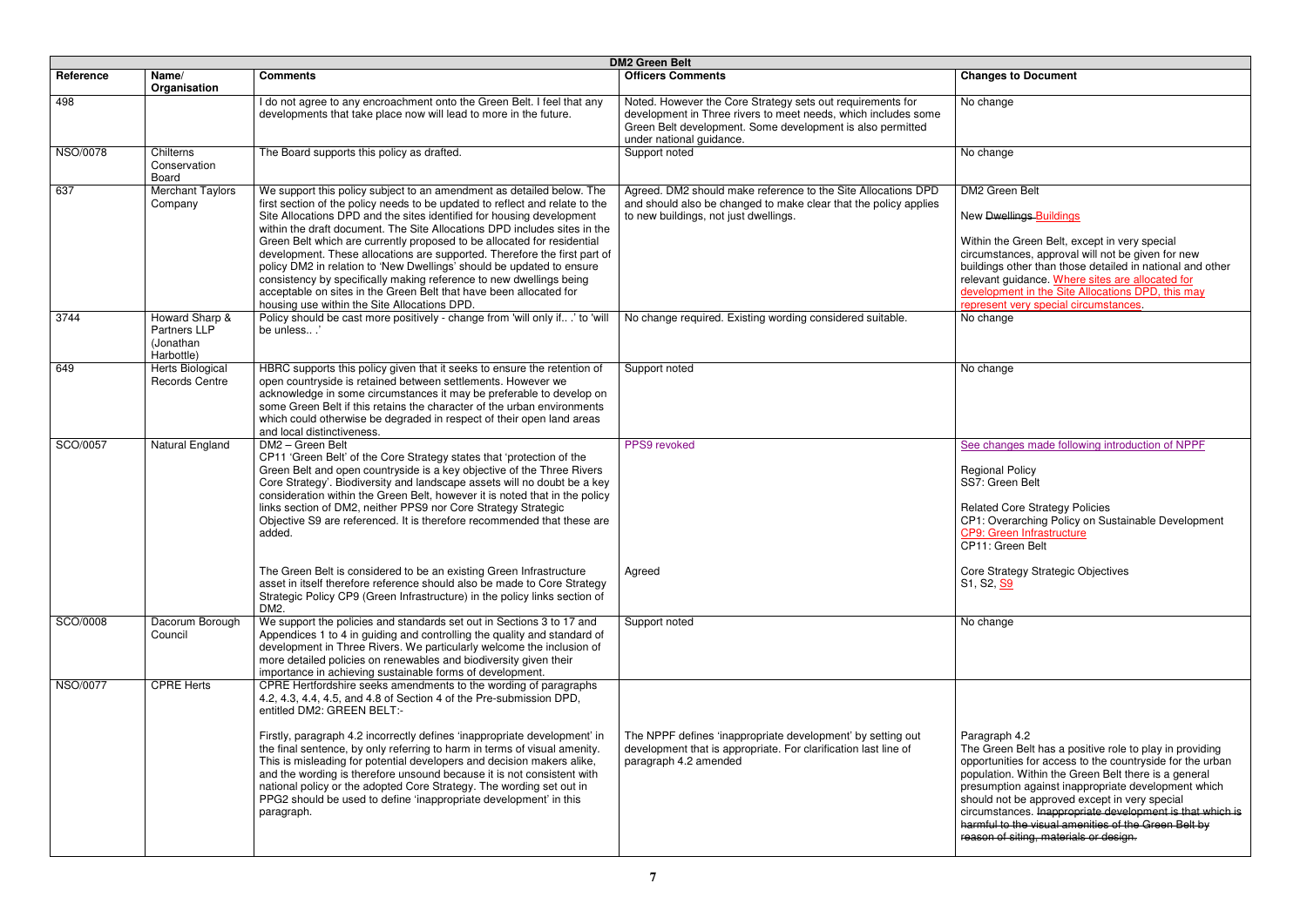graph 4.3 (Final sentence)

'Very special circumstances will not exist unless the<br>potential harm to the Green Belt by reason of<br>inappropriateness and any <u>other h</u>arm is clearly<br>outweighed by other considerations'.

| Secondly, paragraph 4.3 includes an error which could also lead to<br>misinterpretation of Green Belt policy, through the omission of the word<br>'other' from the final sentence, which should read 'Very special<br>circumstances will not exist unless the potential harm to the Green Belt<br>by reason of inappropriateness and any other harm is clearly<br>outweighed by other considerations.'                                                                                                                                                                                                                                                                                                                                                                                                                                                                                                                                                                                                                                                                                                 | Agreed. Sentence corrected in line with National Planning Policy<br>Framework.                                                                                                                                                                                                                                                                                                                                                                                                                                                                                                                                                                                            | Paragraph<br>'Very specia<br>potential ha<br>inappropria<br>outweighed                               |
|--------------------------------------------------------------------------------------------------------------------------------------------------------------------------------------------------------------------------------------------------------------------------------------------------------------------------------------------------------------------------------------------------------------------------------------------------------------------------------------------------------------------------------------------------------------------------------------------------------------------------------------------------------------------------------------------------------------------------------------------------------------------------------------------------------------------------------------------------------------------------------------------------------------------------------------------------------------------------------------------------------------------------------------------------------------------------------------------------------|---------------------------------------------------------------------------------------------------------------------------------------------------------------------------------------------------------------------------------------------------------------------------------------------------------------------------------------------------------------------------------------------------------------------------------------------------------------------------------------------------------------------------------------------------------------------------------------------------------------------------------------------------------------------------|------------------------------------------------------------------------------------------------------|
| Thirdly, paragraphs 4.4 and 4.5 need to be re-written to reflect the<br>abolition of the East of England Plan.                                                                                                                                                                                                                                                                                                                                                                                                                                                                                                                                                                                                                                                                                                                                                                                                                                                                                                                                                                                         | Reference to the East of England Plan will be removed once it has<br>been abolished.                                                                                                                                                                                                                                                                                                                                                                                                                                                                                                                                                                                      | No change                                                                                            |
| Fourthly, the outline of consultation responses about the strong support<br>for protection of the Green Belt under the heading 'What you told us' in<br>paragraph 4.8 should also refer to representations on the Core Strategy.                                                                                                                                                                                                                                                                                                                                                                                                                                                                                                                                                                                                                                                                                                                                                                                                                                                                       | The 'What you told us' was included in the consultation document<br>for information purposes. These will not be taken through into the<br>publication DPD                                                                                                                                                                                                                                                                                                                                                                                                                                                                                                                 | No change                                                                                            |
| CPRE Hertfordshire therefore requests the above alterations to<br>paragraphs 4.2, 4.3, 4.4, 4.5 and 4.8 of the DPD. Green Belt Policy.                                                                                                                                                                                                                                                                                                                                                                                                                                                                                                                                                                                                                                                                                                                                                                                                                                                                                                                                                                 | See above                                                                                                                                                                                                                                                                                                                                                                                                                                                                                                                                                                                                                                                                 |                                                                                                      |
| Changes to Policy DM2 Green Belt, are also sought by CPRE<br>Hertfordshire. Whilst we understand the 'reasoned justification' set out<br>after the policy, both this and the policy itself, fail to reflect the imminent<br>replacement (before the DPD is adopted) of national policy guidance<br>and the similar abolition of regional policy, resulting a failure to provide<br>the essential context for protecting the Green Belt that is claimed by the<br>current wording.<br>This problem applies in particular to the part of the policy headed New<br>Dwellings, wherein the policy solely refers to approval for those buildings<br>'detailed in national and other relevant guidance.' CPRE Hertfordshire<br>considers that this policy, the only development management policy<br>against which new housing proposals in the Green Belt will be assessed,<br>must set out the criteria that will be used by Three Rivers Council when<br>determining such planning applications, or the DPD will be unsound in<br>that it will be ineffective in achieving the objectives set out for it. | Noted. Consideration of the National Planning Policy Framework<br>has been given. Section on new dwellings has been updated to<br>refer to sites identified in the Site Allocation DPD. It is up to the<br>applicant to demonstrate that there are very special circumstances<br>on all other sites.                                                                                                                                                                                                                                                                                                                                                                      | No change<br>(See 00637                                                                              |
| The specific references to PPG2, draft NPPF, and Regional policy SS7<br>should also be removed for the above reasons. Each of the subsections<br>of Policy DM2, on Extensions to Dwellings, Replacement Dwellings,<br>Ancillary Buildings, and Re-use and Conversion of Buildings in the<br>Green Belt, also omit the key requirement that the proposed<br>development should not affect the openness of the Green Belt. CPRE<br>Hertfordshire considers that this also reduces the effectiveness of the<br>policy which is unsound as a result, and therefore seeks the inclusion of<br>this requirement in each of the above subsections.                                                                                                                                                                                                                                                                                                                                                                                                                                                            | Core Strategy Policy CP11 states 'There will be a general<br>presumption against inappropriate development that would not<br>preserve the openness of the Green Belt, or which would conflict<br>with the purpose of including land within in.'<br>No need to repeat in DM Policies DPD<br>The NPPF sets out the criteria for appropriate development and<br>reflects most of PPG2. Additional wording re 'openness of the<br>Green Belt' not required as repetition of national policy is not<br>necessary.<br>All applications for new development will be determined against all<br>relevant policies in the Core Strategy and Development<br>Management Policies DPD. |                                                                                                      |
| CPRE Hertfordshire is, however, extremely concerned about the<br>absence of any proposed development management policy for<br>controlling non-residential development in the Green Belt. Policy DM2,<br>as currently drafted, includes no statements on how such proposals will<br>be determined, yet this is the only Green Belt policy in the DPD. In our<br>opinion this is a fundamental flaw in the DPD as currently worded that<br>would result in decisions on individual planning applications for example<br>for employment, business and retail development in the Green Belt<br>being determined solely in the context of Policy CP11 of the Core                                                                                                                                                                                                                                                                                                                                                                                                                                           | Change made to DM2 from 'New Dwellings' to New Development'<br>and 'Extensions to Dwellings' to 'Extensions to Buildings'.<br>Relevant parts of the policy applies to all buildings not just<br>dwellings                                                                                                                                                                                                                                                                                                                                                                                                                                                                 | Policy DM2<br>DM2 Green<br>New Dwelli<br>Within the C<br>circumstand<br>buildings ot<br>relevant gui |

 $\nu$  DM2 DM2 Green Belt

New <del>Dwellings <mark>Buildings</mark></del>

n the Green Belt, except in very special circumstances, approval will not be given for new buildings other than those detailed in national and other relevant guidance.

No change (See 00637 Rep change)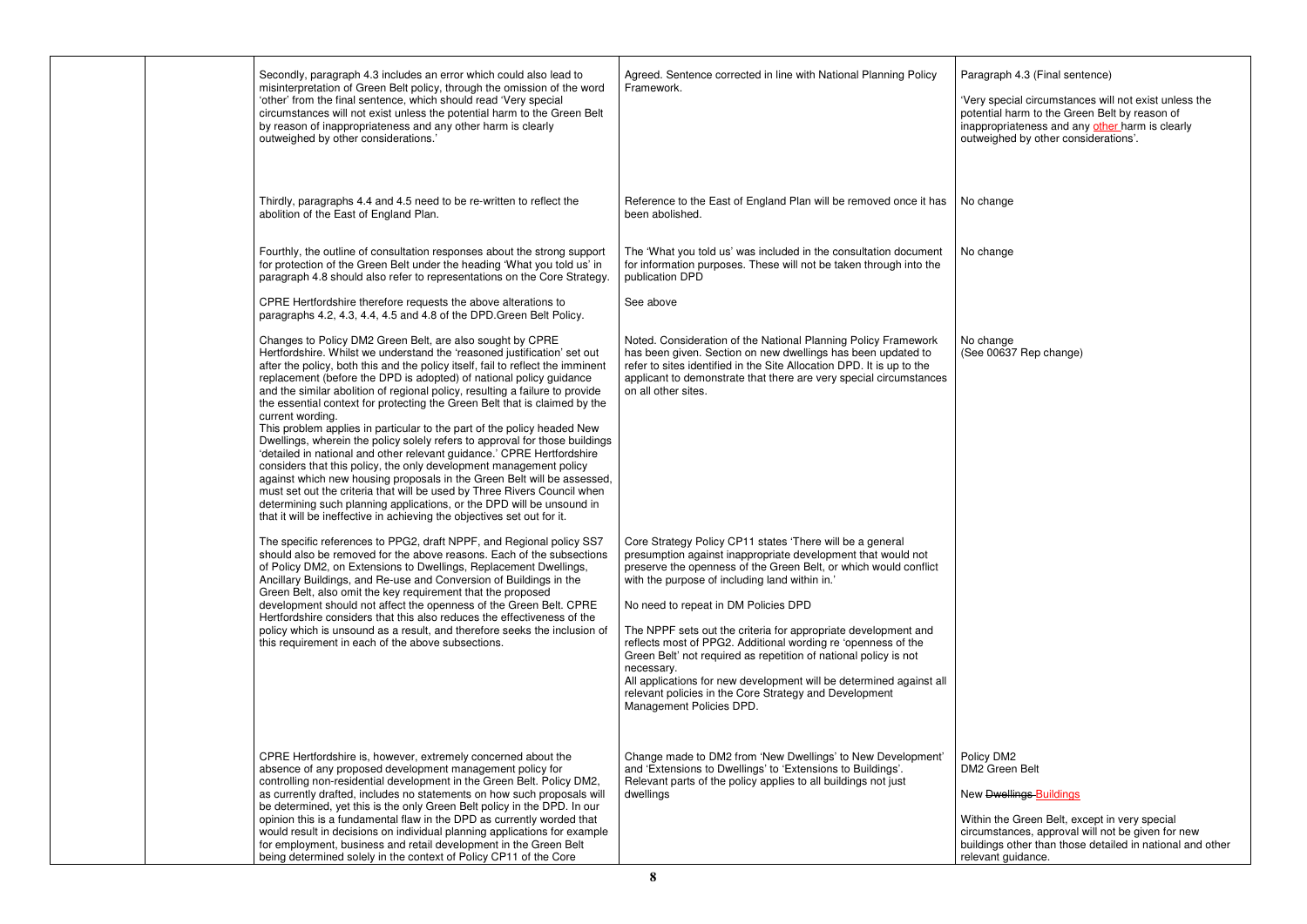## Isions to <del>Dwellings Buildings</del>

Extensions to <del>dwellings</del> <u>buildings i</u>n the Green Belt that isproportionate in size (individually or cumulatively) to the original <del>dwelling</del> <u>building </u>will not be permitted. The d<del>welling's</del> <u>building's</u> proximity and relationship to other ngs and whether it is already, or would become, prominent in the landscape will be taken into account.

changes made above.

ion of wording to Reasoned Justification paragraph:

policy links directly to Core Strategy Objective 1: to ensure that development in Three Rivers recognises and safeguards the District's distinctive character of small towns and villages interspersed with attractive countryside and Green Belt, through sustainable patterns of development.  $\frac{1}{2}$  Objective 2: to make efficient use of pusly developed land and Objective 9: to conserve and enhance the countryside and the diversity of capes, wildlife and habitats in the District.

|          |                                       | Strategy, and the forthcoming NPPF. We consider that the DPD would<br>be unsound as a consequence, in that it would be ineffective in<br>achieving the objectives set out in the Core Strategy, and inconsistent<br>with national policy for the protection of the Green Belt.                                                                                                                                                                                                                                                                                                                                                                                                                                                                                                                                                                                                                                                                                                                                                                                                                                                                                                                                                                                                                                                                                                                                                                                                                                                                                                                                                                                                                                                                                                                                    |                                                                                                                                                                                                                                                                                                                                                                                                                                                                                                                                                                                                                                                                                                                                                                                                                                                                                                                                                                                                                                                                                                                          | Extensions<br>Extensions<br>are disprop<br>the original<br>dwelling's b<br>buildings ar<br>prominent i                                  |
|----------|---------------------------------------|-------------------------------------------------------------------------------------------------------------------------------------------------------------------------------------------------------------------------------------------------------------------------------------------------------------------------------------------------------------------------------------------------------------------------------------------------------------------------------------------------------------------------------------------------------------------------------------------------------------------------------------------------------------------------------------------------------------------------------------------------------------------------------------------------------------------------------------------------------------------------------------------------------------------------------------------------------------------------------------------------------------------------------------------------------------------------------------------------------------------------------------------------------------------------------------------------------------------------------------------------------------------------------------------------------------------------------------------------------------------------------------------------------------------------------------------------------------------------------------------------------------------------------------------------------------------------------------------------------------------------------------------------------------------------------------------------------------------------------------------------------------------------------------------------------------------|--------------------------------------------------------------------------------------------------------------------------------------------------------------------------------------------------------------------------------------------------------------------------------------------------------------------------------------------------------------------------------------------------------------------------------------------------------------------------------------------------------------------------------------------------------------------------------------------------------------------------------------------------------------------------------------------------------------------------------------------------------------------------------------------------------------------------------------------------------------------------------------------------------------------------------------------------------------------------------------------------------------------------------------------------------------------------------------------------------------------------|-----------------------------------------------------------------------------------------------------------------------------------------|
| SCO/0017 | <b>HCC Property and</b><br>Technology | This policy appears to only refer to residential and re-use/conversions. It<br>does not refer to other development such as schools which may be<br>located in the Green Belt.<br>An approach to the issue of education sites in the Green Belt might be to<br>include a DM policy on education which could cover GB issues.<br>Policy DM2<br>The policy relates to residential development in the Green Belt including<br>both new and existing properties and the conversion of existing<br>buildings. Whilst it is important to protect the Green Belt, the lack of any<br>clear policy in relation to education does cause the County Council some<br>concern in relation to new and expanding schools. Three Rivers District<br>Council will be aware that the increasing demand for school places at<br>both primary and secondary level arising from the rising birth rate, new<br>developments and parental choice, lead to changes in the provision of<br>school places possibly throughout the plan period. As a result of this,<br>and given that there are a large number of existing schools situated<br>within the Green Belt, it would be helpful to include a reference to<br>education facilities within the policy to allow minor extensions to schools<br>without the requirement to prove a very special circumstances case in<br>each instance or to exclude the built area of the school from the Green<br>Belt.<br>Where a new education facility is provided on a Green Belt site it would<br>be reasonable to have a flexible policy so that there could be an<br>adjustment of the Green Belt boundary to exclude the school buildings<br>area to facilitate future development at the school. The playing fields<br>could remain in the Green Belt preserving the openness of the site. | Change made to DM2 re allocated sites which would include<br>education allocations.<br>DM2 changed to include extensions to buildings in the Green Belt<br>which will include education facilities<br>Applications for new educational facilities or extension to existing<br>educational facilities within the Green Belt will need to prove 'very<br>special circumstance'.<br>The Council does not consider the removal of built areas of<br>schools from the Green Belt appropriate. In most cases this will<br>result in 'holes' in the Green Belt.<br>The Council wishes to maintain some control over the land in the<br>future should the land no longer be required for educational<br>purposes. There have been several schools closed in the District<br>in the last 20 years where the land has been sold on to developers<br>and the land developed. The Council want to ensure the long term<br>protection of the Green Belt in line with the objectives of the Core<br>Strategy.<br>The District Council will continue to work closely with the county<br>Council to discuss their specific requirements. | See change<br>No change<br>No change<br>No change                                                                                       |
| Selves   | Development<br>Management             | Reference to S2 missing from 'Reasoned Justification' paragraph.                                                                                                                                                                                                                                                                                                                                                                                                                                                                                                                                                                                                                                                                                                                                                                                                                                                                                                                                                                                                                                                                                                                                                                                                                                                                                                                                                                                                                                                                                                                                                                                                                                                                                                                                                  |                                                                                                                                                                                                                                                                                                                                                                                                                                                                                                                                                                                                                                                                                                                                                                                                                                                                                                                                                                                                                                                                                                                          | Addition of<br>This policy<br>ensure that<br>safeguards<br>towns and<br>and Gree<br>developmer<br>previously<br>and enhar<br>landscapes |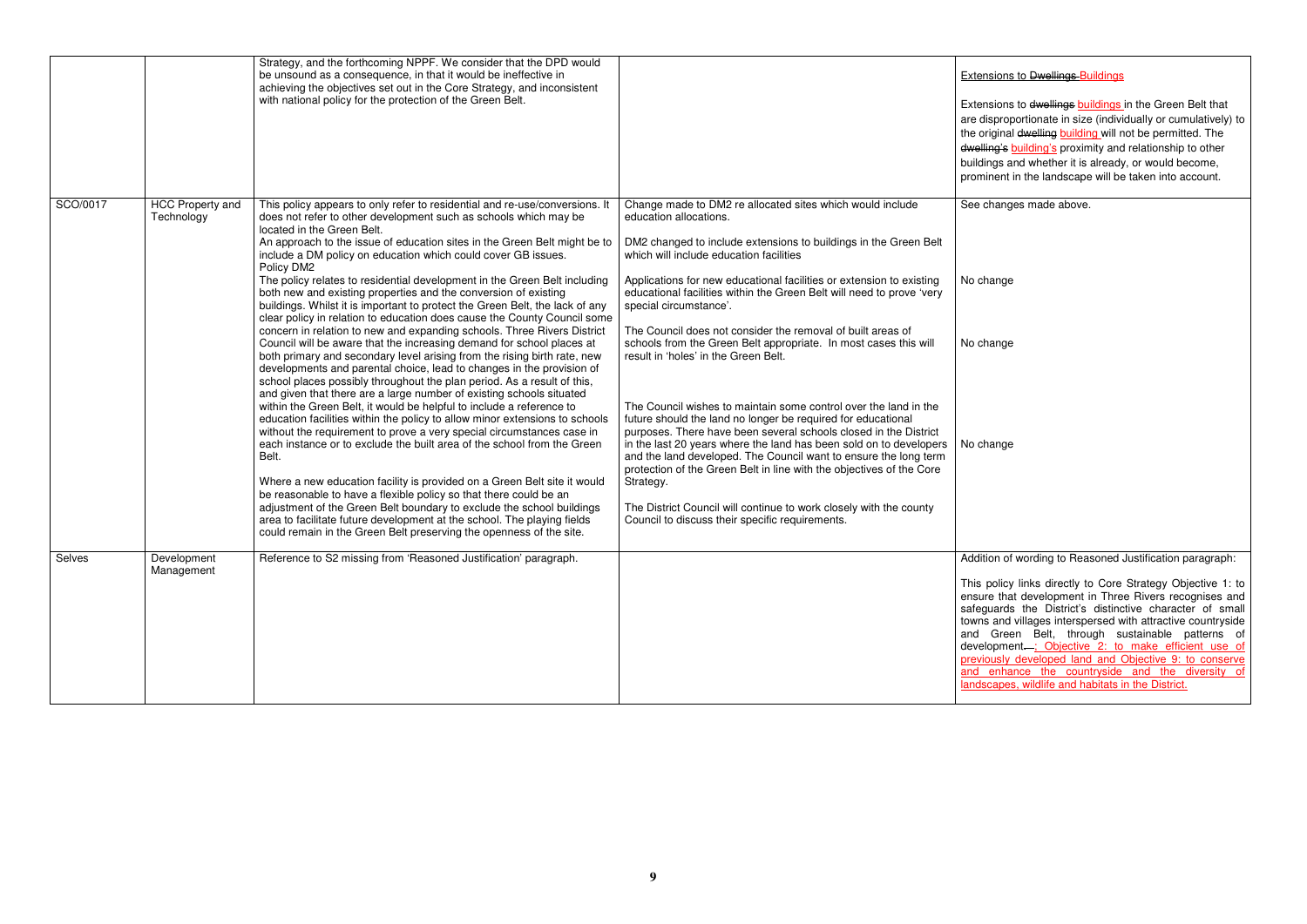### raph  $5.19$

are 18 Areas of Archaeological Significance sites of archaeological interest in the District. Information dvice about these and other non-designated heritage assets with archaeological interest may beed from the historic Environment Unit of rdshire County Council. The Areas of Archaeological Significance are subject to regular revision e absence of designation should not always be taken to mean that there is no archaeological potential. Prospective developers should contact the County Council ain the most up-to-date information and establish er there is potential archaeological interest and establish the need for investigation and evaluation at an tage.

ertfordshire Historic Environment Record, held by rdshire County Council, gives information on archaeological sites and monuments. However, given the of the past in Hertfordshire, this record can never nplete and new areas will be added as new information comes forward. Prospective developers should contact the County Council to establish whether there is potential archaeological interest and establish the or investigation and evaluation at an early stage. Sites of known archaeological interest are shown on the sals Map.

|           |                                    |                                                                                                                                                                                                                                                                                                                                                                                                                                                                                                                                                                                                                                                                                                                                                                                                                                                                                                                                                                                                                                                                                                                                                                                                               | <b>DM3 The Historic Built Environment</b>                                                                                                                           |                                                                                                                                                                                                                                                                                                                                                                                                                                                                                                                                                                                                                                                                                                                                                |
|-----------|------------------------------------|---------------------------------------------------------------------------------------------------------------------------------------------------------------------------------------------------------------------------------------------------------------------------------------------------------------------------------------------------------------------------------------------------------------------------------------------------------------------------------------------------------------------------------------------------------------------------------------------------------------------------------------------------------------------------------------------------------------------------------------------------------------------------------------------------------------------------------------------------------------------------------------------------------------------------------------------------------------------------------------------------------------------------------------------------------------------------------------------------------------------------------------------------------------------------------------------------------------|---------------------------------------------------------------------------------------------------------------------------------------------------------------------|------------------------------------------------------------------------------------------------------------------------------------------------------------------------------------------------------------------------------------------------------------------------------------------------------------------------------------------------------------------------------------------------------------------------------------------------------------------------------------------------------------------------------------------------------------------------------------------------------------------------------------------------------------------------------------------------------------------------------------------------|
| Reference | Name/<br>Organisation              | <b>Comments</b>                                                                                                                                                                                                                                                                                                                                                                                                                                                                                                                                                                                                                                                                                                                                                                                                                                                                                                                                                                                                                                                                                                                                                                                               | <b>Officers Comments</b>                                                                                                                                            | <b>Changes to Document</b>                                                                                                                                                                                                                                                                                                                                                                                                                                                                                                                                                                                                                                                                                                                     |
| CU/0389   |                                    | Any building damaged by fire or flood must be returned to original<br>condition by owner and any planning permission refused.                                                                                                                                                                                                                                                                                                                                                                                                                                                                                                                                                                                                                                                                                                                                                                                                                                                                                                                                                                                                                                                                                 | Where planning permission is needed to rebuild or repair an<br>historic asset the planning application will be determined on its<br>own merits.                     |                                                                                                                                                                                                                                                                                                                                                                                                                                                                                                                                                                                                                                                                                                                                                |
| 1764      | <b>HCC Historic</b><br>Environment | There are currently 885 archaeological monuments known from the<br>district. Where relevant these are currently represented in the 18 Areas<br>of Archaeological Significance although these are subject to regular<br>review and can include sites archaeological potential in accordance with<br>PPS 5 policy 2.3.<br>We suggest that the following amended paragraph is included:<br>Known archaeological sites and sites of known potential in the district<br>are identified on the proposals map as Areas of Archaeological<br>Significance. Information and advice about these and other non-<br>designated heritage assets with archaeological interest may be obtained<br>from the historic Environment Unit of Hertfordshire County Council. The<br>Areas of Archaeological Significance are subject to regular revision and<br>the absence of designation should not always be taken to mean that<br>there is no archaeological potential. Prospective developers should<br>contact the County Council to obtain the most up-to-date information and<br>establish whether there is potential archaeological interest and establish<br>the need for investigation and evaluation at an early stage. | Agreed. Paragraph 5.19 to be replaced.<br>To clarify<br>And to be identified on the proposals map.                                                                  | Paragraph 5.19<br>There are 18 Areas of Ar<br>known archaeological in<br>and advice about these a<br>heritage assets with arch<br>obtained from the histori<br><b>Hertfordshire County Co</b><br><b>Archaeological Significar</b><br>and the absence of desig<br>taken to mean that there<br>Prospective developers :<br>to obtain the most up-to-<br>whether there is potentia<br>establish the need for inv<br>early stage.<br>The Hertfordshire Histori<br><b>Hertfordshire County Co</b><br>archaeological sites and<br>wealth of the past in Her<br>be complete and new are<br>information comes forwa<br>should contact the Coun<br>there is potential archaed<br>need for investigation an<br>Sites of known archaeok<br>Proposals Map. |
|           |                                    | Comments<br>We suggest that the current policy on archaeology is replaced by the<br>following:<br>Archaeology                                                                                                                                                                                                                                                                                                                                                                                                                                                                                                                                                                                                                                                                                                                                                                                                                                                                                                                                                                                                                                                                                                 | Agreed. Section on Archaeology within Policy DM3 to be amended<br>to reflect correct terminology.<br>To clarify requirements of HCC Historic Environment and to use | Policy DM3<br>Archaeology<br>Where an application site                                                                                                                                                                                                                                                                                                                                                                                                                                                                                                                                                                                                                                                                                         |
|           |                                    | Where an application site includes, or is considered to have the potential<br>to include, heritage assets with archaeological interest, it must be<br>accompanied by an appropriate desk-based assessment and, where<br>desk-based research is insufficient to properly assess the interest, a field<br>evaluation.<br>There is a presumption against any harm to Scheduled Monuments and                                                                                                                                                                                                                                                                                                                                                                                                                                                                                                                                                                                                                                                                                                                                                                                                                     | correct terminology                                                                                                                                                 | have the potential to incl<br>archaeological interest, i<br>appropriate desk-based<br>based research is insuffi<br>interest, a field evaluatio<br>There is a presumption a                                                                                                                                                                                                                                                                                                                                                                                                                                                                                                                                                                     |
|           |                                    | heritage assets with archaeological interest that are demonstrably of<br>equivalent significance to Scheduled Monuments.                                                                                                                                                                                                                                                                                                                                                                                                                                                                                                                                                                                                                                                                                                                                                                                                                                                                                                                                                                                                                                                                                      |                                                                                                                                                                     | Monuments and heritage<br>interest that are demons<br><b>Scheduled Monuments.</b>                                                                                                                                                                                                                                                                                                                                                                                                                                                                                                                                                                                                                                                              |
|           |                                    | Where the loss of the whole or a material part of a heritage asset's<br>significance (archaeological interest) is justified, planning conditions will<br>be included in any permission to ensure that an adequate record is<br>made of the significance of the heritage asset before it is lost. This will<br>be secured through an archaeological written scheme of investigation<br>(WSI) which must include provision for appropriate publication of the<br>evidence.                                                                                                                                                                                                                                                                                                                                                                                                                                                                                                                                                                                                                                                                                                                                      |                                                                                                                                                                     | Where the loss of the wh<br>heritage asset's significa<br>justified, planning conditi<br>permission to ensure tha<br>the significance of the he<br>will be secured through a<br>of investigation (WSI) wh                                                                                                                                                                                                                                                                                                                                                                                                                                                                                                                                      |
|           |                                    | Reasons<br>The revised policy uses the terminology of the current PPS 5: Planning<br>for the Historic Environment takes into account the policies of the 2011<br>draft NPPF, and the 2010 DCMS statement on Scheduled Monuments.                                                                                                                                                                                                                                                                                                                                                                                                                                                                                                                                                                                                                                                                                                                                                                                                                                                                                                                                                                              |                                                                                                                                                                     | appropriate publication c<br>Archaeological deposits                                                                                                                                                                                                                                                                                                                                                                                                                                                                                                                                                                                                                                                                                           |

an application site includes, or is considered to he potential to include, heritage assets with archaeological interest, it must be accompanied by an appropriate desk-based assessment and, where deskresearch is insufficient to properly assess the t, a field evaluation.

is a presumption against any harm to Scheduled nents and heritage assets with archaeological interest that are demonstrably of equivalent significance to uled Monuments.

the loss of the whole or a material part of a heritage asset's significance (archaeological interest) is d, planning conditions will be included in any permission to ensure that an adequate record is made of the significance of the heritage asset before it is lost. This secured through an archaeological written scheme estigation (WSI) which must include provision for priate publication of the evidence.

eological deposits and remains should be recorded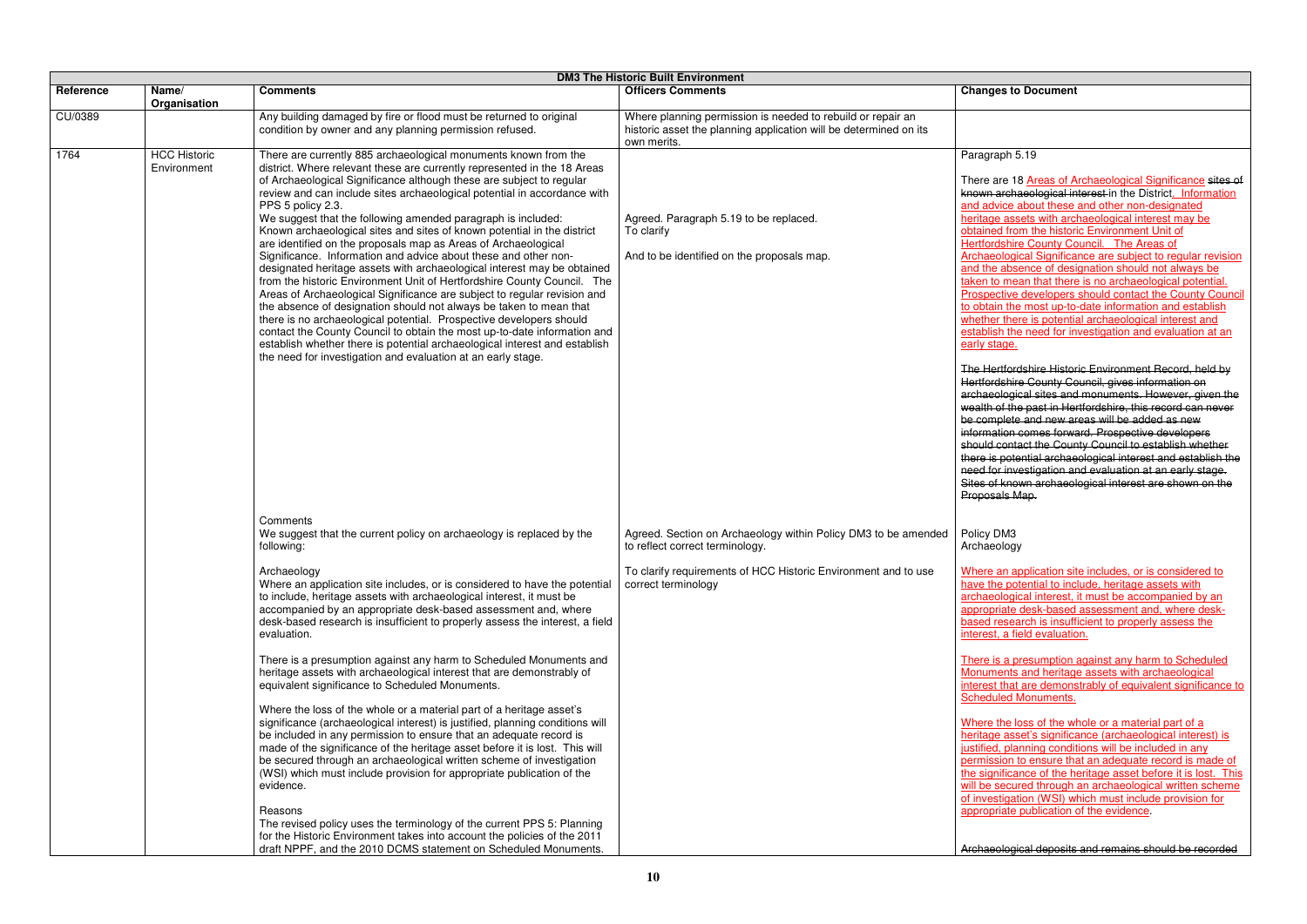and where possible preserved in situ. Proposals which would adversely affect archaeological remains or their settings are unlikely to be supported. Where archaeological potential is considered to exist by the Historic Environment Unit of Hertfordshire County Council applications which are likely to affect archaeological<br>deposits must be accompanied by a desk top survey or if<br>this is insufficient to properly assess the interest, a field<br>survey and Written Scheme of Investigation will a  $\mathsf{red}.$ 

|                 |                                                              |                                                                                                                                                                                                                                                                                                                                                              |                                                                                                                                                                                                                                                                                         | and where<br>would adve<br>settings are<br>archaeolog<br><b>Historic Env</b><br>applications<br>deposits mi<br>this is insuff<br>survey and<br>required. |
|-----------------|--------------------------------------------------------------|--------------------------------------------------------------------------------------------------------------------------------------------------------------------------------------------------------------------------------------------------------------------------------------------------------------------------------------------------------------|-----------------------------------------------------------------------------------------------------------------------------------------------------------------------------------------------------------------------------------------------------------------------------------------|----------------------------------------------------------------------------------------------------------------------------------------------------------|
| <b>NSO/0078</b> | Chilterns<br>Conservation<br>Board                           | The Board supports this policy as drafted.                                                                                                                                                                                                                                                                                                                   | Support noted                                                                                                                                                                                                                                                                           | No change                                                                                                                                                |
| SCO/0008        | Dacorum Borough<br>Council                                   | We support the policies and standards set out in Sections 3 to 17 and<br>Appendices 1 to 4 in guiding and controlling the quality and standard of<br>development in Three Rivers. We particularly welcome the inclusion of<br>more detailed policies on renewables and biodiversity given their<br>importance in achieving sustainable forms of development. | Support noted                                                                                                                                                                                                                                                                           | No change                                                                                                                                                |
| CU/0193         | Rickmansworth &<br><b>District Residents'</b><br>Association | The Council must work with other local authorities, the government and<br>the energy industry to see how best to manage this policy so that<br>systems designed to save energy, such as solar panels and double<br>glazing, can be applied to older buildings that are either listed or within<br>conservation areas.                                        | Noted. Planning applications for installation of solar panels or<br>other technologies will be assessed on individual merits. The need<br>to save energy, reduce carbon emissions and the potential to<br>harm the historic environment will be considered. (Paragraph 5.22<br>refers). | No change                                                                                                                                                |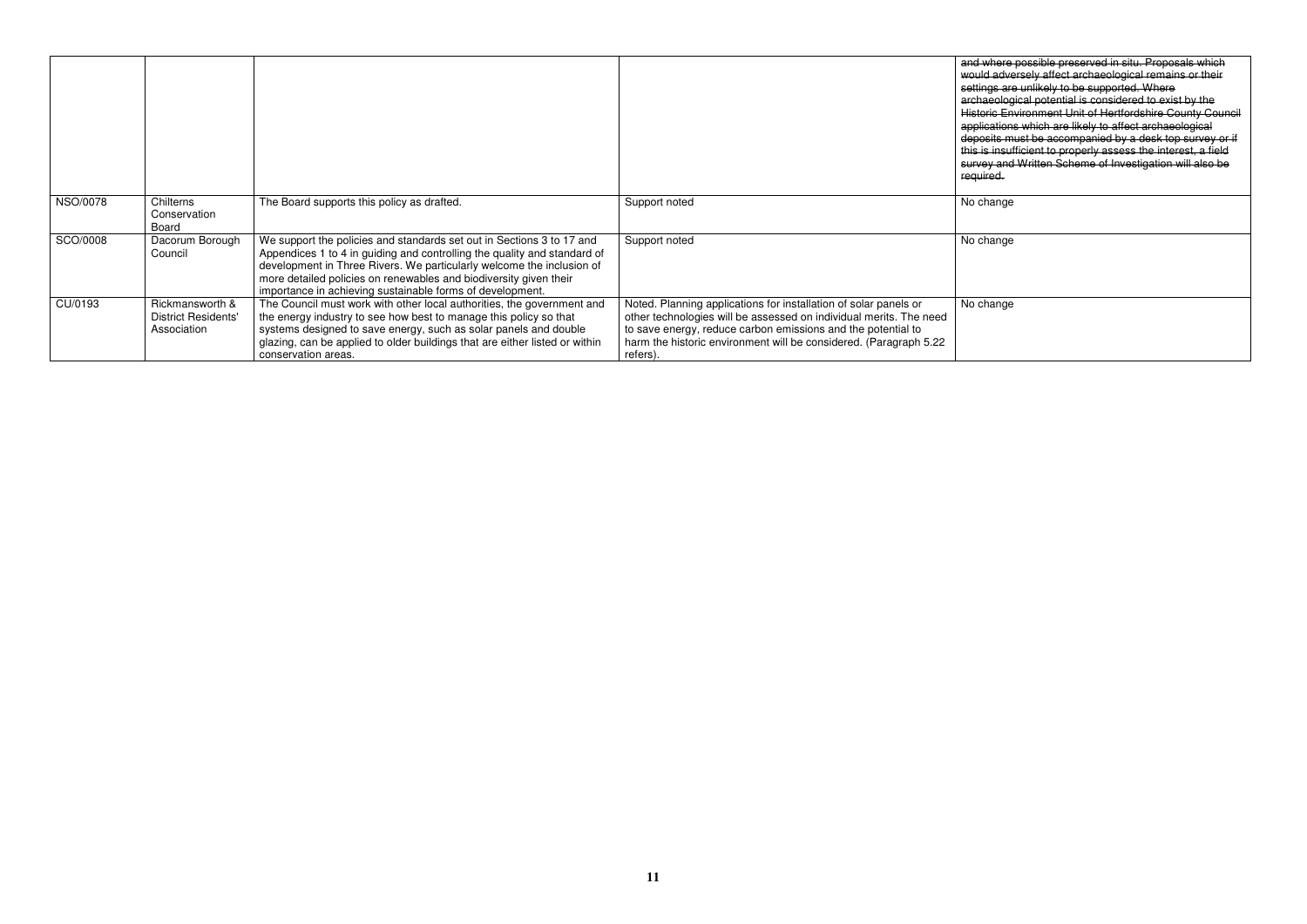## **Comment** Conservation Conservative Conservative Conservative Conservative Conservative Conservative Conservative Conservative Conservative Conservative Conservative Conservative Conservative Conservative Conservative Cons

No changes

 Applications for all new residential development of one and above, and for all new commercial development, t be submitted with a C-Plan Energy and inability statement available at http://threeriverschecklist.co.uk/default.aspx as required blicy CP1 of the Core Strategy.

 This policy requires applicants for all new residential development of one unit and above and for all new commercial development to submit a C-Plan Energy and Sustainability Statement demonstrating the extent to i sustainability principles have been incorporated into the proposals and the expected carbon emissions. This is able at http://threeriverschecklist.co.uk/default.aspx.

anges

revised policy.

| DM4 carbon Dioxide Emissions and on site Renewable Energy |                                                                 |                                                                                                                                                                                                                                                                                                                                                                                                                                                                                                                                                                                                                                                                                                                                                                                                                                                                                                                                                                                                                                                                                                                                                                     |                                                                                                                                                                                                                                                                                                                                         |                                                                       |
|-----------------------------------------------------------|-----------------------------------------------------------------|---------------------------------------------------------------------------------------------------------------------------------------------------------------------------------------------------------------------------------------------------------------------------------------------------------------------------------------------------------------------------------------------------------------------------------------------------------------------------------------------------------------------------------------------------------------------------------------------------------------------------------------------------------------------------------------------------------------------------------------------------------------------------------------------------------------------------------------------------------------------------------------------------------------------------------------------------------------------------------------------------------------------------------------------------------------------------------------------------------------------------------------------------------------------|-----------------------------------------------------------------------------------------------------------------------------------------------------------------------------------------------------------------------------------------------------------------------------------------------------------------------------------------|-----------------------------------------------------------------------|
| Reference                                                 | Name/<br>Organisation                                           | <b>Comments</b>                                                                                                                                                                                                                                                                                                                                                                                                                                                                                                                                                                                                                                                                                                                                                                                                                                                                                                                                                                                                                                                                                                                                                     | <b>Officers Comments</b>                                                                                                                                                                                                                                                                                                                | Chan                                                                  |
| 498                                                       |                                                                 | I do not want to see anything like wind farms en mass they are very ugly<br>and can be very noisy.                                                                                                                                                                                                                                                                                                                                                                                                                                                                                                                                                                                                                                                                                                                                                                                                                                                                                                                                                                                                                                                                  | Noted. Policy DM5 sets the criteria for any large scale renewable<br>developments. No change.                                                                                                                                                                                                                                           | No ch                                                                 |
| 658                                                       | <b>Thrive Homes</b>                                             | We support the objective of reduced co2 emissions and improved<br>sustainability in new residential development. However we have<br>concerns about the approach to be adopted. We would suggest that,<br>rather than using a bespoke system applicable to only a small number of<br>local authorities in Hertfordshire and Bedfordshire, a nationally<br>recognised standard such as the CSH is applied. This could either be<br>instead of the proposed policy or as an alternative.                                                                                                                                                                                                                                                                                                                                                                                                                                                                                                                                                                                                                                                                               | Support of the objective noted.<br>The use of CPLAN carbon monitoring tool is a requirement of<br>Policy CP1 of the adopted Core Strategy and as such does not<br>need to be repeated in Policy DM4. Reference to requirements of<br>CP1 is already stated in paragraph 6.12. Link to CPLAN added for<br>ease of reference.             | DM4<br>Applio<br>unit a<br>must<br>Susta<br>http://<br>by Pe          |
|                                                           |                                                                 |                                                                                                                                                                                                                                                                                                                                                                                                                                                                                                                                                                                                                                                                                                                                                                                                                                                                                                                                                                                                                                                                                                                                                                     | Our approach compliments the Code for Sustainable Homes and<br>does not prevent applicants using it but they must be able to<br>evidence, through CPLAN, how successful they are at meeting<br>policy targets.                                                                                                                          | 6.12<br>This p<br>devel<br>comm<br>Susta<br>which<br>the pr<br>availa |
|                                                           |                                                                 | Furthermore the standards proposed appear not to allow the<br>development of passivhaus standard dwellings which are generally<br>recognised to be an even more effective way of reducing co2 emissions.                                                                                                                                                                                                                                                                                                                                                                                                                                                                                                                                                                                                                                                                                                                                                                                                                                                                                                                                                            | The policy does not specifically allow for passivhaus standard<br>dwellings but does not stop these from being proposed if they<br>meet the policy criteria. All applications will be considered on their<br>own merits.                                                                                                                | No ch                                                                 |
| SCO/0020                                                  | <b>Croxley Green</b><br>Parish Council                          | The Parish Council wish to see any new housing in Croxley Green built<br>to Code for Sustainable Homes level 6 unless there is good reason not<br>to.                                                                                                                                                                                                                                                                                                                                                                                                                                                                                                                                                                                                                                                                                                                                                                                                                                                                                                                                                                                                               | Code level 6 is considered unachievable by the Government on<br>most sites and would, if implemented, have an adverse effect on<br>viability of development proposals which is against national policy.<br>New policy sets a target above that which is required by Building<br>Regs 2013 which is considered achievable.<br>No change. | See r                                                                 |
| 3673                                                      | Herts Constabulary<br><b>Crime Prevention</b><br>Design Service | Section 6 relates to Carbon emissions and it is probably important at<br>this stage to mention work completed by Professor Ken Pease entitled<br>"The carbon cost of crime and its implications" in which he concludes<br>"using crime prevention techniques, such as Secured by Design can at<br>current domestic burglary rates (expected to rise in response to<br>economic recession) the marginal carbon cost of building a home to<br>Secured By Design standards would be recovered within four years,<br>given the observed reduction in a mix of offences associated with the<br>implementation of such standards, and recent evidence about the long<br>duration and increased magnitude of the crime reduction gains afforded<br>by SBD." It can therefore be seen Secured by Design is also another<br>weapon in reducing the carbon footprint further details can be found on<br>the website www.securedbydesign.com together with other related<br>documents.<br>There is no doubt SBD can assist in reducing carbon emissions as it will<br>reduce crime and therefore the carbon footprint associated with say<br>burglary will be greatly reduced. | Noted.<br>No change                                                                                                                                                                                                                                                                                                                     |                                                                       |
| 637                                                       | <b>Merchant Taylors</b><br>Company                              | This policy is Supported in principle subject to incorporation of<br>appropriate flexibility to ensure best possible solution is achieved for<br>new development without constraining appropriate development<br>opportunities.                                                                                                                                                                                                                                                                                                                                                                                                                                                                                                                                                                                                                                                                                                                                                                                                                                                                                                                                     | Flexibility is within the policy.                                                                                                                                                                                                                                                                                                       |                                                                       |
|                                                           |                                                                 | Paragraph 2 of the policy should incorporate sufficient tests in terms of<br>feasibility and/or viability in meeting the requirements on a site by site<br>basis to ensure that development is not constrained on appropriate<br>development sites. Where it can be demonstrated, through a robust<br>assessment using the Council's preferred methodology, that<br>requirements cannot be achieved an element of flexibility should be built                                                                                                                                                                                                                                                                                                                                                                                                                                                                                                                                                                                                                                                                                                                       | As required by the Core Strategy, CPLAN will be used to measure<br>feasibility and viability. The policy is considered flexible.<br>No change                                                                                                                                                                                           |                                                                       |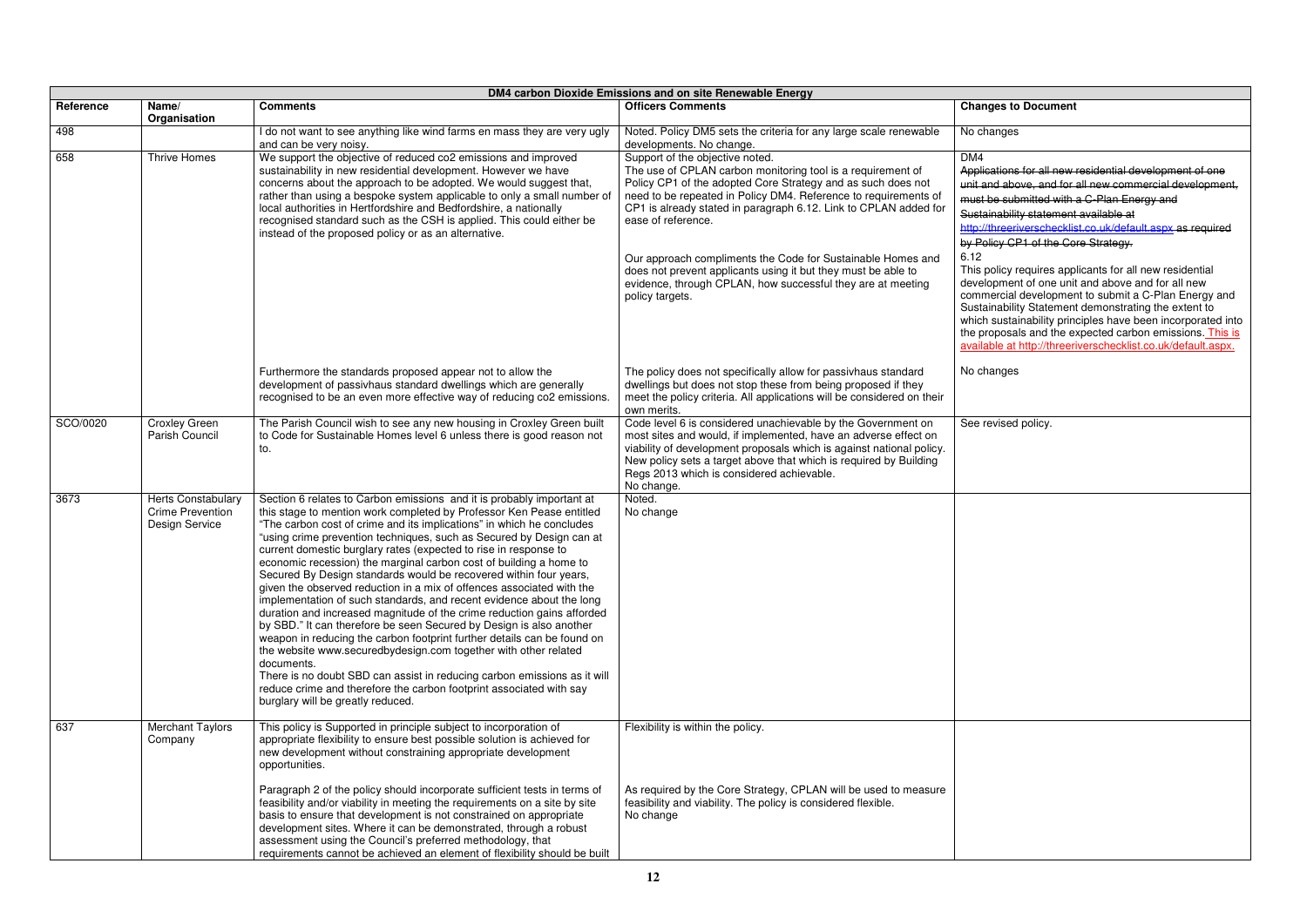paragraphs  $6.6, 6.7$  and  $6.8$ 

109 the Minister for Housing and Planning confirmed the policy to require all new homes to be zero carbon from 2016 and set out the proposals which will be taken to ement it.

relopments will not be required to achieve zero carbon ssions entirely within the site boundary. Instead there will be a minimum requirement for emission savings through energy efficient design of the building fabric (set Building Regulations). Further measures will be required to achieve 'carbon compliance' on site, bringing the emission savings onsite up to 70% by 2016. This may ide measures such as improved energy efficiency of the buildings fabric (above what is required by Building Regulations), on site low carbon and renewable technologies and/or connection to on site or off site heat vorks or a combination of these measures.

residual CO<sub>2</sub> emissions beyond carbon compliance in 2016 are to be dealt with through 'Allowable Solutions' which are yet to be determined by the Government but are y to include:

| 3744 | Howard Sharp &                          | into the policy.<br>The second paragraph should therefore be updated to state that where<br>developments do not meet these targets they considered accepted<br>where it has been demonstrated through technical feasibility or viability<br>that the requirements cannot be met.<br>Again this requirement should also be incorporated into Para 4 so that<br>new residential developments (from 2016) will be acceptable where they<br>can demonstrate that a zero carbon standard cannot be met due to site<br>constraints, technical feasibility or viability<br>Para 3 of the policy should identify that connection to a local<br>decentralised, renewable or low carbon energy supply will be sought<br>only where this is available. Helpful if reference and further<br>details/information on the CPLAN Energy and Sustainability statement<br>were to be set out in the supporting text and/or appendix<br>This policy would soon become out of date and potentially in conflict with | It will be a requirement from 2016 for all developments to meet the<br>zero standards and this will have to be achieved by 70% carbon<br>emission savings through energy efficiency measures and carbon<br>compliance on site. The residual CO2 emissions (30%) are to be<br>dealt with through 'Allowable Solutions'. This will include a variety<br>of measures that developers can choose from but may also<br>include a monetary contribution of £s per CO2 kg, which will be<br>set by Government.<br>Agree that the policy will be out of date by the time the DPD is | New r                                                                                                                                                          |
|------|-----------------------------------------|-------------------------------------------------------------------------------------------------------------------------------------------------------------------------------------------------------------------------------------------------------------------------------------------------------------------------------------------------------------------------------------------------------------------------------------------------------------------------------------------------------------------------------------------------------------------------------------------------------------------------------------------------------------------------------------------------------------------------------------------------------------------------------------------------------------------------------------------------------------------------------------------------------------------------------------------------------------------------------------------------|-----------------------------------------------------------------------------------------------------------------------------------------------------------------------------------------------------------------------------------------------------------------------------------------------------------------------------------------------------------------------------------------------------------------------------------------------------------------------------------------------------------------------------------------------------------------------------|----------------------------------------------------------------------------------------------------------------------------------------------------------------|
|      | Partners LLP<br>(Jonathan<br>Harbottle) | NPPF is remaining as drafted - policy should state that the Council will<br>require to the standards set down by Government - could state that the<br>Council will seek the highest levels of sustainability on sites having<br>regard to site specific circumstances wherever possible to minimise<br>carbon emissions - should leave it for the applicant to select a path and                                                                                                                                                                                                                                                                                                                                                                                                                                                                                                                                                                                                                | adopted and considering the forthcoming changes to the Building<br>Regulations in 2013.<br>Additional wording to explain new definition of zero carbon, carbon<br>compliance and allowable solutions added.                                                                                                                                                                                                                                                                                                                                                                 | 6.6<br>ln 200<br><u>the po</u><br>2016<br>implei                                                                                                               |
|      |                                         | blend of measures to meet the policy                                                                                                                                                                                                                                                                                                                                                                                                                                                                                                                                                                                                                                                                                                                                                                                                                                                                                                                                                            | It is considered appropriate to set a target for carbon emissions<br>above those required by Building Regulations between 2013 and<br>2016 through measures such as renewable energy etc where this<br>is feasible and viable.<br>Policy DM4 changed to reflect future changes to Building<br>Regulations                                                                                                                                                                                                                                                                   | 6.7<br><b>Deve</b><br>emis<br>will<br>throu<br>$by$<br>requ<br>the $\epsilon$<br>inclu<br>the I<br>Reg<br>tech<br>netw<br>6.8<br>The<br>2016<br>whic<br>likely |

- Carbon compliance beyond the minimum 70% level
- Credits for energy efficiency appliances or building controls to reduce energy demand
- **•** Exporting low carbon or renewable heat from a development
- Credit for contribution by the developer in low or zero carbon energy infrastructures such as a local heat network
- Improving the energy efficiency of existing buildings in the vicinity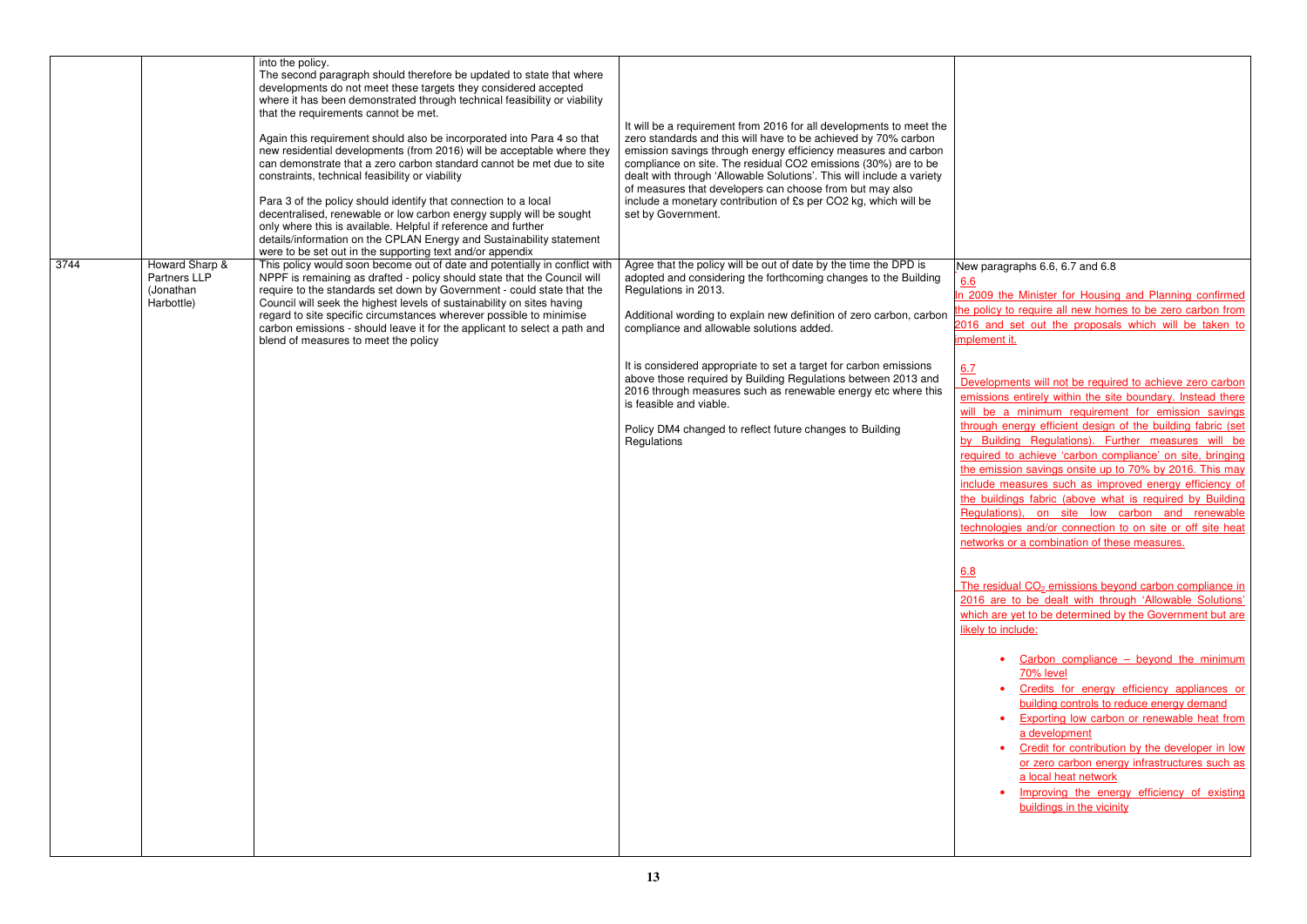### $xy$  DM4

ications for all new residential development of one unit and above, and for all new commercial development, t be submitted with a C-Plan Energy and ainability statement available at http://threeriverschecklist.co.uk/default.aspx as required olicy CP1 of the Core Strategy.

2013, applicants will be required to demonstrate that development will produce <del>15</del> <u>5</u>% less carbon dioxide sions than Building Regulations Part L requirements (2010 2013) having regard to feasibility and viability. with a minimum of 10% being provided This may be achieved (ugh a combination of energy efficiency measures, rporation of on-site low carbon and renewable technologies, connection to a local, decentralized,renewable or low carbon energy supply. by on site renewable and low carbon (i.e. combined heat and power) gy systems.

In line with Government Policy, where it can be proven on-site renewable technology is not feasible, the Council will consider connection to a local, decentralised, renewable or low carbon energy supply as a substitute forte renewable technology.

2016, applications for new residential development will be required to demonstrate that the development will t a zero carbon standard (as defined by central rnment). The same standard will be applied for non estic buildings from 2019.

Ie with Government policy, the Council will support a range of allowable solutions for dealing with the remaining on emissions. This may include payment into a Carbon Offset Fund which will be used to retrofit existing building stock with energy saving measures for the future. approach will be set out in a further SPD.

|          |                                           |                                                                                                                                                                                                                              |                                                                                                                                                        | Polic               |
|----------|-------------------------------------------|------------------------------------------------------------------------------------------------------------------------------------------------------------------------------------------------------------------------------|--------------------------------------------------------------------------------------------------------------------------------------------------------|---------------------|
|          |                                           |                                                                                                                                                                                                                              |                                                                                                                                                        | Appli               |
|          |                                           |                                                                                                                                                                                                                              |                                                                                                                                                        | unit a              |
|          |                                           |                                                                                                                                                                                                                              |                                                                                                                                                        | must                |
|          |                                           |                                                                                                                                                                                                                              |                                                                                                                                                        | Susta               |
|          |                                           |                                                                                                                                                                                                                              |                                                                                                                                                        | http:/              |
|          |                                           |                                                                                                                                                                                                                              |                                                                                                                                                        | by <sub>P</sub>     |
|          |                                           |                                                                                                                                                                                                                              |                                                                                                                                                        |                     |
|          |                                           |                                                                                                                                                                                                                              |                                                                                                                                                        | From                |
|          |                                           |                                                                                                                                                                                                                              |                                                                                                                                                        | deve<br>emis:       |
|          |                                           |                                                                                                                                                                                                                              |                                                                                                                                                        | (2010)              |
|          |                                           |                                                                                                                                                                                                                              |                                                                                                                                                        | a mir               |
|          |                                           |                                                                                                                                                                                                                              |                                                                                                                                                        | throu               |
|          |                                           |                                                                                                                                                                                                                              |                                                                                                                                                        | incor               |
|          |                                           |                                                                                                                                                                                                                              |                                                                                                                                                        | techr               |
|          |                                           |                                                                                                                                                                                                                              |                                                                                                                                                        | reney               |
|          |                                           |                                                                                                                                                                                                                              |                                                                                                                                                        | reney               |
|          |                                           |                                                                                                                                                                                                                              |                                                                                                                                                        | ener                |
|          |                                           |                                                                                                                                                                                                                              |                                                                                                                                                        | $In$ $\mathsf{lin}$ |
|          |                                           |                                                                                                                                                                                                                              |                                                                                                                                                        | that o              |
|          |                                           |                                                                                                                                                                                                                              |                                                                                                                                                        | Goun                |
|          |                                           |                                                                                                                                                                                                                              |                                                                                                                                                        | reney               |
|          |                                           |                                                                                                                                                                                                                              |                                                                                                                                                        | on sil              |
|          |                                           |                                                                                                                                                                                                                              |                                                                                                                                                        |                     |
|          |                                           |                                                                                                                                                                                                                              |                                                                                                                                                        | From                |
|          |                                           |                                                                                                                                                                                                                              |                                                                                                                                                        | will b              |
|          |                                           |                                                                                                                                                                                                                              |                                                                                                                                                        | meet                |
|          |                                           |                                                                                                                                                                                                                              |                                                                                                                                                        | gove                |
|          |                                           |                                                                                                                                                                                                                              |                                                                                                                                                        | dome                |
|          |                                           |                                                                                                                                                                                                                              |                                                                                                                                                        | In line             |
|          |                                           |                                                                                                                                                                                                                              |                                                                                                                                                        | range               |
|          |                                           |                                                                                                                                                                                                                              |                                                                                                                                                        | carbo               |
|          |                                           |                                                                                                                                                                                                                              |                                                                                                                                                        | Carb<br>buildi      |
|          |                                           |                                                                                                                                                                                                                              |                                                                                                                                                        | The a               |
|          |                                           |                                                                                                                                                                                                                              |                                                                                                                                                        |                     |
| 1491     |                                           | Some Councils have brought forward the national law for all housing to<br>be carbon neutral by 2016. This should be done in TRDC, so all housing<br>is equivalent to code for sustainable housing level 6. TRDC should do as | Code level 6 is only achievable on very few exemplar sites and if<br>used as a standard will prevent development, which is against<br>national policy. |                     |
|          |                                           | they say, i.e. be a leader in this respect.                                                                                                                                                                                  | The Development Management policies DPD will not be adopted<br>until the autumn in 2013. In 2013 the Building Regulations are                          |                     |
|          |                                           |                                                                                                                                                                                                                              | going to change to require further reductions of carbon emissions<br>of 25% above that required by Building Regulations 2010.                          |                     |
|          |                                           |                                                                                                                                                                                                                              | The Council is seeking to set ambitious yet achievable targets                                                                                         |                     |
|          |                                           |                                                                                                                                                                                                                              | over and above the national minimum.                                                                                                                   |                     |
| SCO/0008 | Dacorum Borough                           | We support the policies and standards set out in Sections 3 to 17 and                                                                                                                                                        | Support noted                                                                                                                                          |                     |
|          | Council                                   | Appendices 1 to 4 in guiding and controlling the quality and standard of<br>development in Three Rivers. We particularly welcome the inclusion of                                                                            |                                                                                                                                                        |                     |
|          |                                           | more detailed policies on renewables and biodiversity given their                                                                                                                                                            |                                                                                                                                                        |                     |
|          |                                           | importance in achieving sustainable forms of development.                                                                                                                                                                    |                                                                                                                                                        |                     |
| CU/0193  | Rickmansworth &                           | The Council must work with other local authorities, the government and                                                                                                                                                       | Agreed.                                                                                                                                                |                     |
|          | <b>District Residents'</b><br>Association | the energy industry to see how best to manage this policy so that<br>systems designed to save energy, such as solar panels and double                                                                                        |                                                                                                                                                        |                     |
|          |                                           | glazing, can be applied to older buildings that are either listed or within                                                                                                                                                  |                                                                                                                                                        |                     |
|          |                                           | conservation areas.                                                                                                                                                                                                          |                                                                                                                                                        |                     |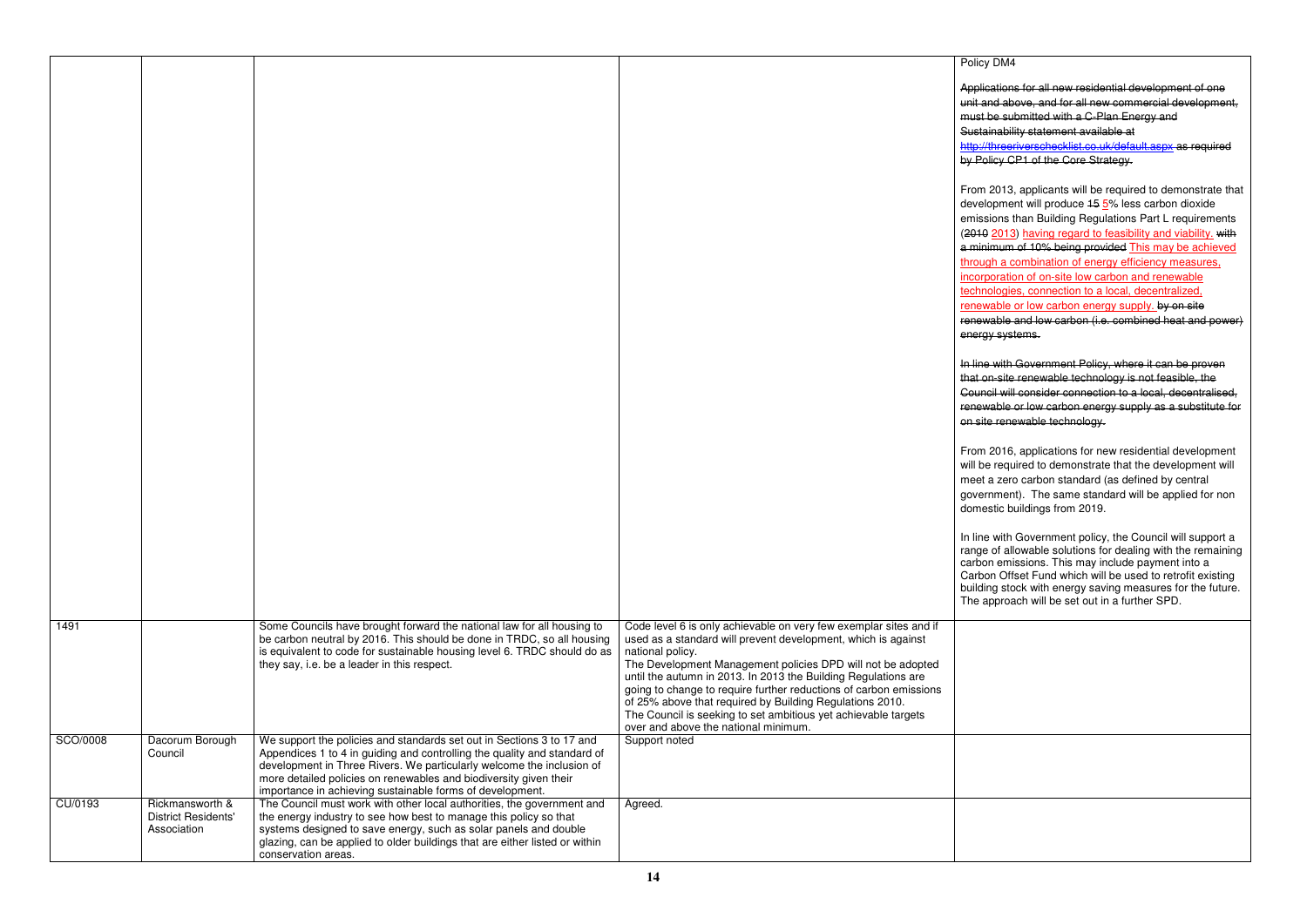## **Iges to Document**

### **DM5 Renewable Energy Developments**

In considering proposals for large-scale renewable energy developments, assessment will take into account potential  $its$  on:

lential/workplace amenity

 In considering proposals for micro-renewables (such as, but not limited to, micro-wind turbines and solar panels), assessment will be take into account the following ntial impacts on:

|           | <b>DM5 Renewable Energy Developments</b>   |                                                                                                                                                                                                                                                                                                                                                                                                                                                                                                                                              |                                                                                                                                                                                  |                                                                                                                                                                                                                                                                                                                                                                                                              |
|-----------|--------------------------------------------|----------------------------------------------------------------------------------------------------------------------------------------------------------------------------------------------------------------------------------------------------------------------------------------------------------------------------------------------------------------------------------------------------------------------------------------------------------------------------------------------------------------------------------------------|----------------------------------------------------------------------------------------------------------------------------------------------------------------------------------|--------------------------------------------------------------------------------------------------------------------------------------------------------------------------------------------------------------------------------------------------------------------------------------------------------------------------------------------------------------------------------------------------------------|
| Reference | Name/<br>Organisation                      | <b>Comments</b>                                                                                                                                                                                                                                                                                                                                                                                                                                                                                                                              | <b>Officers Comments</b>                                                                                                                                                         | <b>Changes to</b>                                                                                                                                                                                                                                                                                                                                                                                            |
| 1491      |                                            | Yes but should be stronger                                                                                                                                                                                                                                                                                                                                                                                                                                                                                                                   | Support noted. Unable to determine what is meant by 'should be<br>stronger'.                                                                                                     | No change                                                                                                                                                                                                                                                                                                                                                                                                    |
| NSO/0082  | Herts & Middlesex<br><b>Wildlife Trust</b> | Herts & Middlesex Wildlife Trust supports the concept of renewable<br>energy as an integral part of the necessary shift to a more<br>environmentally sustainable society and economy, although we<br>recognise that renewable energy installations can conflict with other<br>issues of importance to society - including wildlife and habitat<br>conservation. We support the policy's reference to considering the<br>impacts of renewable energy developments on the natural, built and<br>historic environment and on natural resources. | Support noted.                                                                                                                                                                   | No change                                                                                                                                                                                                                                                                                                                                                                                                    |
| SCO/0057  | Natural England                            | Large scale renewable energy developments can have significant<br>impacts on biodiversity. It is recommended within the Sustainability<br>Appraisal (SA) that DM5 should 'explicitly include biodiversity in the list<br>of topics to be assessed'. We would also like to see this included as a<br>separate topic in the policy with cross reference to PPS9 and Core<br>Strategy Strategic Objective S9 in the policy links section.                                                                                                       | Agreed. DM5 to include biodiversity in the list of topics to be<br>addressed.                                                                                                    |                                                                                                                                                                                                                                                                                                                                                                                                              |
|           |                                            | We would also request that potential cumulative impacts of renewable<br>energy developments on biodiversity and the natural environment are<br>addressed as well as impacts associated with individual applications.                                                                                                                                                                                                                                                                                                                         | Agreed. Additional wording to be added to state that the<br>cumulative impacts of renewable energy developments on<br>biodiversity and the natural environment will be assessed. | Policy DM5<br>In consideri<br>developmer<br>impacts on:<br>Residential<br>$\bullet$ The<br>lan<br>Loc<br>$\bullet$<br>qua<br>The<br><u>Bio</u><br>Put<br>Th <sub>6</sub><br><b>Bel</b><br>Oth<br>The Counci<br>cumulative<br>developmer<br>Micro-renev<br>In consideri<br>but not limit<br>assessmen<br>potential im<br>$\bullet$ Res<br>The<br>are<br>$Th \epsilon$<br>Th <sub>6</sub><br><b>Bel</b><br>Oth |
| SCO/0008  | Dacorum Borough<br>Council                 | We support the policies and standards set out in Sections 3 to 17 and<br>Appendices 1 to 4 in guiding and controlling the quality and standard of<br>development in Three Rivers. We particularly welcome the inclusion of<br>more detailed policies on renewables and biodiversity given their<br>importance in achieving sustainable forms of development.                                                                                                                                                                                 | <b>Support Noted</b>                                                                                                                                                             |                                                                                                                                                                                                                                                                                                                                                                                                              |

- The visual amenity of the local area, including landscape character
- Local natural resources, including air and water quality
- The natural, built and historic environments **Biodiversity**
- Public access to the countryside
- The openness and visual amenity of the Green Belt.
- Other site constraints.

**Council will take into account the individual and**  cumulative impacts of applications for renewable energy opments on the above.

#### renewables

- Residential/workplace amenity
- The character and visual amenity of the local area.
- The natural, built and historic environment
- The openness and visual amenity of the Green Belt
- Other site constraints.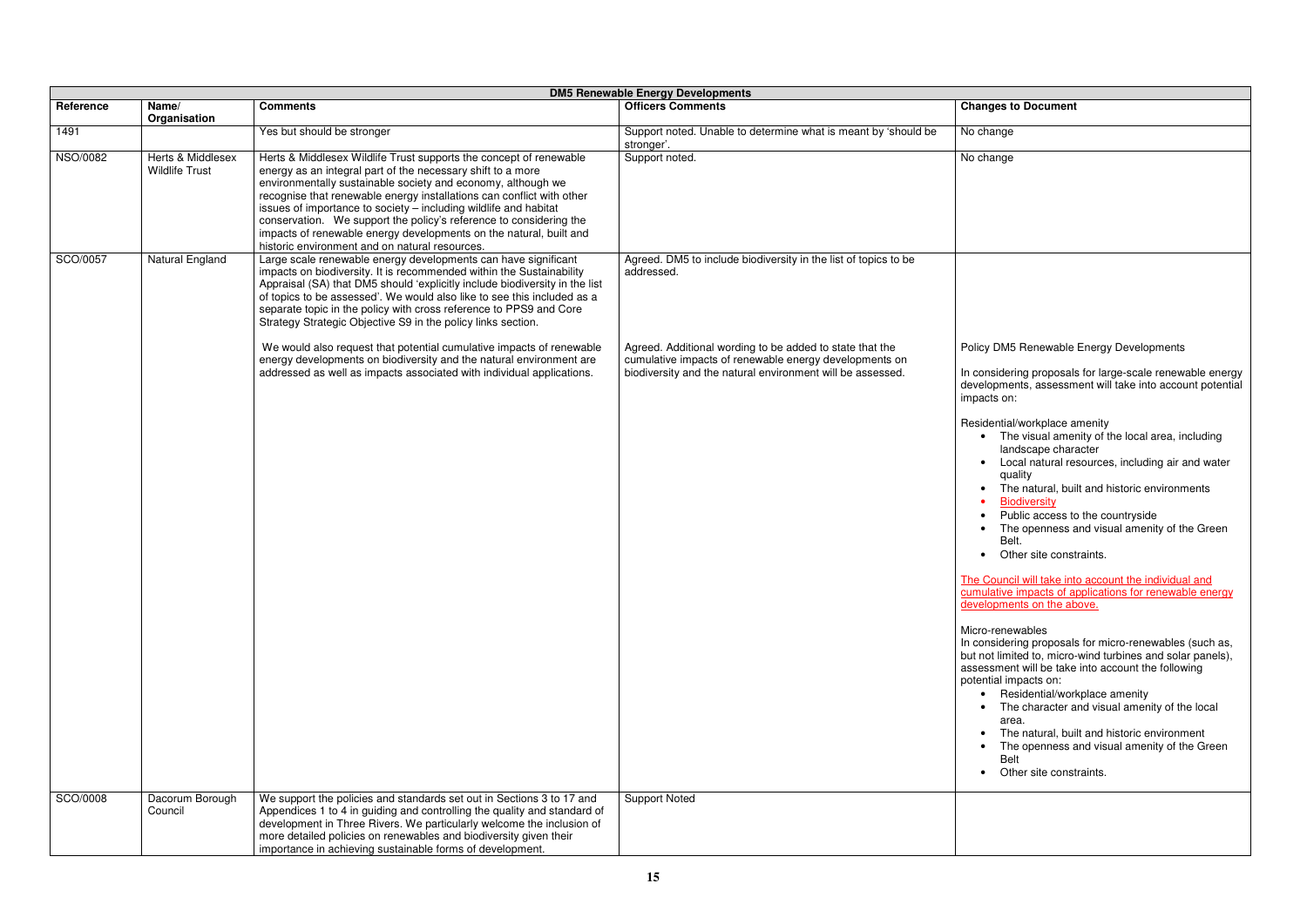## **Comment** of Document

# nange

8.0 Biodiversity, Trees, Woodlands, Watercourses andscaping

Paragraph 8.2<br>Woodlands, trees and hedgerows are important<br>contributors to biodiversity and may be protected by<br>wildlife or conservation designations, Tree Preservation<br>Orders or the Hedgerow Regulations. It is important t

|           |                                                           |                                                                                                                                                                                                                                                                                                                                                                                                                                                                                                                                                                                                                                                                                          | DM6 Biodiversity, Trees, Woodlands and Landscaping                                                                                                                                                                                                                                                                                                    |                                                                          |
|-----------|-----------------------------------------------------------|------------------------------------------------------------------------------------------------------------------------------------------------------------------------------------------------------------------------------------------------------------------------------------------------------------------------------------------------------------------------------------------------------------------------------------------------------------------------------------------------------------------------------------------------------------------------------------------------------------------------------------------------------------------------------------------|-------------------------------------------------------------------------------------------------------------------------------------------------------------------------------------------------------------------------------------------------------------------------------------------------------------------------------------------------------|--------------------------------------------------------------------------|
| Reference | Name/<br>Organisation                                     | <b>Comments</b>                                                                                                                                                                                                                                                                                                                                                                                                                                                                                                                                                                                                                                                                          | <b>Officers Comments</b>                                                                                                                                                                                                                                                                                                                              | <b>Changes to</b>                                                        |
| 637       | <b>Merchant Taylors</b><br>Company                        | The principles of this policy are supported subject to minor modifications to<br>clarify requirements re existing trees and landscaping.<br>Overall thrust to protect existing trees etc supported. However, policy should<br>be refined to ensure scope exists to remove trees and features that do not<br>contribute in terms of quality or amenity value where appropriate, and where<br>alternative landscaping will result in overall improvement.                                                                                                                                                                                                                                  | Paragraph in DM6 states that                                                                                                                                                                                                                                                                                                                          | No change                                                                |
|           |                                                           | 1st para in relation to the Tress, Woodland & Landscape section of this<br>policy should be updated to clarify that proposals should seek to retain trees<br>and other important landscape and nature conservation features where of<br>notable quality where retention is required or where they contribute in terms<br>of amenity value.                                                                                                                                                                                                                                                                                                                                               | Planning permission will be refused for any development that<br>would be liable to cause demonstrable harm to protected<br>woodland (including ancient woodland), trees and hedgerows,<br>unless conditions can be imposed to secure their protection.<br>Thus the policy refers to <i>protected</i> woodland, trees and<br>hedgerows, not all trees. |                                                                          |
|           |                                                           | Clarification should also be provided in relation to para 5 of this section in<br>terms of trees and hedges, with reference included in the text to the retention<br>of these features where they are of value, to ensure the policy provides<br>suitable flexibility to enable the removal and replacement of existing trees<br>where appropriate.                                                                                                                                                                                                                                                                                                                                      |                                                                                                                                                                                                                                                                                                                                                       |                                                                          |
| 3744      | Howard Sharp &<br>Partners LLP<br>(Jonathan<br>Harbottle) | add 'materially' into policy relating to harm as otherwise all development<br>could potentially have an adverse effect when next to a wildlife site - should<br>be balanced against any mitigation measures (and/or improvement) offered<br>as part of any scheme                                                                                                                                                                                                                                                                                                                                                                                                                        | Policy already allows for this. It states that development will not be<br>permitted unless it can be demonstrated that 'Adverse effects can<br>be satisfactorily minimised through mitigation and compensation<br>measures to maintain the level of biodiversity in the area.'                                                                        | No change                                                                |
| NSO/0082  | Herts & Middlesex<br><b>Wildlife Trust</b>                | Herts & Middlesex Wildlife Trust strongly supports Policy DM6. We are<br>pleased to note the particular references to County Wildlife Sites and LNRs,<br>alongside SSSIs. We also support the reference to BAP species alongside<br>protected species, which should be adequately protected in the context of<br>development. We recognise that in certain cases, development affecting<br>any of the listed important sites or species can be made acceptable if<br>appropriate and sufficient mitigation and compensatory provision is made.<br>This should remain a last resort however, when alternative sites are not<br>available and the justification for development is strong. | Support noted.                                                                                                                                                                                                                                                                                                                                        |                                                                          |
|           |                                                           | We are pleased to see that key biodiversity areas (described in the Herts<br>local BAP) have been reflected for particular defence ("no net loss of<br>biodiversity value"). However, it is our view that the Council should strive for<br>no net loss of biodiversity in development as a whole, through robust<br>mitigation and compensation of any harm to biodiversity interests, and<br>management and enhancement of habitats, either on the development site<br>or nearby.                                                                                                                                                                                                       | Noted. DM6 sets out that development must conserve, enhance<br>and where appropriate restore biodiversity  and already refers<br>to compensation.                                                                                                                                                                                                     |                                                                          |
|           |                                                           | We strongly welcome the fact that 'development must conserve, enhance<br>and, where appropriate, restore biodiversity. We are pleased to see<br>references to: compensation for habitat loss; provision for habitat<br>management; maintaining the integrity of networks; and enhancing existing<br>habitats and networks.                                                                                                                                                                                                                                                                                                                                                               | Support noted                                                                                                                                                                                                                                                                                                                                         |                                                                          |
|           |                                                           | We welcome the reference in section 8.0 to Green Infrastructure, and the<br>further guidance to developers offered in this section.                                                                                                                                                                                                                                                                                                                                                                                                                                                                                                                                                      | Support noted                                                                                                                                                                                                                                                                                                                                         |                                                                          |
| NSO/0045  | Environment<br>Agency                                     | 8.0 This section should be renamed Biodiversity, Trees, Woodlands,<br>Watercourses and Landscaping. This is because the section is the logical<br>place to add a policy on enhancing water courses and carrying out the goals<br>of the Water Framework Directive (WFD).                                                                                                                                                                                                                                                                                                                                                                                                                 | Agreed.                                                                                                                                                                                                                                                                                                                                               | Title 8.0 Bio<br>and Landsc                                              |
|           |                                                           | 8.2 To ensure that this document helps deliver the aims of the WFD and the<br>Natural Environment White Paper we suggest the following alterations to the<br>text in paragraph 8.2:<br>" It is important that those not covered by designations are retained,<br>protected and wherever possible added to, since pressure for development                                                                                                                                                                                                                                                                                                                                                | Agreed.                                                                                                                                                                                                                                                                                                                                               | Paragraph<br>Woodlands<br>contributors<br>wildlife or co<br>Orders or th |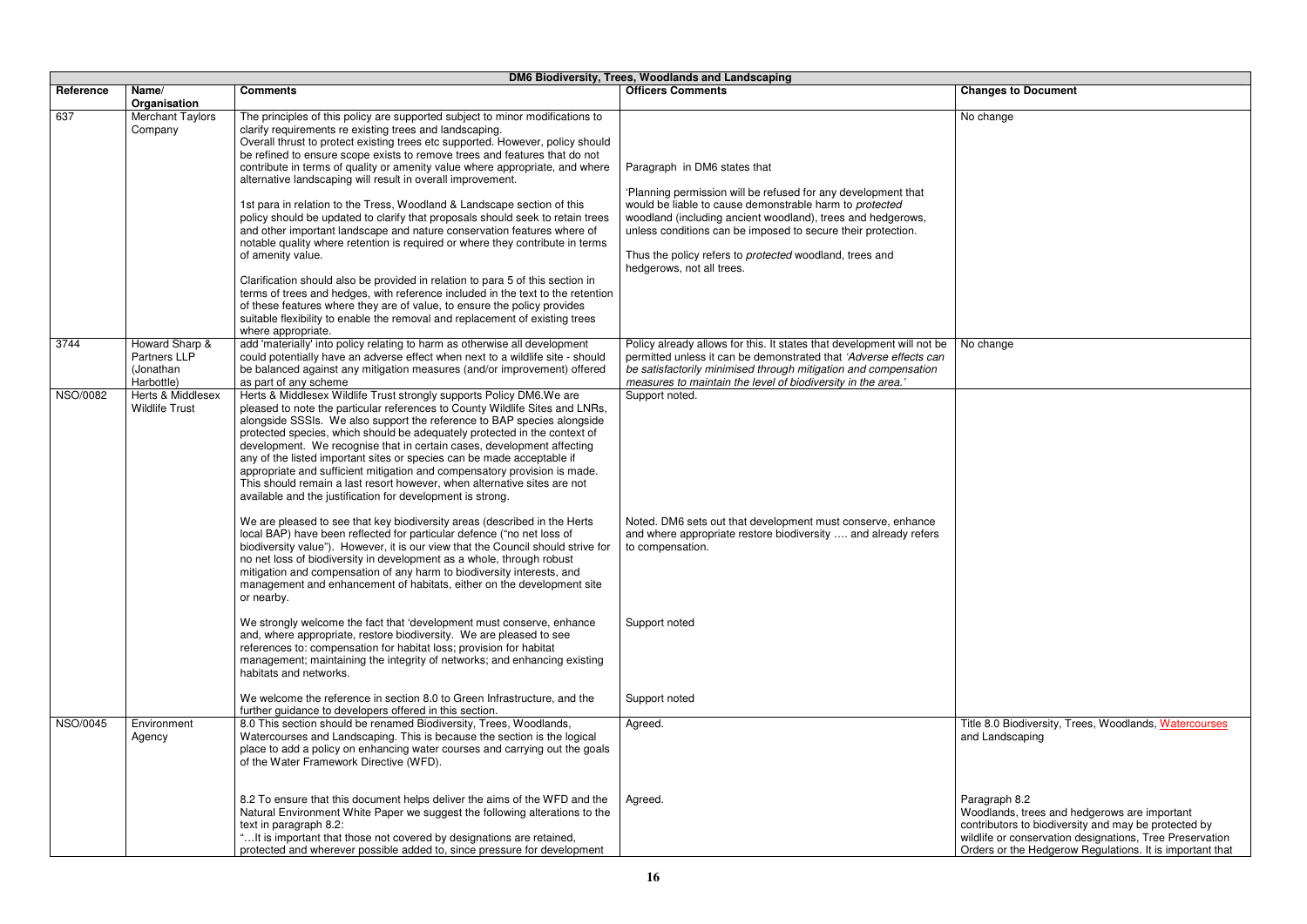not covered by designations are retained, protected wherever possible, added to, since pressure for development will increasingly threaten trees, woodlands,hedgerows, watercourses and their surrounding habitats. National Planning Policy requires the potential impacts of planning decisions on biodiversity, landscape, trees and geological conservation to be fully considered. prities are also obliged to enhance wildlife and landscape under the Natural Environment and Rural Communities Act 2006, the Water Farmework Directive he Natural Environment White Paper.

nange

|     |                                           | will increasingly threaten trees, woodland, hedgerows, watercourses and<br>there surrounding habitats Authorities are also obliged to enhance wildlife<br>and landscapes under the Natural Environment and Rural Communities Act<br>2006, the Water Framework Directive and the Natural Environment White<br>Paper."                                                                                                                                                                                                                                  |                                                                                                | those<br>and w<br>devel<br>and h<br>habita<br>impao<br>trees<br>Autho<br>lands<br>Comr<br>and tl |
|-----|-------------------------------------------|-------------------------------------------------------------------------------------------------------------------------------------------------------------------------------------------------------------------------------------------------------------------------------------------------------------------------------------------------------------------------------------------------------------------------------------------------------------------------------------------------------------------------------------------------------|------------------------------------------------------------------------------------------------|--------------------------------------------------------------------------------------------------|
|     |                                           |                                                                                                                                                                                                                                                                                                                                                                                                                                                                                                                                                       |                                                                                                | No ch                                                                                            |
|     |                                           | 8.4 We support this paragraph.                                                                                                                                                                                                                                                                                                                                                                                                                                                                                                                        | <b>Support Noted</b>                                                                           | Parag                                                                                            |
|     |                                           | 8.11 We would suggest this paragraph is altered to:<br>" Applications should be accompanied by sufficient information to assess<br>the impact of the proposed development on any protected species, trees,<br>woodland or priority habitat"                                                                                                                                                                                                                                                                                                           | Agreed                                                                                         | Applio<br>inforn<br>devel<br>or pri                                                              |
|     |                                           |                                                                                                                                                                                                                                                                                                                                                                                                                                                                                                                                                       |                                                                                                | Parag                                                                                            |
|     |                                           | 8.16 We suggest this paragraph is altered to the following. This is to ensure<br>that all opportunities to for fill the council's obligations under the WFD are<br>taken.<br>"The council will support measures identified in the Thames River Basin<br>Management Plan, measures identified in management plans and related<br>status reports for sites of scientific interest, local nature reserves, and other<br>wildlife sites that seek to conserve, enhance and restore biodiversity"                                                          | Agreed that reference to Thames River Basin be included but<br>suggested wording not suitable. | The C<br>mana<br>mana<br>Speci<br>other<br>restor                                                |
|     |                                           |                                                                                                                                                                                                                                                                                                                                                                                                                                                                                                                                                       |                                                                                                | Parag                                                                                            |
|     |                                           | 8.18 We suggest the final built in this section is altered to read Landscaping<br>proposals should address:<br>• "The conservation of existing local landscape character and enhance of<br>natural features."<br>This is to ensure that features such as rivers are enhanced through<br>development.                                                                                                                                                                                                                                                  | Agreed.                                                                                        | $\cdot$ the<br>and e                                                                             |
|     |                                           | DM6 Biodiversity, Trees, Woodlands and Landscaping<br>We suggest you change this policy to reference priority habitats rather than<br>the UK Biodiversity Action Plan. This better reflects the language used in the<br>Natural Environment White Paper.                                                                                                                                                                                                                                                                                              | Refers to first paragraph. No change required.                                                 |                                                                                                  |
|     |                                           |                                                                                                                                                                                                                                                                                                                                                                                                                                                                                                                                                       |                                                                                                | Additi                                                                                           |
|     |                                           | A sub heading should be added hear on Rivers stating any development<br>adjacent to, over or in a watercourse the developer needs to take into                                                                                                                                                                                                                                                                                                                                                                                                        | Agreed                                                                                         | <b>Wate</b>                                                                                      |
|     |                                           | consideration WFD requirements and opportunities outlined in the Thames<br>RBMP. All developments should seek to improve the biodiversity of the site<br>and contribute towards the riparian corridor's ability to be used by migrating<br>species.                                                                                                                                                                                                                                                                                                   |                                                                                                | <u>Any c</u><br>needs<br>Fram<br>outlin<br>devel<br>the si<br>ability                            |
|     |                                           |                                                                                                                                                                                                                                                                                                                                                                                                                                                                                                                                                       |                                                                                                |                                                                                                  |
| 649 | Herts Biological<br><b>Records Centre</b> | This is a strong policy which we welcome. The wording gives effectively the<br>same protection to SSSIs as it does Wildlife Sites, and whilst this is<br>ecologically beneficial it may not reflect the weighting attached to the<br>hierarchy of sites as outlined within the draft NPPF and existing PPS9 etc.<br>However, if tested these at Inquiry distinctions would be made and<br>considered at the time. However, if there is no presumption in favour of<br>retaining Wildlife Sites, there is little point in recognising them in planning | Support noted. Wording may have to be changed following the<br>publication of the final NPPF.  | No ch                                                                                            |

Paragraph 8.11

cations should be accompanied by sufficient information to assess the impact of the proposed development on any protected species, trees or woodlandiority habitat.

graph 8.16

Council will support measures identified in management plans (including the Thames River Basin management Plan) and related status reports for Sites of ial Scientific Interest, Local Nature Reserves and other wildlife sites that seek to conserve, enhance and re biodiversity.

graph 8.18 final bullet point:

conservation of existing local landscape character enhance natural features.

tional wording added to DM6

rcourses

development adjacent to, over or in a watercourse s to take into account consideration of the Water **FRAME ADITED FRAME CONTERNATION** ENGINO **Directive requirements and opportunities** outlined in the Thames River Basin Management Plan. All lopments should seek to improve the biodiversity of ite and contribute towards the riparian corridor's  $\mu$  to be used by migrating species.

hange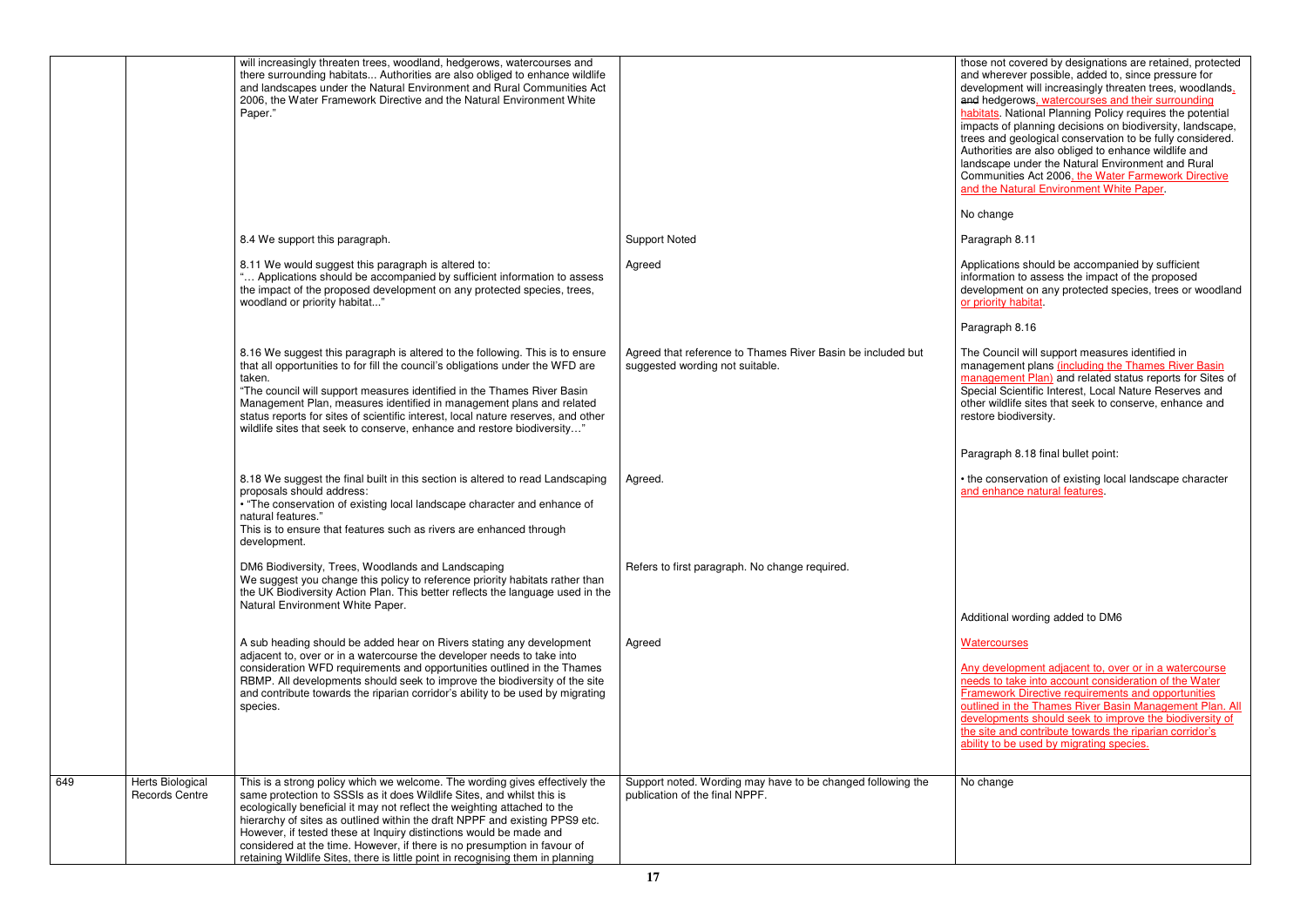|                    |          | terms at all, so we support the existing wording.                                                                                                                                                                                                                                                                                                                                                                                                                                | Support noted                                                                                                                                                                                                                      |                                                                      |
|--------------------|----------|----------------------------------------------------------------------------------------------------------------------------------------------------------------------------------------------------------------------------------------------------------------------------------------------------------------------------------------------------------------------------------------------------------------------------------------------------------------------------------|------------------------------------------------------------------------------------------------------------------------------------------------------------------------------------------------------------------------------------|----------------------------------------------------------------------|
|                    |          | We support the references to management which, although not always<br>within the control of development management, is fundamental to the<br>retention of a site's interest.                                                                                                                                                                                                                                                                                                     | Support noted                                                                                                                                                                                                                      | No change                                                            |
|                    |          | We support the recognition of the importance of protected species,<br>notwithstanding the separate legislation which helps to protect them. They<br>ARE a material consideration in planning when proposals are known to have<br>a potentially detrimental affect on them. We do not consider their inclusion<br>here represents a specific policy relating to protected species, which<br>previous guidance has stated is not required given their statutory protection.        | Noted                                                                                                                                                                                                                              | No change                                                            |
|                    |          | We support the references to hedgerows, particularly where they meet the<br>criteria of the Hedgerow Regs. However, these do not apply to garden<br>hedgerows, which may have become garden hedgerows by virtue of the<br>development proposals. However, we do not consider this does not preclude<br>them from being able to meet the ecological criteria for important hedgerows;<br>where they are located or what they may come to represent is not an<br>ecological issue. |                                                                                                                                                                                                                                    | No change                                                            |
|                    |          | In the first paragraph under Trees, Woodland etc. we suggest the inclusion<br>of  nature conservation features such as veteran trees and orchards.                                                                                                                                                                                                                                                                                                                               | Although orchards and veteran trees are not specifically<br>mentioned in this paragraph the current policy would include both<br>as technically they are trees, To add 'such as' in policy may<br>exclude other forms of features. | No change                                                            |
|                    |          | Should the term Wildlife Site be included / explained within the Glossary<br>Appendix 4, given that both SSSIs and LNR's are? Also Green                                                                                                                                                                                                                                                                                                                                         | Agreed                                                                                                                                                                                                                             | Glossary                                                             |
|                    |          | Infrastructure, although this is explained within the text of Section 8<br>Biodiversity, Trees, Woodland and Landscaping.                                                                                                                                                                                                                                                                                                                                                        |                                                                                                                                                                                                                                    | <b>Wildlife Site</b><br>A non-stat                                   |
|                    |          |                                                                                                                                                                                                                                                                                                                                                                                                                                                                                  |                                                                                                                                                                                                                                    | nature con                                                           |
|                    |          |                                                                                                                                                                                                                                                                                                                                                                                                                                                                                  |                                                                                                                                                                                                                                    | value, as i<br>Rivers' car<br><b>Wildlife Tri</b>                    |
|                    |          |                                                                                                                                                                                                                                                                                                                                                                                                                                                                                  |                                                                                                                                                                                                                                    | Green Infra<br>Networks                                              |
|                    |          |                                                                                                                                                                                                                                                                                                                                                                                                                                                                                  |                                                                                                                                                                                                                                    | including c<br>woodlands                                             |
|                    |          |                                                                                                                                                                                                                                                                                                                                                                                                                                                                                  |                                                                                                                                                                                                                                    | trees, natu<br>science in                                            |
| Natural<br>England | SCO/0057 | DM6 Biodiversity, Trees, Woodlands and Landscaping<br>We support the policy objectives for conserving, enhancing and restoring<br>biodiversity within this section.                                                                                                                                                                                                                                                                                                              | Support noted                                                                                                                                                                                                                      |                                                                      |
|                    |          | Paragraph 8.2: PPS9 not only requires that potential impacts on biodiversity<br>and geology are fully considered, it also requires that England's wildlife and                                                                                                                                                                                                                                                                                                                   | Paragraph already states that                                                                                                                                                                                                      |                                                                      |
|                    |          | geology is conserved, enhanced and restored wherever possible. Under the<br>NERC Act 2006, Local Authorities must conserve wildlife and landscape as<br>well as seeking opportunities for enhancement. We would therefore<br>recommend that the relevant sentences are rephrased to reflect these<br>important distinctions.                                                                                                                                                     | Authorities are also obliged to conserve and enhance wildlife and<br>landscape under the Natural Environment and Rural Communities<br>Act 2006,                                                                                    |                                                                      |
|                    |          | Paragraph 8.11: Developers should have regard to the potential impact of<br>development proposals on biodiversity, trees and woodlands from the outset.<br>We would recommend that potential cumulative impacts are considered as<br>part of this process.                                                                                                                                                                                                                       | Agreed                                                                                                                                                                                                                             | Paragraph<br>Developers<br>biodiversity<br>the outset.<br>developmer |
|                    |          | We fully support the Council requiring ecological survey information to be                                                                                                                                                                                                                                                                                                                                                                                                       | Support noted                                                                                                                                                                                                                      | developmer                                                           |

| No change |  |
|-----------|--|
|-----------|--|

fe Site A non-statutory designation for sites of substantive nature conservation, geological or geomorphological e, as identified in the 'Habitat Survey for Three rs' carried out by the Herts and Middlesex **ife Trust** 

en Infrastructure Networks of green spaces and natural elements ding open spaces, waterways, gardens, woodlands, green corridors, wildlife habitats, street , natural heritage, heritage assets, earth nce interests and open countryside

Paragraph 8.11 Developers should have regard to the potential impacts on biodiversity, trees and, woodlands and watercourses from utset. This may include cumulative impacts of development. Where <u>it is considered that a habitat/species</u> development is likely to impact on species or habitat that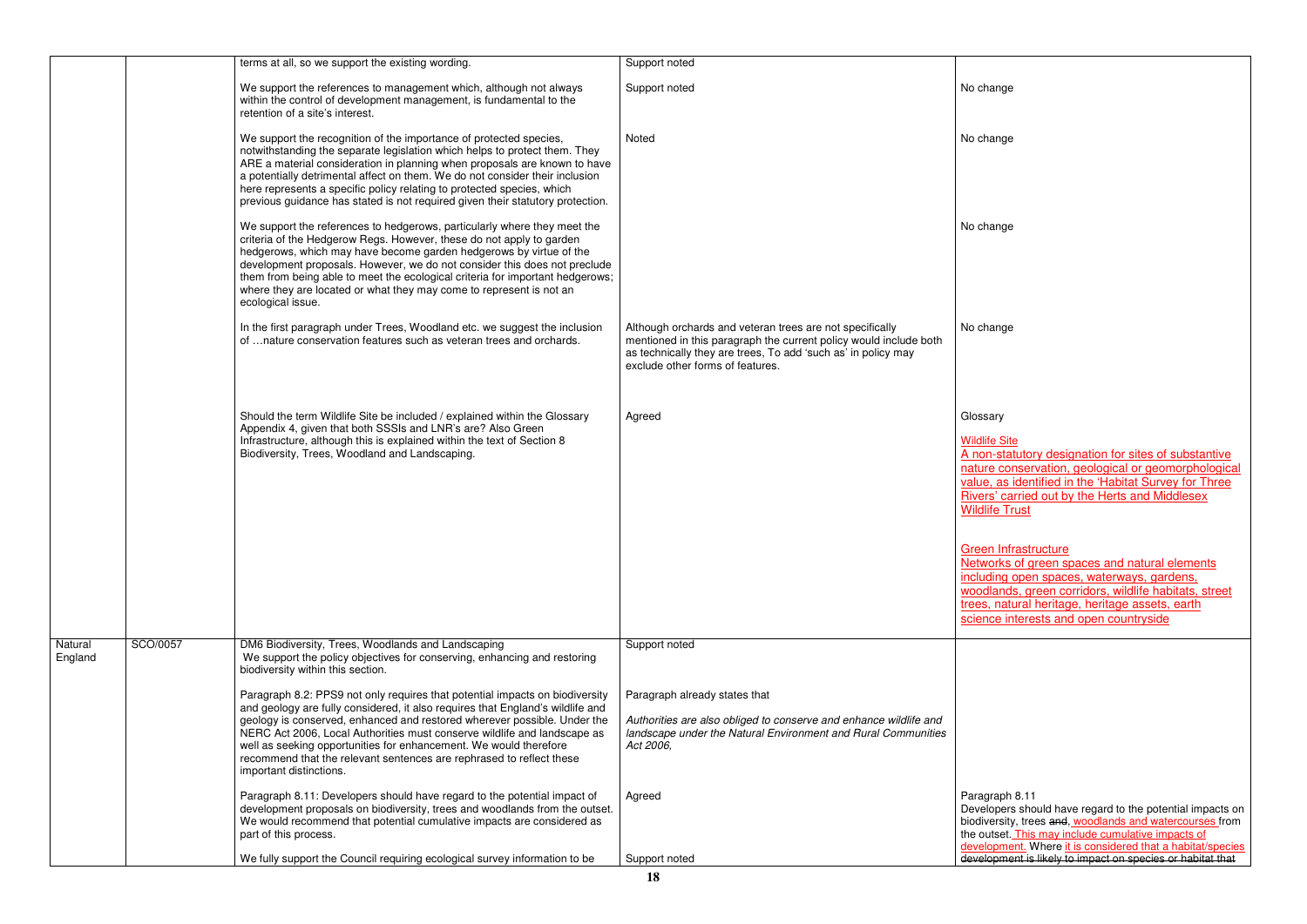otected under European or Statutory legislation could ffected by development, the Council will require adequate survey information to be submitted at the time of application together with an assessment of the potential impacts and appropriate mitigation/compensatory sures. The surveys should be undertaken and carried out by competent persons and at appropriate times of the Herts Biological Records Centre is able to provide information on species data for a development site and er information is also available from Herts and Middlesex Wildlife Trust.

agraph 8.15

 When considering development proposals, the Council will account of the UK biodiversity Action Plan, Hertfordshire Biodiversity Action Plan and other relevant mation.

 Development that would affect a Site of Special Scientific est, Local Nature Reserve, County Wildlife Site or protected species under UK or European law, or identified eing in need of conservation by the UK Biodiversity Action Plan or the Hertfordshire Biodiversity Action Plan, will not be permitted where there is an adverse impact on ecological, geological or biodiversity interests of the unless it can be demonstrated that:

paragraph 2

|  | submitted at the time of the application however suggest that the relevant<br>paragraph is rephrased slightly, from:<br>'Where development is likely to impact on species or habitat that is protected<br>under European or Statutory legislation, the council will require survey<br>information to be submitted at the time of the application'<br>to (or similar): 'Where it is considered that a habitat/species protected under<br>European or Statutory legislation could be affected by development, the<br>council will require adequate survey information to be submitted at the time<br>of the application together with an assessment of the potential impacts and<br>appropriate mitigation/compensatory measures. The surveys should be<br>undertaken and carried out by competent persons and at appropriate times<br>of year'.<br>Provision of this information at the time of the application will enable the<br>council to fully assess the impacts of development on biodiversity and to fulfil<br>their legal duties under various pieces of legislation including the<br>Conservation of Habitats and Species Regulations 2010 and the NERC Act<br>2006. | Agreed. paragraph 8.11 to be amended to incorporate suggested<br>changes                               | is pro<br>be af<br>adeq<br>the a<br>poter<br>meas<br>out b<br>year.<br>inforr<br>furthe<br>Middl |
|--|-------------------------------------------------------------------------------------------------------------------------------------------------------------------------------------------------------------------------------------------------------------------------------------------------------------------------------------------------------------------------------------------------------------------------------------------------------------------------------------------------------------------------------------------------------------------------------------------------------------------------------------------------------------------------------------------------------------------------------------------------------------------------------------------------------------------------------------------------------------------------------------------------------------------------------------------------------------------------------------------------------------------------------------------------------------------------------------------------------------------------------------------------------------------------------|--------------------------------------------------------------------------------------------------------|--------------------------------------------------------------------------------------------------|
|  | Paragraph 8.15: When considering development proposals the council<br>should also take into account habitats and species listed on the UK<br>Biodiversity Action Plan (UKBAP) as well as the Hertfordshire BAP.                                                                                                                                                                                                                                                                                                                                                                                                                                                                                                                                                                                                                                                                                                                                                                                                                                                                                                                                                               | Agreed. Wording change to include UKBAP                                                                | Para<br>Wher<br>take a<br>Hertf<br>inforr                                                        |
|  | DM6: We recommend that the Hertfordshire BAP is included in the first<br>paragraph, so as to be consistent with the preceding text.                                                                                                                                                                                                                                                                                                                                                                                                                                                                                                                                                                                                                                                                                                                                                                                                                                                                                                                                                                                                                                           | Agreed                                                                                                 | DM <sub>6</sub><br>Deve<br>Intere<br>prote<br>as be<br>Actio<br>will n<br>the e<br>site, u       |
|  | Development should result in no net loss in biodiversity across the district as<br>a whole and not just in the areas identified. We suggest that the paragraph is<br>rephrased to say 'Development should result in no net loss of biodiversity.<br>The following areas have been highlighted as key areas for biodiversity<br>within the Hertfordshire Biodiversity Action Plan'.                                                                                                                                                                                                                                                                                                                                                                                                                                                                                                                                                                                                                                                                                                                                                                                            | Agreed that there should be no net loss of biodiversity value<br>across the District. Wording changed. | DM <sub>6</sub><br>Deve<br>value<br>have<br>the in<br>identi                                     |
|  | We suggest that a paragraph is also added stating the importance of linked<br>habitats in allowing species to adapt and respond in the face of climate<br>change. Development must not result in fragmentation or isolation of wildlife<br>habitats and should seek opportunities for habitat connectivity with the wider<br>landscape.                                                                                                                                                                                                                                                                                                                                                                                                                                                                                                                                                                                                                                                                                                                                                                                                                                       | Agreed. Paragraph added.                                                                               | Addit<br>Linke<br>and r<br>result<br>shoul<br>wider                                              |
|  | Consideration of alternatives and avoidance measures should always be the<br>first port of call where important habitats/species could be affected by<br>development. Where this is not possible, mitigation measures should be<br>formulated to minimise/reduce impacts. Compensatory measures should<br>only be considered as a last resort in the event that adverse impacts cannot<br>be mitigated or avoided. We therefore suggest that a paragraph is inserted<br>along the lines of the following with reference made to the forthcoming<br>Design SPD and Green Infrastructure and Landscape SPD:<br>In the first instance development should seek to avoid impacts on<br>designated sites and important habitats/species through sensitive design<br>and consideration of alternatives. Proposals should seek to incorporate<br>measures for biodiversity enhancement and Green Infrastructure delivery                                                                                                                                                                                                                                                              | Agreed. Changes made.                                                                                  | Addit<br>In the<br>impa<br>habita<br>consi<br>incor<br>Gree                                      |

 Development should result in no net loss of biodiversity value **across the District as a whole. The following areas**  have been highlighted as key areas for biodiversity within in any of the following key biodiversity areas as i<del>dentified in the</del> Hertfordshire Biodiversity Action Plan

tional wording added to DM6

ed habitats are important in allowing species to adapt respond to circumstances. Development must not result in fragmentation ro isolation of wildlife habitats and should seek opportunities for habitat connectivity witht eh r landscape.

tional wording added to DM6;

In the first instance development should seek to avoid acts on designated sites and important habitats/species through sensitive design and consideration of alternatives. Proposals should seek to rporate measures for biodiversity enhancement and en Infrastructure delivery wherever possible.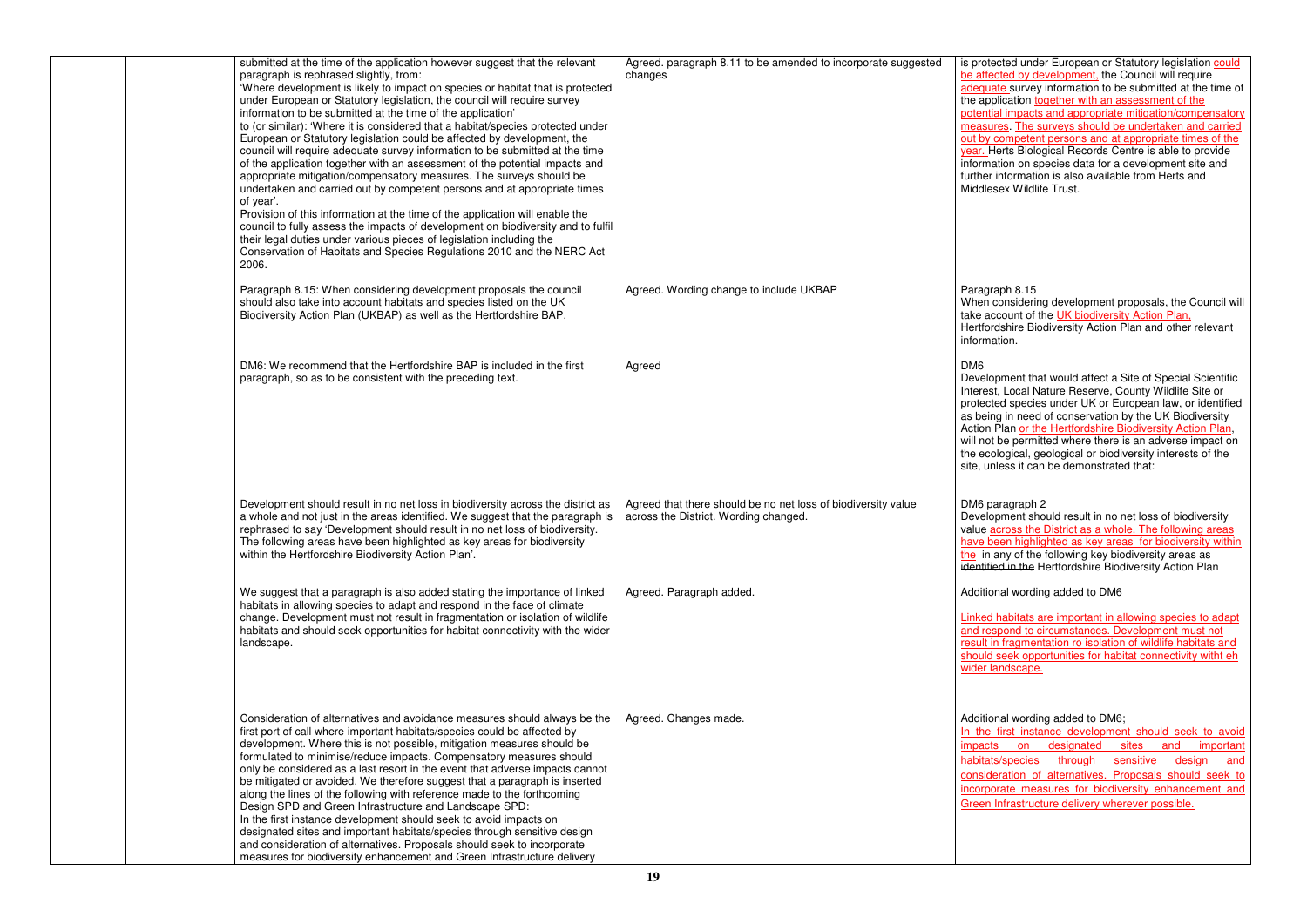|          |                                          | wherever possible.                                                                                                                                                                                                                                                                                                                                                                                                                                                                                                                                                                                                                                                                                                                                                                                                                                     |                                                                                                                                                         |       |
|----------|------------------------------------------|--------------------------------------------------------------------------------------------------------------------------------------------------------------------------------------------------------------------------------------------------------------------------------------------------------------------------------------------------------------------------------------------------------------------------------------------------------------------------------------------------------------------------------------------------------------------------------------------------------------------------------------------------------------------------------------------------------------------------------------------------------------------------------------------------------------------------------------------------------|---------------------------------------------------------------------------------------------------------------------------------------------------------|-------|
| SCO/0008 | Dacorum Borough<br>Council               | We support the policies and standards set out in Sections 3 to 17 and<br>Appendices 1 to 4 in guiding and controlling the quality and standard of<br>development in Three Rivers. We particularly welcome the inclusion of more<br>detailed policies on renewables and biodiversity given their importance in<br>achieving sustainable forms of development.                                                                                                                                                                                                                                                                                                                                                                                                                                                                                           | <b>Support Noted</b>                                                                                                                                    |       |
| 3788     | Loudwater<br>(Troutstream)<br>Estate LTD | Paragraph 5 of Appendix 2 of the existing Local Plan stipulates clearly that<br>as good practice the landscaping scheme should be considered an integral<br>part of the design process (of residential development) from the outset. . We<br>are unable to findany similar provision in the Plan Document.<br>Notwithstanding the Loudwater Estate is a conservation area and its trees<br>therefore protected we are concerned that policies should in general support<br>the preservation of tree cover, particularly in the context of the landscaping<br>of any new development or extensions of existing houses. We have<br>experienced in recent years some flagrant disregard in such respects, so<br>anything the Council can do to strengthen the preservation of the existing<br>environment in this particular respect will be appreciated. | paragraph 8.17 states that:<br>Landscaping of new development should be considered as an<br>integral part of the design process.<br>No change required. | No ch |

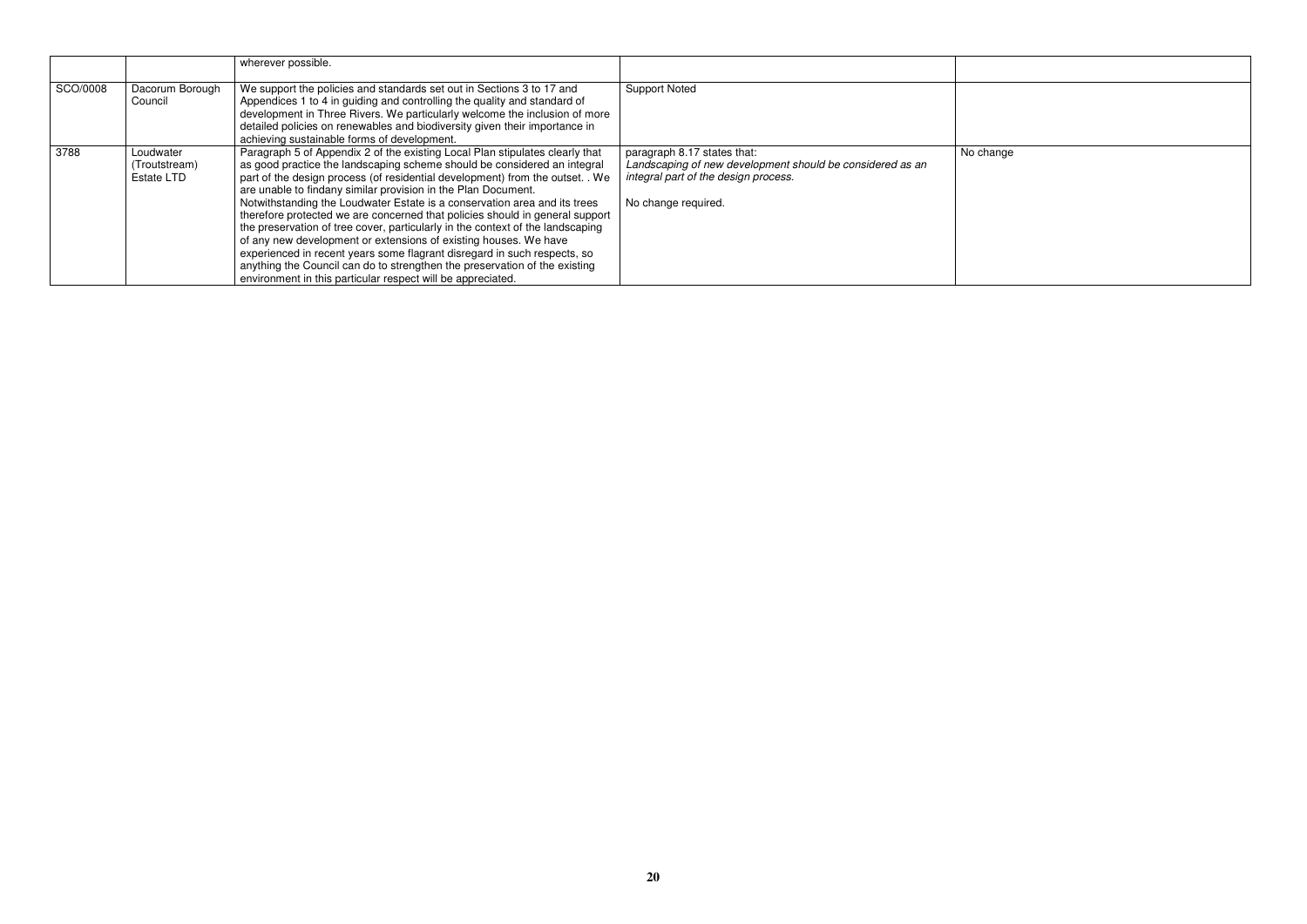• Fail to conserve or enhance the special landscape character and distinctiveness of the AONB by reason of the siting, design or external appearance of, or the type or form of ,development

#### raph 9.4, last sentence

fe habitats such as meadows, woodlands, erows, orchards and wetlands are valued components of the landscape and have their own special agement requirements.

 In considering proposals for development within or near hilterns Area of Outstanding Natural Beauty, the Council will seek to support development unless it can be mstrated that the proposal would:

New development should either conserve and/or enhance becial character and natural beauty of the AONB.

nsidering proposals for development within or near hilterns Area of Outstanding Natural Beauty, the Council will seek to support development unless it can be onstrated that the proposal would:

> Fail to conserve and/ or enhance the special landscape character and distinctiveness of the AONB by reason of the siting, design or external appearance of<u>, or the type or form of,</u>

|                 |                                       |                                                                                                                                                                                                                                                                                                                                                     | <b>DM7 Landscape Character</b>                         |                                                                                                                                                                    |
|-----------------|---------------------------------------|-----------------------------------------------------------------------------------------------------------------------------------------------------------------------------------------------------------------------------------------------------------------------------------------------------------------------------------------------------|--------------------------------------------------------|--------------------------------------------------------------------------------------------------------------------------------------------------------------------|
| Reference       | Name/<br>Organisation                 | <b>Comments</b>                                                                                                                                                                                                                                                                                                                                     | <b>Officers Comments</b>                               | <b>Changes to Document</b>                                                                                                                                         |
| CU/0389         |                                       | Stopping London Underground destroying trees along the railway line                                                                                                                                                                                                                                                                                 | noted                                                  | No change required                                                                                                                                                 |
| <b>NSO/0078</b> | Chilterns<br>Conservation<br>Board    | Although this policy is supported the Board considers that it would be useful<br>to add reference to the 'type' or 'form' of development in the first bullet point<br>under the Chilterns AONB part, because in some instances the siting, design<br>or external appearance do not address the likely implications of some types<br>of development. | Support noted.<br>Agreed.                              | DM7 first bullet point<br>Fail to conserve<br>character and di<br>reason of the sit                                                                                |
|                 |                                       | The Board particularly welcomes the references to the Chilterns Buildings<br>Design Guide and Supplementary Technical Notes on local building<br>materials.                                                                                                                                                                                         | Support noted                                          | appearance of, o<br>,development                                                                                                                                   |
| 649             | Herts Biological<br>Records<br>Centre | HBRC suggest the inclusion of orchards within the Local Context first<br>paragraph, within the wildlife habitats sentence. These horticultural activities<br>were a particular feature of SW Herts and in places their survival remains so<br>today.                                                                                                | Agreed                                                 | Paragraph 9.4, last sente<br>Wildlife habitats such as<br>hedgerows, <b>orchards</b> an                                                                            |
|                 |                                       | We support the reference to the need to demonstrate new management<br>proposals when existing management of an important feature may be<br>affected by a particular development proposal.                                                                                                                                                           | Support noted                                          | components of the lands<br>management requiremer                                                                                                                   |
|                 |                                       | TRDC will need to be robust in their interpretation of benefit to AONB and<br>Landscape Regions if, as is currently stated, the council will, or are likely to,<br>support development in such areas.                                                                                                                                               | Noted. Change to first paragraph to strengthen policy. | DM7 first paragraph.<br>In considering proposals<br>the Chilterns Area of Out<br>Council will seek to supp<br>demonstrated that the pr                             |
| SCO/0057        | Natural<br>England                    | <b>DM7 Landscape Character</b><br>Paragraph 9.6: It is considered that conservation and enhancement of the<br>AONB should both be considered. We therefore suggest rephrasing the<br>paragraph to 'New development should conserve and enhance the special<br>character and natural beauty of the AONB'                                             | Agreed.                                                | Paragraph 9.6<br>New development should<br>the special character and<br>DM7                                                                                        |
|                 |                                       | DM7: Recommend that 'Contribute to delivery of Green Infrastructure' is<br>added to the list of proposals that the council is likely to support.                                                                                                                                                                                                    | Agreed. Further bullet point added.                    | In considering proposals<br>the Chilterns Area of Out<br>Council will seek to supp                                                                                 |
|                 |                                       | Paragraph 9.13: As for paragraph 9.6.                                                                                                                                                                                                                                                                                                               | See comment for paragraph 9.6 above.                   | demonstrated that the pr                                                                                                                                           |
|                 |                                       |                                                                                                                                                                                                                                                                                                                                                     |                                                        | Fail to conserve<br>landscape chara<br>AONB by reasor<br>appearance of, o<br>development<br>Detracts from the<br>adverse impact<br>Detracts from the<br>landscape. |
|                 |                                       |                                                                                                                                                                                                                                                                                                                                                     |                                                        | In all landscape regions,<br>to make a positive<br>landscape and are likely                                                                                        |
|                 |                                       |                                                                                                                                                                                                                                                                                                                                                     |                                                        | Lead to the remo<br>existing structu<br>detrimental to th<br>Enhance pub<br>opportunities wi                                                                       |

• Detracts from the setting of the AONB and has an adverse impact on views into and out of the area • Detracts from the public enjoyment of the AONB landscape.

landscape regions, the Council will require proposals ake a positive contribution to the surrounding cape and are likely to support proposals that:

• Lead to the removal or a reduction in the impact of existing structures and land uses that are detrimental to the visual quality of the landscape • Enhance public access and recreation opportunities without detriment to the landscape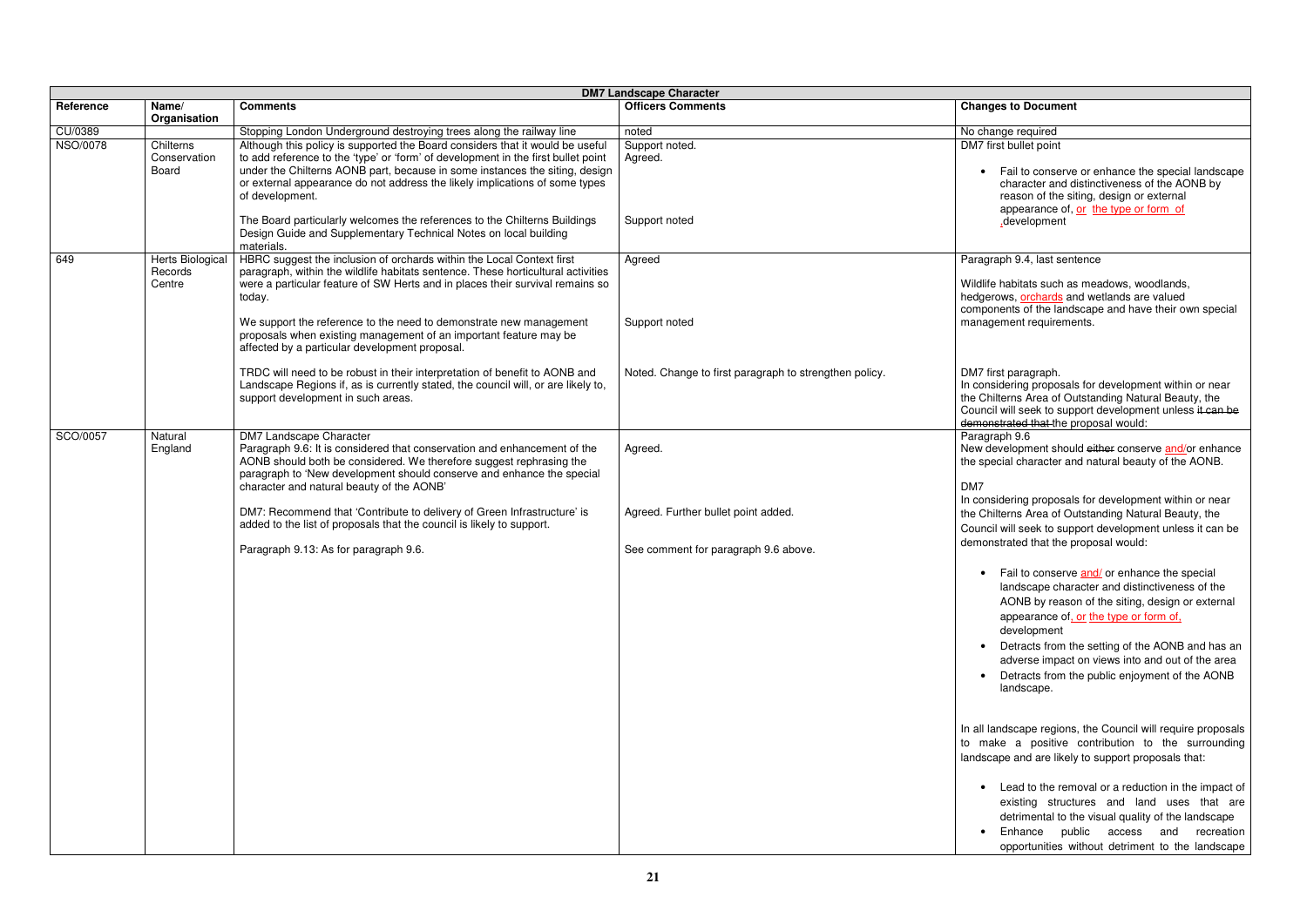or wildlife • Contribute to delivery of Green Infrastructure<br>Contribute to the measures identified in the Hertfordshire<br>Landscape Strategy 2001 to strength, reinforce,<br>safeguard, manage, improve, restore and reconstruct landscapes.

hange required.

|          |                                          |                                                                                                                                                                                                                                                                                                                                                                                                                                                                                                                                                                                                                                                                                                                                                                                                                                                                                                                                                                                                                                                                                                                                                   |                                                                                             | Contr<br>Lands<br>safeg<br>lands |
|----------|------------------------------------------|---------------------------------------------------------------------------------------------------------------------------------------------------------------------------------------------------------------------------------------------------------------------------------------------------------------------------------------------------------------------------------------------------------------------------------------------------------------------------------------------------------------------------------------------------------------------------------------------------------------------------------------------------------------------------------------------------------------------------------------------------------------------------------------------------------------------------------------------------------------------------------------------------------------------------------------------------------------------------------------------------------------------------------------------------------------------------------------------------------------------------------------------------|---------------------------------------------------------------------------------------------|----------------------------------|
| SCO/0008 | Dacorum<br>Borough<br>Council            | We support the policies and standards set out in Sections 3 to 17 and<br>Appendices 1 to 4 in guiding and controlling the quality and standard of<br>development in Three Rivers. We particularly welcome the inclusion of more<br>detailed policies on renewables and biodiversity given their importance in<br>achieving sustainable forms of development.                                                                                                                                                                                                                                                                                                                                                                                                                                                                                                                                                                                                                                                                                                                                                                                      | Support noted                                                                               |                                  |
| 3788     | Loudwater<br>(Troutstream)<br>Estate LTD | Policy DM7 on page 32 states in connection with the Chilterns AONB which<br>abuts the Loudwater Estate that in considering proposals for development<br>within or near to the Chilterns AONB the Council will seek to support<br>development unless it can be demonstrated that the proposal would inter<br>alia fail to conserve or enhance the special landscape character and<br>distinctiveness of the AONB by reason of its siting, design and external<br>appearance of development. We submit that this wording creates a different<br>emphasis from Policy N20 of the existing Local Plan at the beginning of<br>which the Council states that it will give priority to conservation and<br>enhancement of existing landscape before going onto state the other<br>yardsticks which have to be reached if development is going to be<br>considered. I understand from my conversation with a member of your<br>department that there is in fact no change in policy, so I would be grateful if<br>you would kindly consider whether your proposed new wording detracts in<br>anyway from your Council's intention not to make any changes | Existing wording considered the most suitable to achieve<br>objectives of the Core Strategy | No ch                            |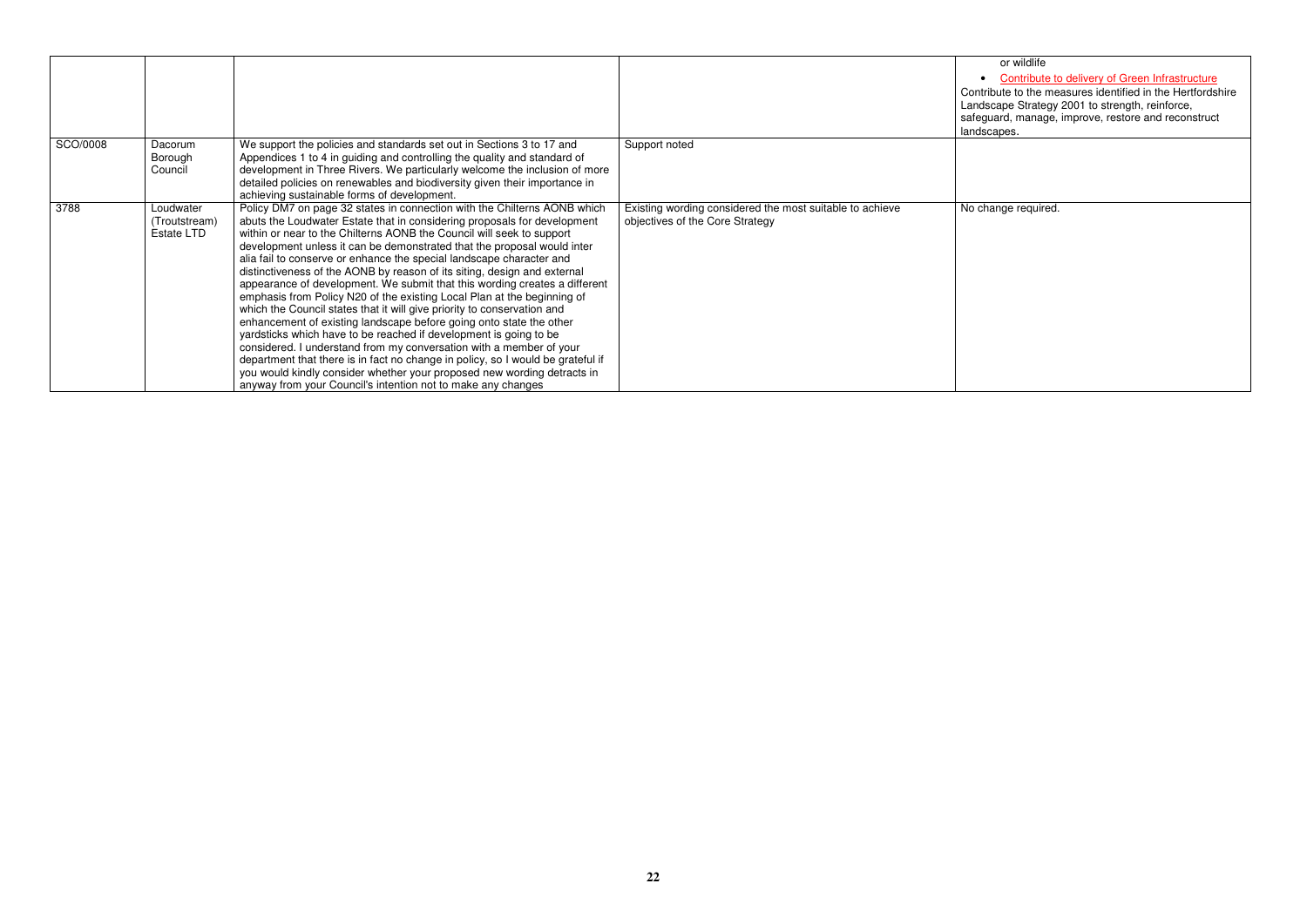#### **nges to Document**

hange:

representation from Environment Agency re erzone

tional paragraph to be added under 10.2

d zone 3b (the highest level of flood risk) has been ned by our SFRA. New built footprint will not be acceptable in this flood zone. Redevelopment of existing footprint in Flood Zone 3b will only be considered if the development is of a compatible use class and does not ease flood risk elsewhere."

wing sentence removed from paragraph 10.13: A FRA is also likely to be required for any development other than minor development in a designated critical drainage area which has been notified to the Local ning Authority by the Environment Agency.

5 sentence changed to;

developments in all areas, Sustainable Drainage

|                 |                                                           |                                                                                                                                                                                                                                                                                                                                                                                                                                                                                                                                                                                                                                                                                                                                                                                                                                                                                                                                                                                                                                                                                                        | <b>DM8 Flood Risk and Water Resources</b>                                                                                                                                                                                                                                         |                                                                  |
|-----------------|-----------------------------------------------------------|--------------------------------------------------------------------------------------------------------------------------------------------------------------------------------------------------------------------------------------------------------------------------------------------------------------------------------------------------------------------------------------------------------------------------------------------------------------------------------------------------------------------------------------------------------------------------------------------------------------------------------------------------------------------------------------------------------------------------------------------------------------------------------------------------------------------------------------------------------------------------------------------------------------------------------------------------------------------------------------------------------------------------------------------------------------------------------------------------------|-----------------------------------------------------------------------------------------------------------------------------------------------------------------------------------------------------------------------------------------------------------------------------------|------------------------------------------------------------------|
| Reference       | Name/<br>Organisation                                     | <b>Comments</b>                                                                                                                                                                                                                                                                                                                                                                                                                                                                                                                                                                                                                                                                                                                                                                                                                                                                                                                                                                                                                                                                                        | <b>Officers Comments</b>                                                                                                                                                                                                                                                          | Char                                                             |
| NSO/0078        | Chilterns<br>Conservation<br>Board                        | The Board supports this policy. However, it is considered that reference<br>could usefully be made to the use of water meters within the measures to be<br>incorporated to ensure efficient use of water resources.                                                                                                                                                                                                                                                                                                                                                                                                                                                                                                                                                                                                                                                                                                                                                                                                                                                                                    | CP1 Overarching policy on Sustainable Development requires<br><b>CPLAN Energy Statement and Sustainability Checklist which</b><br>incorporates measures for water conservation. Both the Core<br>Strategy and DMP DPD refer to the Building Futures Guide re<br>water efficiency. | No c                                                             |
| 637             | Merchant<br>Taylors<br>Company                            | The overall policy is supported, however it is considered that an element of<br>flexibility should be incorporated into the requirements for new developments<br>to ensure that the measures required are appropriate and feasible in relation<br>to the scheme, and that consideration is also given to the balance of overall<br>sustainability measures provided (ie. through a BREEAM or Code for<br>Sustainable Homes rating).                                                                                                                                                                                                                                                                                                                                                                                                                                                                                                                                                                                                                                                                    | Policy considered sufficiently flexible.                                                                                                                                                                                                                                          |                                                                  |
| 3744            | Howard Sharp<br>& Partners<br>LLP (Jonathan<br>Harbottle) | too prescriptive in mentioning 8m buffer - not always the case and site<br>specific circumstances need to be taken into account - should mention any<br>site specific measures or design requirements as required following<br>consultation with the EA                                                                                                                                                                                                                                                                                                                                                                                                                                                                                                                                                                                                                                                                                                                                                                                                                                                | See representation form Environment Agency re bufferzone                                                                                                                                                                                                                          | See<br>buffe                                                     |
|                 |                                                           | not saying that will not allow any development where currently zones 2 and 3<br>but even so the policy should be cast positively to make it clearer that<br>opportunities to reduce existing flood risk to properties should be encouraged<br>and that innovative privately funded flood alleviation measures will be<br>supported                                                                                                                                                                                                                                                                                                                                                                                                                                                                                                                                                                                                                                                                                                                                                                     | No change required.                                                                                                                                                                                                                                                               |                                                                  |
| <b>NSO/0045</b> | Environment<br>Agency                                     | 10.2<br>A paragraph similar to 10.2 covering Flood Zone 3b should be added here.<br>We would suggest the following wording:<br>"Flood zone 3b (the highest level of flood risk) has been defined by our<br>SFRA. New built footprint will not be acceptable in this flood zone.<br>Redevelopment of existing built footprint in Flood Zone 3b will only be<br>considered if the development is of an compatible use class (as defined in<br>table D.3 in Planning Policy Statement 25- Development and Flood Risk<br>(PPS25)) and does not increase flood risk elsewhere."<br>This is important to include as it will steer new development out of the areas<br>of highest flood risk and ensure that flood risk is not increased to others by<br>reducing available flood storage and reflects Flood Risk Objective 4 of your<br>Level 1 SFRA.<br>10.4 We support this paragraph.<br>10.4 We support this paragraph.<br>10.5 We support this paragraph.<br>10.7 We support this paragraph.<br>10.8 We support this paragraph.<br>10.10 We support this paragraph.<br>10.11 We support this paragraph. | Agreed.<br>Support noted.                                                                                                                                                                                                                                                         | Addi<br><b>Floor</b><br>defin<br>acce<br>built<br>the c<br>incre |
|                 |                                                           | 10.13 We have not notified you of any designated critical drainage areas. It<br>would there for be appropriate to remover the sentence in this paragraph<br>referring to them.                                                                                                                                                                                                                                                                                                                                                                                                                                                                                                                                                                                                                                                                                                                                                                                                                                                                                                                         | Agreed.                                                                                                                                                                                                                                                                           | Follo<br><b>AFF</b><br>other<br>drain<br><b>Plan</b>             |
|                 |                                                           | 10.14 We support this paragraph on the whole but suggest it is improved by<br>removing "unless there are over riding reason to prefer different location"<br>from the first bullet point. All developments should be designed with the moor<br>vulnerable uses located in the areas of lowest flood risk, this stance is<br>supported by PPS25 (paragraph D6).                                                                                                                                                                                                                                                                                                                                                                                                                                                                                                                                                                                                                                                                                                                                         | Support noted.<br>No change                                                                                                                                                                                                                                                       |                                                                  |
|                 |                                                           | 10.15 This paragraph should be amended to " Fore development in all<br>areas, Sustainable Drainage Systems should be implemented to reduce run<br>off from the site."                                                                                                                                                                                                                                                                                                                                                                                                                                                                                                                                                                                                                                                                                                                                                                                                                                                                                                                                  | Agreed. In consideration of new requirements for SudS in new<br>development.                                                                                                                                                                                                      | 10.15<br>For c                                                   |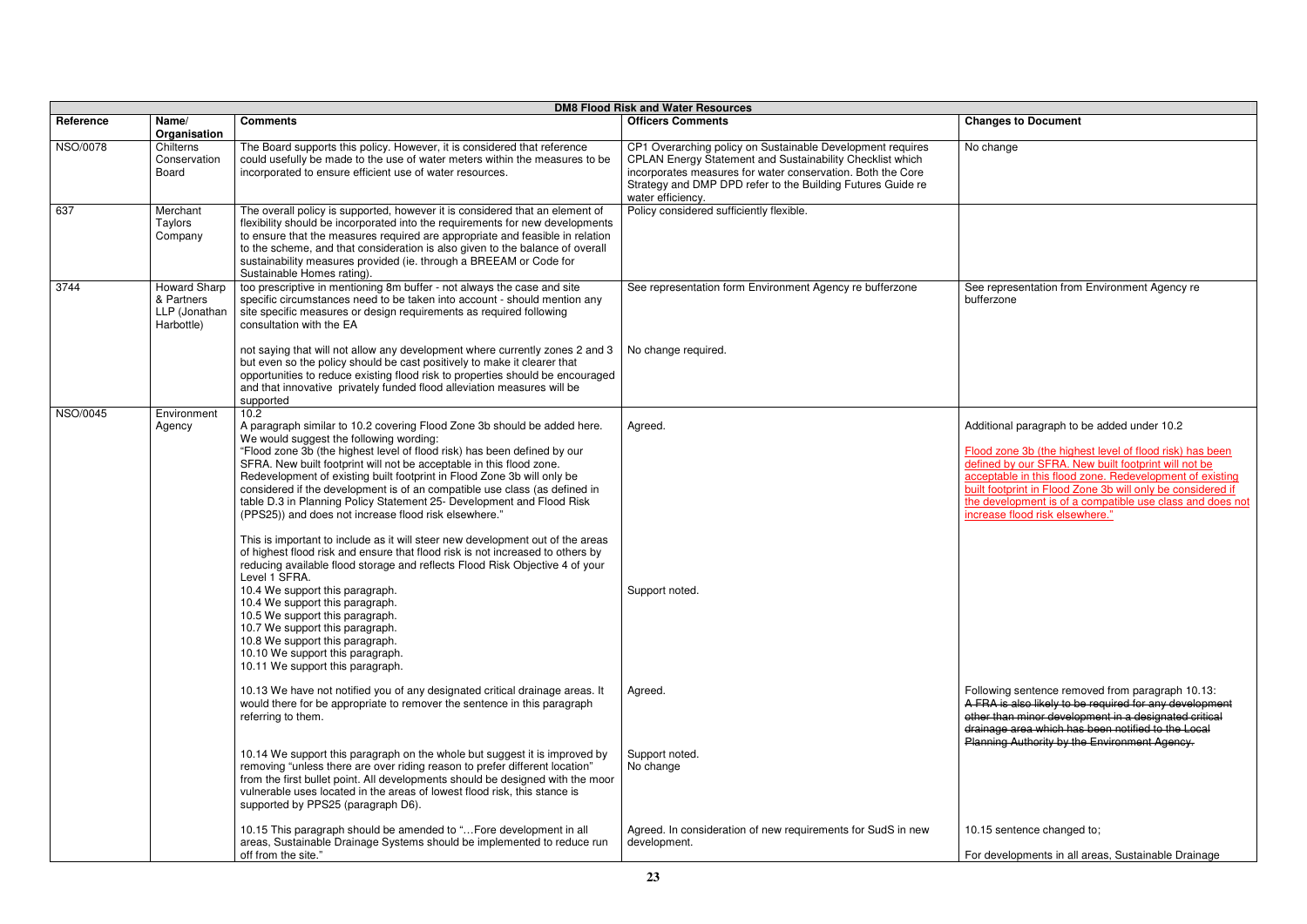tems should be implemented to reduce run off from the if technically possible and appropriate.

16 Where appropriate developers will be required to show that any flood protection and mitigation measures which may be necessary do not have an unacceptable impact on nature conservation, landscape, recreation or other important issues. New development adjacent to water courses should seek to include river restoration and culverting where possible.

8 second paragraph

 New development must be located and designed to minimise flood risk to present and future users as well as ensuring that flood risk is not increased and is, where sible, reduced off site.

w development must be located and designed to prevent present and future users from being exposed to risk of flooding.

 Development should normally be set back from any watercourse with a minimum  $8.5$ m wide bufferzone to vent any significant impact from flooding.

|          |                                          | There are many different kinds of Sustainable Drainage Systems (SuDS)<br>including both infiltration and non-infiltration measures. It is always<br>technically possible and appropriate to incorporate the use of SuDS in new<br>developments.                                                                                                                                                                               |                                                                                                                                                                                                                                                                                                                                                                                                                   | Syste<br>site if<br>10.16                                                     |
|----------|------------------------------------------|-------------------------------------------------------------------------------------------------------------------------------------------------------------------------------------------------------------------------------------------------------------------------------------------------------------------------------------------------------------------------------------------------------------------------------|-------------------------------------------------------------------------------------------------------------------------------------------------------------------------------------------------------------------------------------------------------------------------------------------------------------------------------------------------------------------------------------------------------------------|-------------------------------------------------------------------------------|
|          |                                          | 10.16 This should be strengthened by removing "where possible" and<br>altering the wording to<br>"should seek to include river restoration. Where culverts are present on<br>site then developers should seek to remove them."                                                                                                                                                                                                | Agreed. Policy wording changed to provide some flexibility.                                                                                                                                                                                                                                                                                                                                                       | show<br>which<br>impa<br>other<br>water<br>de-cu                              |
|          |                                          | 10.17 We support this paragraph.                                                                                                                                                                                                                                                                                                                                                                                              | Support noted                                                                                                                                                                                                                                                                                                                                                                                                     |                                                                               |
|          |                                          | 10.18 We support this paragraph. In particular the reference to early pre-<br>application discussions with the Environment Agency.                                                                                                                                                                                                                                                                                            | Support noted                                                                                                                                                                                                                                                                                                                                                                                                     |                                                                               |
|          |                                          | DM8 Flood Risk and Water Resources<br>The second paragraph is a very high bar (as flooding can be caused by<br>unpredictable sources like mains water leaks). We would suggest that it is<br>altered to:<br>"New development will be located and designed to minimise flood risk to<br>present and future users as well as ensuring that flood risk is not increased<br>and is where possible reduced off site."              | Agreed.                                                                                                                                                                                                                                                                                                                                                                                                           | DM8<br><b>New</b><br>minin<br>ensur<br>possi<br><b>New</b><br>preve<br>the ri |
|          |                                          | We would strongly advise you alter policy DM8 to include that the minimum<br>of a five meter wide buffer zone is provided to any ordinary watercourses.                                                                                                                                                                                                                                                                       | Agreed. Paragraph changed re bufferzone.                                                                                                                                                                                                                                                                                                                                                                          | DM7<br>Deve<br>water                                                          |
|          |                                          | On 6 April 2012, when the next phase of the Flood and Water Management<br>Act 2010 is implemented, responsibility for regulating activities on ordinary<br>watercourses transfer from the Environment Agency to lead local flood<br>authorities (in your case Herts CC). They will be responsible for ensuring that<br>development is set back from ordinary watercourses and this policy will<br>assist them in doing so.    | Noted. See response to HCC representation                                                                                                                                                                                                                                                                                                                                                                         | preve                                                                         |
|          |                                          | We support bullet point 1.<br>We welcome the council supporting water efficiency; however this policy<br>could go further by making a commitment all new residential buildings<br>achieving a water use of 105 litres/head/day (I/h/d) or less.                                                                                                                                                                               | Support noted<br>Noted. No change                                                                                                                                                                                                                                                                                                                                                                                 |                                                                               |
|          |                                          | Sub-Bullet point 5 should be strengthened by removing "where possible" and<br>altering the wording to<br>"should seek to include river restoration. Where culverts are present on<br>site then developers should seek to remove them."                                                                                                                                                                                        | See previous comment on paragraph 10.16                                                                                                                                                                                                                                                                                                                                                                           |                                                                               |
| 649      | Herts<br>Biological<br>Records<br>Centre | We support the recognition of water resources and flooding as an issue<br>which must be considered within planning. Should not SuDS be specifically<br>referred to within the policy, namely as a feature of a development proposals<br>that would be required / supported by TRDC. The role of natural floodplains<br>in playing an important role in ameliorating local flooding issues should also<br>perhaps be outlined. | Policy CP1 of the Core Strategy states that<br>All development in Three Rivers will contribute to the sustainability<br>of the District, this means taking into account the need to;<br>c) Minimising flood risk through the use of Sustainable Drainage<br>Systems<br>Additional text regarding SUDS has been added as detailed in<br>response to Hertfordshire County Council the Lead Local Flood<br>Authority |                                                                               |
| SCO/0057 | Natural<br>England                       | DM8 Flood Risk and Water Resources<br>We welcome objectives for enhancement and restoration of river corridors<br>and the requirement that new developments should incorporate measures for<br>efficient use of water resources. We consider that PPS9 and Core Strategy<br>Strategic Objective S9 are relevant to this policy.                                                                                               | Support noted.                                                                                                                                                                                                                                                                                                                                                                                                    |                                                                               |
| SCO/0008 | Dacorum<br>Borough<br>Council            | We support the policies and standards set out in Sections 3 to 17 and<br>Appendices 1 to 4 in guiding and controlling the quality and standard of<br>development in Three Rivers. We particularly welcome the inclusion of more<br>detailed policies on renewables and biodiversity given their importance in<br>achieving sustainable forms of development.                                                                  | Support noted                                                                                                                                                                                                                                                                                                                                                                                                     |                                                                               |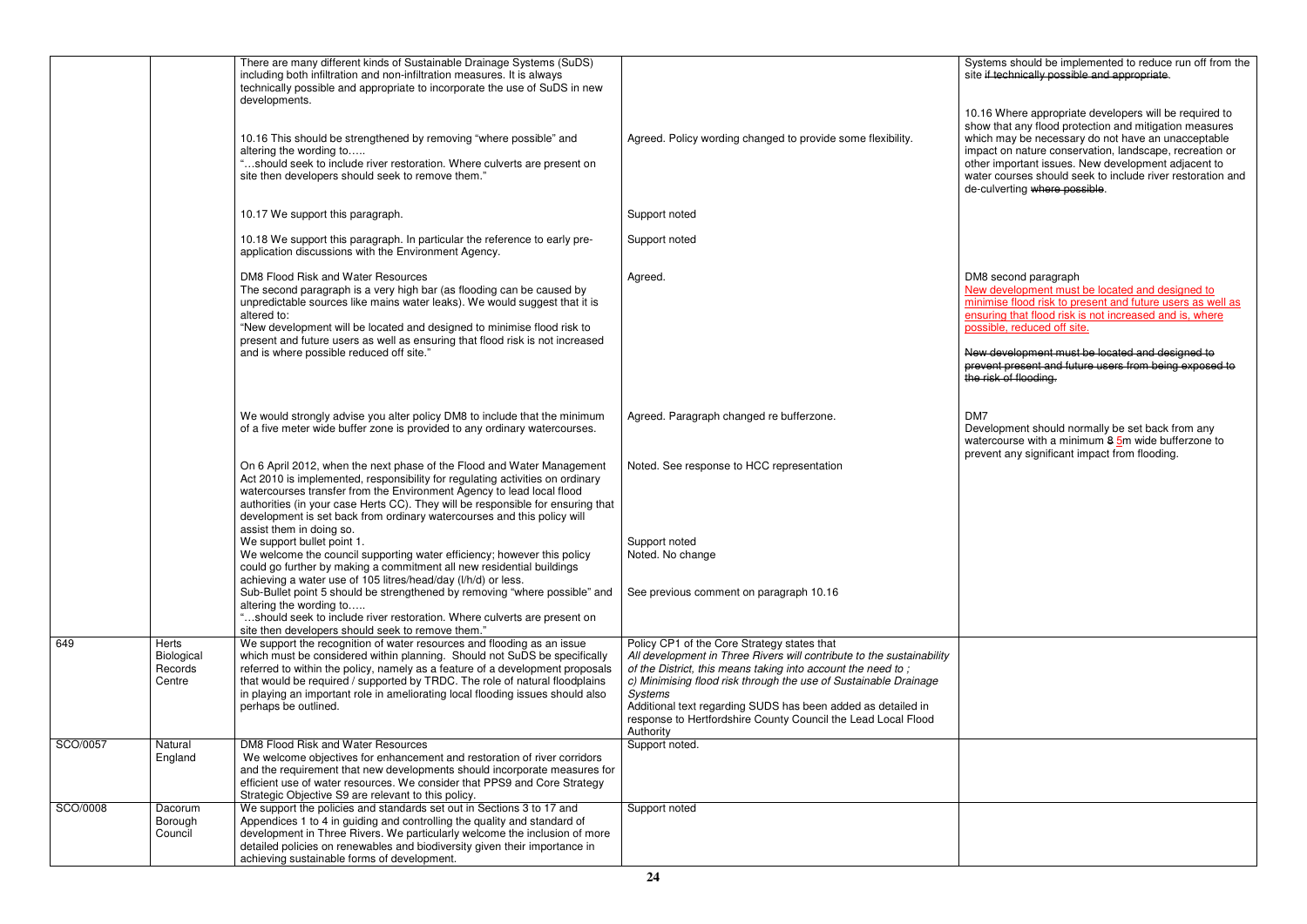aragraph 10.17

 In some cases, developers will be required to contribute to e delivery of flood risk management schemes and facilities as identified in the Three Rivers Strategic Flood Risk Assessment <del>(2007)</del> and other relevant plans such as the Local Flood Risk Management Strategy for Hertfordshire, to enhance and restore river corridors and to improve flood awareness and emergency planning, in partnership with the County Council as lead Local Flood **Authority**, the Environment Agency and other authorities opropriate bodies.

 Applicants are advised to refer to national policy for further formation on flood risk and development and to enter into early pre-application discussions with the Council and the Environment Agency and SUDS Approval Body (SAB) where required. Further guidance on ways to conserve water and deliver SUDSare continued in Building Futures: Hertfordshire guide to promoting sustainability in evelopment

 (http://www.hertslink.org/buildingfutures) and Roads in ertfordshire – Highway Design Guide

| SCO/0006 | <b>HCC Spatial</b><br>and Land Use<br>Planning            | The Flood and Water Management Act 2010 created Lead Local Flood<br>Authorities (LLFA) who have a range of new duties and powers relating to<br>the management of flood risk from surface water, ordinary water courses and<br>groundwater. The county council is the LLFA for Hertfordshire. Requirements<br>set out within the Act include the LLFAs having a duty to prepare a Local<br>Flood Risk Management Strategy for their area in consultation with the<br>relevant Risk Management Authorities (which includes district councils). In<br>addition LLFAs will need to make arrangements for the determination of the<br>arrangements for surface water drainage in new development through the<br>establishment of SUDs Approval Bodies. As a consequence, requirements<br>for, and the responsibilities for flood management and local guidance on the<br>design and implementation of flood management schemes have, or will be<br>subject to change in the near future. | Noted                                                                                                                    |                                                                                                                             |
|----------|-----------------------------------------------------------|--------------------------------------------------------------------------------------------------------------------------------------------------------------------------------------------------------------------------------------------------------------------------------------------------------------------------------------------------------------------------------------------------------------------------------------------------------------------------------------------------------------------------------------------------------------------------------------------------------------------------------------------------------------------------------------------------------------------------------------------------------------------------------------------------------------------------------------------------------------------------------------------------------------------------------------------------------------------------------------|--------------------------------------------------------------------------------------------------------------------------|-----------------------------------------------------------------------------------------------------------------------------|
|          |                                                           | It is not yet clear what form, or how these requirements will play out within<br>Hertfordshire. However, Policy DM8 must be flexible enough to<br>accommodate these changes and direct developers towards the most<br>appropriate information on standards and towards the appropriate approval<br>body.                                                                                                                                                                                                                                                                                                                                                                                                                                                                                                                                                                                                                                                                             |                                                                                                                          |                                                                                                                             |
|          |                                                           | Ongoing engagement between the LLFA and Three Rivers Council will be<br>required, and the county council will work with Three Rivers District Council<br>to ensure this is achieved. Further guidance on SUDS will be included in the<br>Hertfordshire Building Futures Guide later this year.                                                                                                                                                                                                                                                                                                                                                                                                                                                                                                                                                                                                                                                                                       | Agreed.                                                                                                                  |                                                                                                                             |
|          |                                                           | As a starting point, it is suggested that the following changes are<br>incorporated into the supporting text.<br>Para 10.17                                                                                                                                                                                                                                                                                                                                                                                                                                                                                                                                                                                                                                                                                                                                                                                                                                                          |                                                                                                                          |                                                                                                                             |
|          |                                                           | In some cases, developers will be required to contribute to the delivery of<br>flood risk management schemes as identified in the Three Rivers Strategic<br>Flood Risk Assessment (2007), and other relevant plans such as the<br>Local Flood Risk Management Strategy for Hertfordshire, to improve<br>flood awareness and emergency planning in partnership with the County<br>Council as Lead Local Flood Authority, the Environment Agency and other<br>authorities appropriate bodies.                                                                                                                                                                                                                                                                                                                                                                                                                                                                                          | Agreed                                                                                                                   | $P\epsilon$<br>ln<br>the<br>fa<br><b>Ris</b><br>the<br>$H\epsilon$<br>$\mathsf{to}$<br>pa<br>$\underline{\mathsf{A}}$<br>ap |
|          |                                                           | Para 10.18                                                                                                                                                                                                                                                                                                                                                                                                                                                                                                                                                                                                                                                                                                                                                                                                                                                                                                                                                                           |                                                                                                                          |                                                                                                                             |
|          |                                                           | Applicants are advised to refer to national policy for further information on<br>flood risk and development and to enter into early pre-application<br>discussions with the Council, and Environment Agency and SUDS Approval<br>Body (SAB) where required. Further guidance on ways to conserve water<br>and deliver SUDS are continued in Building Futures: A Hertfordshire Guide<br>to promoting sustainability in development<br>(www.hertslink.org/buildingfutures) and Roads in Hertfordshire - Highway<br>design Guide<br>http://www.hertsdirect.org/services/transtreets/transplan/infdev/roadsinherts/                                                                                                                                                                                                                                                                                                                                                                      | Agreed                                                                                                                   | $P\epsilon$<br>Ap<br>inf<br>int<br>the<br>wł<br>Wa<br>$\mathsf{A}$<br>de<br><u>(ht</u><br>$H_6$<br>htt                      |
| CU/0193  | Rickmanswort<br>h & District<br>Residents'<br>Association | The Association's support is conditional upon more work being done. The<br>Council should acknowledge that the Environment Agency flood maps are a<br>crude indication of risk, being primarily based on contours and the historic<br>maps of water courses. They do not necessarily indicate where the flood risk<br>has been substantially reduced, such as by the absorption of minor<br>watercourses into the main drainage system, or increased, as where choke<br>points drastically increase the risk of flooding upstream. As an example of<br>the latter, the area upstream of Church Street is in far greater risk of flooding<br>from the town ditch than those areas downstream, because of the choke<br>point effect of the culverts under Church Street and Bury Lane.                                                                                                                                                                                                 | Noted. The Environment Agency has updated their SFRA which<br>reviews flood zones using local information.<br>No change. | $\overline{de}$                                                                                                             |

Paragraph 10.18

 http://www.hertsdirect.org/services/transtreets/transplan/infdev/roadsinherts/ .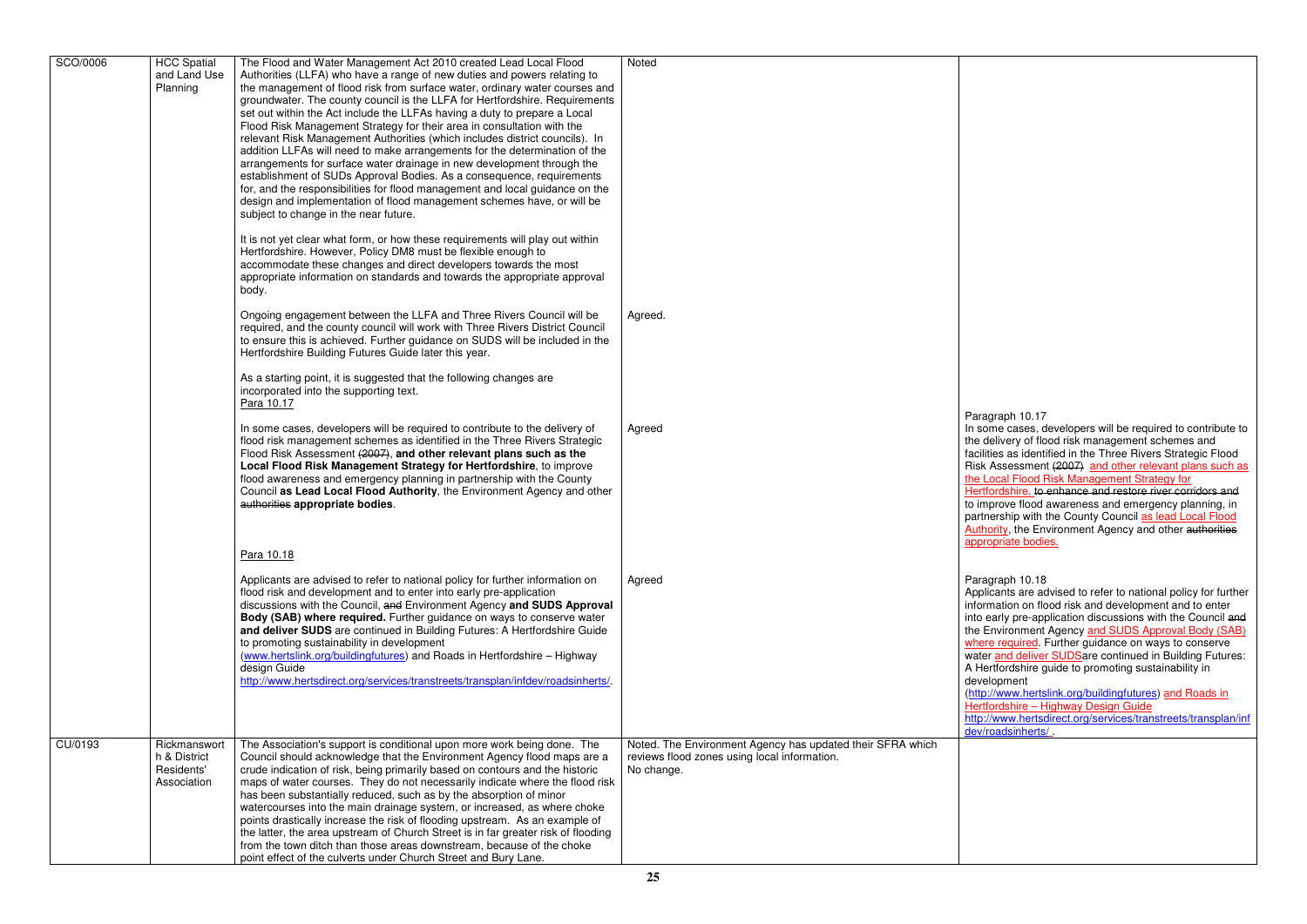#### **Comments Comment**

hange

new paragraph:

Waste Management Plan (SWMP) is required by law for all construction projects that are worth more than £300,000. This aims to reduce the amount of waste produced on site and should contain information including of waste removed from the site and where that waste is being taken to. Projects over £500,000 mayre further information.

er Information Site Waste Management Plans: Waste & Resources Action Programme Guidance http://www.wrap.org.uk/construction/tools\_and\_guidance/site-management-sense and the management planning/

|           | <b>DM10 Waste Management</b>                                            |                                                                                                                                                                                                                                                                                                                                                                                          |                                                                                                                                                                                                             |                                                                                                  |
|-----------|-------------------------------------------------------------------------|------------------------------------------------------------------------------------------------------------------------------------------------------------------------------------------------------------------------------------------------------------------------------------------------------------------------------------------------------------------------------------------|-------------------------------------------------------------------------------------------------------------------------------------------------------------------------------------------------------------|--------------------------------------------------------------------------------------------------|
| Reference | Name/                                                                   | <b>Comments</b>                                                                                                                                                                                                                                                                                                                                                                          | <b>Officers Comments</b>                                                                                                                                                                                    | Chang                                                                                            |
|           | Organisation                                                            |                                                                                                                                                                                                                                                                                                                                                                                          |                                                                                                                                                                                                             |                                                                                                  |
| NSO/0045  | Environment<br>Agency                                                   | DM10 Waste Management<br>A bullet should be added here o say new development will only be supported<br>where:<br>"the site is located outside of an Source Protection Zone 1"<br>This is because we would object to any new waste management facilities in an<br>source protection zone 1 in line with GP3. This is in order to protect potable<br>groundwater abstractions.             | This only applies to applications for waste management facilities<br>which are dealt with by the County Council and is covered by<br>policies in the County's Waste Management Core Strategy.<br>No change. | No ch                                                                                            |
| SCO/0008  | Dacorum Borough<br>Council                                              | We support the policies and standards set out in Sections 3 to 17 and<br>Appendices 1 to 4 in guiding and controlling the quality and standard of<br>development in Three Rivers. We particularly welcome the inclusion of more<br>detailed policies on renewables and biodiversity given their importance in<br>achieving sustainable forms of development.                             | Support noted.                                                                                                                                                                                              |                                                                                                  |
| SCO/0006  | <b>HCC Spatial and</b><br>Land Use<br>Planning<br>(Minerals &<br>Waste) | Minerals and Waste<br>The Minerals and Waste Planning Authority supports the inclusion of this policy<br>and its aims. The policy incorporates the suggestions made by Hertfordshire<br>County Council in previous representations submitted to the district council.<br>However, the county council would like to see the following statement<br>incorporated into the supporting text: | Support noted                                                                                                                                                                                               |                                                                                                  |
|           |                                                                         | "A site waste management plan (SWMP) is required by law for all construction<br>projects that are worth more than £300,000. This aims to reduce the amount of<br>waste produced on site and should contain information including types of waste<br>removed from the site and where that waste is being taken to. Projects over<br>£500,000 may require further information."             | Agreed and additional information added to Further Guidance<br>Section.                                                                                                                                     | <b>DM10</b><br><u>12.11</u><br>A Site<br>law for<br>£300,0<br>produ<br>types<br>waste<br>require |
|           |                                                                         | The first sentence in paragraph 12.8 should be amended to read as follows:<br>"The amount of waste produced in Hertfordshire is approximately 23 million<br>tonnes per year, around a quarter of which (550,000 tonnes) over 500,000<br>tonnes is local authority collected (household waste)."                                                                                          | Agreed.                                                                                                                                                                                                     | Furthe<br>Site W<br>Action<br>http://<br>ite wa<br>Parag                                         |
|           |                                                                         |                                                                                                                                                                                                                                                                                                                                                                                          |                                                                                                                                                                                                             | The ar<br>appro:<br>quarte<br>local a                                                            |

Paragraph 12.8

amount of waste produced in Hertfordshire is approximately 2<mark>3</mark> million tonnes per year, <del>around a</del> quarter of which (550,000 tonnes) over 500,000 tonnes is l<mark>ocal authority collected <u>(</u>household waste<u>)</u>.</mark>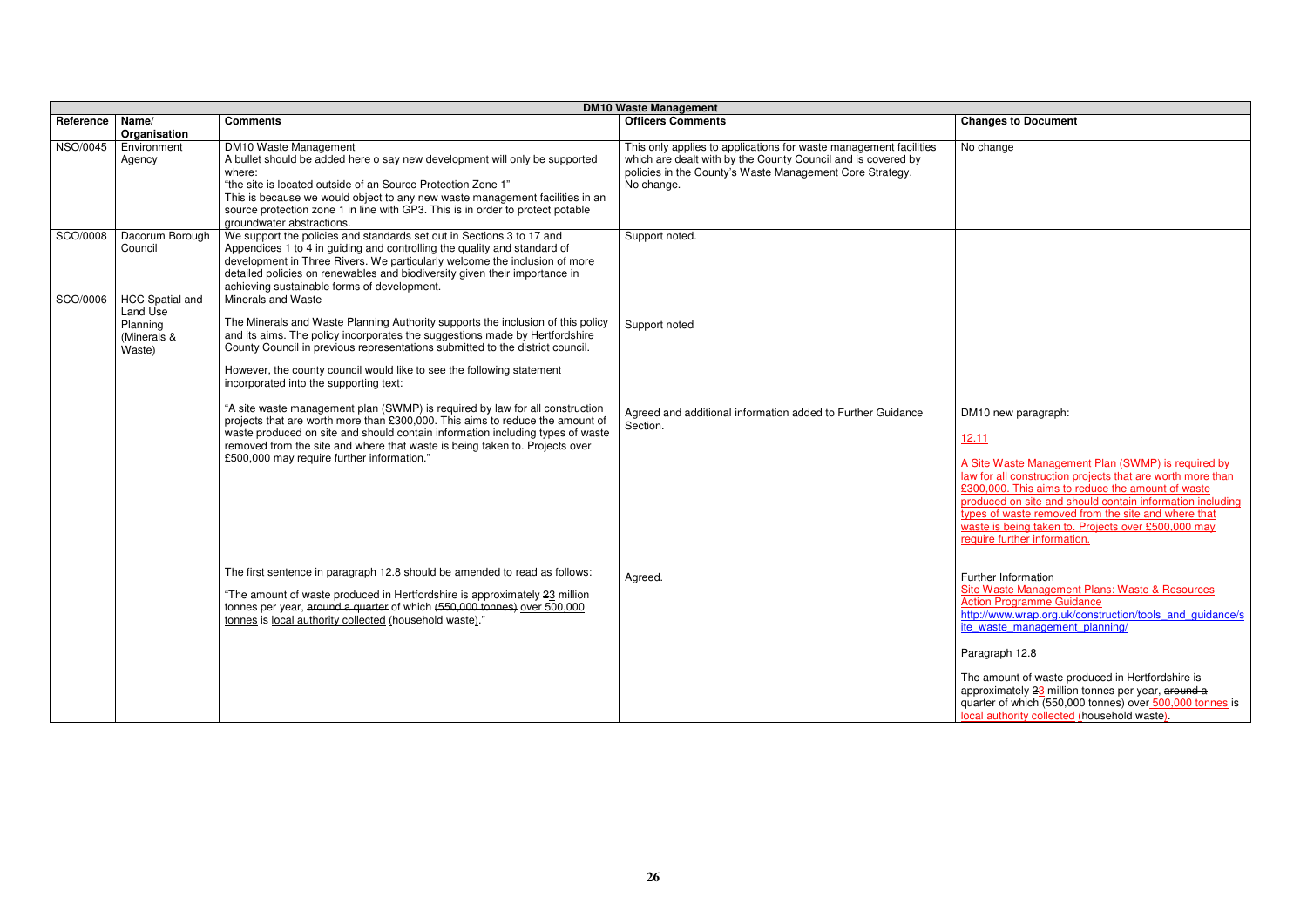### **Comment** Conservations Conservative Conservative Conservative Conservative Conservative Conservative Conservative Conservative Conservative Conservative Conservative Conservative Conservative Conservative Conservative Con

hange

**Policy Links section**  Related Core Strategy Policies CP1: Overarching Policy on Sustainable Development Infrastructure and Planning Obligations **Design of Development**  PSP1: Development in the Principle Town  $m$ answorth) PSP2: Development in the Key Centres (South Oxhey, ley Green, Abbots Langley, Chorleywood, esden, Garston and Mill End) PSP3: Development in Secondary Centres (Kings Langley, Carpenders Park, Eastbury, Maple Cross, Moor  $Ox$ hey Hall) PSP4: Development in Villages (Bedmond and Sarratt) Development proposals which result in the whole or partial of existing open space, sport and recreation facilities nly be permitted where: The proposed development includes provision for open space, sports and recreation facilities of sufficient benefit to recreation provision to outweigh the loss or • Alternative provision of equivalent or better quality is made for the catchment area served by the open space, **sports and recreation facilities** in an accessible location served by sustainable modes of transport or • The proposal is ancillary to an existing leisure use serving the catchment area or • A deficiency of open space, sports and recreation facilities is not created through its loss, now or over the plan period or • It can be demonstrated that the users would benefit more from the improvement of the facilitieson the open space, <u>sports and recreation facilities</u> despite a loss of part of the site.

|                 |                                                                          |                                                                                                                                                                                                                                                                                                                                                                                                                                                                                                                                                                                                                                                                                                                                                                                                                                                                                                                                                                                                                                                                                                                                                                                         | DM11 Open Space, Sport and Recreation Facilities and Children's Play Space                                                                                              |                                                                                                                                               |  |
|-----------------|--------------------------------------------------------------------------|-----------------------------------------------------------------------------------------------------------------------------------------------------------------------------------------------------------------------------------------------------------------------------------------------------------------------------------------------------------------------------------------------------------------------------------------------------------------------------------------------------------------------------------------------------------------------------------------------------------------------------------------------------------------------------------------------------------------------------------------------------------------------------------------------------------------------------------------------------------------------------------------------------------------------------------------------------------------------------------------------------------------------------------------------------------------------------------------------------------------------------------------------------------------------------------------|-------------------------------------------------------------------------------------------------------------------------------------------------------------------------|-----------------------------------------------------------------------------------------------------------------------------------------------|--|
| Reference       | Name/<br>Organisation                                                    | <b>Comments</b>                                                                                                                                                                                                                                                                                                                                                                                                                                                                                                                                                                                                                                                                                                                                                                                                                                                                                                                                                                                                                                                                                                                                                                         | <b>Officers Comments</b>                                                                                                                                                | Chang                                                                                                                                         |  |
| CU/0389         |                                                                          | Refuse any applications which remove or reduce children's play space                                                                                                                                                                                                                                                                                                                                                                                                                                                                                                                                                                                                                                                                                                                                                                                                                                                                                                                                                                                                                                                                                                                    | Policy sets out the criteria which will have to be met if an<br>application is likely to result in the loss or partial loss of space.<br>No change required             | No cha                                                                                                                                        |  |
| 3673            | <b>Herts</b><br>Constabulary<br>Crime<br>Prevention<br>Design<br>Service | Section 13 considers open spaces and children's play areas and we have been<br>consulted by the Council in relation to anti-social behaviour and the general<br>design of the spaces together with car parking around the open spaces. Whilst<br>DM11 does not specifically mention safety and security I feel there should be a<br>link to CP12 in view of the requirement to reduce criminality.                                                                                                                                                                                                                                                                                                                                                                                                                                                                                                                                                                                                                                                                                                                                                                                      | Agreed.<br>CP12 added to Policy Links section.                                                                                                                          | <b>DM11</b><br>Relate<br>CP1:<br>CP8: I<br><b>CP12</b><br>PSP1:<br>(Rickn<br>PSP2:<br>Croxle<br>Leave:<br>PSP3:<br>Langle<br>Park, 0<br>PSP4: |  |
| <b>NSO/0087</b> | Sport<br>England                                                         | Turning now to policy DM11, while Sport England is supportive of the policy's<br>aims, we have some concerns as to its detailed interpretation. The title of the<br>policy and its opening sentence clearly state that its scope is intended to cover<br>Open Space, Sport and Recreation Facilities and Children's Play Space. The<br>policy then goes on to identify five circumstances where it might be permissible<br>to allow the whole, or partial loss of existing open space, sport and recreation<br>facilities. Each particular circumstance makes slightly different reference to what<br>is affected. So for example while the first circumstance talks of provision of open<br>space, sport and recreation facilities, circumstance 4 simply looks at whether the<br>proposal would create a deficiency in open space. Each circumstance is linked<br>by the word "or" rather than "and" and as such it is understood that proposals<br>are acceptable if one as opposed to all of the circumstances are met. It is<br>unclear whether each circumstance pertains to the intended scope of the policy,<br>or whether it simply covers the specific area that it mentions. | Agreed. Additional wording to be added to clarify that the bullet<br>points in the first part of policy DM11 applies to open space, sport<br>and recreation facilities. | <b>DM11</b><br>Develo<br>loss of<br>will on                                                                                                   |  |
|                 |                                                                          | This concern is best illustrated by way of an example. A proposal might involve<br>the loss of a playing field (which would presumably be classed as a sport and<br>recreation facility) where the overall level of open space in that locality might still<br>be acceptable against circumstance 4. Strict interpretation of the policy suggests<br>that meeting this one circumstance would mean that the development would be<br>acceptable, even if the proposal resulted in a shortfall of playing pitches. Clearly<br>this would not be acceptable to Sport England.                                                                                                                                                                                                                                                                                                                                                                                                                                                                                                                                                                                                              | The changes made to the policy above addresses this.                                                                                                                    |                                                                                                                                               |  |
|                 |                                                                          | Sport England expects to see development plan policies on the protection of<br>playing field offering at least the equivalent protection as paragraph 15 of<br>PPG17, unless local circumstances dictate the a different approach should<br>prevail. Sport England considers that policy DM11 is worded in such a way that it<br>fails to offer sufficient protection to playing fields, and therefore wishes to object.                                                                                                                                                                                                                                                                                                                                                                                                                                                                                                                                                                                                                                                                                                                                                                | The changes made to the policy above addresses this.                                                                                                                    |                                                                                                                                               |  |
|                 |                                                                          | I trust you will give our concerns your fullest consideration. We would be happy<br>to work with the Council to consider amendments to Policy DM11 which<br>addressed our concerns prior to submission stage.                                                                                                                                                                                                                                                                                                                                                                                                                                                                                                                                                                                                                                                                                                                                                                                                                                                                                                                                                                           | Suggestions for amendments should have been made at this<br>stage.                                                                                                      |                                                                                                                                               |  |
| NSO/0078        | Chilterns<br>Conservation<br>Board                                       | The Board supports this policy as drafted and particularly welcomes the<br>reference to resisting development on commons.                                                                                                                                                                                                                                                                                                                                                                                                                                                                                                                                                                                                                                                                                                                                                                                                                                                                                                                                                                                                                                                               | Support noted                                                                                                                                                           |                                                                                                                                               |  |
| 649             | <b>Herts</b><br>Biological<br>Records<br>Centre                          | HBRC support the approach to development on Commons within the Policy,<br>many of which have a considerable biodiversity importance. We support the<br>approach to the design of Open Space in respect of biodiversity interests.                                                                                                                                                                                                                                                                                                                                                                                                                                                                                                                                                                                                                                                                                                                                                                                                                                                                                                                                                       | Support noted                                                                                                                                                           |                                                                                                                                               |  |
| SCO/0057        | Natural                                                                  | DM11 Open Space, Sport and Recreation Facilities and Children's Play Space                                                                                                                                                                                                                                                                                                                                                                                                                                                                                                                                                                                                                                                                                                                                                                                                                                                                                                                                                                                                                                                                                                              | Agreed. Reference to CP9 to be included in related Core Strategy                                                                                                        | <b>DM11</b>                                                                                                                                   |  |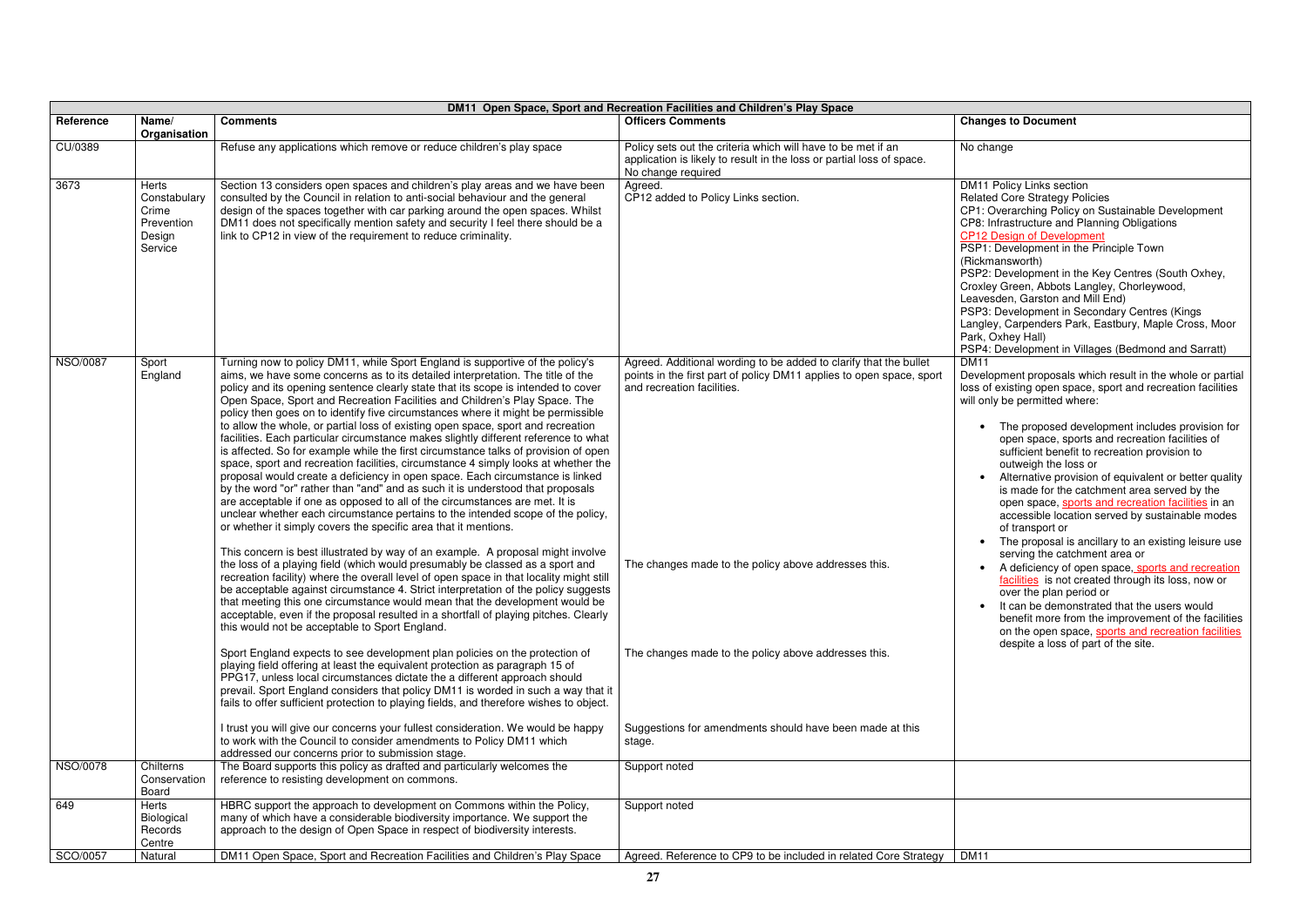Related Core Strategy Policies CP1: Overarching Policy on Sustainable Development CP8: Infrastructure and Planning Obligations Green Infrastructure <u>CP12: Design of Development</u><br>PSP1: Development in the Principle Town<br>(Rickmansworth) PSP2: Development in the Key Centres (South Oxhey, Croxley Green, Abbots Langley, Chorleywood, Leavesden, Garston and Mill End) PSP3: Development in Secondary Centres (Kings Langley, Carpenders Park, Eastbury, Maple Cross, Moor Park, Oxhey Hall)

|          | England                       | 25 We recommend that Core Strategy Strategic Objective CP9 is referenced<br>within the policy links section as provision of open space, sport and recreation<br>facilities and children's play space could all potentially help contribute to delivery<br>of Green Infrastructure.                                                                           | Policy section | Policy Links<br><b>Related Core</b><br>CP1: Overar<br>CP8: Infrastr<br>CP9; Green<br>CP12: Desig<br>PSP1: Devel<br>(Rickmansw<br>PSP2: Devel<br>Croxley Gree<br>Leavesden,<br>PSP3: Devel<br>Langley, Car<br>Park, Oxhey<br>PSP4: Deve |
|----------|-------------------------------|--------------------------------------------------------------------------------------------------------------------------------------------------------------------------------------------------------------------------------------------------------------------------------------------------------------------------------------------------------------|----------------|----------------------------------------------------------------------------------------------------------------------------------------------------------------------------------------------------------------------------------------|
| SCO/0008 | Dacorum<br>Borough<br>Council | We support the policies and standards set out in Sections 3 to 17 and<br>Appendices 1 to 4 in guiding and controlling the quality and standard of<br>development in Three Rivers. We particularly welcome the inclusion of more<br>detailed policies on renewables and biodiversity given their importance in<br>achieving sustainable forms of development. | Support noted. | No change                                                                                                                                                                                                                              |

PSP4: Development in Villages (Bedmond and Sarratt)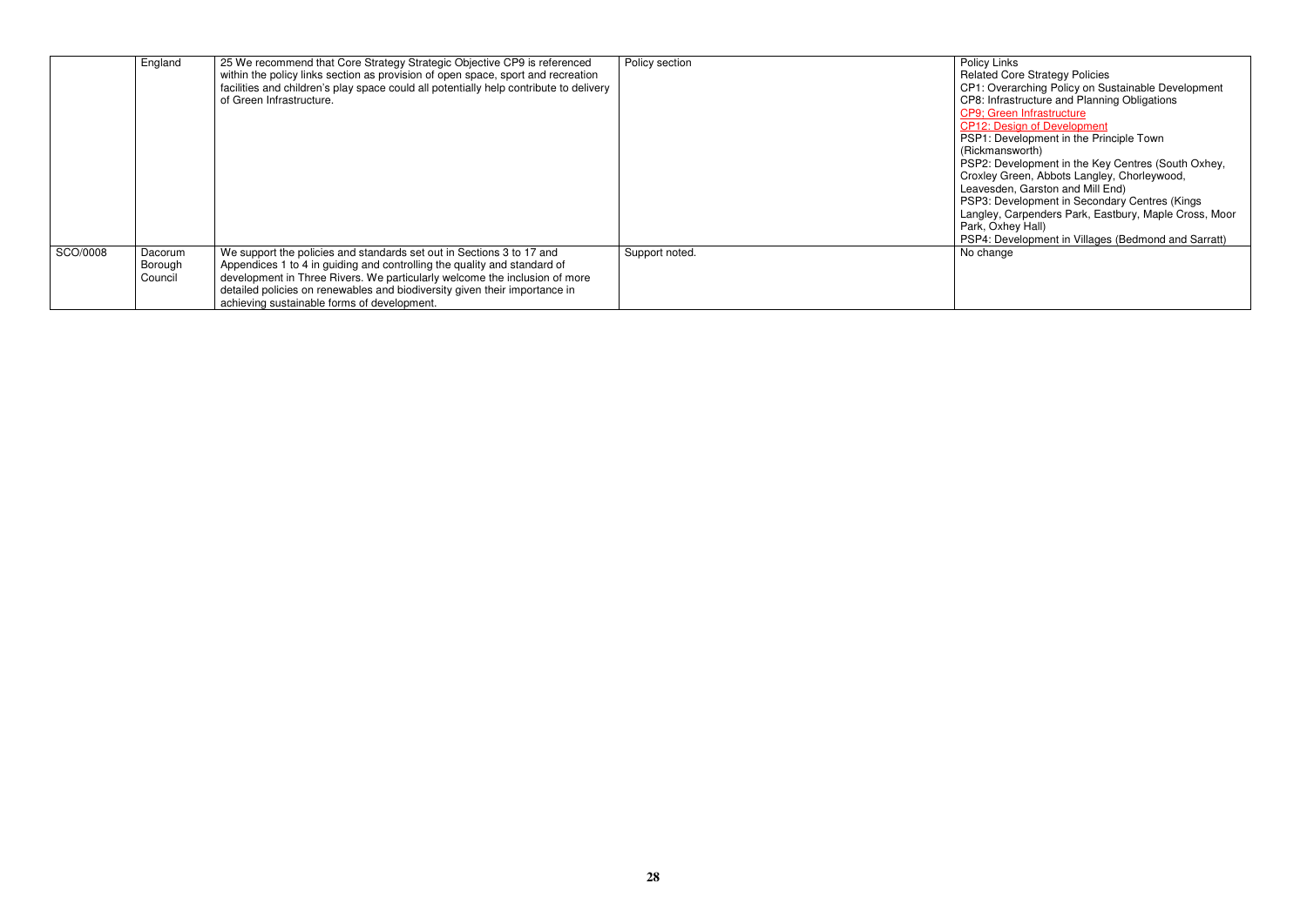Appendix 3 Car parking Standards Table Additional row.

Class <mark>Sui generis</mark><br>Description Car Parking Standards<br><u>To be decided in each case on individual merits.</u>

|                 |                            |                                                                                                                                                                                                                                                                                                                                                                                                                                                                                                                                                                                                                                                                                                                                                                                                                                                                                                                                                                                                                                                                                                                                                                                                                                                                                                                                                                                                                            | <b>DM12 Community, Leisure and Cultural Facilities</b>                                                                                                                                                                                                                                                                                               |                                                                                                                                                                           |
|-----------------|----------------------------|----------------------------------------------------------------------------------------------------------------------------------------------------------------------------------------------------------------------------------------------------------------------------------------------------------------------------------------------------------------------------------------------------------------------------------------------------------------------------------------------------------------------------------------------------------------------------------------------------------------------------------------------------------------------------------------------------------------------------------------------------------------------------------------------------------------------------------------------------------------------------------------------------------------------------------------------------------------------------------------------------------------------------------------------------------------------------------------------------------------------------------------------------------------------------------------------------------------------------------------------------------------------------------------------------------------------------------------------------------------------------------------------------------------------------|------------------------------------------------------------------------------------------------------------------------------------------------------------------------------------------------------------------------------------------------------------------------------------------------------------------------------------------------------|---------------------------------------------------------------------------------------------------------------------------------------------------------------------------|
| Reference       | Name/<br>Organisation      | <b>Comments</b>                                                                                                                                                                                                                                                                                                                                                                                                                                                                                                                                                                                                                                                                                                                                                                                                                                                                                                                                                                                                                                                                                                                                                                                                                                                                                                                                                                                                            | <b>Officers Comments</b>                                                                                                                                                                                                                                                                                                                             | <b>Changes to Document</b>                                                                                                                                                |
| NSO/0029        | <b>Theatres Trust</b>      | Pleased to support the Pre Submission stage for Policy DM12 Community,<br>Leisure and Cultural Facilities which support the provision of cultural<br>facilities although there is no entry in Appendix 3 Parking Standards for sui<br>generis theatres.                                                                                                                                                                                                                                                                                                                                                                                                                                                                                                                                                                                                                                                                                                                                                                                                                                                                                                                                                                                                                                                                                                                                                                    | Support noted<br>It is considered inappropriate to list all the possible uses in<br>Appendix 3 under sui generis. However it is recognised that<br>clarification is needed as to what the Council will do for<br>applications for sui generis applications.<br>Additional row to be added at the end of Car Parking Standards<br>Table of Appendix 3 | Appendix 3<br>Car parking Standards T<br>Additional row.<br>Use Class<br>Sui generis<br>Description<br>(none)<br><b>Car Parking Standards</b><br>To be decided in each ca |
| <b>NSO/0087</b> | Sport England              | Dealing with the simplest matter first, Sport England wishes to register its<br>support for policy DM12.                                                                                                                                                                                                                                                                                                                                                                                                                                                                                                                                                                                                                                                                                                                                                                                                                                                                                                                                                                                                                                                                                                                                                                                                                                                                                                                   | Support noted                                                                                                                                                                                                                                                                                                                                        |                                                                                                                                                                           |
| 1491            |                            | There is a severe lack of facilities in Croxley Green for example. Policy<br>should be stronger to encourage development for leisure facilities.                                                                                                                                                                                                                                                                                                                                                                                                                                                                                                                                                                                                                                                                                                                                                                                                                                                                                                                                                                                                                                                                                                                                                                                                                                                                           | The policy is supportive of applications for leisure facilities (which<br>is market driven) and requires a number of criteria to be met for<br>applications proposing to reduce leisure facilities.<br>No change required.                                                                                                                           |                                                                                                                                                                           |
| SCO/0008        | Dacorum<br>Borough Council | We support the policies and standards set out in Sections 3 to 17 and<br>Appendices 1 to 4 in guiding and controlling the quality and standard of<br>development in Three Rivers. We particularly welcome the inclusion of<br>more detailed policies on renewables and biodiversity given their<br>importance in achieving sustainable forms of development.                                                                                                                                                                                                                                                                                                                                                                                                                                                                                                                                                                                                                                                                                                                                                                                                                                                                                                                                                                                                                                                               | Support noted                                                                                                                                                                                                                                                                                                                                        |                                                                                                                                                                           |
| 4168            |                            | wish to strongly commend the planning team for a well thought out<br>document which does address issues that have been missed by a number<br>of planning authorities.<br>Particularly I would like to commend on the strong intentions to preserve<br>and extend community facilities which are so vital.<br>The trend in many cities is that under used churches etc are closed and<br>sites re-used for needed housing. This causes a dramatic shortage of D1h<br>facilities for the growing need for places of worship, which has a knock on<br>effect of a lower quality of life leading to problems with crime etc.<br>If this need is not addressed at this level of forward planning the problems<br>will gradually escalate. For the plan to be sustainable sufficient levels of<br>D1h facilities must be provided. As this plan follows many of the principles<br>of the 'London Plan' it should be noted that these issues are addressed<br>therein for example >><br>3.86 Social infrastructure covers a wide range of facilities such as health<br>provision, nurseries, schools, colleges and universities, community,<br>cultural (Policy 4.6), play, recreation and sports facilities, Places Of<br>Worship, fire stations, policing and other criminal justice or community<br>safety facilities and many other uses and activities which contribute to<br>making an area more than just a place to live. | Support noted<br>Paragraph 14.9 states:<br>For the purposes of this document, community, leisure and cultural<br>facilities will include (but are not limited to); village halls,<br>community centres, sports halls, theatres, doctors and dental<br>surgeries, faith facilities, post offices, public houses, schools and<br>local shops.          | No change required<br>No change required                                                                                                                                  |
|                 |                            | My Recommendation would therefore be:<br>1. Introduce policies to protect the diminishing D1 sites. Some Councils<br>seek and maintain a list of organizations who may require facilities and<br>when a planning application for change of use comes in they give the list<br>to the applicant instructing them to write to all on the list advising the<br>availability of the site.<br>Only if it is unsuitable for all will they then consider the application to<br>change the use from D1. This gives little work to the planning dept and is<br>very effective.<br>2. On large developments ensure that provision is made to provide both<br>general D1 and also D1h.<br>3. The Council should ACTIVELY assist D1 and D1h class groups who are<br>seeking sites (not with finance but to find a site)<br>4. Some planners are promoting multi-use buildings to save resources.                                                                                                                                                                                                                                                                                                                                                                                                                                                                                                                                       | Policy DM12 sets out the criteria by which applications for a<br>change of use/redevelopment would have to meet. The policy<br>seeks to protect these uses.<br>Policy DM12 seeks to protect community facilities.                                                                                                                                    |                                                                                                                                                                           |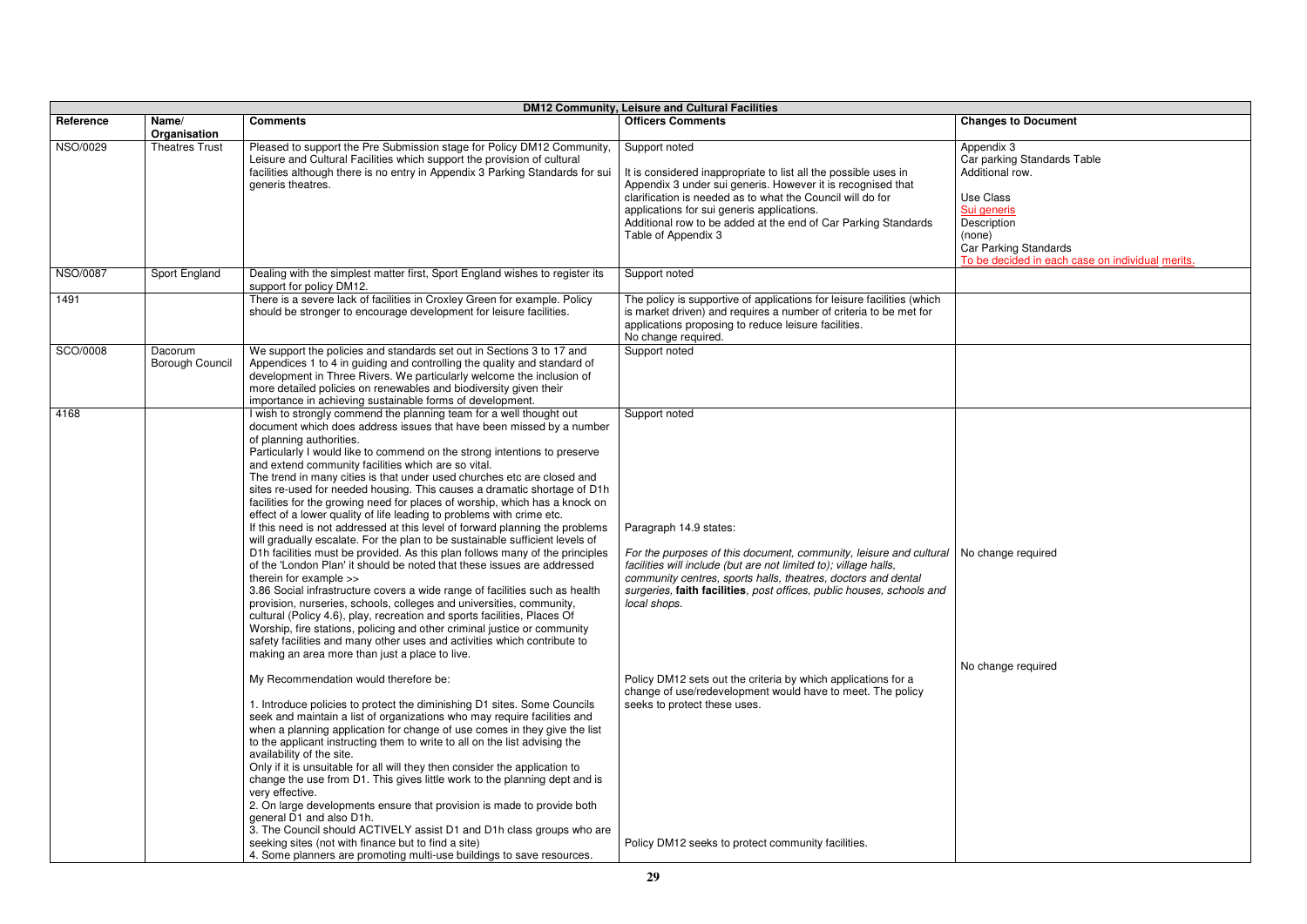hange required

hange required

changes made re publication of NPPF.

hange required

|          |                                       | This can work well with D1 but generally cannot work with D1h class<br>(Can you see a synagogue and mosque share the same facility?)<br>Generally each religious group must have its own centre.                                                                                                                                                                                                                                                                                                                                                                                                                                                                                                                                                                                                                                                                                                                                                      | The term 'faith facilities' is used rather than 'places of worship' so<br>as not to limit the definition.                                                                                                         | No ch |
|----------|---------------------------------------|-------------------------------------------------------------------------------------------------------------------------------------------------------------------------------------------------------------------------------------------------------------------------------------------------------------------------------------------------------------------------------------------------------------------------------------------------------------------------------------------------------------------------------------------------------------------------------------------------------------------------------------------------------------------------------------------------------------------------------------------------------------------------------------------------------------------------------------------------------------------------------------------------------------------------------------------------------|-------------------------------------------------------------------------------------------------------------------------------------------------------------------------------------------------------------------|-------|
|          |                                       | If these points are introduced into the plan then future problems will be<br>avoided in trying to find facilities or sites after they have disappeared, as it<br>is put in the London Plan ---- "Making an area more than just a place to<br>live."<br>I would welcome the opportunity to meet with the inspector if it would be<br>helpful regarding the D1-h aspect<br>Also, we would like to put in a submission in relation to the provision of<br>Social and Community Facilities in the following terms:<br>Although we acknowledge that the 'London Plan' does make provision for<br>places of worship, which we are happy to rely upon should a future need<br>arise, we would still request that the Revised SPD include a specific<br>reference to 'places of worship' for purposes of consistency and to ensure<br>that the future provision of such facilities within the opportunities area, if<br>needed, is not precluded by omission. |                                                                                                                                                                                                                   | No ch |
|          |                                       | This is consistent with Government Guidance as follows:<br>Paragraph 14 of PPS1 which states: "The Government is committed to<br>developing strong, vibrant and sustainable communities and to promoting<br>community cohesion in both urban and rural areas. This means meeting<br>the diverse needs of all people in existing and future communities,<br>promoting personal well-being, social cohesion and inclusion and creating<br>equal opportunity for all citizens". Paragraph 16 goes on to say: "Plan<br>policies shouldtake into account the needs of all the community,<br>including particular requirements relating toreligion".<br>Paragraph 126 of the draft National Planning Policy Framework (NPPF)<br>states that in order to deliver the facilities and services that the community                                                                                                                                              | <b>NPPF Published</b>                                                                                                                                                                                             | See c |
|          |                                       | needs, planning policy should: "plan positively for the provision and<br>integration of community facilities (such asplaces of worship)to<br>enhance the sustainability of communities and residential environments".                                                                                                                                                                                                                                                                                                                                                                                                                                                                                                                                                                                                                                                                                                                                 |                                                                                                                                                                                                                   |       |
|          |                                       | We would be grateful if you could take these comments into consideration<br>before adopting the Revised SPD.                                                                                                                                                                                                                                                                                                                                                                                                                                                                                                                                                                                                                                                                                                                                                                                                                                          |                                                                                                                                                                                                                   |       |
| SCO/0017 | <b>HCC Property</b><br>and Technology | 3.0 Policy DM12<br>This policy seeks to protect existing facilities or seek re-provision unless it<br>is proven that the facility is no longer required. Where new provision is<br>sought the only criteria in the policy is that the facility should be accessible<br>by sustainable methods of transport. It would be helpful if there was<br>provision in this policy which links back to policy DM2 so that provision of<br>new schools situated in the Green Belt does not conflict with the Green<br>Belt policies in DM2.                                                                                                                                                                                                                                                                                                                                                                                                                      | Applications for new educational facilities or extension to existing<br>educational facilities within the Green Belt will need to prove 'very<br>special circumstance.' Applications will be assessed against all | No ch |
|          |                                       | An alternative approach would be to include a separate section which<br>offers policies on education sites which would support provision and<br>balance the weight of the Green Belt policies. This policy should reflect<br>the location of education sites in the Green Belt and the ability to enhance<br>existing or provide new schools which would otherwise conflict with the<br>Green Belt policy DM2.<br>An approach to the issue of education sites in the Green Belt might be to<br>include a DM policy on education which could cover GB issues.                                                                                                                                                                                                                                                                                                                                                                                          | development plan policies.                                                                                                                                                                                        |       |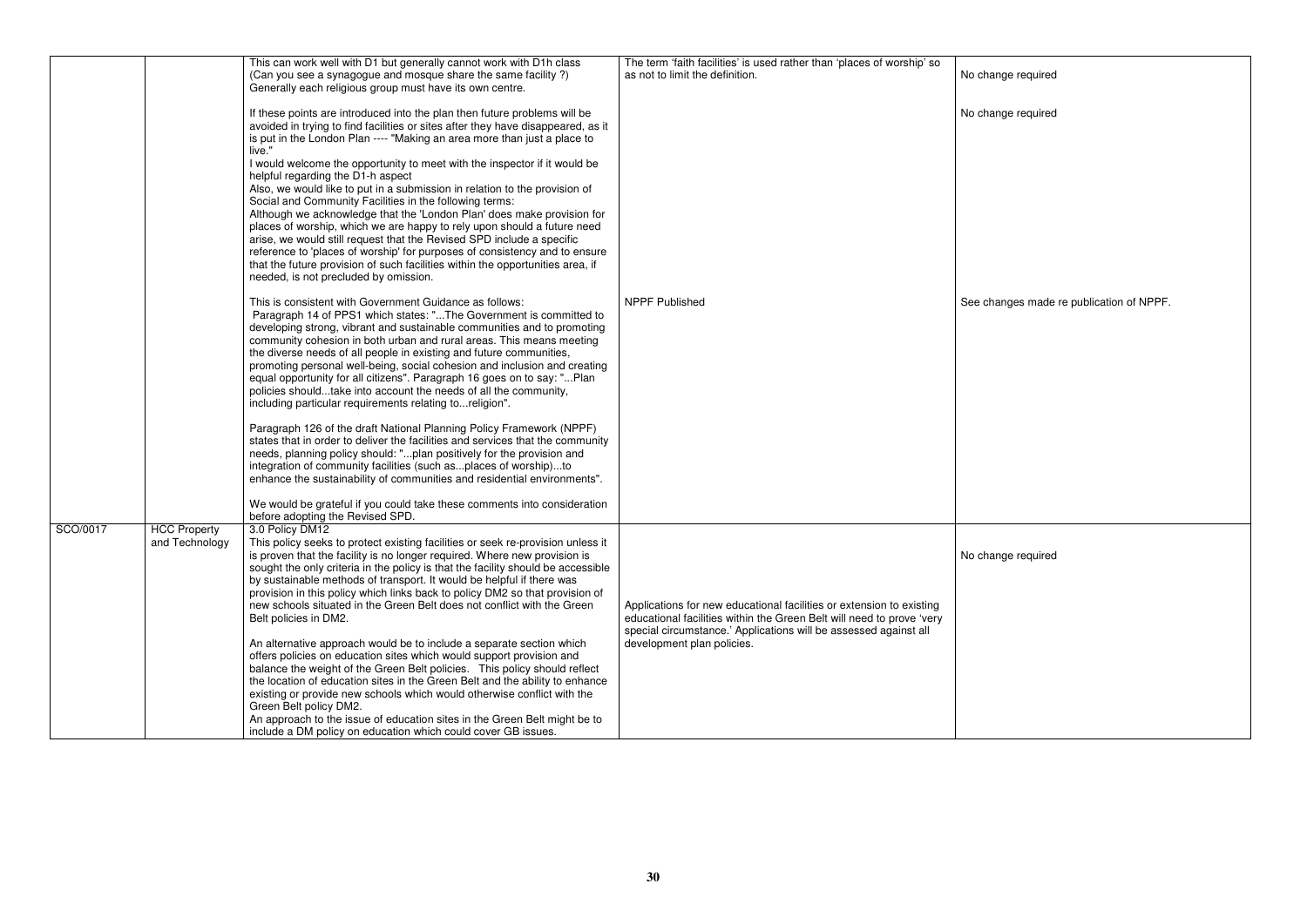### **Comment** Conservations Conservative Conservative Conservative Conservative Conservative Conservative Conservative Conservative Conservative Conservative Conservative Conservative Conservative Conservative Conservative Con

ional wording ndix 3. Parking for Disabled Motorists

barking needs of disabled motorists shall be met in full irrespective of location i.e. where the zonal procedure is in on-site parking restraint, there shall be no corresponding reduction in disabled spaces. The minimum  $a$  urements of a disabled space provided off the highway should be 3.2m in width and 4.8m in length. Disabled spaces provided on the highway must comply with the requirements of Hertfordshire Highways Authority. Further guidance on the provision, layout, size of disabled ng spaces will be set out in the forthcoming Parking dards SPD.

1 space for every dwelling built to mobility standards (such etime Homes).

|           |                                                                |                                                                                                                                                                                                                                                                                                                                                                                                                                                                                                                                                                                                                                                                                                                                                                                                                                                                                                                                                                                                                                                                                                                                                                                                                                                                                     | <b>DM13 Parking</b>                                                                                                                                                                                                                                                                                                                                                                                                                                                                                                                                                                                                                                                             |                                                                                                                                                                                                                         |
|-----------|----------------------------------------------------------------|-------------------------------------------------------------------------------------------------------------------------------------------------------------------------------------------------------------------------------------------------------------------------------------------------------------------------------------------------------------------------------------------------------------------------------------------------------------------------------------------------------------------------------------------------------------------------------------------------------------------------------------------------------------------------------------------------------------------------------------------------------------------------------------------------------------------------------------------------------------------------------------------------------------------------------------------------------------------------------------------------------------------------------------------------------------------------------------------------------------------------------------------------------------------------------------------------------------------------------------------------------------------------------------|---------------------------------------------------------------------------------------------------------------------------------------------------------------------------------------------------------------------------------------------------------------------------------------------------------------------------------------------------------------------------------------------------------------------------------------------------------------------------------------------------------------------------------------------------------------------------------------------------------------------------------------------------------------------------------|-------------------------------------------------------------------------------------------------------------------------------------------------------------------------------------------------------------------------|
| Reference | Name/<br>Organisation                                          | <b>Comments</b>                                                                                                                                                                                                                                                                                                                                                                                                                                                                                                                                                                                                                                                                                                                                                                                                                                                                                                                                                                                                                                                                                                                                                                                                                                                                     | <b>Officers Comments</b>                                                                                                                                                                                                                                                                                                                                                                                                                                                                                                                                                                                                                                                        | <b>Changes to</b>                                                                                                                                                                                                       |
| CU/0389   |                                                                | Future development only granted if off street parking can be provided.                                                                                                                                                                                                                                                                                                                                                                                                                                                                                                                                                                                                                                                                                                                                                                                                                                                                                                                                                                                                                                                                                                                                                                                                              | The policy sets out the off street parking criteria for development<br>proposals                                                                                                                                                                                                                                                                                                                                                                                                                                                                                                                                                                                                | $\overline{N}$ o change                                                                                                                                                                                                 |
|           |                                                                | More double yellow lines on one side of major roads to keep traffic moving.<br>More wardens to enforce parking restrictions and cars towed away quicker.                                                                                                                                                                                                                                                                                                                                                                                                                                                                                                                                                                                                                                                                                                                                                                                                                                                                                                                                                                                                                                                                                                                            | Noted. Does not fall under the remit of planning policy.                                                                                                                                                                                                                                                                                                                                                                                                                                                                                                                                                                                                                        | No change                                                                                                                                                                                                               |
| 658       | <b>Thrive Homes</b>                                            | Standards for C3 residential (general needs and elderly persons) are<br>excessive for affordable housing, bearing in mind car ownership levels. In<br>most cases, parking provision in affordable housing is provided communally<br>which means that sharing between households can lead to a lower aggregate<br>requirement. Excessive parking standards will contribute to problems of site<br>utilisation/density.                                                                                                                                                                                                                                                                                                                                                                                                                                                                                                                                                                                                                                                                                                                                                                                                                                                               | The Parking Standards in Appendix 3 set out the requirements for<br>C3 Residential (Elderly Person's Accommodation) which have<br>considered the parking for this type of use. Each application will<br>considered on its own merits.<br>No change required.                                                                                                                                                                                                                                                                                                                                                                                                                    | No change                                                                                                                                                                                                               |
|           |                                                                | Can find no definition of 'mobility' spaces. Is this meant to be standard in<br>Lifetime Homes or BS DD266:2007?                                                                                                                                                                                                                                                                                                                                                                                                                                                                                                                                                                                                                                                                                                                                                                                                                                                                                                                                                                                                                                                                                                                                                                    | Appendix 3 refers to 'Parking for Disabled Motorists'. No minimum<br>size has been specified. Additional wording to be added.                                                                                                                                                                                                                                                                                                                                                                                                                                                                                                                                                   | Additional v<br>Appendix 3<br>Parking for                                                                                                                                                                               |
|           |                                                                |                                                                                                                                                                                                                                                                                                                                                                                                                                                                                                                                                                                                                                                                                                                                                                                                                                                                                                                                                                                                                                                                                                                                                                                                                                                                                     |                                                                                                                                                                                                                                                                                                                                                                                                                                                                                                                                                                                                                                                                                 | The parking<br>full irrespec<br>results in or<br>correspond<br>measureme<br>highway sh<br>Disabled sp<br>with the req<br><b>Further</b> guid<br>parking spa<br><b>Standards</b><br>Table.<br>1 space for<br>as Lifetime |
|           |                                                                | Also note that there appears to be no specific standards for parking<br>associated with dwellings designed to full wheelchair standards. Would<br>suggest that probably more important than the 'mobility' proportion<br>suggested.                                                                                                                                                                                                                                                                                                                                                                                                                                                                                                                                                                                                                                                                                                                                                                                                                                                                                                                                                                                                                                                 | Appendix 3 states that there is a requirement for 1 disabled<br>parking space for every dwelling built to mobility standards.                                                                                                                                                                                                                                                                                                                                                                                                                                                                                                                                                   |                                                                                                                                                                                                                         |
| 3673      | Herts<br>Constabulary<br>Crime<br>Prevention<br>Design Service | Section 15 relates to parking in all its guises but fails to mention the safer<br>parking Park Mark scheme which is a shame as Three Rivers have just has<br>19 of its car parks accredited under the scheme. The scheme is administered<br>by the British Parking Association with the police jointly assessing car parks<br>and giving the award.<br>Car parking in new developments is a concern as there seems to be a move<br>towards "parking courts" and I would draw your attention to "The Impact of<br>the Design and Layout of Car Parking on Crime and Anti-Social Behaviour"<br>by Dr. Rachel Armitage in where her key recommendations emerging from<br>the research include:<br>• There is a clear need for consistent guidance on parking provision within<br>housing developments. This should recommend that, where possible,<br>vehicles should be parked within garages or within the curtilage of the<br>property.<br>• Rear parking courts should be avoided. However, where they are essential,<br>they should be overlooked by nearby housing and be small in size.<br>• Developments must have allocated car parking spaces for visitors and the<br>design and allocation of on-street and communal parking must take care to<br>avoid neighbour disputes. | Park Mark Safer Parking is awarded to parking facilities that have<br>met the requirements of a risk assessment conducted by the<br>Police who look at:<br>Quality management<br>Appropriate Lighting<br><b>Effective Surveillance and</b><br>Clean environment<br>The scheme is managed by the British parking Association (BPA)<br>on behalf of Secured By Design, supported by the Home Office<br>and Government.<br>Agreed that mention of Park Mark should be included in the<br>Design SPD (See paragraph 15.10 - 'further guidance on the<br>design and layout of parking areas will be contained in the Design<br>SPD' as well as further guidance on 'parking courts'. | No change                                                                                                                                                                                                               |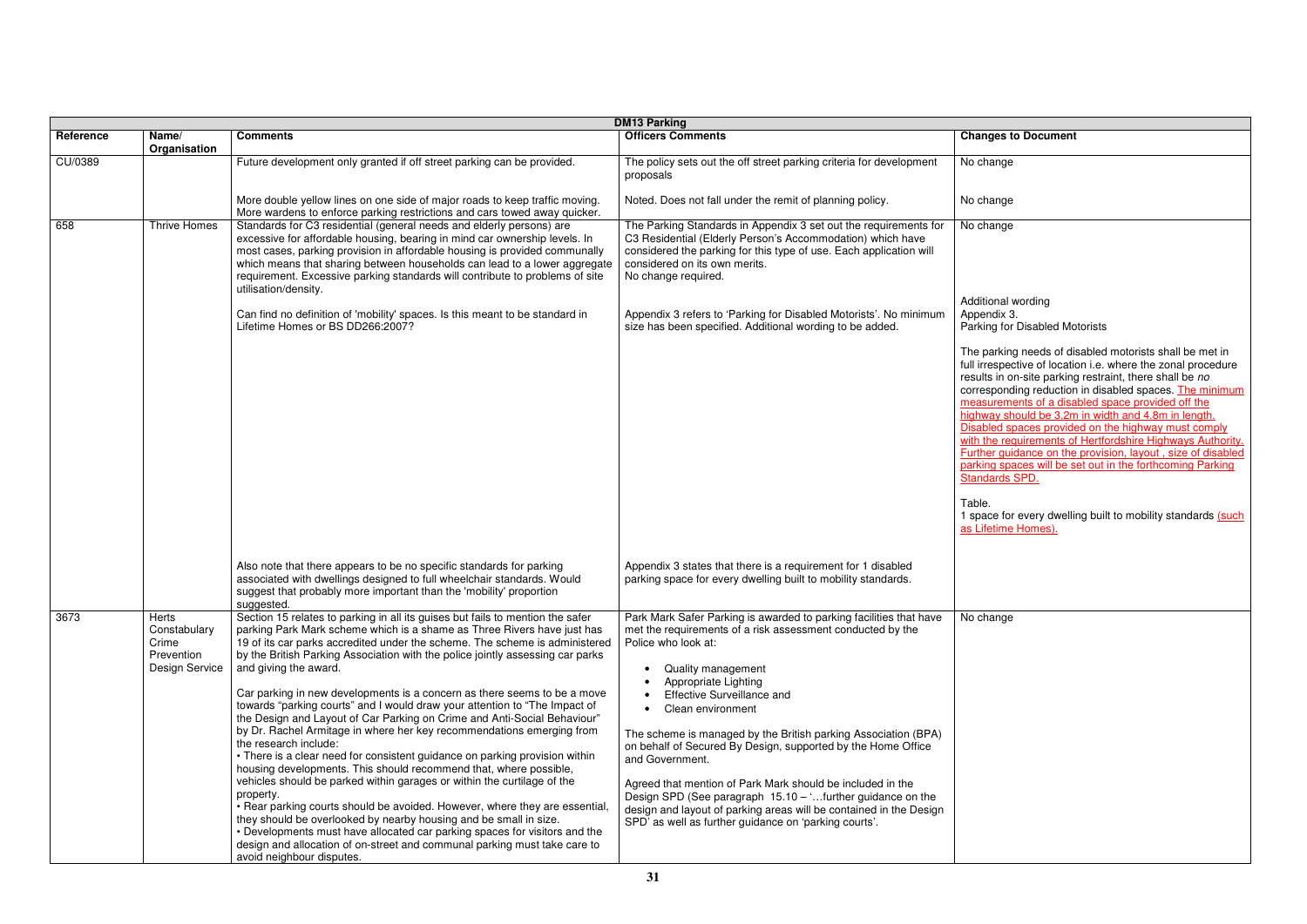Appendix 3 Car parking Standards Table Additional row. Use Class <u>Sui generis</u><br>Description (none)<br>Car Parking Standards<br><mark>To be decided in each case on individual merits.</mark><br>No change

hange<sup>-</sup>

| NSO/0029 | <b>Theatres Trust</b>                                    | . Innovative approaches to parking should be well-considered. Residents will<br>often adapt and adjust their parking in ways not intended if parking provision<br>does not provide the necessary convenience.<br>• Designs for garages should ensure that surveillance from the main property<br>is not restricted, sightlines must be maintained and the physical security of<br>these garages should be maximised. CABE and the Design Council have<br>also made comment s about parking and Brain Quinn in 2011 following a<br>project completed by CABE found:<br>• Allocated resident parking has lower crime than unallocated parking<br>• Allocated visitor parking associated with lower crime<br>• Communal parking experienced higher crime than either on street or in<br>curtilage parking (in line with British Crime Survey)<br>• Properties with garages experienced more burglary than those without<br>• Large or dominant rear parking courts tend to be problematic.<br>If the Council are looking to reduce criminality then the above must form part<br>of the considerations when looking at design of residential properties.<br>support the Pre Submission stage for Policy DM12 Community, Leisure and | It is considered inappropriate to list all the possible uses in                                                                                                                                                                                                                                                                                                                                                                                | Appe                                                                   |
|----------|----------------------------------------------------------|---------------------------------------------------------------------------------------------------------------------------------------------------------------------------------------------------------------------------------------------------------------------------------------------------------------------------------------------------------------------------------------------------------------------------------------------------------------------------------------------------------------------------------------------------------------------------------------------------------------------------------------------------------------------------------------------------------------------------------------------------------------------------------------------------------------------------------------------------------------------------------------------------------------------------------------------------------------------------------------------------------------------------------------------------------------------------------------------------------------------------------------------------------------------------------------------------------------------------------|------------------------------------------------------------------------------------------------------------------------------------------------------------------------------------------------------------------------------------------------------------------------------------------------------------------------------------------------------------------------------------------------------------------------------------------------|------------------------------------------------------------------------|
|          |                                                          | Cultural Facilities which supports the provision of cultural facilities although<br>there is no entry in Appendix 3 Parking Standards for sui generis theatres.                                                                                                                                                                                                                                                                                                                                                                                                                                                                                                                                                                                                                                                                                                                                                                                                                                                                                                                                                                                                                                                                 | Appendix 3 under sui generis. However it is recognised that<br>clarification is needed as to what the Council will do for<br>applications for sui generis applications.<br>Additional row to be added at the end of Car Parking Standards<br>Table of Appendix 3                                                                                                                                                                               | Car p<br>Additi<br>Use 0<br>Sui ge<br>Desci<br>(none<br>Car P<br>To be |
| SCO/0008 | Dacorum<br>Borough<br>Council                            | We support the policies and standards set out in Sections 3 to 17 and<br>Appendices 1 to 4 in guiding and controlling the quality and standard of<br>development in Three Rivers. We particularly welcome the inclusion of more<br>detailed policies on renewables and biodiversity given their importance in<br>achieving sustainable forms of development.<br>We welcome the reference in Policy DM13 Parking/Appendix 3 to the<br>continuation of both your existing Local Plan parking standards (rather than a<br>complete revision) and use of a zonal approach to parking provision. It would<br>be preferable if the future update through a proposed Parking Standard SPD<br>is developed in accordance with any emerging countywide standards at that<br>time to ensure a degree of consistency in parking provision across districts. If<br>no such standards arise, we would welcome the opportunity to work with<br>Three Rivers towards developing shared standards.                                                                                                                                                                                                                                              | Support noted<br>Agreed                                                                                                                                                                                                                                                                                                                                                                                                                        | No ch                                                                  |
| CU/0193  | Rickmansworth<br>& District<br>Residents'<br>Association | The document highlights that Parking space in town centres is frequently<br>used to maximum capacity. Preventing residents of new dwellings from<br>being able to participate in existing controlled parking schemes, as proposed,<br>would prevent an extreme conflict in the use of space between existing<br>residents and occupiers of new residences. The proposals in Paras 15.11 of<br>the document would mean that high density town centre schemes (H 23, 24,<br>25, 26 and 28) built to parking standards less than those specified in<br>Appendix 3 would be extremely unattractive to buyers and, therefore, would<br>be unlikely to contribute to the continued vitality of the town. The document<br>should be amended to state that applicants should assume that any new high<br>density development within a town centre would have to meet the parking<br>standards laid down in Appendix 3 (C3 Residential), without the zone based<br>reductions.                                                                                                                                                                                                                                                           | Supporting text states that only where local streets can be shown<br>to have difficulty in accommodating on street parking will residents<br>of new development not qualify to receive parking permits. The<br>standards set out in Appendix 3 are considered appropriate.<br>Contrary to national policy which states that development in town<br>centre locations should be reduced. Each application will be<br>assessed on its own merits. | No ch                                                                  |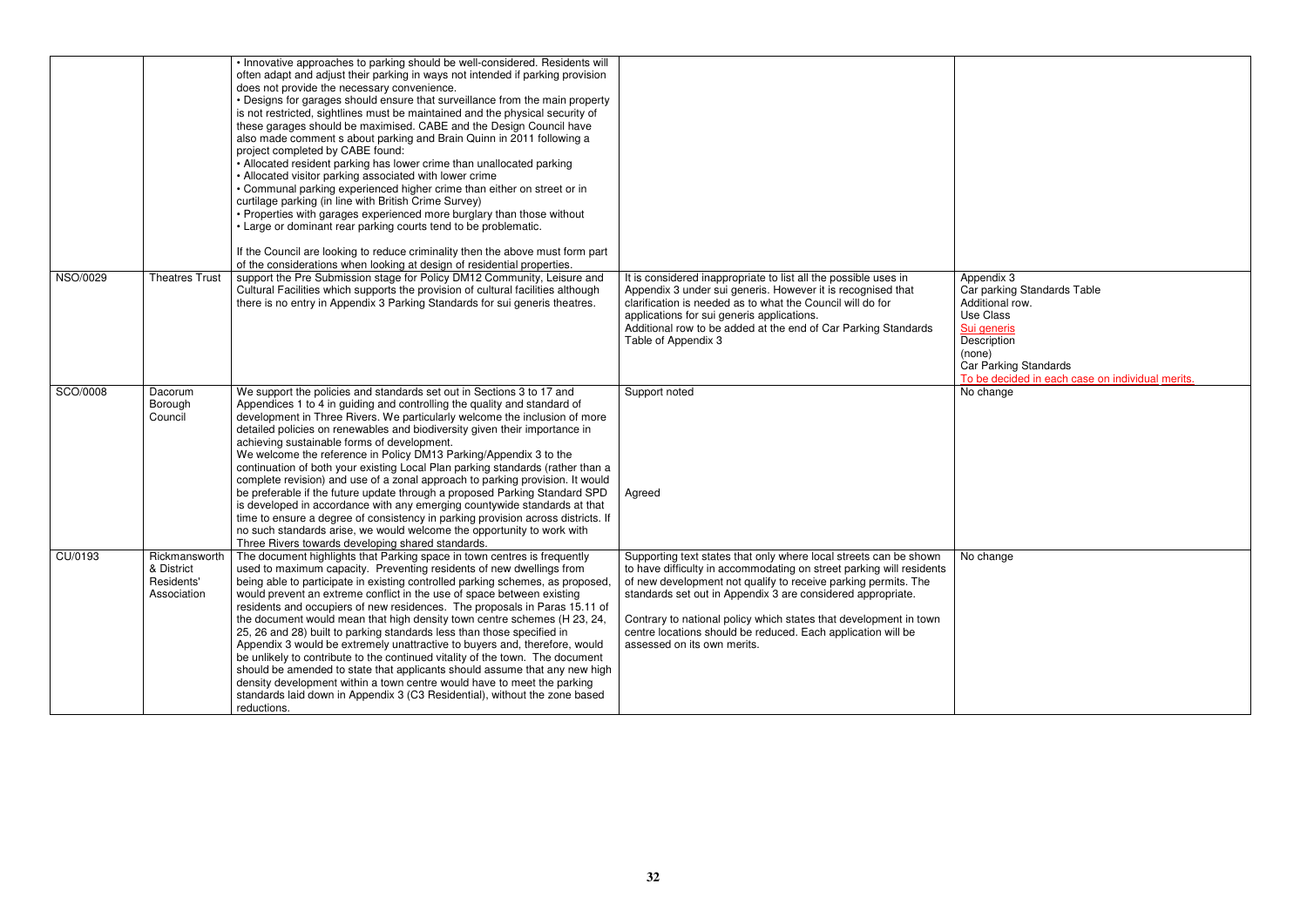| <b>DM14 Telecommunications</b> |                                                              |                                                                                                                                                                                                                                                                                                                                                              |                                                                                            |                                                                                                                                                                                                                                                                                                                                                                                                                                                                               |
|--------------------------------|--------------------------------------------------------------|--------------------------------------------------------------------------------------------------------------------------------------------------------------------------------------------------------------------------------------------------------------------------------------------------------------------------------------------------------------|--------------------------------------------------------------------------------------------|-------------------------------------------------------------------------------------------------------------------------------------------------------------------------------------------------------------------------------------------------------------------------------------------------------------------------------------------------------------------------------------------------------------------------------------------------------------------------------|
| Reference                      | Name/<br>Organisation                                        | <b>Comments</b>                                                                                                                                                                                                                                                                                                                                              | <b>Officers Comments</b>                                                                   | <b>Changes to Document</b>                                                                                                                                                                                                                                                                                                                                                                                                                                                    |
| <b>NSO/0078</b>                | Chilterns<br>Conservation<br><b>Board</b>                    | The Board supports this policy as drafted.                                                                                                                                                                                                                                                                                                                   | Support noted                                                                              | No change                                                                                                                                                                                                                                                                                                                                                                                                                                                                     |
| 649                            | Herts Biological<br><b>Records Centre</b>                    | Consideration could be given within the policy to describing the potential<br>impact on biodiversity assets and the need to minimise or compensate for<br>their impacts if affected.                                                                                                                                                                         | Policy DM6 looks at the protection of biodiversity assets in the<br>District.<br>No change | No change                                                                                                                                                                                                                                                                                                                                                                                                                                                                     |
| SCO/0008                       | Dacorum<br>Borough<br>Council                                | We support the policies and standards set out in Sections 3 to 17 and<br>Appendices 1 to 4 in guiding and controlling the quality and standard of<br>development in Three Rivers. We particularly welcome the inclusion of more<br>detailed policies on renewables and biodiversity given their importance in<br>achieving sustainable forms of development. | Support noted                                                                              | No change                                                                                                                                                                                                                                                                                                                                                                                                                                                                     |
| SCO/0006                       | <b>HCC Spatial</b><br>and Land Use<br>Planning<br>(Highways) | <b>Highway Authority</b><br>Telecommunications masts, cabinets and other equipment are quite often<br>placed on highway land. It is important that their location does not impede<br>free and safe flow of highway users.                                                                                                                                    | Agreed. Bullet point added.                                                                | <b>DM14 Telecommunications</b><br>Proposals for the installation<br>equipment should:<br>Have no significant<br>appearance of the b<br>which, they are loca<br>Preserve or enhanc<br>appearance of all he<br>Fully explore the po<br>such as masts, cabi<br>and erecting antenn<br>other structures<br>Fully explore techno<br>camouflage any tele<br>Does not impede fre<br>users<br>Be appropriately de<br>landscaped to take<br>Have no significant<br>amenities of neighb |

| <b>Changes to Document</b>                                                                                                                                                       |  |
|----------------------------------------------------------------------------------------------------------------------------------------------------------------------------------|--|
| No change                                                                                                                                                                        |  |
| No change                                                                                                                                                                        |  |
|                                                                                                                                                                                  |  |
| No change                                                                                                                                                                        |  |
|                                                                                                                                                                                  |  |
|                                                                                                                                                                                  |  |
| DM14 Telecommunications                                                                                                                                                          |  |
| Proposals for the installation of telecommunications<br>equipment should:                                                                                                        |  |
| Have no significant adverse effect on the external<br>appearance of the building on which, or space in<br>which, they are located                                                |  |
| Preserve or enhance the special character and<br>appearance of all heritage assets                                                                                               |  |
| Fully explore the possibility of sharing facilities,<br>such as masts, cabinet boxes and satellite dishes,<br>and erecting antennae on existing buildings or<br>other structures |  |
| Fully explore technologies to miniaturise and<br>camouflage any telecommunications apparatus                                                                                     |  |
| Does not impede free and safe flow of highway<br>users                                                                                                                           |  |
| Be appropriately designed, coloured and<br>landscaped to take account of their setting and                                                                                       |  |
| Have no significant adverse impact on the visual<br>amenities of neighbouring occupiers.                                                                                         |  |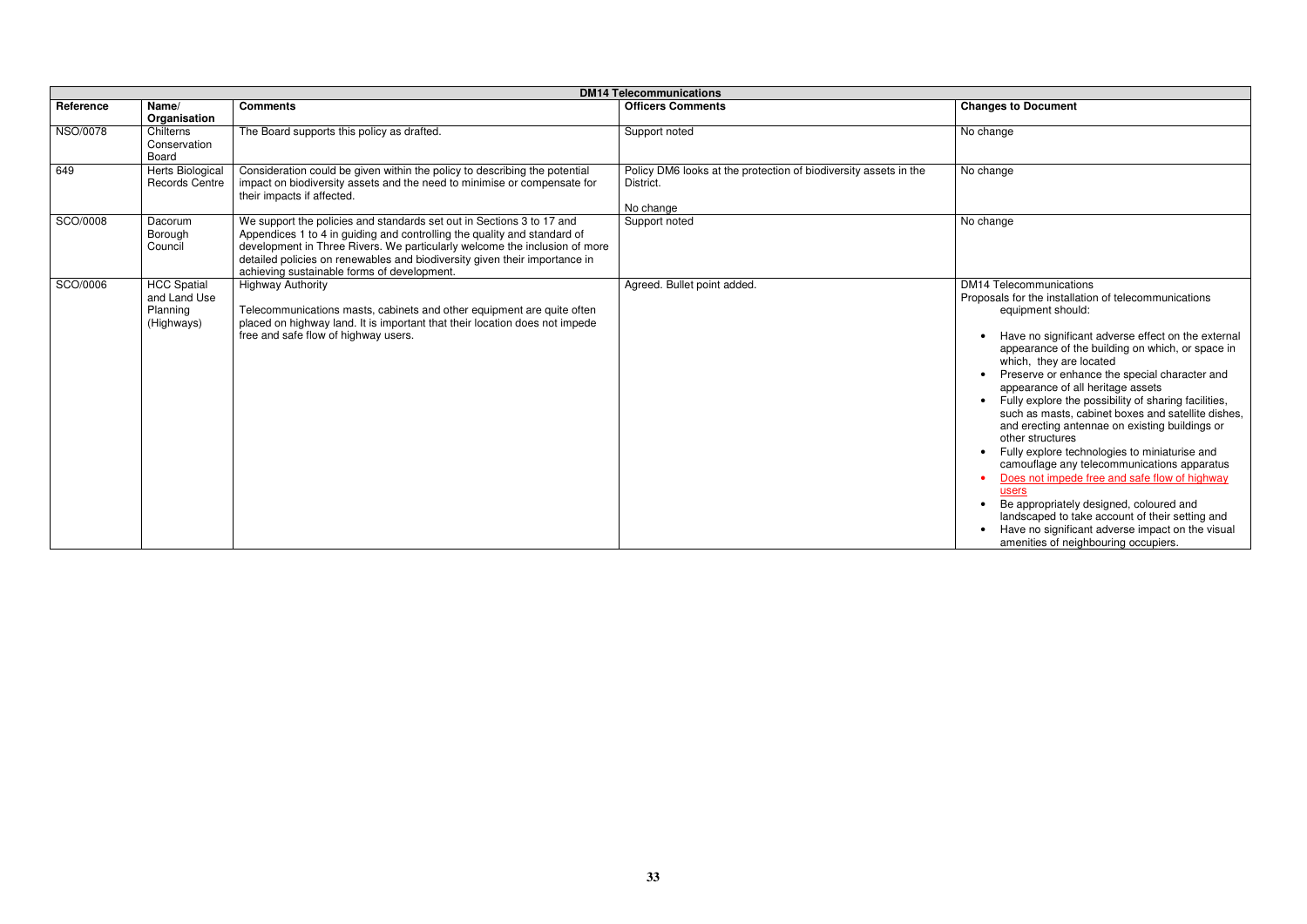## **Comment** Ges to Document

# ESIDENTIAL MOORINGS

As residential moorings are not recognised as appropriate development in the Green Belt by national policy, applications for residential moorings outside of the i areas will have to demonstrate 'very special nstances'.

Residential Moorings

Proposals for permanent residential use of moorings... nange

**DM15 Residential Moorings** 

 Proposals for the permanent residential use of moorings will only be permitted on the canal where adjacent to the existing built-up area and it can be demonstrated that the psal will:

|                 |                                                                  |                                                                                                                                                                                                                                                                                                                                                              | <b>DM15 Residential Moorings</b>                                                                                  |                                                                        |
|-----------------|------------------------------------------------------------------|--------------------------------------------------------------------------------------------------------------------------------------------------------------------------------------------------------------------------------------------------------------------------------------------------------------------------------------------------------------|-------------------------------------------------------------------------------------------------------------------|------------------------------------------------------------------------|
| Reference       | Name/<br>Organisation                                            | <b>Comments</b>                                                                                                                                                                                                                                                                                                                                              | <b>Officers Comments</b>                                                                                          | Chan                                                                   |
| <b>NSO/0078</b> | Chilterns<br>Conservation<br>Board                               | The Board supports this policy as drafted.                                                                                                                                                                                                                                                                                                                   | Support noted                                                                                                     |                                                                        |
| 3744            | <b>Howard Sharp</b><br>& Partners LLP<br>(Jonathan<br>Harbottle) | Moorings should also include floating homes and offices - given the large<br>tracts of water and modern technologies, this type of development will be<br>found more and more over the plan period - it is already successfully<br>happening along the Thames                                                                                                | Amend policy to 'Mooring's                                                                                        | 17RE<br>17.5<br>appro<br>policy<br>urban<br>circun<br>DM <sub>15</sub> |
| 1491            |                                                                  | There should not be excessive lengths of residential moorings except where<br>they are now. Say no more than 5 boats in length.                                                                                                                                                                                                                              | The criteria set out in policy DM15 are considered sufficient to<br>restrict the number of moorings.<br>No change | Propo<br>No ch                                                         |
| <b>NSO/0045</b> | Environment<br>Agency                                            | <b>DM15 Residential Moorings</b><br>We are please that you have included a built point committing to no adverse<br>impact on nature conservation value.<br>In order for us to find this sound a bullet should be added stating that flood<br>risk will not be increased on or off site and safe access and egress will be<br>provided during a flood.        | Agreed,                                                                                                           | Policy<br>Propo<br>will or<br>existir<br>propo                         |
| SCO/0008        | Dacorum<br>Borough<br>Council                                    | We support the policies and standards set out in Sections 3 to 17 and<br>Appendices 1 to 4 in guiding and controlling the quality and standard of<br>development in Three Rivers. We particularly welcome the inclusion of more<br>detailed policies on renewables and biodiversity given their importance in<br>achieving sustainable forms of development. | Support noted.                                                                                                    |                                                                        |

- Not compromise the ability of leisure boat users to access moorings
- Have no adverse effect on the nature
- conservation value of the canal or nearby land Include sufficient space at the moorings for
- essential facilities and landscaping
- Provide adequate pedestrian and service vehicle access
- Cause no harm to the historic or visual character of the canal
- 

 Not increase flood risk Provide safe access and egress during a flood• Not impede navigation.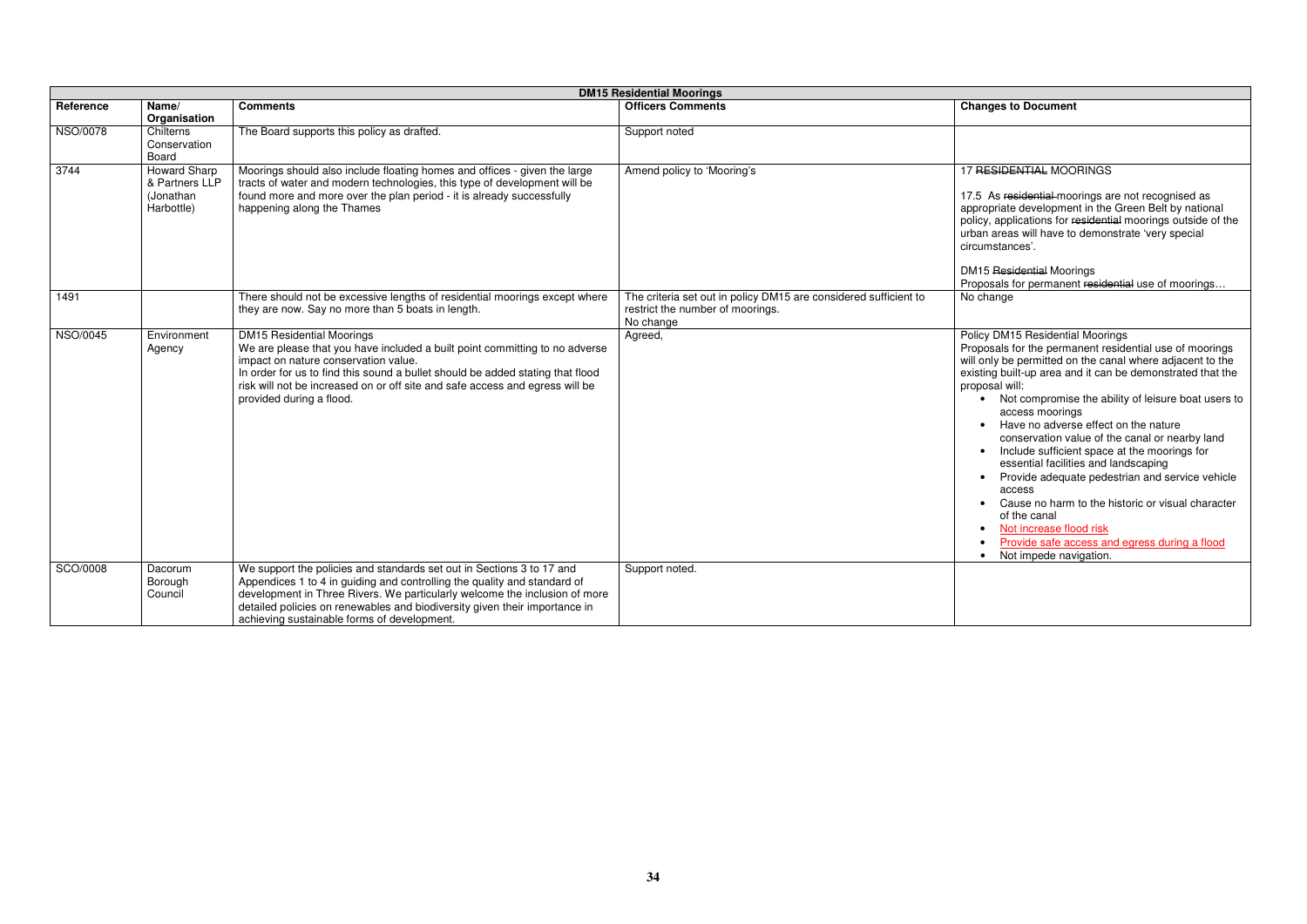# **Comment** Conservation Conservative Conservative Conservative Conservative Conservative Conservative Conservative Conservative Conservative Conservative Conservative Conservative Conservative Conservative Conservative Cons

|           |                                                                |                                                                                                                                                                                                                                                                                                                                                                                                                                                                                                                                                                                                                                                                                                                                                                                                                                                                                                                                                                                                                                                                                                                                                                                                                                                                                                                                                                                                                                                                                                                                                                                                                                                                                                                                                                                                                                                                                                                                                                                                                                                                                                                                                                                                                                                                                                                                                                                                                               | <b>Sustainability Appraisal and General Comments</b>                              |        |  |
|-----------|----------------------------------------------------------------|-------------------------------------------------------------------------------------------------------------------------------------------------------------------------------------------------------------------------------------------------------------------------------------------------------------------------------------------------------------------------------------------------------------------------------------------------------------------------------------------------------------------------------------------------------------------------------------------------------------------------------------------------------------------------------------------------------------------------------------------------------------------------------------------------------------------------------------------------------------------------------------------------------------------------------------------------------------------------------------------------------------------------------------------------------------------------------------------------------------------------------------------------------------------------------------------------------------------------------------------------------------------------------------------------------------------------------------------------------------------------------------------------------------------------------------------------------------------------------------------------------------------------------------------------------------------------------------------------------------------------------------------------------------------------------------------------------------------------------------------------------------------------------------------------------------------------------------------------------------------------------------------------------------------------------------------------------------------------------------------------------------------------------------------------------------------------------------------------------------------------------------------------------------------------------------------------------------------------------------------------------------------------------------------------------------------------------------------------------------------------------------------------------------------------------|-----------------------------------------------------------------------------------|--------|--|
| Reference | Name/<br>Organisation                                          | <b>Comments</b>                                                                                                                                                                                                                                                                                                                                                                                                                                                                                                                                                                                                                                                                                                                                                                                                                                                                                                                                                                                                                                                                                                                                                                                                                                                                                                                                                                                                                                                                                                                                                                                                                                                                                                                                                                                                                                                                                                                                                                                                                                                                                                                                                                                                                                                                                                                                                                                                               | <b>Officers Comments</b>                                                          | Change |  |
| SCO/0057  | Natural England                                                | <b>SAPD Sustainability Appraisal</b><br>Appendix 2a of the SA states that woodland is immediately adjacent to<br>allocated site H37 (Land South of St Josephs, Ainsdale Road, South Oxhey)<br>but that it is not ancient woodland. According to the Natural England Ancient<br>Woodland Inventory1 this woodland is ancient semi-natural woodland.<br>Please could this be amended?<br>Habitat Regulations Assessment (HRA): We are satisfied that the conclusion<br>of 'no significant effects on any Natural 2000 site' in relation to the HRA<br>carried out for the Core Strategy is also applicable to the SAPD.<br>Paragraphs 5.3. We fully support the statement that 'Developers should be<br>encouraged from the outset to incorporate habitats into their developments'.<br>This should be expanded to include Green Infrastructure.                                                                                                                                                                                                                                                                                                                                                                                                                                                                                                                                                                                                                                                                                                                                                                                                                                                                                                                                                                                                                                                                                                                                                                                                                                                                                                                                                                                                                                                                                                                                                                                | Agreed                                                                            | Agreed |  |
| 3673      | Herts<br>Constabulary<br>Crime<br>Prevention<br>Design Service | I note in paragraph 1.3 there is mention of the Core Strategy DPD and under<br>CP12 - Design of Development paragraph (h) it states "Design out<br>opportunities for crime and anti-social behaviour through the incorporation of<br>appropriate measures to minimise the risk of crime and create safe and<br>attractive places." Unfortunately there is no indication of how this will be<br>achieved other than the last paragraph of CP12 which advises guidance and<br>standards will be provided in the Three Rivers Design Guide SPD which I'm<br>unable to obtain from the website<br>If the Design Guide SPD is yet to be written or in the course of preparation,<br>we would be delighted to assist and/or provide comment on the SPD.<br>It is interesting to note under policy CP12 that there is an indicator relating to<br>both residential and commercial properties approved contrary to safety and<br>security advice. Another tenant of CP12 is that crime/domestic burglaries per<br>1000 of the population be reduced year on year, Secured by Design is a<br>proven means of reducing crime/burglary as statistically proven over a 20<br>year period by academics at the University of Huddersfield.<br>A paper entitled- Re evaluating Secured by Design (SBD) Housing In West<br>Yorkshire March 2009 - Report written by Dr. Rachel Armitage and Leanne<br>Monchuk confirmed the continuing reduction in criminality which has<br>reduced by 62% over this period.<br>Similarly the Association of British Insurers in their publication "Securing the<br>Nation" promote designing out crime which supports the SBD levels of<br>security in homes.<br>CP12 also looks at Building for Life which does not mention in its 20 point<br>assessment sustainability, safety or designing out crime and therefore does<br>not totally support the other indicators for CP12 Appendix 1 - Monitoring<br>Framework DM1 my comments regarding CP12 refer it is vital Secured by<br>Design and BREEAM are included in the DPD so we can assist in reaching<br>the targets which have been set in the DPD document.<br>Affordable Housing SPD - June 2011<br>We examined the SPD as part of the overall review of LDF Development<br>Management Policies DPD and compared it to a similar document dated<br>November 2003.<br>The 2003 document quite rightly looks at ensuring that all affordable housing | Comments on CP12 of Core Strategy.<br>See comments on DM1.<br>No further changes. |        |  |
|           |                                                                | meets a particular standard under paragraph 2.1.23 Securing Quality and<br>from our perspective there was a minimum requirement to achieve "Secured<br>by Design" certification.<br>We have examined the June 2011 document and can find no similar specific<br>mention regarding the safety and security of affordable home going forward<br>from 2011. There is a comment in CP1 on Page 29, paragraph (n) which<br>states "Promote buildings and public spaces reduces opportunities for<br>crime and anti-social behaviour."<br>AHH6 of the June 2011 document highlights that policies CP1 and CP2                                                                                                                                                                                                                                                                                                                                                                                                                                                                                                                                                                                                                                                                                                                                                                                                                                                                                                                                                                                                                                                                                                                                                                                                                                                                                                                                                                                                                                                                                                                                                                                                                                                                                                                                                                                                                       | Comments on Affordable Housing SPD.                                               |        |  |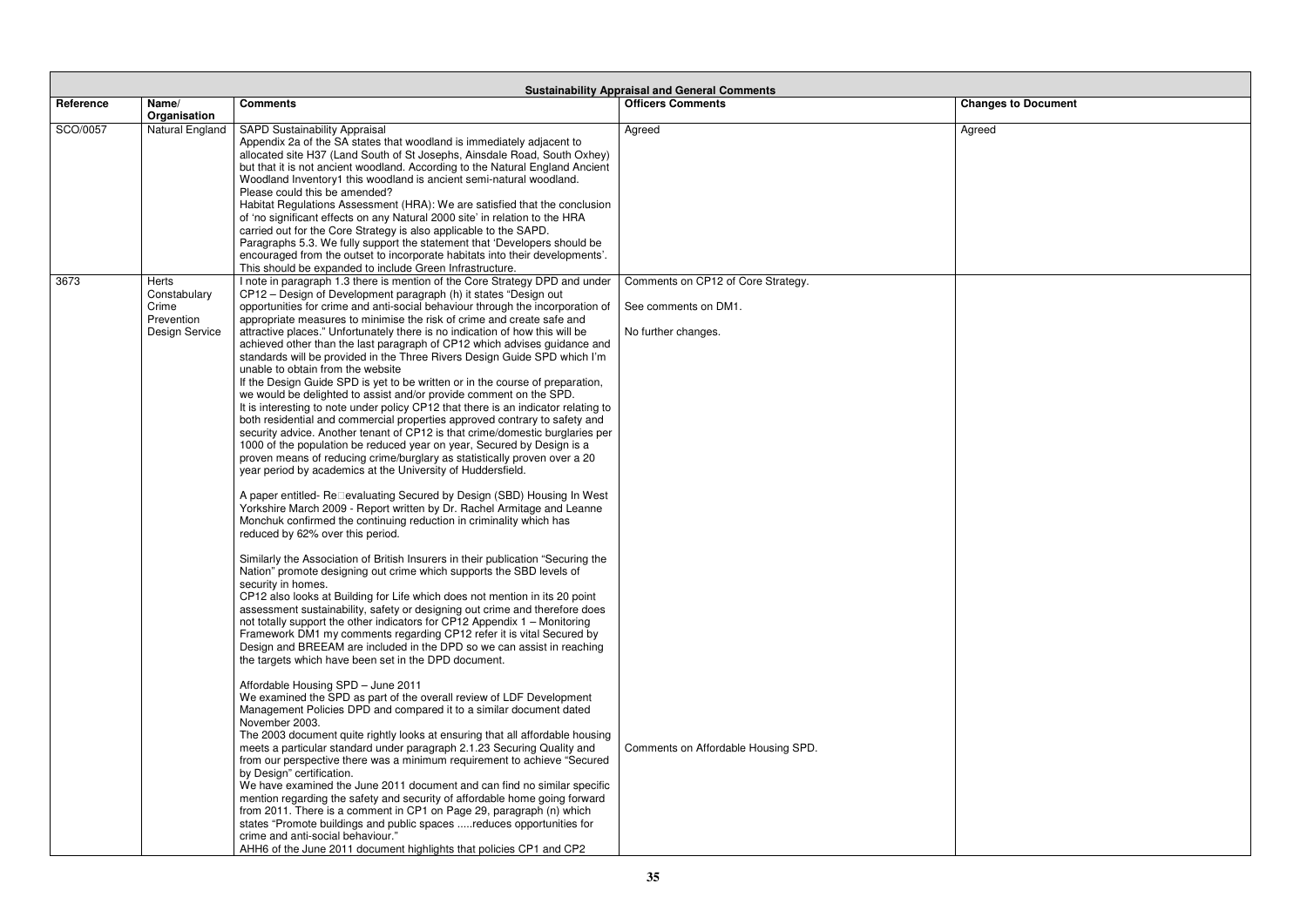|                 |                   | provide more guidance, also the second paragraph advises that both market<br>or private and affordable housing should be built to similar standards.<br>We are very disappointed the June 2011 document omits specific reference<br>to Secured by Design, but a little heartened to note both private and<br>affordable are to be built to the same standards.                                                                                                                                                                           |                                                               |                                                |
|-----------------|-------------------|------------------------------------------------------------------------------------------------------------------------------------------------------------------------------------------------------------------------------------------------------------------------------------------------------------------------------------------------------------------------------------------------------------------------------------------------------------------------------------------------------------------------------------------|---------------------------------------------------------------|------------------------------------------------|
| <b>NSO/0077</b> | <b>CPRE Herts</b> | Finally, in respect of policy monitoring, we are concerned that the Council<br>proposes to use no indicators or criteria in Appendix 1 to the DPD, to<br>determine whether Policy DM2 is being implemented or is proving effective<br>during the lifetime of the DPD. As a minimum CPRE Hertfordshire considers<br>that it is essential that the number of new dwellings in the Green Belt is<br>monitored, and new floorspace in other categories of inappropriate<br>development granted planning permission, both on an annual basis. | These are indicators for CP11.<br>Appendix 1 to be clarified. | Appen<br>DM2 G<br>$N/A$ (C<br>Indicat<br>See C |

Appendix 1:<br>DM2 Green Belt<br><del>N/A (CP11 monitored)</del> ator See CP11 Indicators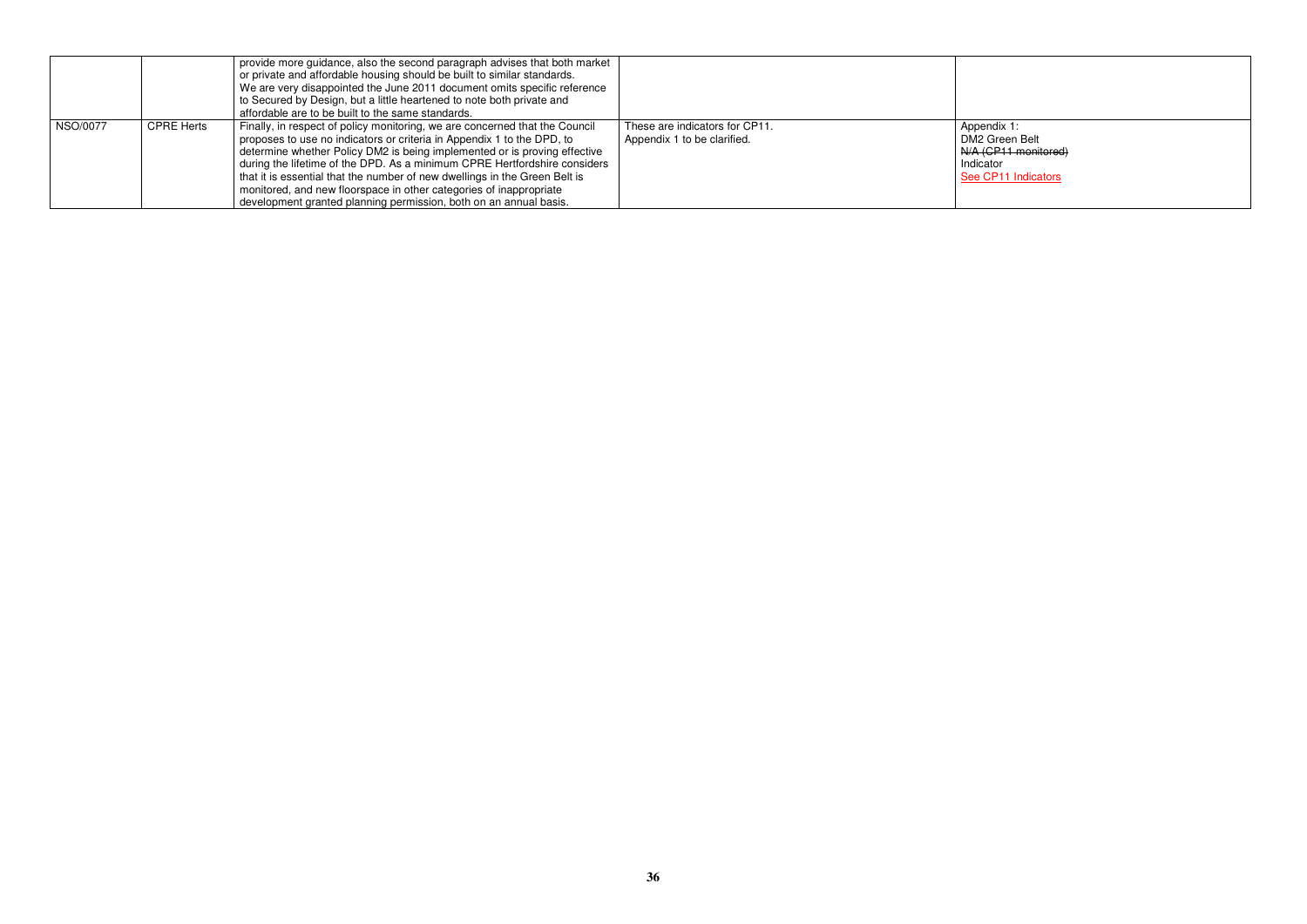|                                         | <b>Changes due to National Planning Policy Framework</b> |                                                                                                                                                                                                                                                                                                                                                                                                                                                                                                                                                                                                                                                                                                                |                                                                                                                                                                                                                                                                                                                                                                                                                                                                                                                                                                                                                                                                                                                                                                                                                                                                                                                                                                                                                                                                                                                                                                                                                                                                                                                                  |                                                                                                                                                                                                                                                                                                                                                                                                                                                      |  |
|-----------------------------------------|----------------------------------------------------------|----------------------------------------------------------------------------------------------------------------------------------------------------------------------------------------------------------------------------------------------------------------------------------------------------------------------------------------------------------------------------------------------------------------------------------------------------------------------------------------------------------------------------------------------------------------------------------------------------------------------------------------------------------------------------------------------------------------|----------------------------------------------------------------------------------------------------------------------------------------------------------------------------------------------------------------------------------------------------------------------------------------------------------------------------------------------------------------------------------------------------------------------------------------------------------------------------------------------------------------------------------------------------------------------------------------------------------------------------------------------------------------------------------------------------------------------------------------------------------------------------------------------------------------------------------------------------------------------------------------------------------------------------------------------------------------------------------------------------------------------------------------------------------------------------------------------------------------------------------------------------------------------------------------------------------------------------------------------------------------------------------------------------------------------------------|------------------------------------------------------------------------------------------------------------------------------------------------------------------------------------------------------------------------------------------------------------------------------------------------------------------------------------------------------------------------------------------------------------------------------------------------------|--|
| <b>Section</b>                          | Page/Paragra<br>ph                                       | <b>Original Wording</b>                                                                                                                                                                                                                                                                                                                                                                                                                                                                                                                                                                                                                                                                                        | <b>New Wording</b>                                                                                                                                                                                                                                                                                                                                                                                                                                                                                                                                                                                                                                                                                                                                                                                                                                                                                                                                                                                                                                                                                                                                                                                                                                                                                                               | <b>Reason for change</b>                                                                                                                                                                                                                                                                                                                                                                                                                             |  |
| introduction                            | Page 1<br>Paragraph 1.6                                  | It has-not been necessary to include local policies where issues are<br>addressed sufficiently through National Planning Policy Statements.<br>National Policy clearly states that Local Planning Authorities should<br>not repeat or reformulate national or regional policies. Therefore,<br>where there is no specific local policy because of adequate<br>national/regional guidance, reference is made within the text to<br>relevant documents.                                                                                                                                                                                                                                                          | It has not been necessary to include local policies where issues are<br>addressed sufficiently through National Planning Policy Statements.<br>National Policy clearly states that Local Planning Authorities should not<br>repeat or reformulate national or regional policies. Therefore, where there<br>is no specific local policy because of adequate national/regional<br>guidance, reference is made within the text to relevant documents.                                                                                                                                                                                                                                                                                                                                                                                                                                                                                                                                                                                                                                                                                                                                                                                                                                                                               | PPS12 replaced by NPPF. No<br>longer a requirement not to repeat<br>national guidance.                                                                                                                                                                                                                                                                                                                                                               |  |
| <b>Residential Design</b><br>and Layout | Page 3<br>Paragraph 3.1                                  | National policy requires the achievement of high quality, sustainable<br>design. It seeks planning policies that promote high quality, inclusive<br>design in layouts and buildings in terms of function and impact.<br>Design can have a large impact not only on individual buildings but<br>also on the wider 'public realm', including our streets, town centres,<br>parks and open spaces. Design which does not make the most of<br>opportunities to improve the character and quality of an area should<br>be refused.<br>The Draft National Planning Policy Framework refers to design as a<br>key element in achieving sustainable development by ensuring<br>attractive, useable and durable places. | The National Planning Policy Framework states that one of the core land-<br>use planning principles is to secure high quality design and a good<br>standard of amenity for all existing and future occupants of land and<br>buildings. Good design is a key aspect of sustainable development, is<br>indivisible from good planning and should contribute positively to making<br>places better for people. National policy requires the achievement of high<br>quality, sustainable design. It seeks planning policies that promote high<br>quality, inclusive design in layouts and buildings in terms of function and<br>impact. Design can have a large impact not only on individual buildings<br>but also on the wider 'public realm', including our streets, town centres,<br>parks and open spaces. Development of poor design that fails to take the<br>opportunities available for improving the character and quality of an area<br>and the way it functions, should be refused permission. Design which<br>does not make the most of opportunities to improve the character and<br>quality of an area should be refused.<br>The Draft National Planning Policy Framework refers to design as<br>$3.2 -$<br>a key element in achieving sustainable development by ensuring<br>attractive, useable and durable places. | PPS1, PPS3 and PPS5 revoked.<br>However, this is entirely consistent<br>with the objective of the NPPF to<br>require good design (paragraphs<br>$56-68$ ).                                                                                                                                                                                                                                                                                           |  |
|                                         | Page 6<br>Policy Links                                   | PPS1: Delivering Sustainable Development<br>PPS3: Housing<br>Draft National Planning Policy Framework                                                                                                                                                                                                                                                                                                                                                                                                                                                                                                                                                                                                          | <b>PPS1: Delivering Sustainable Development</b><br>PPS3: Housing<br><b>Draft National Planning Policy Framework</b>                                                                                                                                                                                                                                                                                                                                                                                                                                                                                                                                                                                                                                                                                                                                                                                                                                                                                                                                                                                                                                                                                                                                                                                                              | PPS1 and PPS3 revoked. This is<br>entirely consistent with the<br>objectives of the NPPF to achieve<br>sustainable development, which<br>includes the protection and<br>enhancement of the built<br>environment (paragraph 6-10) and<br>to deliver a wide choice of high<br>quality homes.                                                                                                                                                           |  |
| <b>Green Belt</b>                       | DM2 Green<br><b>Belt</b><br>Page 9                       | <b>New Dwellings Buildings</b><br>Within the Green Belt, except in very special circumstances, approval<br>will not be given for new buildings other than those detailed in<br>national and other relevant guidance. Where sites are allocated for<br>development in the Site Allocations DPD, this may represent very<br>special circumstances.                                                                                                                                                                                                                                                                                                                                                               | <b>New Dwellings Buildings</b><br>Within the Green Belt, except in very special circumstances, approval will<br>not be given for new buildings other than those detailed in national and<br>other relevant guidance. With regards to agricultural and forestry<br>dwellings applicants must demonstrate compliance to the tests detailed in<br>Appendix 3. Where sites are allocated for development in the Site<br>Allocations DPD, this may represent very special circumstances.                                                                                                                                                                                                                                                                                                                                                                                                                                                                                                                                                                                                                                                                                                                                                                                                                                              | PPS7 revoked. NPPF paragraph<br>89, first bullet point states that<br>buildings for agriculture and<br>forestry are appropriate<br>development in the green belt.<br>It is important that the Council<br>ensures that applications for<br>planning permission for new<br>occupational dwellings in the<br>countryside/Green Belt are<br>scrutinised thoroughly with the aim<br>of detecting attempts to abuse this<br>concession. To address this we |  |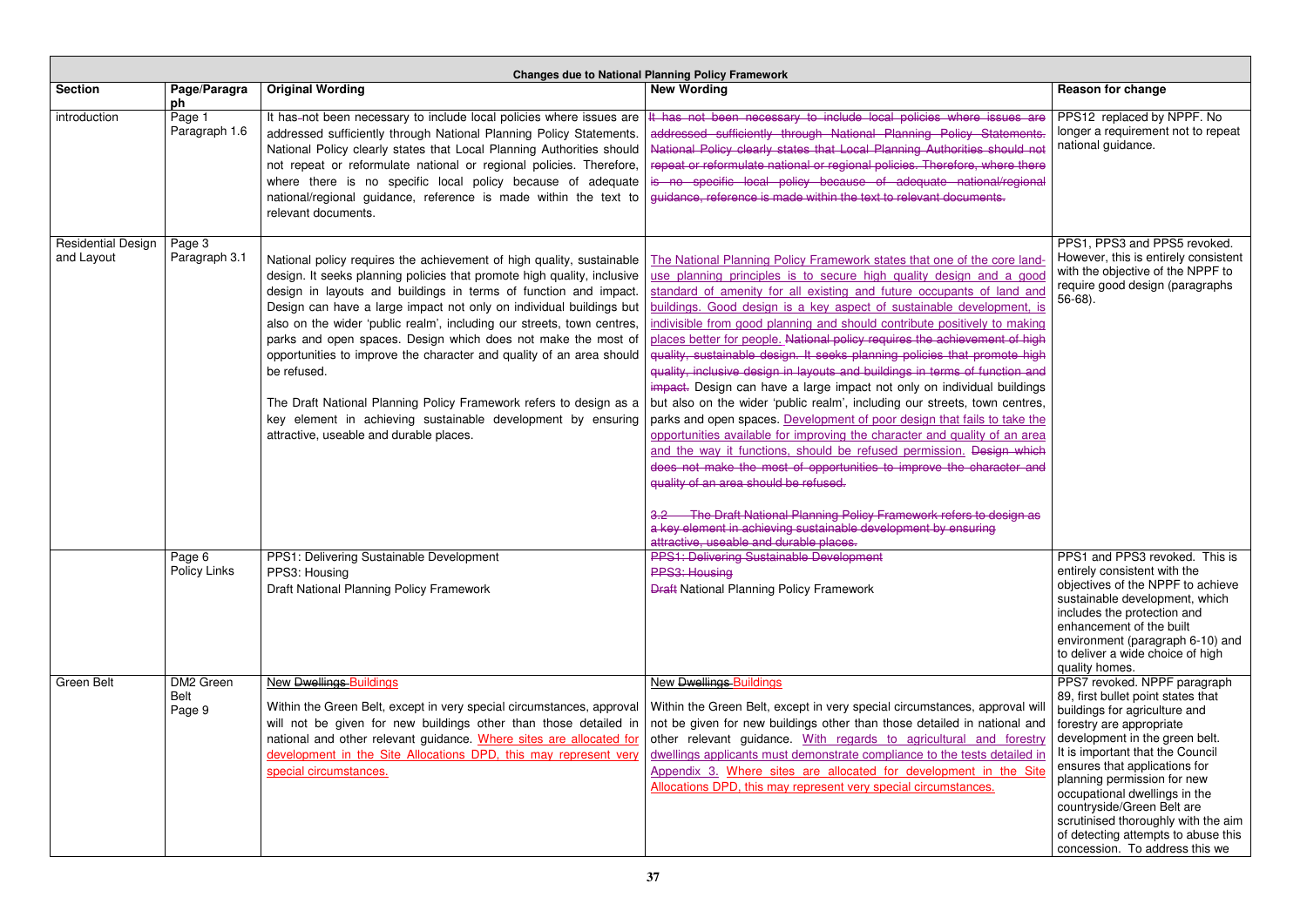|                                                            | Page 10                   | PPG2: Green Belt                                                                                                                                                                                                                                                                                                                                          | <b>PPG2: Green Belt</b>                                                                                                                                                                                                                                                                                                                                                                                            | have included a new Appendix 3<br>which sets out the tests based on<br>Annex A of PPS7.<br>PPG2 and PPS9 revoked.                                                                                                                                                                                                                                                        |
|------------------------------------------------------------|---------------------------|-----------------------------------------------------------------------------------------------------------------------------------------------------------------------------------------------------------------------------------------------------------------------------------------------------------------------------------------------------------|--------------------------------------------------------------------------------------------------------------------------------------------------------------------------------------------------------------------------------------------------------------------------------------------------------------------------------------------------------------------------------------------------------------------|--------------------------------------------------------------------------------------------------------------------------------------------------------------------------------------------------------------------------------------------------------------------------------------------------------------------------------------------------------------------------|
|                                                            | <b>Policy Links</b>       | PPS9: Biodiversity and Geological Conservation<br>Draft National Planning Policy Framework                                                                                                                                                                                                                                                                | <b>PPS9: Biodiversity and Geological Conservation</b><br><b>Draft National Planning Policy Framework</b>                                                                                                                                                                                                                                                                                                           | However, this is entirely consistent<br>with the objectives of the NPPF to<br>achieve sustainable development,<br>which includes the protection and<br>enhancement of the natural<br>environment (paragraph 6-10), and<br>to protect the Green Belt<br>(paragraphs 79-92).                                                                                               |
| Historic<br>Environment                                    | Page 12<br>Paragraph 5.1  | Government policy sets out objectives for achieving sustainable<br>development, protecting and enhancing the natural and historic built<br>environment and sets the policy for the treatment of archaeological<br>remains on land.                                                                                                                        | Government policy The National Planning Policy Framework sets out<br>objectives for achieving sustainable development, protecting and<br>enhancing the natural and historic built environment and sets the policy<br>for the treatment of archaeological remains on land.                                                                                                                                          | This is entirely consistent with the<br>objectives of the NPPF to achieve<br>sustainable development, which<br>includes the protection and<br>enhancement of the built<br>environment (paragraph 6-10), to<br>conserve and enhance the natural<br>environment (paragraphs 109-125)<br>and to conserve and enhance the<br>historic environment (paragraphs<br>$126 - 141$ |
|                                                            | Page 12<br>Paragraph 5.2  | National Policy refers to heritage assets which are defined 'as a<br>building, monument, site, place, areas or landscape positively<br>identified as having a degree of significance meriting consideration in<br>planning decisions'                                                                                                                     | National Policy refers to heritage assets which are defined 'as a building,<br>monument, site, place, areas or landscape positively identified as having<br>a degree of significance meriting consideration in planning decisions-<br>because of its heritage interest. Heritage asset includes designated<br>heritage assets and assets identified by the local planning authority<br>(including local listing).' | To reflect definition of Heritage<br>Asset in NPPF contained in Annex<br>2:Glossary.                                                                                                                                                                                                                                                                                     |
|                                                            | Page 12<br>Paragraph 5.6  | The Draft National Planning Policy Framework also emphasises the<br>importance of the historic environment with the main Government<br>objectives being to:                                                                                                                                                                                               | The <b>Draft</b> National Planning Policy Framework also emphasises the<br>importance of the historic environment with the main Government<br>objectives being to:                                                                                                                                                                                                                                                 | NPPF now published.                                                                                                                                                                                                                                                                                                                                                      |
|                                                            | Page 14<br>Paragraph 5.21 | Guidance on enabling development is contained within Policy HE11<br>of PPS5 and the English Heritage booklet "Enabling Development<br>and the Conservation of Heritage Assets", available at<br>www.english-heritage.org.uk.                                                                                                                              | Guidance on enabling development is contained within Policy HE11 of<br>PPS5 and the English Heritage booklet "Enabling Development and the<br>Conservation of Heritage Assets", available at<br>www.english-heritage.org.uk.                                                                                                                                                                                       | PPS5 revoked. However, this is<br>entirely consistent with the<br>objectives of the NPPF to<br>conserve and enhance the historic<br>environment (paragraphs 126-<br>$141$ ).                                                                                                                                                                                             |
|                                                            | Page 18 Policy<br>Links   | PPS1: Delivering Sustainable Development<br>PPS5: Planning for the Historic Environment<br>PPS5: Planning for the Historic Environment: Historic Environment<br><b>Practice Guide</b><br>Draft National Planning Policy Framework                                                                                                                         | <b>PPS1: Delivering Sustainable Development</b><br>PPS5: Planning for the Historic Environment<br>PPS5: Planning for the Historic Environment: Historic Environment<br><b>Practice Guide</b><br><b>Draft National Planning Policy Framework</b>                                                                                                                                                                    | PPS1, PPS5 revoked. However,<br>this is entirely consistent with the<br>objectives of the NPPF to achieve<br>sustainable development, which<br>includes the protection and<br>enhancement of the built<br>environment (paragraph 6-10) and<br>to conserve and enhance the<br>historic environment (paragraphs<br>$126 - 141$ ).                                          |
| <b>Carbon Dioxide</b><br>Emissions and<br>Renewable Energy | Page 19<br>Paragraph 6.4  | National policy states that local authorities should ensure that<br>development plans contribute to global sustainability by addressing<br>the causes and potential impacts of climate change. This includes<br>preparing planning policies that promote the prudent use of resources<br>by making more efficient use or re-use of existing resources and | National policy states that local authorities should ensure that<br>development plans contribute to global sustainability by addressing the<br>causes and potential impacts of climate change. This includes preparing<br>planning policies that promote the prudent use of resources by making<br>more efficient use or re-use of existing resources and encouraging the                                          | PPS1 revoked - remove complete<br>paragraph.                                                                                                                                                                                                                                                                                                                             |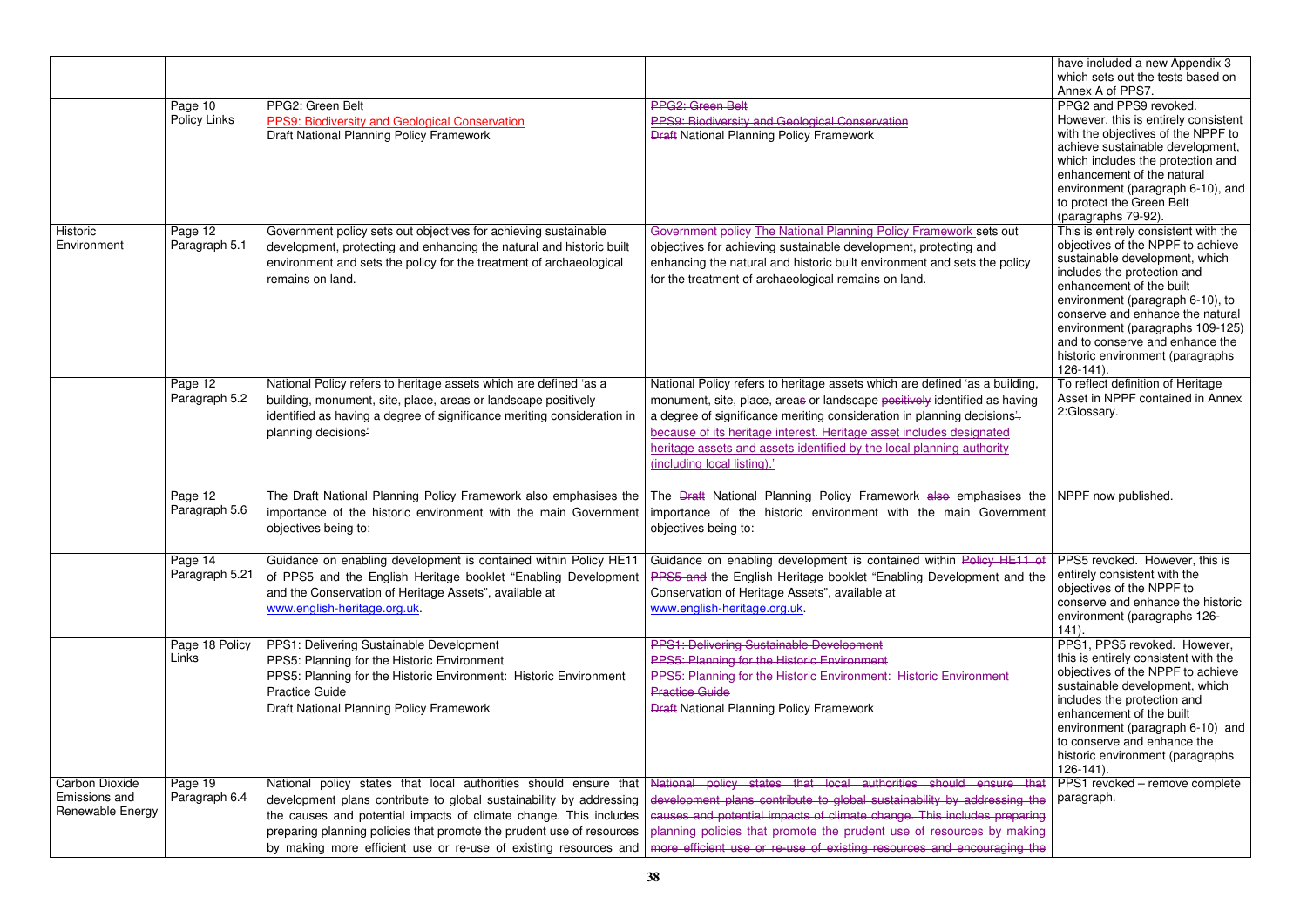|                                                                       |                                | encouraging the development of renewable energy resources. In<br>particular, consideration should be given to encouraging energy<br>efficient buildings, community heating systems and the use of<br>combined heat and power in developments.                                                                                                                                                                                               | development of renewable energy resources. In particular, consideration<br>should be given to encouraging energy efficient buildings, community<br>heating systems and the use of combined heat and power in<br>developments.                                                                                                                                                                                                                                                                                                                                                                                                                                           |                                                                                                                                                                                                                                                                                                                                            |
|-----------------------------------------------------------------------|--------------------------------|---------------------------------------------------------------------------------------------------------------------------------------------------------------------------------------------------------------------------------------------------------------------------------------------------------------------------------------------------------------------------------------------------------------------------------------------|-------------------------------------------------------------------------------------------------------------------------------------------------------------------------------------------------------------------------------------------------------------------------------------------------------------------------------------------------------------------------------------------------------------------------------------------------------------------------------------------------------------------------------------------------------------------------------------------------------------------------------------------------------------------------|--------------------------------------------------------------------------------------------------------------------------------------------------------------------------------------------------------------------------------------------------------------------------------------------------------------------------------------------|
|                                                                       | Page 20<br>Paragraph 6.9       | National policy states that local authorities should set out a target<br>percentage of the energy to be used in new development to come<br>from decentralised and renewable or low carbon energy sources<br>where it is viable.                                                                                                                                                                                                             | National policy states that local authorities should set out a target<br>percentage of the energy to be used in new development to come from<br>decentralised and renewable or low carbon energy sources where it is<br>viable. The National Planning Policy Framework states that local<br>authorities should support the move to a low carbon future by planning for<br>new development in locations and ways which reduce greenhouse gas<br>emissions, actively support energy efficiency improvements to existing<br>buildings and set local requirements for a building's sustainability in a way<br>consistent with the Government's zero carbon building policy. | To reflect wording of NPPF.<br>However, this is entirely consistent<br>with the objective of the NPPF to<br>ensure development meets the<br>challenge of climate change<br>(paragraphs 93-98).                                                                                                                                             |
|                                                                       | Page 23 Policy<br>Links        | PPS1: Delivering Sustainable Development<br>PPS 7: Delivering Sustainable Development in Rural Areas<br>PPS22: Renewable Energy<br>Draft National Planning Policy Framework                                                                                                                                                                                                                                                                 | <b>PPS1: Delivering Sustainable Development</b><br>PPS 7: Delivering Sustainable Development in Rural Areas<br><b>PPS22: Renewable Energy</b><br><b>Draft National Planning Policy Framework</b>                                                                                                                                                                                                                                                                                                                                                                                                                                                                        | PPS1, PPS7, PPS22 revoked.<br>However, this is entirely consistent<br>with the objectives of the NPPF to<br>achieve sustainable development,<br>which includes the protection and<br>enhancement of the built<br>environment (paragraph 6-10) and<br>to ensure development meets the<br>challenge of climate change<br>(paragraphs 93-98). |
| Renewable Energy<br>Developments                                      | Page 24<br>New paragraph       | N/A                                                                                                                                                                                                                                                                                                                                                                                                                                         | The National Planning Policy Framework states that local planning<br>authorities should design their policies to maximise renewable and low<br>carbon energy development while ensuring that adverse impacts are<br>addressed satisfactorily, including cumulative landscape and visua<br>impacts.                                                                                                                                                                                                                                                                                                                                                                      | To reflect the provisions of the<br>NPPF, one of which the objectives<br>are to achieve sustainable<br>development, which includes the<br>protection and enhancement of the<br>built environment (paragraph 6-10)<br>and to ensure development meets<br>the challenge of climate change<br>(paragraphs 93-98).                             |
|                                                                       | Page 25<br><b>Policy Links</b> | PPS1: Delivering Sustainable Development<br>PPS22: Renewable Energy<br>Draft National Planning Policy Framework                                                                                                                                                                                                                                                                                                                             | <b>PPS1: Delivering Sustainable Development</b><br><b>PPS22: Renewable Energy</b><br><b>Draft National Planning Policy Framework</b>                                                                                                                                                                                                                                                                                                                                                                                                                                                                                                                                    | PPS1 and PPS22 revoked.<br>However, this is entirely consistent<br>with the objectives of the NPPF to<br>achieve sustainable development,<br>which includes the protection and<br>enhancement of the built<br>environment (paragraph 6-10) and<br>to ensure development meets the<br>challenge of climate change<br>(paragraphs 93-98).    |
| Biodiversity, Trees,<br>Woodlands,<br>Watercourses and<br>Landscaping | Page 27<br>Paragraph 8.2       | It is important that those not covered by designations are retained,<br>protected and wherever possible, added to, since pressure for<br>development will increasingly threaten trees, woodlands, and<br>hedgerows watercourses and their surrounding habitat. National<br>Planning Policy requires the potential impacts of planning decisions<br>on biodiversity, landscape, trees and geological conservation to be<br>fully considered. | It is important that those not covered by designations are retained,<br>protected and wherever possible, added to, since pressure for<br>development will increasingly threaten trees, woodlands, and hedgerows<br>watercourses and their surrounding habitat. National Planning Policy<br>requires the potential impacts of planning decisions on biodiversity,<br>landscape, trees and geological conservation to be fully considered.                                                                                                                                                                                                                                | PPS9 revoked. Additional wording<br>added in paragraph 8.4 of the<br>DMP DPD.                                                                                                                                                                                                                                                              |
|                                                                       | Page 27<br>Paragraph 8.3       | Local Development Frameworks are required to indicate the location                                                                                                                                                                                                                                                                                                                                                                          | Local Development Frameworks National policy states that the planning<br>of designated sites of biodiversity and geological importance, and system should contribute to and enhance the natural and local                                                                                                                                                                                                                                                                                                                                                                                                                                                               | PPS9 revoked. To reflect wording<br>of NPPF, an objective of which is                                                                                                                                                                                                                                                                      |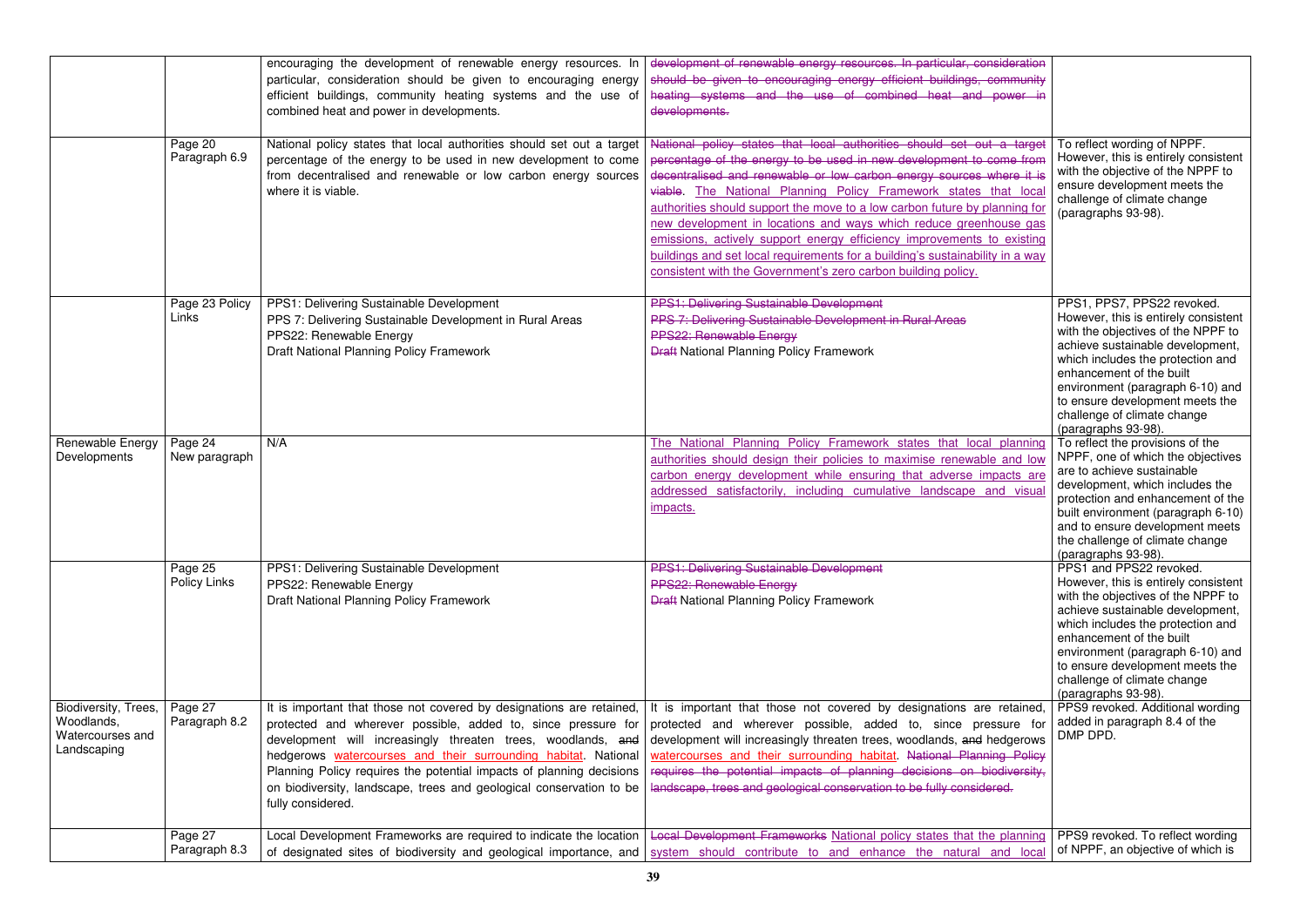|                                                                  | identify any areas or sites for the restoration or creation of new<br>priority habitats. Appropriate weight should be attached to designated<br>sites of international, national and local importance, protected<br>species and to biodiversity and geological interests in the wider<br>environment.                                                                                                                                    | environment by minimising impacts on biodiversity and providing net<br>gains in biodiversity where possible. The National Planning Policy<br>Framework requires local authorities are required to indicate identify and<br>map the locations of designated sites of biodiversity and geological<br>importance, and identify any areas or sites for the restoration or creation<br>of new priority habitats. Appropriate weight should be attached to<br>designated sites of international, national and local importance, protected<br>species and to biodiversity and geological interests in the wider<br>environment.        | to conserve and enhance the<br>natural environment (paragraphs<br>109-125).                                                                                                                                                                                                                                                                                                                      |
|------------------------------------------------------------------|------------------------------------------------------------------------------------------------------------------------------------------------------------------------------------------------------------------------------------------------------------------------------------------------------------------------------------------------------------------------------------------------------------------------------------------|---------------------------------------------------------------------------------------------------------------------------------------------------------------------------------------------------------------------------------------------------------------------------------------------------------------------------------------------------------------------------------------------------------------------------------------------------------------------------------------------------------------------------------------------------------------------------------------------------------------------------------|--------------------------------------------------------------------------------------------------------------------------------------------------------------------------------------------------------------------------------------------------------------------------------------------------------------------------------------------------------------------------------------------------|
| Page 27<br>Paragraph 8.4                                         | The Draft National Planning Policy Framework states that a central<br>way in which the goal of sustainable development will be achieved<br>will be through the delivery of a healthy and natural environment. The<br>Planning System will play a central role by minimising any impacts to<br>biodiversity and encouraging the enhancement of biodiversity where<br>possible.                                                            | The Draft National Planning Policy Framework states that a central way in<br>which the goal of sustainable development will be achieved will be<br>through the delivery of a healthy and natural environment. The Planning<br>System will play a central role by minimising any impacts to biodiversity<br>and encouraging the enhancement of biodiversity where possible.                                                                                                                                                                                                                                                      | PPS9 revoked. However it is the<br>objective of the NPPF to achieve<br>sustainable development which<br>includes protecting and enhancing<br>the environment (paragraph 6-10),<br>and for the planning system to<br>conserve and enhance the natural<br>environment (paragraphs 109-<br>$125$ ).                                                                                                 |
| Page 30<br>Policy DM6                                            | Planning permission will be refused for any development that would<br>be liable to cause demonstrable harm to protected woodland<br>(including ancient woodland), trees and hedgerows, unless conditions<br>can be imposed to secure their protection.                                                                                                                                                                                   | Planning permission will be refused for any development that would be<br>liable to cause demonstrable harm resulting in the loss or deterioration to<br>protected woodland (including ancient woodland), protected trees<br>(including aged or veteran trees) and hedgerows, unless conditions can<br>be imposed to secure their protection.                                                                                                                                                                                                                                                                                    | To reflect wording of NPPF. It is<br>the objective of the NPPF to<br>achieve sustainable development<br>which includes protecting and<br>enhancing the environment<br>(paragraph 6-10), and for the<br>planning system to conserve and<br>enhance the natural environment<br>(paragraphs 109-125), particularly<br>paragraph 118. Definition of<br>'aged/veteran trees to be put in<br>glossary. |
| Page 31<br>Policy Links                                          | PPS1: Delivering Sustainable Development<br>PPS9: Biodiversity and Geological Conservation<br>Draft National Planning Policy Framework                                                                                                                                                                                                                                                                                                   | <b>PPS1: Delivering Sustainable Development</b><br><b>PPS9: Biodiversity and Geological Conservation</b><br><b>Draft National Planning Policy Framework</b>                                                                                                                                                                                                                                                                                                                                                                                                                                                                     | PPS1 and PPS9 revoked. It is the<br>objective of the NPPF to achieve<br>sustainable development which<br>includes protecting and enhancing<br>the environment (paragraph 6-10),<br>and for the planning system to<br>conserve and enhance the natural<br>environment (paragraphs 109-<br>$125$ ).                                                                                                |
| Page 33<br>Landscape<br>Character<br>Paragraphs 9.1<br>and $9.2$ | National policy states that the most valued landscapes should have<br>the highest level of protection and that locally valued landscapes<br>should be protected through appropriate policies, with reference to<br>landscape character assessments.<br>Areas of Outstanding Natural Beauty (AONBs) are designations of<br>national importance for reasons relating to their natural beauty and<br>contribution to the wider countryside. | National Policy states the importance of conserving the landscape and<br>scenic beauty or our National Parks, the Broads and Areas of<br><b>Outstanding Natural Beauty (AONBs).</b><br>National policy states that the most valued landscapes should have the<br>highest level of protection and that locally valued landscapes should be<br>protected through appropriate policies, with reference to landscape<br>character assessments.<br>Areas of Outstanding Natural Beauty (AONBs) are designations of<br>national importance for reasons relating to their natural beauty and<br>contribution to the wider countryside. | PPS7 revoked. It is the objective<br>of the NPPF to achieve<br>sustainable development which<br>includes protecting and enhancing<br>the environment (paragraph 6-10),<br>and for the planning system to<br>conserve and enhance the natural<br>environment (paragraphs 109-<br>125), particularly to conserve<br>AONBs 9paragraph 115).                                                         |
| Page 35<br><b>National Policy</b>                                | PPS1: Delivering Sustainable Development<br>PPS7: Sustainable Development in Rural Areas                                                                                                                                                                                                                                                                                                                                                 | <b>PPS1: Delivering Sustainable Development</b><br>PPS7: Sustainable Development in Rural Areas                                                                                                                                                                                                                                                                                                                                                                                                                                                                                                                                 | PPS1 and PPS7 revoked. It is the<br>objective of the NPPF to achieve                                                                                                                                                                                                                                                                                                                             |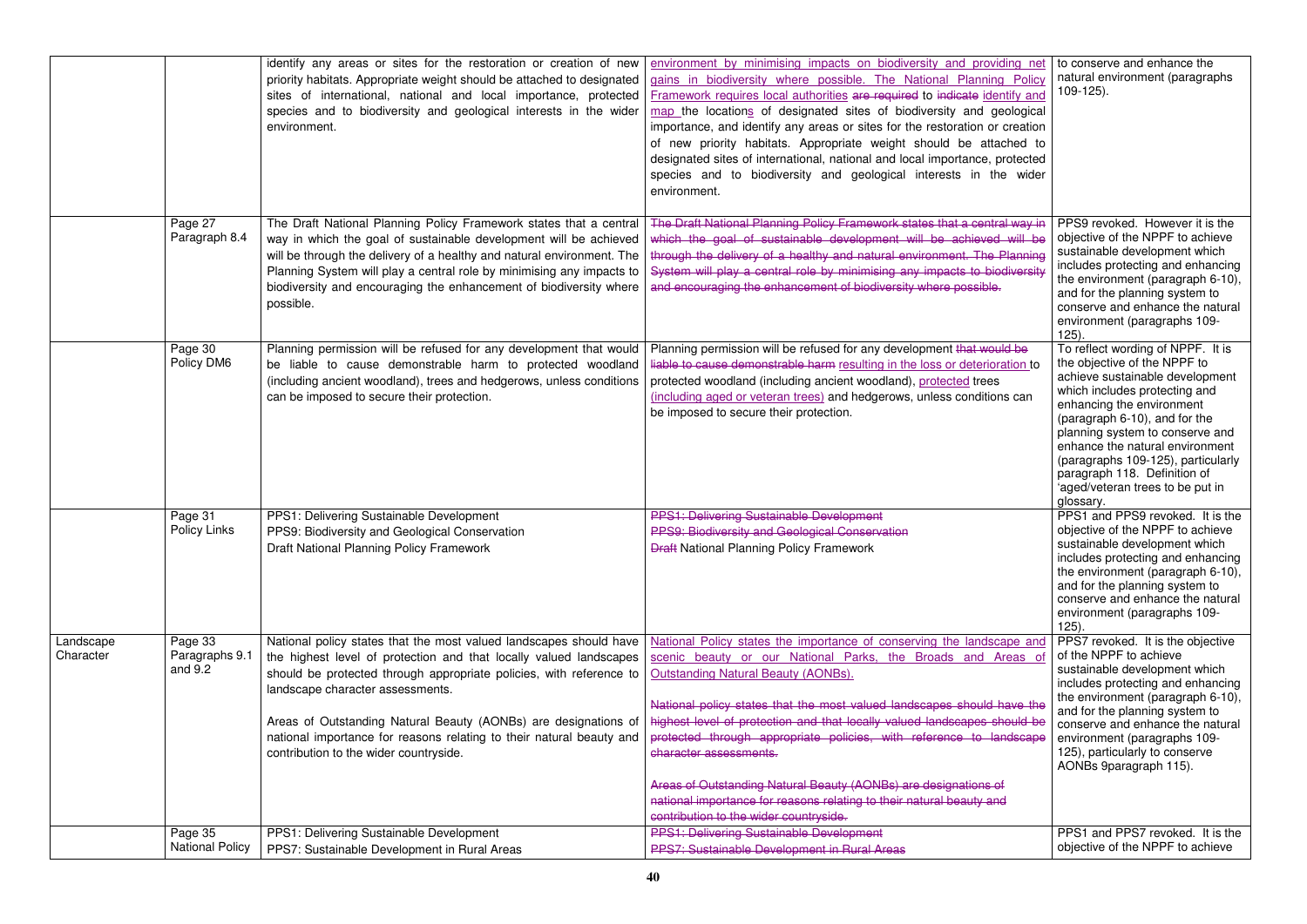|                                               |                               |                                                                                                                                                                                                                                                                                                                                       | <b>National Planning Policy Framework</b>                                                                                                                                                                                                                                                                                                                                                                                                              | sustainable development which<br>includes protecting and enhancing<br>the environment (paragraph 6-10),<br>and for the planning system to<br>conserve and enhance the natural<br>environment (paragraphs 109-<br>$125$ ).                                                                                                                                                                                                                                   |
|-----------------------------------------------|-------------------------------|---------------------------------------------------------------------------------------------------------------------------------------------------------------------------------------------------------------------------------------------------------------------------------------------------------------------------------------|--------------------------------------------------------------------------------------------------------------------------------------------------------------------------------------------------------------------------------------------------------------------------------------------------------------------------------------------------------------------------------------------------------------------------------------------------------|-------------------------------------------------------------------------------------------------------------------------------------------------------------------------------------------------------------------------------------------------------------------------------------------------------------------------------------------------------------------------------------------------------------------------------------------------------------|
| Flood Risk and<br><b>Water Resources</b>      | Page 37<br>Paragraph 10.1     | National Guidance aims to ensure that flood risk is taken into account<br>at all stages of the planning process and to avoid inappropriate<br>development in areas at risk from flooding. Areas can be mapped<br>according to the level of flood risk:                                                                                | National Guidance Policy aims to ensure that flood risk is taken into<br>account at all stages of the planning process and to avoid inappropriate<br>development in areas at risk from flooding by directing development away<br>from areas at highest risk or where development is necessary, making it<br>safe without increasing flood risk elsewhere. Areas can be mapped<br>according to the level of flood risk:                                 | PPS25 revoked. It is the objective<br>of the NPPF to meet the challenge<br>of flooding (paragraphs 94 & 99-<br>104) and for Local Plans to set out<br>strategic policies for flood risk<br>(paragraph 156).                                                                                                                                                                                                                                                 |
|                                               | Page 37<br>Paragraph 10.5     | The need for the planning system to support the transition to a low<br>carbon economy by taking into account flood risk is set out in the<br>Draft National Planning Policy Framework as a key objective. In<br>achieving this objective, the planning system should:                                                                 | The need for the planning system to support the transition to a low carbon<br>economy by taking into account flood risk is set out in the Draft National<br>Planning Policy Framework as a key objective. In achieving this objective,<br>the planning system should:                                                                                                                                                                                  | Incorporated in to paragraph 10.1<br>of the DMP DPD.                                                                                                                                                                                                                                                                                                                                                                                                        |
|                                               |                               | Avoid inappropriate development in areas at risk of flooding<br>by directing development away from areas at highest risk or<br>where development is necessary, making it safe without<br>increasing flood risk elsewhere.                                                                                                             | Avoid inappropriate development in areas at risk of flooding by<br>directing development away from areas at highest risk or where<br>development is necessary, making it safe without increasing flood<br>risk elsewhere.                                                                                                                                                                                                                              |                                                                                                                                                                                                                                                                                                                                                                                                                                                             |
|                                               | Page 40<br>Policy Links       | PPS1: Delivering Sustainable Development<br>PPS23: Planning and Pollution Control<br>PPS23: Annex 1: Pollution Control, Air and Water Quality<br>PPS25: Planning and Flood Risk<br>PPS25: Planning Policy Statement 25 Development and Flood Risk<br><b>Practice Guide</b><br>Draft National Planning Policy Framework                | <b>PPS1: Delivering Sustainable Development</b><br><b>PPS23: Planning and Pollution Control</b><br><b>PPS23: Annex 1: Pollution Control. Air and Water Quality</b><br>PPS25: Planning and Flood Risk<br>PPS25: Planning Policy Statement 25 Development and Flood Risk<br><b>Practice Guide</b><br><b>Draft National Planning Policy Framework</b>                                                                                                     | PPS1, PPS23, PPS25 revoked. It<br>is the objective of the NPPF to<br>achieve sustainable development<br>which includes protecting and<br>enhancing the environment<br>(paragraph 6-10), and for the<br>planning system to conserve and<br>enhance the natural environment<br>(paragraphs 109-125), to meet the<br>challenge of flooding (paragraphs<br>94 & 99-104) and for Local Plans<br>to set out strategic policies for<br>flood risk (paragraph 156). |
| Contamination and<br><b>Pollution Control</b> | Page 42<br>Paragraph 11.2     | Government policy gives guidance on the pollution control regimes<br>(including noise), that interact with the planning system. These<br>considerations are complemented by legislation outside the planning<br>process.                                                                                                              | Government policy gives guidance on the Pollution control regimes<br>(including noise), that interact with the planning system. These<br>considerations are governed complemented by legislation outside the<br>planning process.                                                                                                                                                                                                                      | PPS23 revoked. To reflect the<br>wording of the NPPF, an objective<br>of which is to achieve sustainable<br>development which includes<br>protecting and enhancing the                                                                                                                                                                                                                                                                                      |
|                                               | Paragraph 11.3                | The Draft National Planning Policy Framework emphasises the<br>planning system's role in working towards a healthy and natural<br>environment. This includes preventing new and existing development<br>from contributing to or being exposed to an unacceptable level of<br>land, air, water or noise pollution or land instability. | The <b>Draft</b> National Planning Policy Framework emphasises the planning<br>system's role in working towards a healthy and natural environment. This<br>includes preventing both new and existing development from contributing<br>to or being adversely affected by exposed to an unacceptable levels of<br>land, air, water or noise pollution or land instability.                                                                               | environment (paragraphs 6-10),<br>and for the planning system to<br>conserve and enhance the natural<br>environment (paragraphs 109-<br>$125$ ).                                                                                                                                                                                                                                                                                                            |
|                                               | Page 43<br>Paragraph<br>11.10 | In line with national guidance, it is important to ensure noise-sensitive<br>developments are located away from existing sources of significant<br>noise and that potentially noisy developments are located in areas<br>where noise will not be such an important consideration or where its<br>impact can be minimised.             | In line with national guidance, It is important to ensure noise-sensitive<br>developments are located away from existing sources of significant noise<br>and that potentially noisy developments are located in areas where noise<br>will not be such an important consideration or where its impact can be<br>minimised. When assessing a proposal for residential development near<br>a source of noise, the Council will have regard to Appendix 4. | PPS23 revoked. This is entirely<br>consistent with the objective of the<br>NPPF to achieve sustainable<br>development which includes<br>protecting and enhancing the<br>environment (paragraphs 6-10).<br>Guidance as Appendix 4 replicates                                                                                                                                                                                                                 |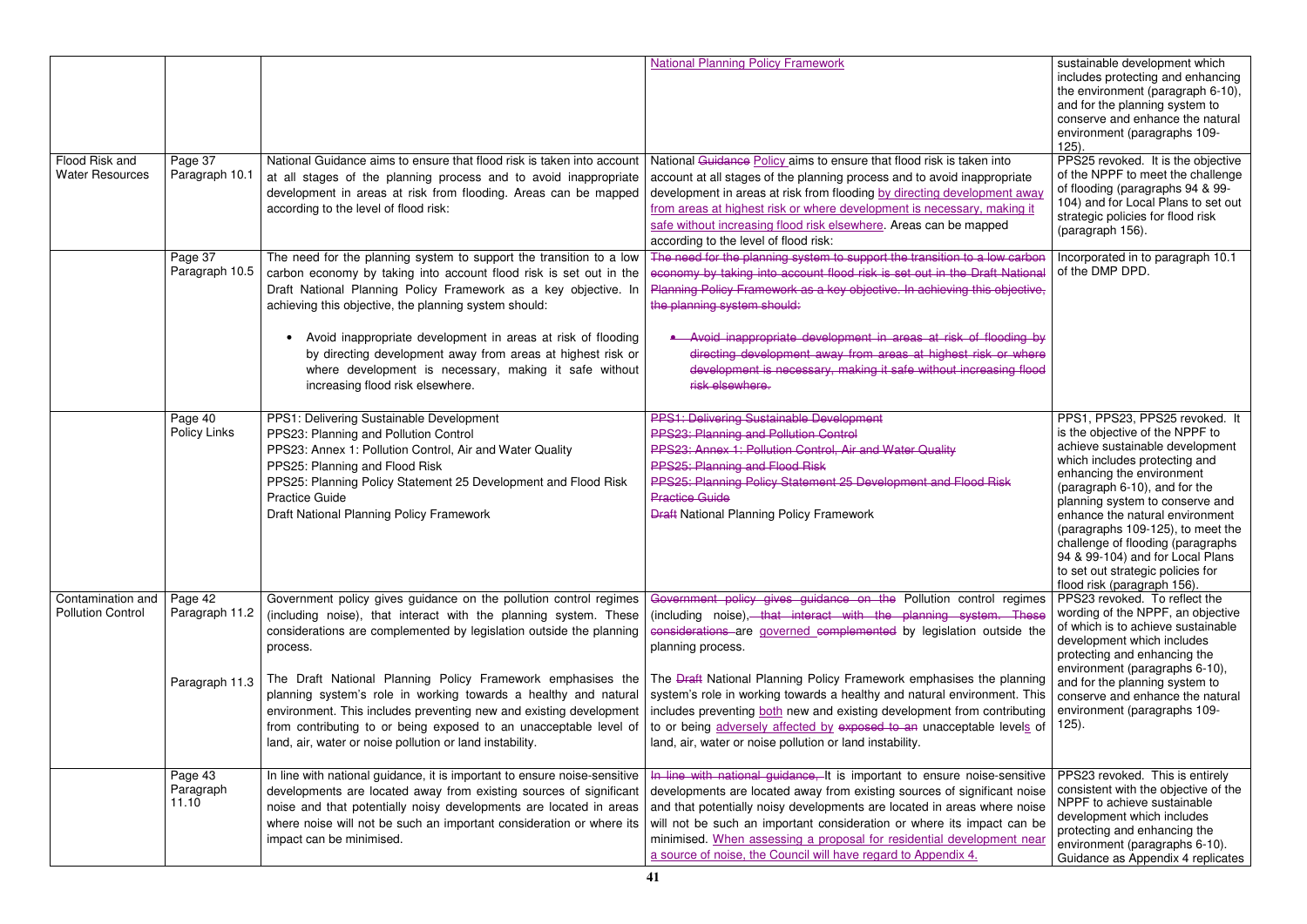|                                                                                   |                             |                                                                                                                                                                                                                                                                                                                                                                                                                                                                                                                                                                                            |                                                                                                                                                                                                                                                                                                                                                                                                                                                                                                                                                                                                      | content of PPG24 in order to<br>advise DM officers on the level of<br>noise.                                                                                                                                                                                                                                                                                                                                                                                                                                  |
|-----------------------------------------------------------------------------------|-----------------------------|--------------------------------------------------------------------------------------------------------------------------------------------------------------------------------------------------------------------------------------------------------------------------------------------------------------------------------------------------------------------------------------------------------------------------------------------------------------------------------------------------------------------------------------------------------------------------------------------|------------------------------------------------------------------------------------------------------------------------------------------------------------------------------------------------------------------------------------------------------------------------------------------------------------------------------------------------------------------------------------------------------------------------------------------------------------------------------------------------------------------------------------------------------------------------------------------------------|---------------------------------------------------------------------------------------------------------------------------------------------------------------------------------------------------------------------------------------------------------------------------------------------------------------------------------------------------------------------------------------------------------------------------------------------------------------------------------------------------------------|
|                                                                                   | Page 46                     | The Council will seek to ensure that noise from proposed<br>commercial, industrial, recreational or transport use does not cause<br>any significant increase in the background noise level of nearby<br>existing noise-sensitive property such as dwellings, hospitals,<br>residential institutions, nursing homes, hotels, guesthouses, schools<br>and other educational establishments.                                                                                                                                                                                                  | The Council will seek to ensure that noise from proposed commercial<br>industrial, recreational or transport use does not cause any significant<br>increase in the background noise level of nearby existing noise-sensitive<br>property such as dwellings, hospitals, residential institutions, nursing<br>homes, hotels, guesthouses, schools and other educational<br>establishments. When assessing proposals for residential development<br>near a source of noise we will have regards to Appendix 4 which indicates<br>the appropriate response to the level of noise by source.              | Guidance as Appendix 4 replicates<br>content of PPG24 in order to<br>advise DM officers.                                                                                                                                                                                                                                                                                                                                                                                                                      |
|                                                                                   | Page 46<br>Policy Links     | PPS1: Delivering Sustainable Development<br>PPS9: Biodiversity and Geological Conservation<br>PPS23: Planning and Pollution Control<br>PPS23: Annex 1: Pollution Control, Air and Water Quality<br>PPG24: Planning and Noise<br>PPS25: Planning and Flood Risk<br>PPS25: Planning Policy Statement 25 Development and Flood Risk<br><b>Practice Guide</b><br><b>Draft National Planning Policy Statement</b>                                                                                                                                                                               | <b>PPS1: Delivering Sustainable Development</b><br><b>PPS9: Biodiversity and Geological Conservation</b><br><b>PPS23: Planning and Pollution Control</b><br>PPS23: Annex 1: Pollution Control, Air and Water Quality<br>PPG24: Planning and Noise<br>PPS25: Planning and Flood Risk<br>PPS25: Planning Policy Statement 25 Development and Flood Risk<br><b>Practice Guide</b><br><b>Draft National Planning Policy Statement</b>                                                                                                                                                                    | PPS1, PPS9, PPS23, PPG24 and<br>PPS25 revoked. This is entirely<br>consistent with the objective of the<br>NPPF to achieve sustainable<br>development which includes<br>protecting and enhancing the<br>environment (paragraph 6-10), and<br>for the planning system to<br>conserve and enhance the natural<br>environment (paragraphs 109-<br>125), to meet the challenge of<br>flooding (paragraphs 94 & 99-104)<br>and for Local Plans to set out<br>strategic policies for flood risk<br>(paragraph 156). |
| Waste<br>Management                                                               | Page 47<br>Policy Links     | PPS1: Delivering Sustainable Development<br>PPS10: Planning for Sustainable Waste Management<br>Planning for Sustainable Waste Management: A Companion Guide<br>to PPS10<br>PPS23: Planning and Pollution Control<br>PPS23: Annex 1: Pollution Control, Air and Water Quality                                                                                                                                                                                                                                                                                                              | PPS1: Delivering Sustainable Development<br>PPS10: Planning for Sustainable Waste Management<br>Planning for Sustainable Waste Management: A Companion Guide to<br><b>PPS10</b><br>PPS23: Planning and Pollution Control<br>PPS23: Annex 1: Pollution Control. Air and Water Quality<br><b>National Planning Policy Framework</b>                                                                                                                                                                                                                                                                    | PPS1 and PPS23 revoked. This is<br>entirely consistent with the<br>objective of the NPPF to achieve<br>sustainable development which<br>includes protecting and enhancing<br>the environment (paragraph 6-10),<br>and for the planning system to<br>conserve and enhance the natural<br>environment (paragraphs 109-<br>$125$ ).                                                                                                                                                                              |
| Open Space, Sport<br>and Recreation<br>Facilities and<br>Children's Play<br>Space | Page 51<br>Paragraph 13.2   | National Guidance states that local authorities should complete<br>robust assessments of existing open space, sport and recreation<br>provision and for future needs of communities for open space, sport<br>and recreation facilities. Open space standards should also be set<br>locally and include:<br>Quantitative estimates of how much is needed<br>A qualitative component (against which to measure the need<br>for enhancement of existing facilities) and<br>Accessibility considerations (including distance thresholds<br>and consideration of the cost of using a facility). | National Guidance states that local authorities should complete robust<br>assessments of existing open space, sport and recreation provision and<br>for future needs of communities for open space, sport and recreation<br>facilities. Open space standards should also be set locally and include:<br>Quantitative estimates of how much is needed<br>A qualitative component (against which to measure the need for<br>enhancement of existing facilities) and<br>Accessibility considerations (including distance thresholds and<br>$\bullet$<br>consideration of the cost of using a facility). | PPS17 revoked. However, this is<br>entirely consistent with the NPPF<br>to achieve sustainable<br>development, which includes the<br>support of strong, vibrant and<br>healthy communities (paragraphs<br>6-10 and 69-78). The NPPF also<br>highlights at paragraph 73 that<br>access to high quality open spaces<br>and opportunities for sport and<br>recreation can make an important<br>contribution to the health and well-<br>being of communities.                                                     |
|                                                                                   | Paragraph 13.4              | The Draft National Planning Policy Framework refers to the need to<br>ensure access to open spaces and recreational facilities that promote<br>the health and well being of the community.                                                                                                                                                                                                                                                                                                                                                                                                 | The <b>Draft</b> National Planning Policy Framework refers to the need to<br>ensure access to open spaces and recreational facilities that promote the<br>health and well being of the community.                                                                                                                                                                                                                                                                                                                                                                                                    | NPPF now published (paragraphs<br>6-10 and $69 - 78$ )                                                                                                                                                                                                                                                                                                                                                                                                                                                        |
|                                                                                   | Pages 54-55<br>Policy Links | PPS1: Delivering Sustainable Development<br>PPG17: Planning for Open Space, Sport and Recreation                                                                                                                                                                                                                                                                                                                                                                                                                                                                                           | <b>PPS1: Delivering Sustainable Development</b><br>PPG17: Planning for Open Space, Sport and Recreation                                                                                                                                                                                                                                                                                                                                                                                                                                                                                              | PPS1 and PPG17 revoked.<br>However, this is entirely consistent<br>with the objective of the NPPF to                                                                                                                                                                                                                                                                                                                                                                                                          |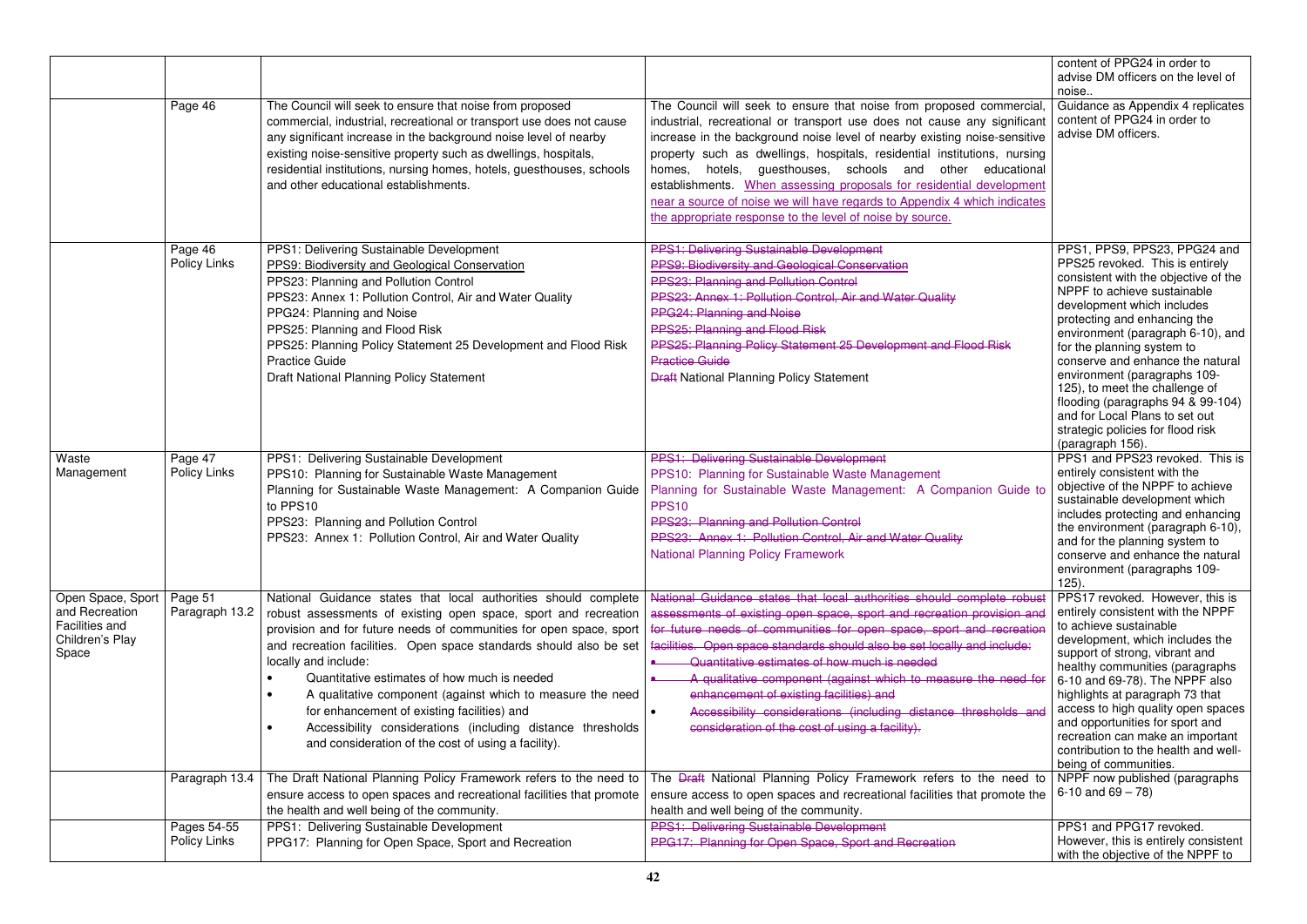|                                                         |                           | Draft National Planning Policy Framework                                                                                                                                                                                                                                                                                                                                                                                                                                                                                                                                                                                                                                                                                                                                                                                                                                                                                                                                                                                                                                                                                                                    | <b>Draft National Planning Policy Framework</b>                                                                                                                                                                                                                                                                                                                                                                                                                                                                                                                                                                                                                                                                                                                                                                                                                                                                                                                                                                                                                                                                                                                      | achieve sustainable development,<br>which includes the support of<br>strong, vibrant and healthy<br>communities (paragraphs 6-10 and<br>69-78). The NPPF also highlights<br>at paragraph 73 that access to<br>high quality open spaces and<br>opportunities for sport and<br>recreation can make an important<br>contribution to the health and well-<br>being of communities. |
|---------------------------------------------------------|---------------------------|-------------------------------------------------------------------------------------------------------------------------------------------------------------------------------------------------------------------------------------------------------------------------------------------------------------------------------------------------------------------------------------------------------------------------------------------------------------------------------------------------------------------------------------------------------------------------------------------------------------------------------------------------------------------------------------------------------------------------------------------------------------------------------------------------------------------------------------------------------------------------------------------------------------------------------------------------------------------------------------------------------------------------------------------------------------------------------------------------------------------------------------------------------------|----------------------------------------------------------------------------------------------------------------------------------------------------------------------------------------------------------------------------------------------------------------------------------------------------------------------------------------------------------------------------------------------------------------------------------------------------------------------------------------------------------------------------------------------------------------------------------------------------------------------------------------------------------------------------------------------------------------------------------------------------------------------------------------------------------------------------------------------------------------------------------------------------------------------------------------------------------------------------------------------------------------------------------------------------------------------------------------------------------------------------------------------------------------------|--------------------------------------------------------------------------------------------------------------------------------------------------------------------------------------------------------------------------------------------------------------------------------------------------------------------------------------------------------------------------------|
| Community,<br>Leisure and<br><b>Cultural Facilities</b> | Page 56<br>Paragraph 14.2 | Government policy makes it clear that all members of the community<br>should be able to access leisure and community facilities and that<br>they should not be disadvantaged as a result of development<br>proposals.                                                                                                                                                                                                                                                                                                                                                                                                                                                                                                                                                                                                                                                                                                                                                                                                                                                                                                                                       | Government National policy makes it clear that all members of the<br>community should be able to access leisure and community facilities and<br>that they should not be disadvantaged as a result of development<br>proposals.                                                                                                                                                                                                                                                                                                                                                                                                                                                                                                                                                                                                                                                                                                                                                                                                                                                                                                                                       | PPS1 revoked. However, this is<br>entirely consistent with the<br>objective of the NPPF to achieve<br>sustainable development, which<br>includes the supports of strong,<br>vibrant and healthy communities<br>(paragraphs 6-10 and 69-78).                                                                                                                                    |
|                                                         | Page 56<br>Paragraph 14.3 | The Draft National Planning Policy Framework refers to the need to                                                                                                                                                                                                                                                                                                                                                                                                                                                                                                                                                                                                                                                                                                                                                                                                                                                                                                                                                                                                                                                                                          | The <b>Draft</b> National Planning Policy Framework refers to the need to                                                                                                                                                                                                                                                                                                                                                                                                                                                                                                                                                                                                                                                                                                                                                                                                                                                                                                                                                                                                                                                                                            | NPPF now published.                                                                                                                                                                                                                                                                                                                                                            |
|                                                         |                           | deliver the right community facilities to meet local needs.                                                                                                                                                                                                                                                                                                                                                                                                                                                                                                                                                                                                                                                                                                                                                                                                                                                                                                                                                                                                                                                                                                 | deliver the right community facilities to meet local needs.                                                                                                                                                                                                                                                                                                                                                                                                                                                                                                                                                                                                                                                                                                                                                                                                                                                                                                                                                                                                                                                                                                          |                                                                                                                                                                                                                                                                                                                                                                                |
|                                                         | Page 58<br>Policy Links   | PPS1: Delivering Sustainable Development<br>PPS4: Planning for Sustainable Economic Growth<br>Draft National Planning Policy Framework                                                                                                                                                                                                                                                                                                                                                                                                                                                                                                                                                                                                                                                                                                                                                                                                                                                                                                                                                                                                                      | PPS1: Delivering Sustainable Development<br>PPS4: Planning for Sustainable Economic Growth<br><b>Draft National Planning Policy Framework</b>                                                                                                                                                                                                                                                                                                                                                                                                                                                                                                                                                                                                                                                                                                                                                                                                                                                                                                                                                                                                                        | PPS1 and PPS4 revoked.<br>However, this is entirely consistent<br>with the objective of the NPPF                                                                                                                                                                                                                                                                               |
| Parking                                                 | Page 59<br>Paragraph 15.2 | In 2011, National Policy was amended to set out the Government's<br>revised position on car parking standards. Whilst the main emphasis<br>of National Policy is still focussed on encouraging sustainable modes<br>of transport and reducing reliance on cars, there is a recognition that<br>people may still wish to own their own personal car.                                                                                                                                                                                                                                                                                                                                                                                                                                                                                                                                                                                                                                                                                                                                                                                                         | In 2011, National Policy was amended to set out the Government's<br>revised position on car parking standards. Whilst the main emphasis of<br>National Policy is still focussed on encouraging sustainable modes of<br>transport and reducing reliance on cars, there is a recognition that people<br>may still wish to own their own personal car.                                                                                                                                                                                                                                                                                                                                                                                                                                                                                                                                                                                                                                                                                                                                                                                                                  | PPS 3 revoked. However, this is<br>entirely consistent with the objective of<br>the NPPF to achieve sustainable<br>development and promote sustainable<br>transport (paragraphs 29-41).                                                                                                                                                                                        |
|                                                         | Page 59<br>Paragraph 15.3 | Previously, Local Planning Authorities had been required to set and<br>apply maximum standards for residential development. This<br>requirement for residential development has now been deleted. The<br>revised position adopts a localised approach, noting that Local<br>Authorities 'are best placed to take account of local circumstances<br>and are able to make the right decisions for the benefit of their<br>communities'. There will still be a requirement to set parking<br>standards, but Local Authorities will determine what these should be<br>based on the individual circumstances of their communities. Policies<br>should:<br>Be developed as part of a package of planning and transport<br>measures to promote sustainable transport choices<br>Not require developers to provide more spaces than they<br>themselves wish, other than in exceptional circumstances<br>Encourage the shared use of parking<br>Require developers to provide designated parking spaces for<br>disabled people<br>Require safe, convenient and secure cycle parking in<br>development; and<br>Consider appropriate provision for motorcycle parking. | Previously, Local Planning Authorities had been required to set and apply<br>maximum standards for residential development. This requirement for<br>residential development has now been deleted. The revised position<br>adopts a localised approach, noting that Local Authorities 'are best placed<br>to take account of local circumstances and are able to make the right<br>decisions for the benefit of their communities'. There will still be a<br>requirement to set parking standards, but Local Authorities will determine<br>what these should be based on the individual circumstances of their<br>communities. Policies should:<br>• Be developed as part of a package of planning and transport<br>measures to promote sustainable transport choices<br>• Not require developers to provide more spaces than they<br>themselves wish, other than in exceptional circumstances<br>• Encourage the shared use of parking<br>• Require developers to provide designated parking spaces for<br>disabled people<br>• Require safe, convenient and secure cycle parking in<br>development; and<br>• Consider appropriate provision for motorcycle parking. | PPS 3 revoked. Paragraph deleted.<br>Paragraph 15.4 below amended to<br>reflect the requirements of paragraph<br>39 of the NPPF.                                                                                                                                                                                                                                               |
|                                                         | Paragraph 15.4            | should be developed taking account of expected levels of car                                                                                                                                                                                                                                                                                                                                                                                                                                                                                                                                                                                                                                                                                                                                                                                                                                                                                                                                                                                                                                                                                                | Furthermore, National Policy states that residential parking policies   Furthermore, National policy states that when setting local parking<br>standards for residential and non-residential development parking<br>ownership, the importance of promoting good design and the need to   policies local planning authorities should be developed taking take into                                                                                                                                                                                                                                                                                                                                                                                                                                                                                                                                                                                                                                                                                                                                                                                                    | PPS3 revoked. The wording of this<br>paragraph has been changed to<br>reflect the NPPF (paragraph 39). The                                                                                                                                                                                                                                                                     |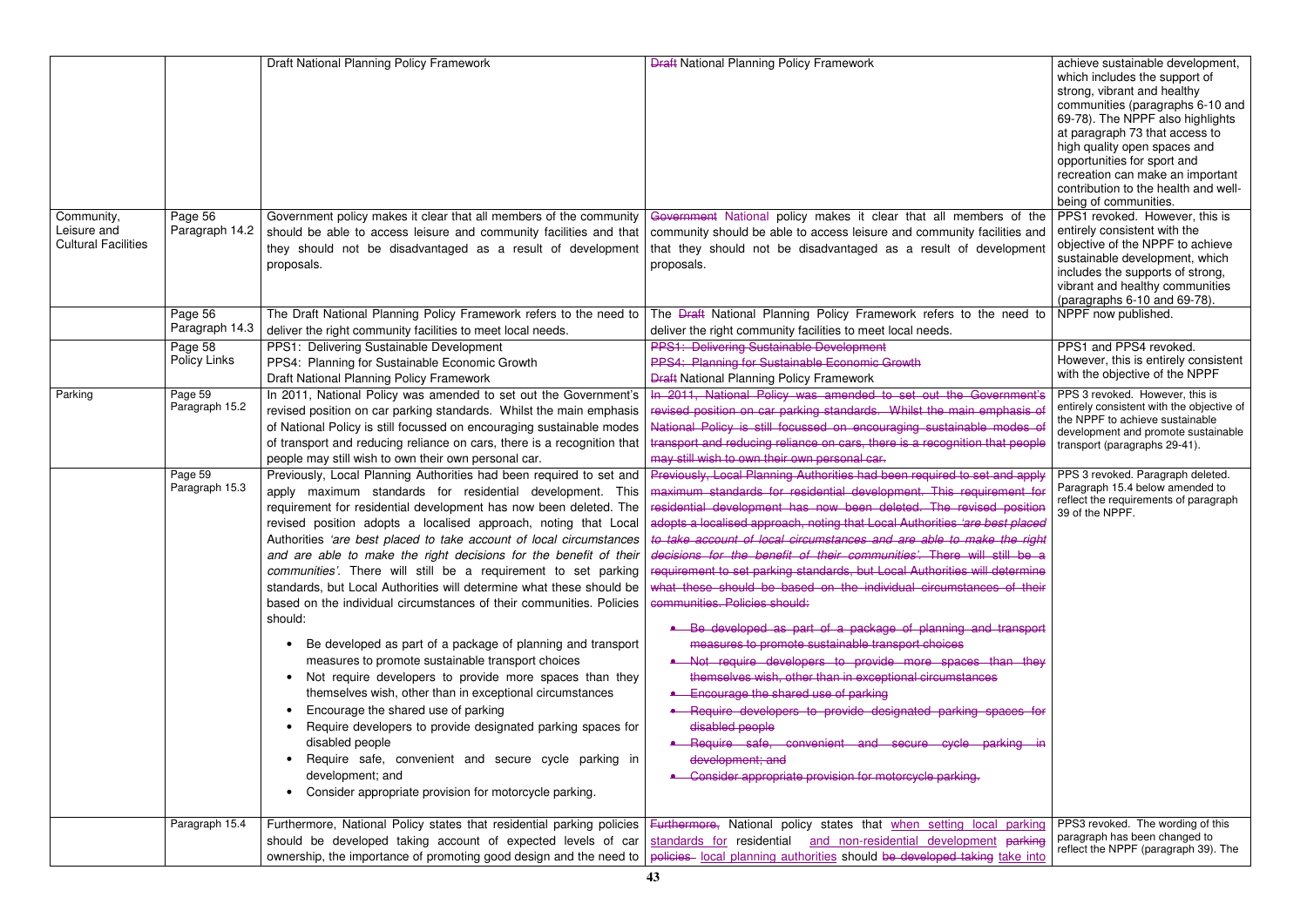|                    |                           | use land efficiently.                                                                                                                                                                                                                                                                                                                                                                                                                                                                                              | account of expected levels of car ownership, the importance of promoting<br>good design and the need to use land efficiently. :<br>the accessibility of the development<br>the type, mix and use of development<br>the availability of and opportunities for public transport<br>local car ownership levels and<br>an overall need to reduce the use of high-emission<br>vehicles                                                                                                                                                                                                                                                                                                                                             | footnote is altered because it is<br>consistent with the objective of the<br>NPPF to achieve sustainable<br>development and promote<br>sustainable transport (paragraphs<br>29-41), This is not in conflict with<br>the NPPF which sets out at<br>paragraph 39 that local authorities<br>may set local parking standards<br>and gives the factors that should<br>be taken into account in setting<br>these standards. |
|--------------------|---------------------------|--------------------------------------------------------------------------------------------------------------------------------------------------------------------------------------------------------------------------------------------------------------------------------------------------------------------------------------------------------------------------------------------------------------------------------------------------------------------------------------------------------------------|-------------------------------------------------------------------------------------------------------------------------------------------------------------------------------------------------------------------------------------------------------------------------------------------------------------------------------------------------------------------------------------------------------------------------------------------------------------------------------------------------------------------------------------------------------------------------------------------------------------------------------------------------------------------------------------------------------------------------------|-----------------------------------------------------------------------------------------------------------------------------------------------------------------------------------------------------------------------------------------------------------------------------------------------------------------------------------------------------------------------------------------------------------------------|
|                    | Paragraph 15.5            | Recently, the need to reduce the use of high emission vehicles has<br>become a central part of transport and climate change policy alike.<br>The Draft National Planning Policy Framework states that local<br>authorities should encourage the provision of sustainable modes of<br>transport and that new developments should incorporate facilities for<br>charging plug in and other low emission vehicles.                                                                                                    | Recently, the need to reduce the use of high emission vehicles has<br>become a central part of transport and climate change policy alike. The<br><b>Draft National Planning Policy Framework states that local authorities</b><br>should encourage the provision of sustainable modes of transport and<br>that new developments should incorporate facilities for charging plug in<br>and other low emission vehicles.                                                                                                                                                                                                                                                                                                        | NPPF now published.                                                                                                                                                                                                                                                                                                                                                                                                   |
|                    | Page 61<br>Policy Links   | PPS1: Delivering Sustainable Development<br>PPG13: Transport<br>Draft National Planning Policy Framework                                                                                                                                                                                                                                                                                                                                                                                                           | <b>PPS1: Delivering Sustainable Development</b><br>PPG13: Transport<br><b>Draft National Planning Policy Framework</b>                                                                                                                                                                                                                                                                                                                                                                                                                                                                                                                                                                                                        | PPS1 and PPG17 revoked. However,<br>this is entirely consistent with the<br>objective of the NPPF                                                                                                                                                                                                                                                                                                                     |
| Telecommunications | Page 63<br>Paragraph 16.1 | Planning Policy Guidance 8: Telecommunications sets out the<br>Governments policy on telecommunications which include radio<br>masts and towers, antennae of all kinds, radio equipment housing,<br>public call boxes, cabinets, poles and overhead wires. It recognises<br>the need to ensure the continued functioning and extension of<br>existing telecommunications systems and the development of new<br>networks whilst balancing the need to protect visual amenity and<br>minimise environmental impacts. | Planning National Policy Guidance 8: Telecommunications sets out the<br>Governments policy on high speed broadband and telecommunications<br>which include radio masts and towers, antennae of all kinds, radio<br>equipment housing, public call boxes, cabinets, poles and overhead<br>wires. It recognises the need to ensure the continued functioning and<br>extension of existing telecommunications systems and the development<br>of new networks whilst balancing the need to protect visual amenity and<br>minimise environmental impacts, high speed broadband technology and<br>other communications networks also play a vital role in enhancing the<br>provision of of local community facilities and services. | PPG8 revoked. Paragraph changed to<br>reflect wording of NPPF (paragraphs<br>42-46). Policy is in general conformity<br>with NPPF.                                                                                                                                                                                                                                                                                    |
|                    | Page 63<br>Policy links   | PPG8: Telecommunications<br>PPG2: Green Belts<br>PPS5: Planning for the Historic Environment                                                                                                                                                                                                                                                                                                                                                                                                                       | <b>PPG8: Telecommunications</b><br><b>PPG2: Green Belts</b><br>PPS5: Planning for the Historic Environment<br><b>National Planning Policy Framework</b>                                                                                                                                                                                                                                                                                                                                                                                                                                                                                                                                                                       | PPG8, PPG2 and PPS5 revoked.                                                                                                                                                                                                                                                                                                                                                                                          |
| Moorings           | Page 65<br>Policy Links   | PPS1:Delivering Sustainable Development<br>PPS7:Sustainable Development in Rural Areas<br>PPG2:Green Belt                                                                                                                                                                                                                                                                                                                                                                                                          | <b>PPS1:Delivering Sustainable Development</b><br>PPS7:Sustainable Development in Rural Areas<br>PPG2:Green Belt<br><b>National Planning Policy Framework</b>                                                                                                                                                                                                                                                                                                                                                                                                                                                                                                                                                                 | PPS1. PPS7 and PPG2 revoked.<br>policy in general conformity with<br>NPPF.                                                                                                                                                                                                                                                                                                                                            |
| New Appendix 3     | Appendix 3                |                                                                                                                                                                                                                                                                                                                                                                                                                                                                                                                    | <b>APPENDIX 3: AGRICULTURAL AND FORESTRY</b><br><b>DWELLINGS</b><br>The National Planning Policy Framework states that buildings for<br>agriculture and forestry are not inappropriate in the Green Belt. This<br>Appendix relates to applications for agricultural and forestry dwellings.<br>There may be occasion where new residential development may be                                                                                                                                                                                                                                                                                                                                                                 | NPPF paragraph 89 states that<br>buildings for forestry and agriculture<br>are not inappropriate and the Council<br>supports this. However, to ensure that<br>applications for new dwellings for<br>agriculture and forestry are genuine<br>the tests of Annex A of the revoked<br>PPS7 has been adapted here to<br>ensure that applications for such<br>dwellings are justified.                                     |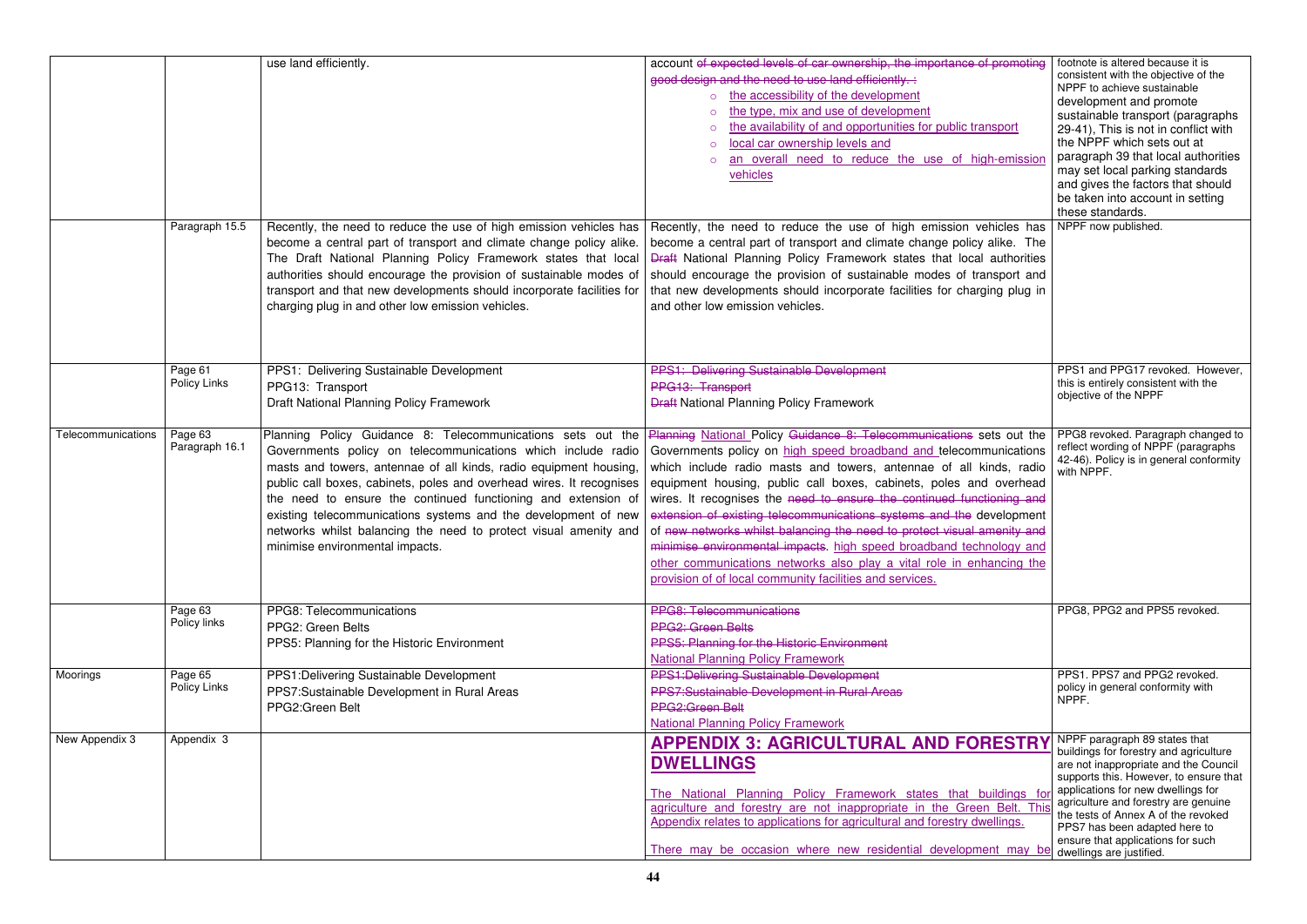|  | justified when accommodation is required to enable agricultural, forestry<br>and certain other full-time workers to live at, or in the immediate vicinity of,<br>their place of work. It will often be as convenient and more sustainable for<br>such workers to live in nearby towns or villages, or suitable existing<br>dwellings, so avoiding new and potentially intrusive development in the<br>Green Belt. However, there will be some cases where the nature and<br>demands of the work concerned make it essential for one or more people<br>engaged in the enterprise to live at, or very close to, the site of their work.<br>Whether this is essential in any particular case will depend on the needs of<br>the enterprise concerned and not on the personal preferences of<br>circumstances of any of the individuals involved. |
|--|-----------------------------------------------------------------------------------------------------------------------------------------------------------------------------------------------------------------------------------------------------------------------------------------------------------------------------------------------------------------------------------------------------------------------------------------------------------------------------------------------------------------------------------------------------------------------------------------------------------------------------------------------------------------------------------------------------------------------------------------------------------------------------------------------------------------------------------------------|
|  | It is essential that all applications for planning permission for new<br>dwellings in the Green Belt are scrutinised thoroughly with the aim of<br>detecting attempts to abuse (e.g. through speculative proposals) the<br>concession that the planning system makes for such dwellings. In<br>particular, it will be important to establish whether the stated intentions to<br>engage in farming, forestry or any other rural-based enterprise, are<br>genuine, are reasonably likely to materialise and are capable of being<br>sustained for a reasonable period of time. It will also be important to<br>establish that the needs of the intended enterprise require one or more of<br>the people engaged in it to live nearby.                                                                                                          |
|  | <b>Permanent Agricultural Dwellings</b><br>New permanent dwellings will only be allowed to support existing<br>agricultural activities on well-established agricultural units, providing:<br>there is a clearly established existing functional need (see<br>paragraph 5 below);<br>the need relates to a full-time worker, or one who is primarily<br>employed in agriculture and does not relate to a part-time<br>requirement;<br>the unit and the agricultural activity concerned have been<br>established for at least three years, have been profitable for at<br>least one of them, are currently financially sound, and have a<br>clear prospect of remaining so (see paragraph 9 below);                                                                                                                                             |
|  | iv. the functional need could not be fulfilled by another existing<br>dwelling on the unit, or any other existing accommodation in the<br>area which is suitable and available for occupation by the<br>workers concerned; and<br>v. other planning requirements, e.g. in relation to access, or<br>impact on the countryside, are satisfied.<br>A functional test is necessary to establish whether it is essential for the<br>proper functioning of the enterprise for one or more workers to be readily<br>available at most times. Such a requirement might arise, for example, if<br>workers are needed to be on hand day and night:                                                                                                                                                                                                     |
|  | in case animals or agricultural processes require essential care at<br>short notice;<br>to deal quickly with emergencies that could otherwise cause<br>$\bullet$<br>serious loss of crops or products, for example, by frost damage or<br>the failure of automatic systems.<br>In cases where we are particularly concerned about possible abuse, we<br>will investigate the history of the holding to establish the recent pattern of                                                                                                                                                                                                                                                                                                                                                                                                        |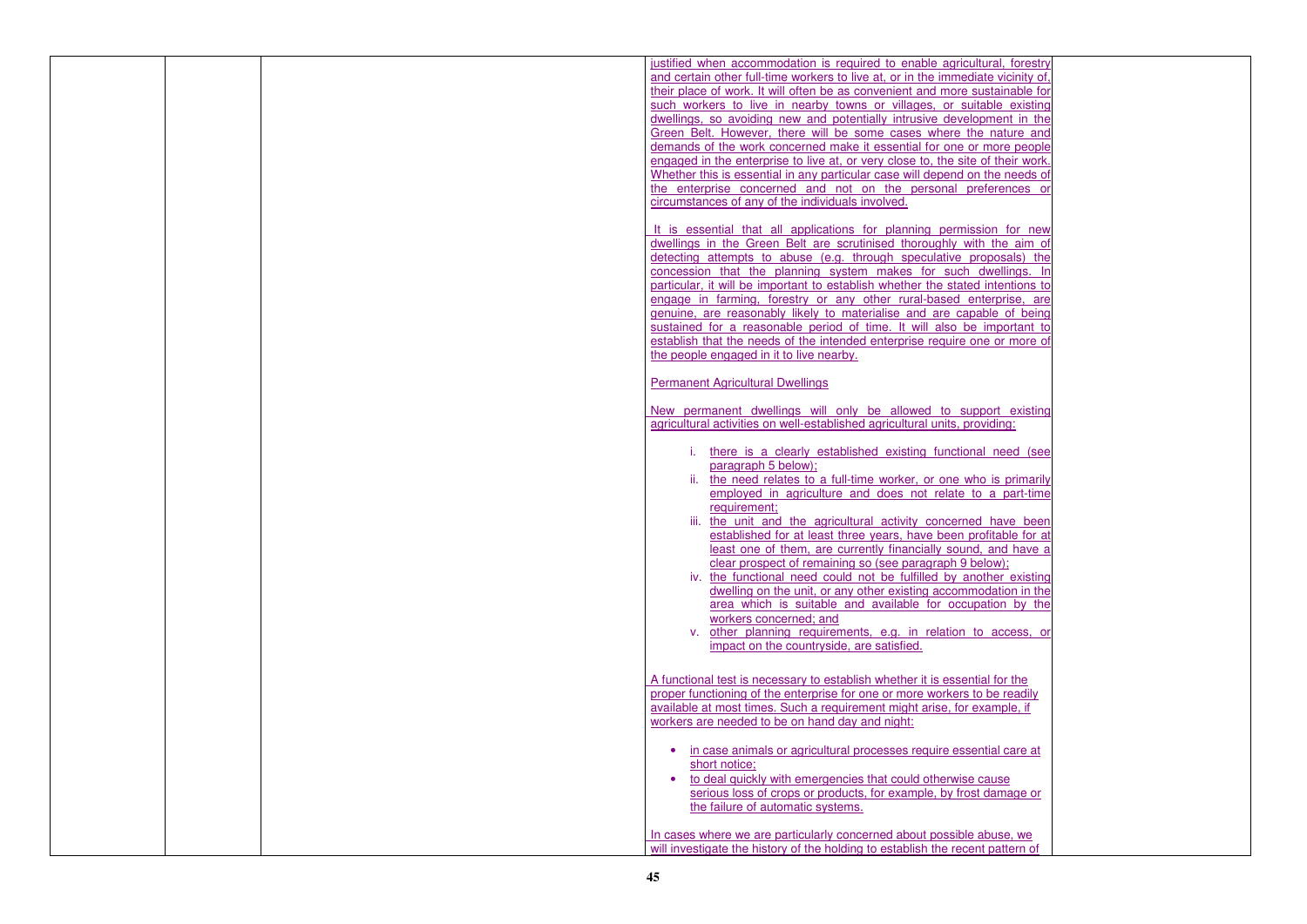| ngs, or<br><u>en sold</u><br>stitute                                                                                                   |  |  |
|----------------------------------------------------------------------------------------------------------------------------------------|--|--|
| contribute<br>velling,<br><b>nents</b><br>t be used<br>stify the<br>mers.                                                              |  |  |
| <u>ary to</u><br><u>e scale</u>                                                                                                        |  |  |
| <u>ural</u><br><i><u><b>financial</b></u></i><br>ne size of<br>aragraph 4<br>tability,<br><u>.</u><br>is, but<br>ractive<br><u>low</u> |  |  |
| <u>ne</u><br>y large in<br>sive to<br>n, will not<br>n those of<br>of dwelling                                                         |  |  |
| <u>tions</u><br>$1$ of the<br>Order<br><u>For</u><br>size<br>and affect<br><u>ed use,</u><br>r, it will<br>pecific<br>which<br>rcular  |  |  |
| <u>əd</u><br>s, or other                                                                                                               |  |  |
| whether<br>ould<br><u>wooden</u>                                                                                                       |  |  |

use of land and buildings and whether, for example, any dwelling buildings suitable for conversion to dwellings, have recently been separately from the farmland concerned. Such a sale could constitution evidence of lack of agricultural need.

The protection of livestock from theft or injury by intruders may on animal welfare grounds to the need for a new agricultural dwell although it will not by itself be sufficient to justify one. Requirem arising from food processing, as opposed to agriculture, cannot to justify an agricultural dwelling. Nor can agricultural needs just provision of isolated new dwellings as retirement homes for farmers.

If a functional requirement is established, it will then be necessary consider the number of workers needed to meet it, for which the and nature of the enterprise will be relevant.

New permanent accommodation cannot be justified on agricultural grounds unless the farming enterprise is economically viable. A test is necessary for this purpose, and to provide evidence of the dwelling which the unit can sustain. In applying this test (see parallel) (iii) above), we will take a realistic approach to the level of profit taking account of the nature of the enterprise concerned. Some enterprises which aim to operate broadly on a subsistence basis which nonetheless provide wider benefits (e.g. in managing attractive landscapes or wildlife habitats), can be sustained on relatively financial returns.

Agricultural dwellings should be of a size commensurate with the established functional requirement. Dwellings that are unusuall relation to the agricultural needs of the unit, or unusually expensive to construct in relation to the income it can sustain in the long-term be permitted. It is the requirements of the enterprise, rather than the owner or occupier, that are relevant in determining the size that is appropriate to a particular holding.

We will consider making planning permissions subject to condit removing some of the permitted development rights under part Town and Country Planning (General Permitted Development) 1995 for development within the curtilage of a dwelling house. example, proposed extensions could result in a dwelling whose exceeded what could be justified by the functional requirement the continued viability of maintaining the property for its intende given the income that the agricultural unit can sustain. However, always be preferable for such conditions to restrict the use of specified permitted development rights rather than to be drafted in terms withdraw all those in a Class (see paragraphs 86-90 of DOE Circular 1 11/95).

Agricultural dwellings should be sited so as to meet the identified functional need and to be well-related to existing farm buildings dwellings.

If a new dwelling is essential to support a new farming activity. on a newly-created agricultural unit or an established one, it should normally, for the first three years, be provided by a caravan, a y structure which can be easily dismantled, or other temporary

Temporary Agricultural Dwellings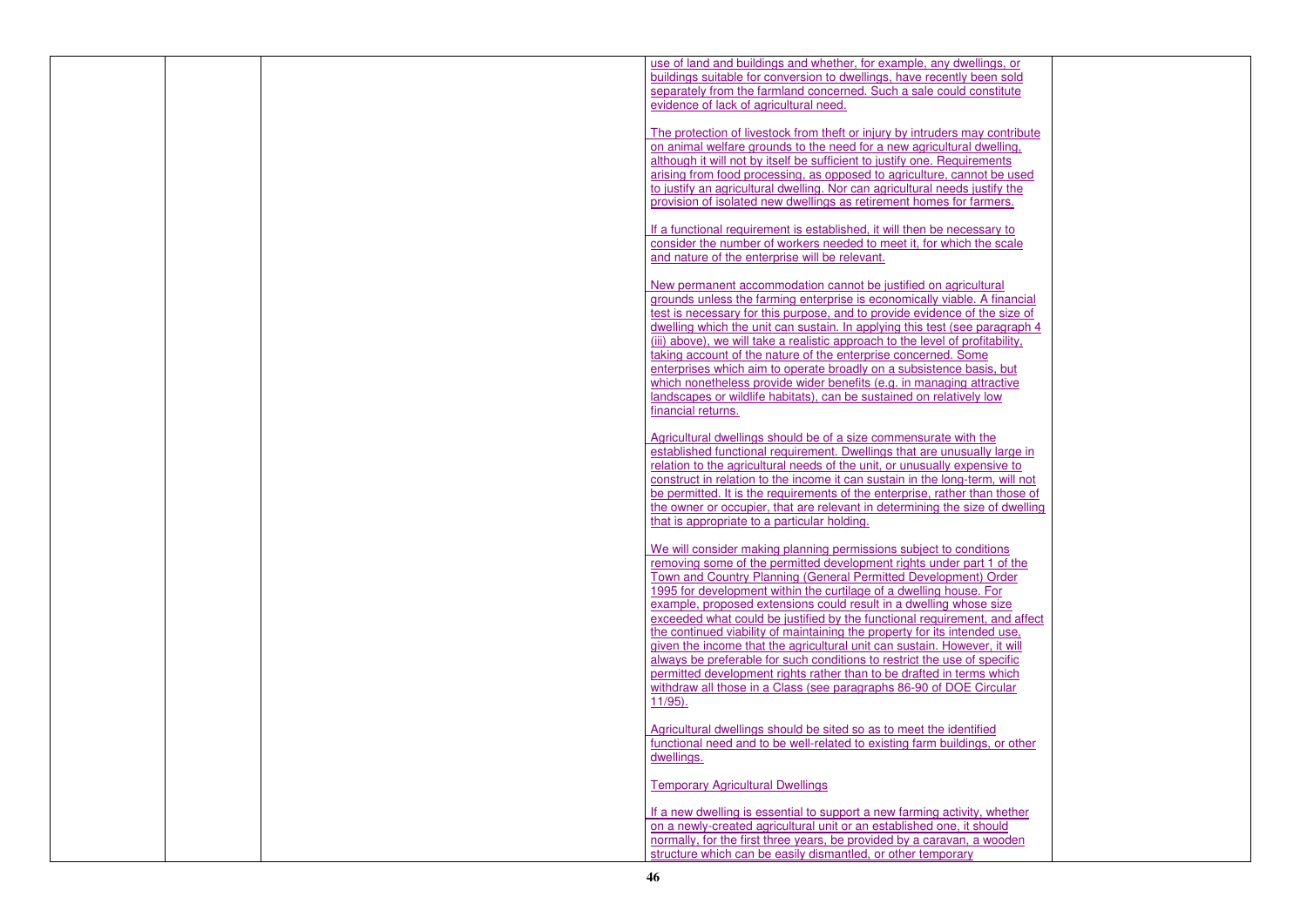|                |            | accommodation. It should satisfy the following criteria:                                                                                                                                                                                                                                                                                                                                                                                                                                                                                                                                                                                                                                                                                       |
|----------------|------------|------------------------------------------------------------------------------------------------------------------------------------------------------------------------------------------------------------------------------------------------------------------------------------------------------------------------------------------------------------------------------------------------------------------------------------------------------------------------------------------------------------------------------------------------------------------------------------------------------------------------------------------------------------------------------------------------------------------------------------------------|
|                |            | (i) clear evidence of a firm intention and ability to develop the<br>enterprise concerned (significant investment in new farm buildings<br>is often a good indication of intentions);                                                                                                                                                                                                                                                                                                                                                                                                                                                                                                                                                          |
|                |            | (ii) functional need (see paragraph 5);                                                                                                                                                                                                                                                                                                                                                                                                                                                                                                                                                                                                                                                                                                        |
|                |            | (iii) clear evidence that the proposed enterprise has been planned<br>on a sound financial basis;                                                                                                                                                                                                                                                                                                                                                                                                                                                                                                                                                                                                                                              |
|                |            | (iv) the functional need could not be fulfilled by another existing<br>dwelling on the unit, or any other existing accommodation in the<br>area which is suitable and available for occupation by the workers<br>concerned; and                                                                                                                                                                                                                                                                                                                                                                                                                                                                                                                |
|                |            | (v) other normal planning requirements, e.g. on siting and access,<br>are satisfied.<br>If permission for temporary accommodation is granted, permission for a<br>permanent dwelling will not subsequently be given unless the criteria in<br>paragraph 4 above are met. We will make clear the period for which the<br>temporary permission is granted, the fact that the temporary dwelling will<br>have to be removed, and the requirements that will have to be met if a<br>permanent permission is to be granted. We will not normally grant<br>successive extensions to a temporary permission over a period of more<br>than three years, nor give temporary permissions in locations where we<br>would not permit a permanent dwelling. |
|                |            | <b>Forestry Dwellings</b>                                                                                                                                                                                                                                                                                                                                                                                                                                                                                                                                                                                                                                                                                                                      |
|                |            | Local planning authorities should apply the same criteria to applications<br>for forestry dwellings as to those for agricultural dwellings. The other<br>principles in the advice on agricultural dwellings are equally relevant to<br>forestry dwellings. Under conventional methods of forestry management,<br>which can involve the use of a peripatetic workforce, new forestry<br>dwellings may not always be justified, except perhaps to service intensive<br>nursery production of trees.                                                                                                                                                                                                                                              |
|                |            | <b>Occupancy Conditions</b>                                                                                                                                                                                                                                                                                                                                                                                                                                                                                                                                                                                                                                                                                                                    |
|                |            | Where the need to provide accommodation to enable farm, forestry or<br>other workers to live at or near their place of work has been accepted as<br>providing the special justification required for new, isolated residential<br>development in the Green Belt it will be necessary to ensure that the<br>dwellings are kept available for meeting this need for as long as it exists.<br>For this purpose planning permission will be made subject to appropriate<br>occupancy conditions.                                                                                                                                                                                                                                                   |
| New Appendix 4 | Appendix 4 |                                                                                                                                                                                                                                                                                                                                                                                                                                                                                                                                                                                                                                                                                                                                                |
|                |            | <b>APPENDIX 4: Noise Exposure Categories for</b><br><b>Residential Development</b>                                                                                                                                                                                                                                                                                                                                                                                                                                                                                                                                                                                                                                                             |
|                |            | When assessing a proposal for residential development near a source<br>of noise, the Council will determine into which of the four noise                                                                                                                                                                                                                                                                                                                                                                                                                                                                                                                                                                                                       |

| p the<br>buildings                                                                                                     |                                                            |
|------------------------------------------------------------------------------------------------------------------------|------------------------------------------------------------|
| n planned                                                                                                              |                                                            |
| existing<br><u>on in the</u><br>e workers                                                                              |                                                            |
| d access,<br><u>ion for a</u><br>riteria in<br>hich the<br>elling will<br>net if a<br><u>ant</u><br>of more<br>here we |                                                            |
| <b>lications</b><br>other<br><b>evant to</b><br>agement,<br><u>ry</u><br>e intensive                                   |                                                            |
| <u>stry or</u><br><u>epted as</u><br><u>dential</u><br>at the<br><u>it exists.</u><br>propriate                        |                                                            |
| <u>s for</u>                                                                                                           | New Appendix to reflect the tests in<br>the revoked PPG24. |
| <u>source</u>                                                                                                          |                                                            |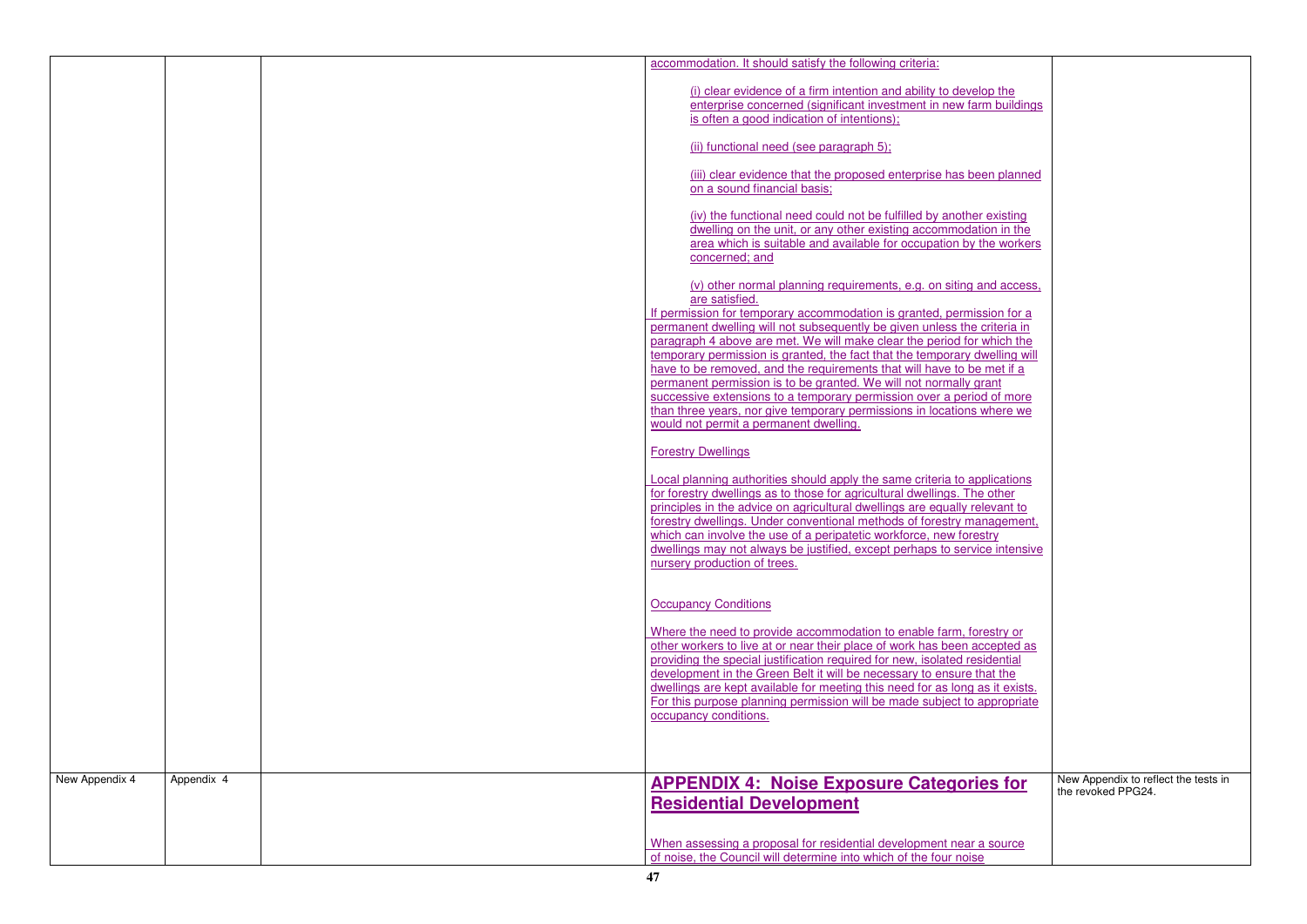|                          | exposure categories (NECs) the proposed site falls, taking account of      |  |
|--------------------------|----------------------------------------------------------------------------|--|
|                          | both day and night-time noise levels. The Council will then have regard    |  |
|                          | to the advice in the appropriate NEC, as below:                            |  |
|                          |                                                                            |  |
|                          |                                                                            |  |
|                          | <b>Table 7 Noise Exposure Categories</b>                                   |  |
|                          |                                                                            |  |
|                          |                                                                            |  |
| <b>NEC</b>               |                                                                            |  |
|                          |                                                                            |  |
|                          |                                                                            |  |
|                          |                                                                            |  |
|                          |                                                                            |  |
| $\underline{A}$          | Noise need not be considered as a determining factor                       |  |
|                          | in granting planning permission, although the noise                        |  |
|                          | level at the high end of the category should not be                        |  |
|                          | regarded as a desirable level                                              |  |
|                          |                                                                            |  |
|                          |                                                                            |  |
| $\mathbf{B}$             | Noise should be taken into account when determining                        |  |
|                          | planning applications and, where appropriate,                              |  |
|                          | conditions imposed to ensure an adequate level of                          |  |
|                          | protection against noise                                                   |  |
|                          |                                                                            |  |
|                          |                                                                            |  |
| $\underline{\mathsf{C}}$ | Planning permission should not normally be granted.                        |  |
|                          | Where it is considered that permission should be                           |  |
|                          | given, for example because there are no alternative                        |  |
|                          | quieter sites available, conditions should be imposed                      |  |
|                          | to ensure a commensurate level of protection against                       |  |
|                          | noise                                                                      |  |
|                          |                                                                            |  |
|                          |                                                                            |  |
| $\mathbf{D}$             | Planning permission should normally be refused                             |  |
|                          |                                                                            |  |
|                          |                                                                            |  |
|                          | A recommended range of noise levels is given below for each of the         |  |
|                          | NECs for dwellings exposed to noise from road, rail, air, and "mixed       |  |
|                          | sources". Paragraph 10 onwards provides a detailed explanation of how      |  |
|                          | the boundaries of each of the NECs have been derived.                      |  |
|                          |                                                                            |  |
|                          | Other noise-sensitive development                                          |  |
|                          | Developments such as offices, hospitals and schools will contain           |  |
|                          | buildings and activities which are noise-sensitive. But these              |  |
|                          | developments are likely to occupy sizeable sites and to contain a          |  |
|                          | proportion of buildings and activities which are less noise-sensitive. The |  |
|                          | NEC principle cannot therefore be sensibly applied to such                 |  |
|                          |                                                                            |  |
|                          | developments and it will be more appropriate to refer to specific          |  |
|                          | guidance on internal noise standards in respect of each activity.          |  |
|                          | General information can be found in BS 8233 1987. Information about        |  |
|                          | guidance for health and hospital buildings is available from NHS           |  |
|                          | Information Centre for Health and Social Care (www.ic.nhs.uk). The         |  |
|                          | Department for Education publishes guidance for schools (Building          |  |
|                          | Bulletin 87 Guidelines for Environmental Design in Schools).               |  |
|                          |                                                                            |  |
|                          | <b>Noise index and measurement positions</b>                               |  |
|                          | For the purposes of consistency all noise indices are expressed in         |  |
|                          | terms of LAeq, T and the time periods of day and night time of between     |  |
|                          |                                                                            |  |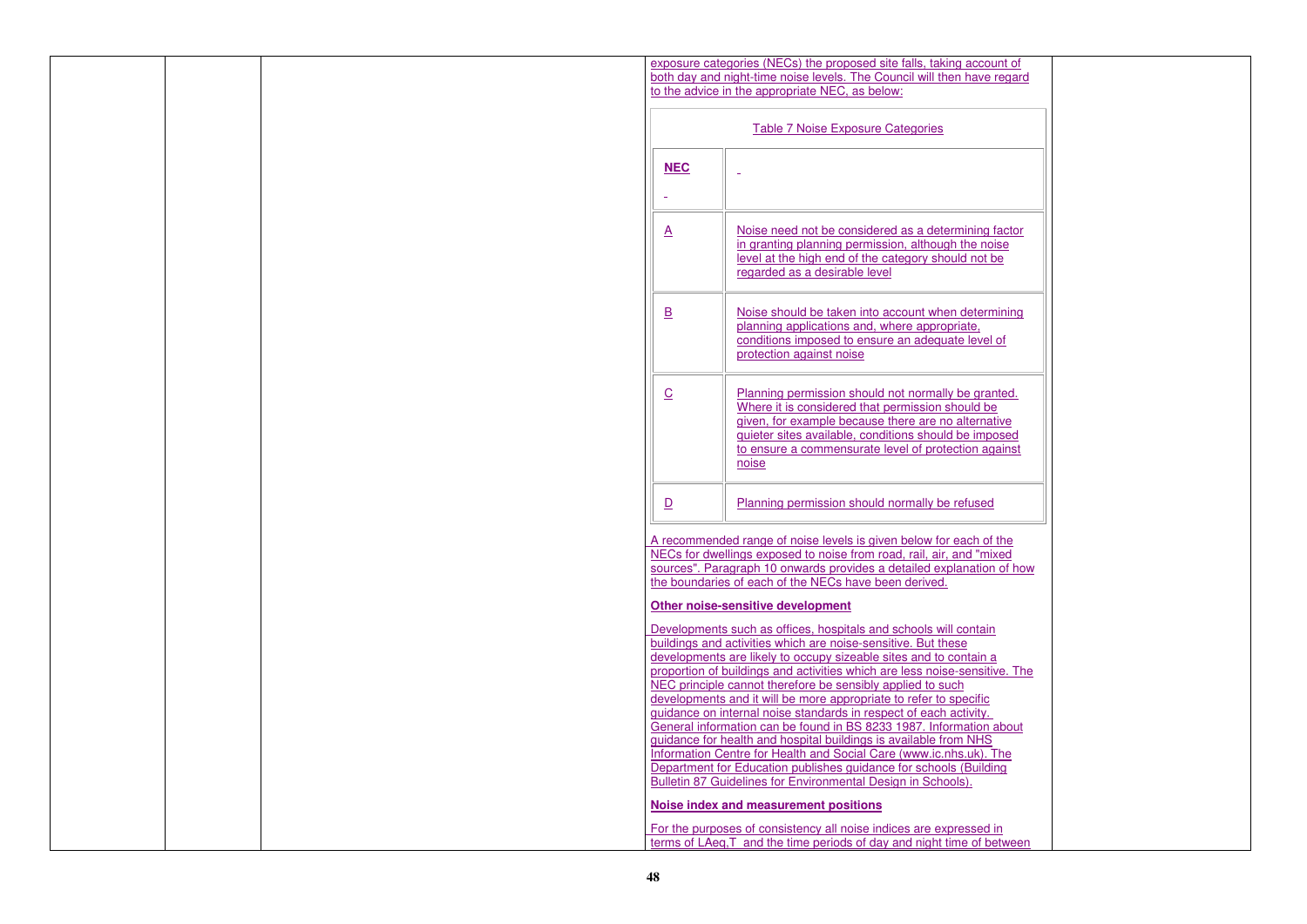|                                     | 07.00-23.00 and 23.00-07.00.       |                         |                         |                                                                                                                                                                                                                                                                                                                                                                                                                                                    |
|-------------------------------------|------------------------------------|-------------------------|-------------------------|----------------------------------------------------------------------------------------------------------------------------------------------------------------------------------------------------------------------------------------------------------------------------------------------------------------------------------------------------------------------------------------------------------------------------------------------------|
|                                     | need for the development.          |                         |                         | Values in the table below refer to noise levels measured on an open site<br>at the position of the proposed dwellings, well away from any existing<br>buildings, and 1.2m to 1.5m above the ground. The arithmetic average<br>of recorded readings should be rounded up. Where that average falls on<br>the boundary between NECs B and C the Council will determine which<br>is the more appropriate NEC for the proposal taking into account the |
|                                     | D, LAeg, 16h ~ LA10, 18h - 2 dB.   |                         |                         | Levels of noise from road and rail traffic are often specified at one metre<br>from a facade, and these facade levels should be assumed to be 3<br>dB(A) higher than levels measured away from any buildings, unless a<br>more accurate figure is available. For road traffic noise in NECs C and                                                                                                                                                  |
|                                     |                                    |                         |                         | For aircraft, the noise levels refer to aircraft noise exposure contour<br>values which are specified at 1.2m above the ground and published at 3<br>dB(A) intervals (each 3 dB(A) increment represents a doubling of noise<br>energy). Because most aircraft noise originates from above, contours<br>include the effects of ground reflection (see Note 2 below).                                                                                |
|                                     | <b>Near Existing Noise Sources</b> |                         |                         | <b>Recommended Noise Exposure Categories For New Dwellings</b>                                                                                                                                                                                                                                                                                                                                                                                     |
|                                     |                                    |                         | Dwellings LAeg, T dB    | Table 8 Noise Levels Noise levels: the noise level(s) (LAeq, T) used when<br>deciding the NEC of a site should be representative of typical<br>conditions. Corresponding To The Noise Exposure Categories For New                                                                                                                                                                                                                                  |
|                                     |                                    |                         |                         | <b>Noise Exposure Category</b>                                                                                                                                                                                                                                                                                                                                                                                                                     |
| <b>Noise</b><br><b>Sour</b><br>$ce$ | $\triangle$                        | $\overline{\mathbf{B}}$ | $\overline{\mathbf{c}}$ | $\overline{\mathbf{D}}$                                                                                                                                                                                                                                                                                                                                                                                                                            |
| road<br>traffic                     | $\sim$                             | $\sim$                  | $\sim$                  | $\sim$                                                                                                                                                                                                                                                                                                                                                                                                                                             |
| 07.00<br>23.00                      | $\leq 55$                          | $\frac{55}{63}$         | $\frac{63}{72}$         | $\geq$ $\frac{72}{2}$                                                                                                                                                                                                                                                                                                                                                                                                                              |
| 23.00<br>07.00                      | $\leq 45$                          | $\frac{45}{57}$         | $57 -$<br>66            | $\geq 66$                                                                                                                                                                                                                                                                                                                                                                                                                                          |
|                                     | $\sim$                             | $\sim$                  | $\sim$                  | $\sim$                                                                                                                                                                                                                                                                                                                                                                                                                                             |
| rail<br>traffic                     |                                    |                         |                         |                                                                                                                                                                                                                                                                                                                                                                                                                                                    |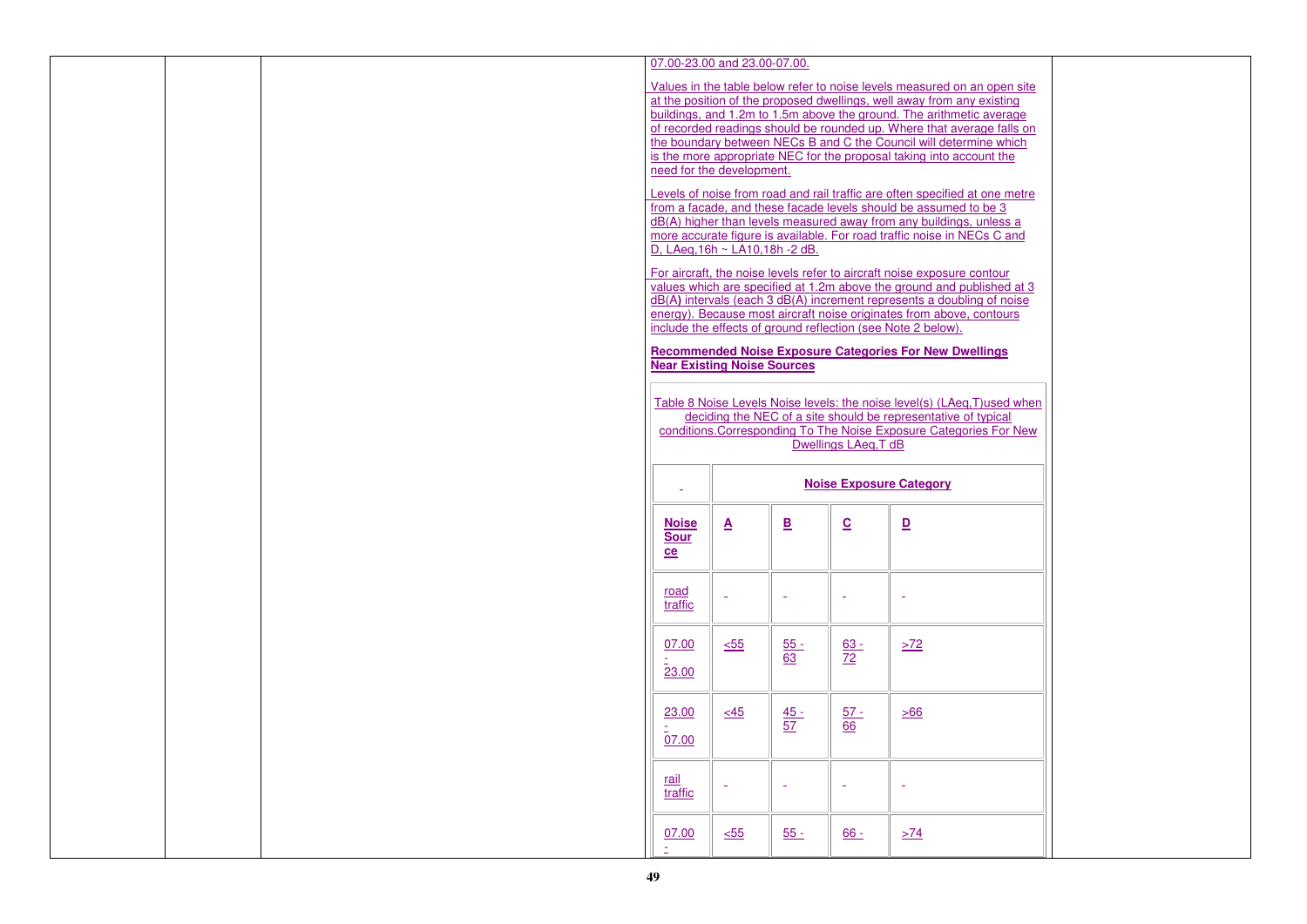|  | 23.00                                                         |                                                     | <u>66</u>       | $\frac{74}{1}$  |                                                                                                                                                                                                                                                                                                                                                                                                                                                                                                                                                                                                                                                                                                                                                                                                                                                                                                                                           |  |
|--|---------------------------------------------------------------|-----------------------------------------------------|-----------------|-----------------|-------------------------------------------------------------------------------------------------------------------------------------------------------------------------------------------------------------------------------------------------------------------------------------------------------------------------------------------------------------------------------------------------------------------------------------------------------------------------------------------------------------------------------------------------------------------------------------------------------------------------------------------------------------------------------------------------------------------------------------------------------------------------------------------------------------------------------------------------------------------------------------------------------------------------------------------|--|
|  | 23.00<br>$\frac{07.00}{(a)}$                                  | $\leq 45$                                           | $\frac{45}{59}$ | $\frac{59}{66}$ | 566                                                                                                                                                                                                                                                                                                                                                                                                                                                                                                                                                                                                                                                                                                                                                                                                                                                                                                                                       |  |
|  | air<br>traffic<br><u>(b)</u>                                  | $\sim$                                              | $\sim$          | $\sim$          | $\sim$                                                                                                                                                                                                                                                                                                                                                                                                                                                                                                                                                                                                                                                                                                                                                                                                                                                                                                                                    |  |
|  | 07.00<br>23.00                                                | $\leq 57$                                           | $\frac{57}{66}$ | $\frac{66}{72}$ | $\geq$ 72                                                                                                                                                                                                                                                                                                                                                                                                                                                                                                                                                                                                                                                                                                                                                                                                                                                                                                                                 |  |
|  | 23.00<br>07.00<br><u>(c)</u>                                  | $\leq 48$                                           | $\frac{48}{57}$ | $\frac{57}{66}$ | $\geq 66$                                                                                                                                                                                                                                                                                                                                                                                                                                                                                                                                                                                                                                                                                                                                                                                                                                                                                                                                 |  |
|  | mixed<br>$\underbrace{\frac{\text{source}}{\text{es}^{(d)}}}$ | $\sim$                                              | $\sim$          | $\sim$          | $\sim$                                                                                                                                                                                                                                                                                                                                                                                                                                                                                                                                                                                                                                                                                                                                                                                                                                                                                                                                    |  |
|  | 07.00<br>23.00                                                | $\leq 55$                                           | $\frac{55}{63}$ | $\frac{63}{72}$ | >72                                                                                                                                                                                                                                                                                                                                                                                                                                                                                                                                                                                                                                                                                                                                                                                                                                                                                                                                       |  |
|  | 23.00<br>07.00<br>(e)                                         | $\leq 45$                                           | $\frac{45}{57}$ | $\frac{57}{66}$ | $\geq 66$                                                                                                                                                                                                                                                                                                                                                                                                                                                                                                                                                                                                                                                                                                                                                                                                                                                                                                                                 |  |
|  | a.<br>b.<br>$\mathbf{c}$ .<br>$D$ ).                          | other sources because of ground reflection effects. |                 |                 | Night-time noise levels (23.00 - 07.00): sites where individual noise<br>events regularly exceed 82 dB LAmax (S time weighting) several<br>times in any hour should be treated as being in NEC C, regardless of<br>the LAeq, 8h (except where the LAeq, 8h already puts the site in NEC<br><b>Aircraft noise:</b> daytime values accord with the contour values<br>adopted by the Department for Transport which relate to levels<br>measured 1.2m above open ground. For the same amount of noise<br>energy, contour values can be up to 2 dB(A) higher than those of<br>Night-time noise levels (23.00 - 07.00): sites where individual noise<br>events regularly exceed 82 dB LAmax (S time weighting) several<br>times in any hour should be treated as being in NEC C, regardless of<br>the LAeq, 8h (except where the LAeq, 8h already puts the site in NEC<br>Mixed sources: this refers to any combination of road, rail, air and |  |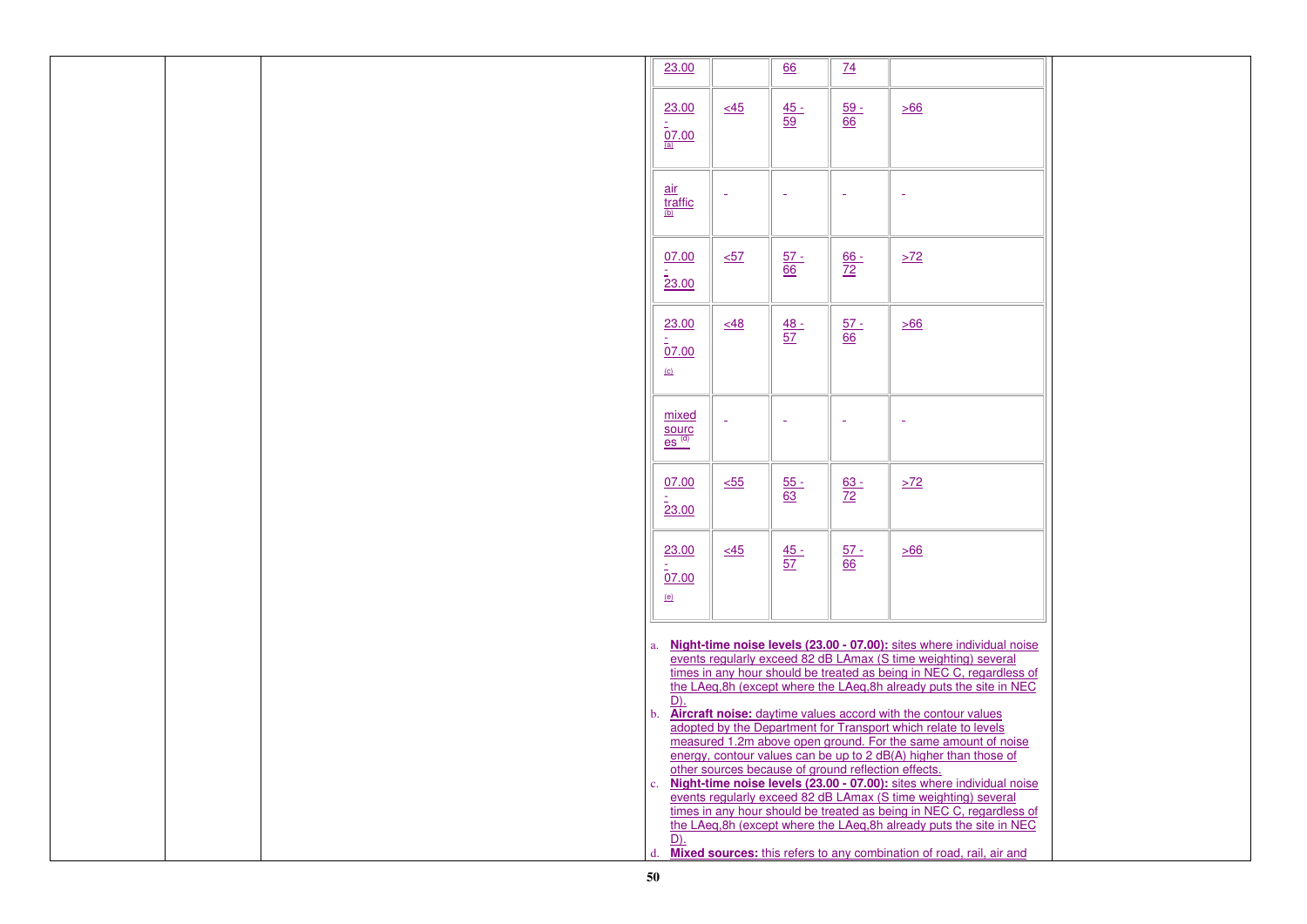|  | industrial noise sources. The "mixed source" values are based on the<br>lowest numerical values of the single source limits in the table. The<br>"mixed source" NECs should only be used where no individual noise<br>source is dominant.<br>Night-time noise levels (23.00 - 07.00): sites where individual noise<br>events regularly exceed 82 dB LAmax (S time weighting) several<br>times in any hour should be treated as being in NEC C, regardless of<br>the LAeq, 8h (except where the LAeq, 8h already puts the site in NEC<br><u>D).</u>                                         |
|--|--------------------------------------------------------------------------------------------------------------------------------------------------------------------------------------------------------------------------------------------------------------------------------------------------------------------------------------------------------------------------------------------------------------------------------------------------------------------------------------------------------------------------------------------------------------------------------------------|
|  | To check if any individual noise source is dominant (for the purposes of<br>this assessment) the noise level from the individual sources should be<br>determined and then combined by decibel addition (remembering first to<br>subtract 2 dB (A) from any aircraft noise contour values). If the level of<br>any one source then lies within 2 dB(A) of the calculated combined<br>value, that source should be taken as the dominant one and the site<br>assessed against the appropriate NEC for that source, rather than using<br>the "mixed source" NECs.                             |
|  | If the contribution of the individual noise sources to the overall noise<br>level cannot be determined by measurement and/or calculation, then<br>the overall measured level should be used and the site assessed<br>against the NECs for "mixed sources".<br><b>Noise Exposure Categories: Explanation of Noise Levels</b>                                                                                                                                                                                                                                                                |
|  | The following is an explanation of how the boundaries of each of the<br>noise exposure categories (NECs) in the table at Paragraph 1 above<br>have been calculated or derived. Wherever possible figures have been<br>based on research findings or figures contained in statutory<br>regulations. However, the NEC table attempts to give guidance across<br>a broad spectrum of situations and not all of these are covered by<br>existing research work or regulations. In these instances assessments<br>and interpolations have had to be made and these are also explained<br>below. |
|  | The explanations under each heading make specific reference to each<br>of the transport modes: road, rail, and air. However, separate<br>explanations of "mixed sources" are not given. The "mixed source"<br>values are based on the lowest numerical values of the single source<br>limits in the table.                                                                                                                                                                                                                                                                                 |
|  | The values given in the NEC table are free-field levels, together with an<br>addition of 2 dB(A) for ground reflection of air traffic noise. Details of<br>correction factors to convert between facade levels and free-field where<br>appropriate are given below. For night-time levels typical insulation<br>values for window installations that are likely to be used in each NEC<br>have been assumed. Because the insulation performance of different<br>window installations is likely to vary, these values are nominal.                                                          |
|  | Noise levels at the boundary of NEC A and NEC B                                                                                                                                                                                                                                                                                                                                                                                                                                                                                                                                            |
|  | Daytime                                                                                                                                                                                                                                                                                                                                                                                                                                                                                                                                                                                    |
|  | The level at the boundary of NEC A and NEC B for road and rail traffic<br>is based on guidance provided by the World Health Organisation $(B.2)$ that<br>"general daytime outdoor noise levels of less than 55 dB (A) Leg are<br>desirable to prevent any significant community annoyance". The figure<br>of 55 dB(A) has been taken to be free-field and therefore no<br>adjustments have been necessary for road and rail traffic noise levels                                                                                                                                           |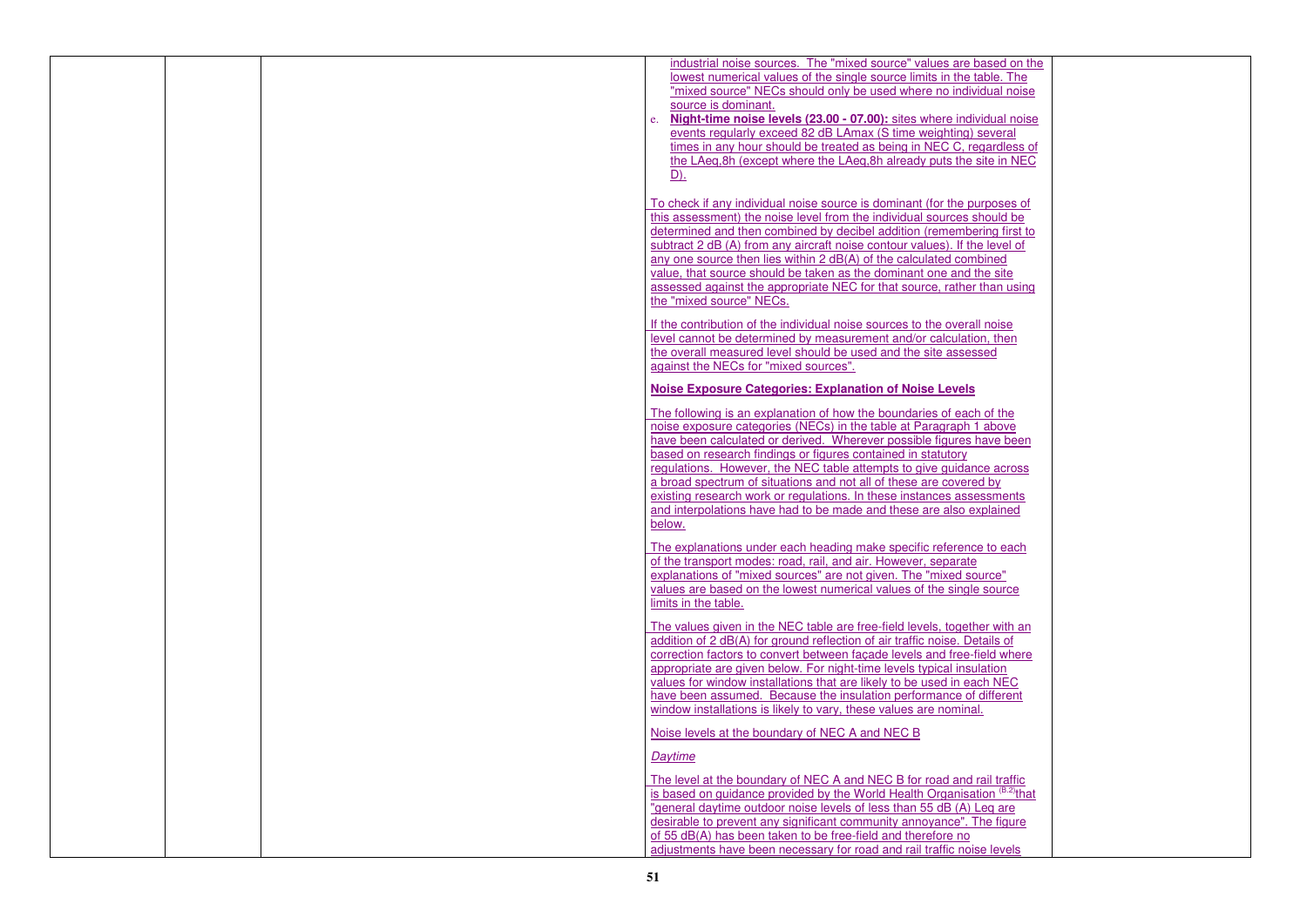| <u>a</u><br>AB(A)                                                                                                                                                                           |  |  |
|---------------------------------------------------------------------------------------------------------------------------------------------------------------------------------------------|--|--|
| <u>3 is</u><br>s that for<br>$\overline{35}$<br>leep"<br>he best                                                                                                                            |  |  |
| ken to be<br>ction of<br><u>give a</u><br>ever, as<br><u>sary</u><br><u>c noise 2</u><br><u>ı</u><br><u>st</u>                                                                              |  |  |
| undary<br>al grant<br>$18h^{(B.5)}$<br>$\frac{1}{1}$<br><u>d to a</u><br>$16h$ in                                                                                                           |  |  |
| <u>I8h at a</u><br>s the<br><u>twick</u>                                                                                                                                                    |  |  |
| <u>oad</u><br>on the<br>ccount<br><u>assumed</u><br><u>nt at</u><br>provide<br>35 dB(A)<br>. This<br>to the<br>C B and<br><u><b>rant</b></u><br><u>ias been</u><br><u>roposed</u><br>opted. |  |  |

before inserting them in the table. In respect of air traffic noise a considerable amount of research has been carried out. <sup>(B.3)</sup> 57 d Leq (previously 35 NNI) relates to the onset of annoyance as established by noise measurements and social surveys

## Night-Time

The night time noise level at the boundary of NEC A and NEC **E** based on the WHO quideline previously referred to which states night time: "based on limited data available, a level of less than 35  $dB(A)$  is recommended to preserve the restorative process of sl and this is considered more relevant when seeking to achieve the best and this is considered more relevant practicable conditions for rest and sleep.

The sound insulation qualities of a partially open window are taken 10 - 15  $dB(A)$ <sup> $(B.4)$ </sup> and for the purposes of the NEC table a reduction- $13$  dB(A) from the facade level has been assumed. This would recommended maximum figure of 48 dB(A) at the facade. Howe the NEC figures are free-field a correction of  $-3$  dB(A) is necess giving  $45$  dB(A) in the table for road and rail noise. For air traffic dB(A) has been added to 45 dB(A) to allow for ground reflection making 47  $dB(A)$ . The level in the table of 48  $dB(A)$  is the neare aircraft dB(A) Leq contour value.

The daytime noise levels for all three transport modes at the bo of NEC B and NEC C are based on the levels that trigger official schemes. For road traffic noise the trigger level is 68 dB LA10. at a facade. This has been converted to an LAeq,18h level by subtracting 3 dB, and to an LAeq,16h value by adding 1 dB, giving 66 dB LAeg, 16h at a facade. Finally, this figure has been converted free-field level by subtracting 3 dB, thus arriving at 63 dB LAeg, the table.

For railway noise the proposed trigger level  $(B.6)$  is 68 dB LAeq,1 facade. This has been converted to 66 dB LAeq,16h free-field.

For air traffic noise, 66 dB(A) LAeg, 16h, previously 50 NNI, was daytime criterion for noise insulation schemes at Heathrow, Gat and Stansted.

Noise levels at the boundary of NEC B and NEC C

## **Davtime**

The night-time level at the boundary of NEC B and NEC C for road traffic is, like that at the boundary of NEC A and NEC A, based WHO figure of  $35$  dB(A). Because noise should be taken into account when determining planning applications in NEC B, it has been as that the minimum amelioration measure available to an occupant night will be to close bedroom windows. Single glazed windows insulation of about 25 dB(A)  $^{(B.7)}$ . Therefore, in order to achieve inside a bedroom, the facade level should not exceed  $60$  dB $(A)$ . facade level requires a further 3 dB(A) adjustment to convert it free-field level of 57  $dB(A)$  for road traffic at the boundary of NE NEC C. For rail traffic, the level proposed to trigger the official grants scheme has been adopted. This level is 63 dB LAeq, 6h and it h converted to 59 dB LAeg.8h free-field. For air traffic, the level proposed to trigger the grant scheme at Stansted airport  $(B.8)$  has been ade This level is the 57 dB(A) Leq contour value.

# Night-time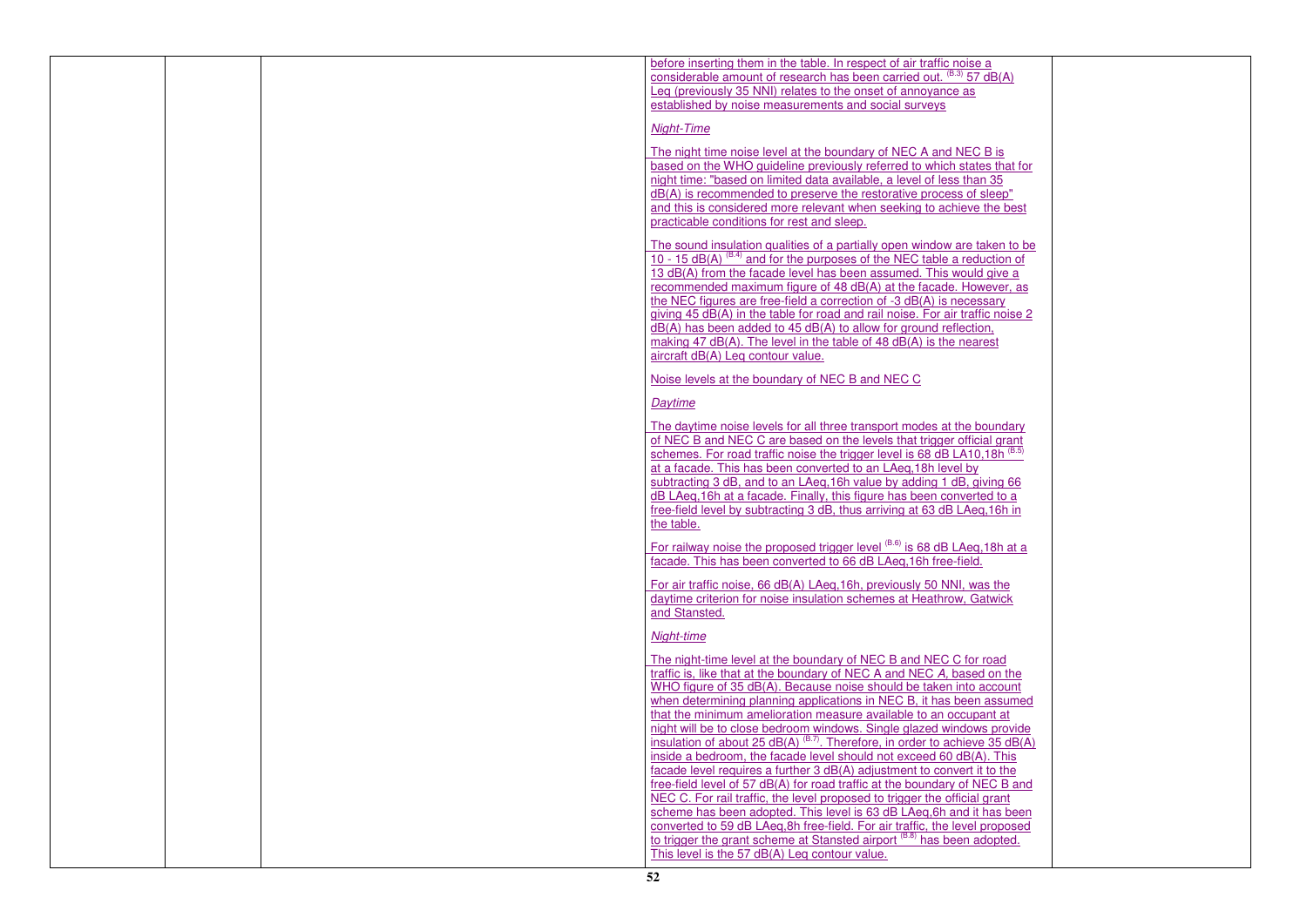| traffic is<br><u>which</u>                                                                                               |  |
|--------------------------------------------------------------------------------------------------------------------------|--|
| $\frac{12}{100}$<br>b a free-<br>$\frac{1}{100}$<br>$\overline{2}$ dB<br>hich is<br>ackage                               |  |
| <u>ess</u><br><u>efore,</u><br>$\overline{\mathsf{dB}}$                                                                  |  |
| <u>been</u><br>ance for                                                                                                  |  |
| <u>, like</u><br>O figure<br>sulation<br><b>pove the</b><br>he level<br>ction<br>$\lambda$ ) in the<br>ise. For<br>) Leq |  |
|                                                                                                                          |  |
| the NEC                                                                                                                  |  |
| nisation,                                                                                                                |  |
| <u>e and</u>                                                                                                             |  |
| e Index<br>anuary<br><u>ircraft</u><br>mber                                                                              |  |
| <u>٦.</u>                                                                                                                |  |
|                                                                                                                          |  |

## Noise levels at the boundary of NEC C and NEC D

## **Daytime**

The noise level at the boundary of NEC C and NEC D for road to based on a Building Research Establishment (BRE) survey<sup> $(B,9)$ </sup> has shown that the insulation package supplied under the Noise Insulation Regulations is inadequate for road traffic noise levels dB LA10,18h and above at a facade. This figure is equivalent to field level of 75 dB LA10,18h; which in turn is equivalent to 73 d LAeg, 16h. The 73 dB LAeg, 16h has been reduced by 1 dB to 7. LAeq,16h in the table at the boundary of NEC C and NEC D, wh the maximum external level that the standard noise insulation packwill reduce to an acceptable internal level.

There is some evidence  $(B.10)$  that noise from rail traffic causes less disturbance than noise from road traffic at the same level. There the level at the boundary of NEC C and NEC D has been set 2 higher than the free-field level for road traffic noise.

For air traffic noise the value put forward in Circular 10/73, has been used. This is 60 NNI or 72 dB LAeg, 16h, including a 2 dB allowa ground reflection.

The night-time levels at the boundary of NEC C and NEC D are those at the boundary of NEC A and NEC B, based on the WHO of 35 dB(A). The standard noise insulation package provides instanced of about 35  $dB(A)$ . Therefore at a facade level of 70  $dB(A)$  or about 35 internal limit for a bedroom of 35 dB(A) may not be achieved. The level of of 70  $dB(A)$  has therefore been reduced by 1  $dB(A)$  and a correction factor of 3  $dB(A)$  applied to derive the free-field level of 66  $dB(A)$ table at the boundary of NEC C and NEC D for road and rail nois air traffic noise the level of 66  $dB(A)$  is the nearest aircraft  $dB(A)$ contour value to provide equivalent protection.

## Night-time

1 Noise levels: the noise level(s) (LAeg, T) used when deciding of a site should be representative of typical conditions 2 Environmental Health Criteria 12 - Noise. World Health Organisation, 1980. 3 Directorate of Operational Research and Analysis "The Noise Number Index" DORA Communication 7907, Second Edition, September 1981 Brooker, P et al "United Kingdom Aircraft Noise Index Study: Final Report" Civil Aviation Authority DR Report 8402, January 1985, Critchley, JB and Ollerhead, JB "The Use of Leg as an A Noise Index" Civil Aviation Authority DORA Report 9023, Septe 19904 Transportation Noise Reference Book: Edited by Paul Nelson, published by Butterworths, 1987.5 Noise Insulation Regulations, 1975: SI 1975:1763

## **End Notes**

6 The Noise Insulation (Railways and Other Guided Transport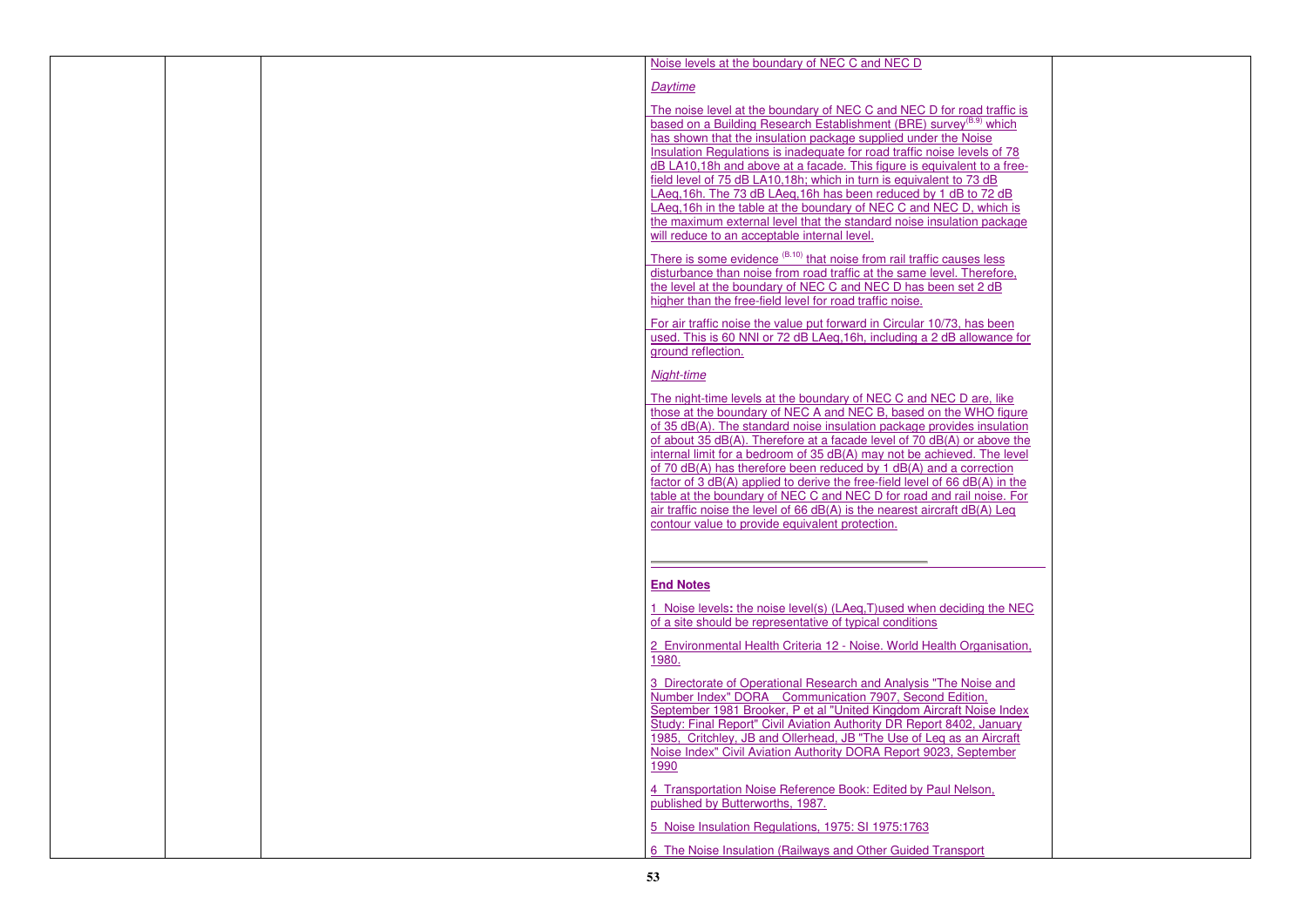|            |              |                                                                                                                                                                                                                                                                                     | Systems) Regulations 1996. SI 1996 No 428.                                                                                                                                             |                            |
|------------|--------------|-------------------------------------------------------------------------------------------------------------------------------------------------------------------------------------------------------------------------------------------------------------------------------------|----------------------------------------------------------------------------------------------------------------------------------------------------------------------------------------|----------------------------|
|            |              |                                                                                                                                                                                                                                                                                     | Transportation Noise Reference Book: Edited by Paul Nelson,<br>published by Butterworths, 1987 and Sound Control For Homes,                                                            |                            |
|            |              |                                                                                                                                                                                                                                                                                     | published by the Building Research Establishment and CIRIA, 1993                                                                                                                       |                            |
|            |              |                                                                                                                                                                                                                                                                                     | [BRE report 238, CIRIA report 127]                                                                                                                                                     |                            |
|            |              |                                                                                                                                                                                                                                                                                     | 8 Department for Transport Consultation Paper: Proposed Stansted<br>Noise Insulation Grants Scheme, September 1990.                                                                    |                            |
|            |              |                                                                                                                                                                                                                                                                                     | 9 Utley W. et al "The effectiveness and acceptability of measures for<br>insulating dwellings against tragic noise" (Journal of Sound and<br>Vibration (1986) Vol 109(1), pages 1-18). |                            |
|            |              |                                                                                                                                                                                                                                                                                     | 10 "Railway Noise and the Insulation of Dwellings" Mitchell Committee<br>Report, published February 1991                                                                               |                            |
| Appendix 5 | PPS and PPGs | Planning Policy Statement 1: Delivering Sustainable Development                                                                                                                                                                                                                     | <b>National Planning Policy Framework</b>                                                                                                                                              | Revocation of PPS and PPGs |
|            |              |                                                                                                                                                                                                                                                                                     | <b>Planning Policy Statement 1: Delivering Sustainable Development</b>                                                                                                                 |                            |
|            |              | Planning Policy Statement: Planning and Climate Change -<br>Supplement to Planning Policy Statement 1                                                                                                                                                                               | <b>Planning Policy Statement: Planning and Climate Change - Supplement</b>                                                                                                             |                            |
|            |              | Planning Policy Statement: Eco-towns- Supplement to Planning                                                                                                                                                                                                                        | to Planning Policy Statement 1                                                                                                                                                         |                            |
|            |              | <b>Policy Statement 1</b><br><b>Planning Policy Guidance 2: Green belts</b><br><b>Planning Policy Statement 3: Housing</b><br><b>Planning Policy Statement 5: Planning for the Historic Environment</b><br>Planning Policy Statement 4: Planning for Sustainable Economic<br>Growth | <b>Planning Policy Statement:</b> Eco-towns- Supplement to Planning Policy                                                                                                             |                            |
|            |              |                                                                                                                                                                                                                                                                                     | <b>Statement 1</b>                                                                                                                                                                     |                            |
|            |              |                                                                                                                                                                                                                                                                                     | <b>Planning Policy Guidance 2: Green belts</b>                                                                                                                                         |                            |
|            |              |                                                                                                                                                                                                                                                                                     | <b>Planning Policy Statement 3: Housing</b>                                                                                                                                            |                            |
|            |              |                                                                                                                                                                                                                                                                                     | <b>Planning Policy Statement 5: Planning for the Historic Environment</b>                                                                                                              |                            |
|            |              |                                                                                                                                                                                                                                                                                     | Planning Policy Statement 4: Planning for Sustainable Economic                                                                                                                         |                            |
|            |              | Planning Policy Statement 7: Sustainable Development in Rural<br>Areas                                                                                                                                                                                                              | Growth<br><b>Planning Policy Statement 7: Sustainable Development in Rural Areas</b>                                                                                                   |                            |
|            |              | <b>Planning Policy Guidance 8: Telecommunications</b>                                                                                                                                                                                                                               | <b>Planning Policy Guidance 8: Telecommunications</b>                                                                                                                                  |                            |
|            |              | <b>Planning Policy Statement 9: Biodiversity and Geological</b><br>Conservation                                                                                                                                                                                                     | <b>Planning Policy Statement 9: Biodiversity and Geological Conservation</b>                                                                                                           |                            |
|            |              | <b>Planning Policy Statement 10: Planning for Sustainable Waste</b>                                                                                                                                                                                                                 | <b>Planning Policy Statement 10: Planning for Sustainable Waste</b><br><b>Management</b>                                                                                               |                            |
|            |              | Management                                                                                                                                                                                                                                                                          | <b>Planning Policy Statement 11: Regional Spatial Strategies</b>                                                                                                                       |                            |
|            |              | <b>Planning Policy Statement 11: Regional Spatial Strategies</b>                                                                                                                                                                                                                    | <b>Planning Policy Statement 12: Local Spatial Planning</b>                                                                                                                            |                            |
|            |              | <b>Planning Policy Statement 12: Local Spatial Planning</b>                                                                                                                                                                                                                         | <b>Planning Policy Guidance 13: Transport</b>                                                                                                                                          |                            |
|            |              | <b>Planning Policy Guidance 13: Transport</b>                                                                                                                                                                                                                                       | <b>Planning Policy Guidance 14: Development on unstable land</b>                                                                                                                       |                            |
|            |              | Planning Policy Guidance 14: Development on unstable land                                                                                                                                                                                                                           | Planning Policy Guidance 17: Planning for Open Space, Sport and                                                                                                                        |                            |
|            |              | Planning Policy Guidance 17: Planning for Open Space, Sport and<br>Recreation                                                                                                                                                                                                       | Recreation<br><b>Planning Policy Guidance 18: Enforcing planning control</b>                                                                                                           |                            |
|            |              | <b>Planning Policy Guidance 18: Enforcing planning control</b>                                                                                                                                                                                                                      | <b>Planning Policy Guidance 19: Outdoor Advertisement Control</b>                                                                                                                      |                            |
|            |              | <b>Planning Policy Guidance 19: Outdoor Advertisement Control</b><br><b>Planning Policy Guidance 20: Coastal planning</b><br>Planning Policy Statement 22: Renewable energy                                                                                                         | <b>Planning Policy Guidance 20: Coastal planning</b>                                                                                                                                   |                            |
|            |              |                                                                                                                                                                                                                                                                                     |                                                                                                                                                                                        |                            |
|            |              |                                                                                                                                                                                                                                                                                     | <b>Planning Policy Statement 22: Renewable energy</b>                                                                                                                                  |                            |
|            |              |                                                                                                                                                                                                                                                                                     | <b>Planning Policy Statement 23: Planning and Pollution Control</b>                                                                                                                    |                            |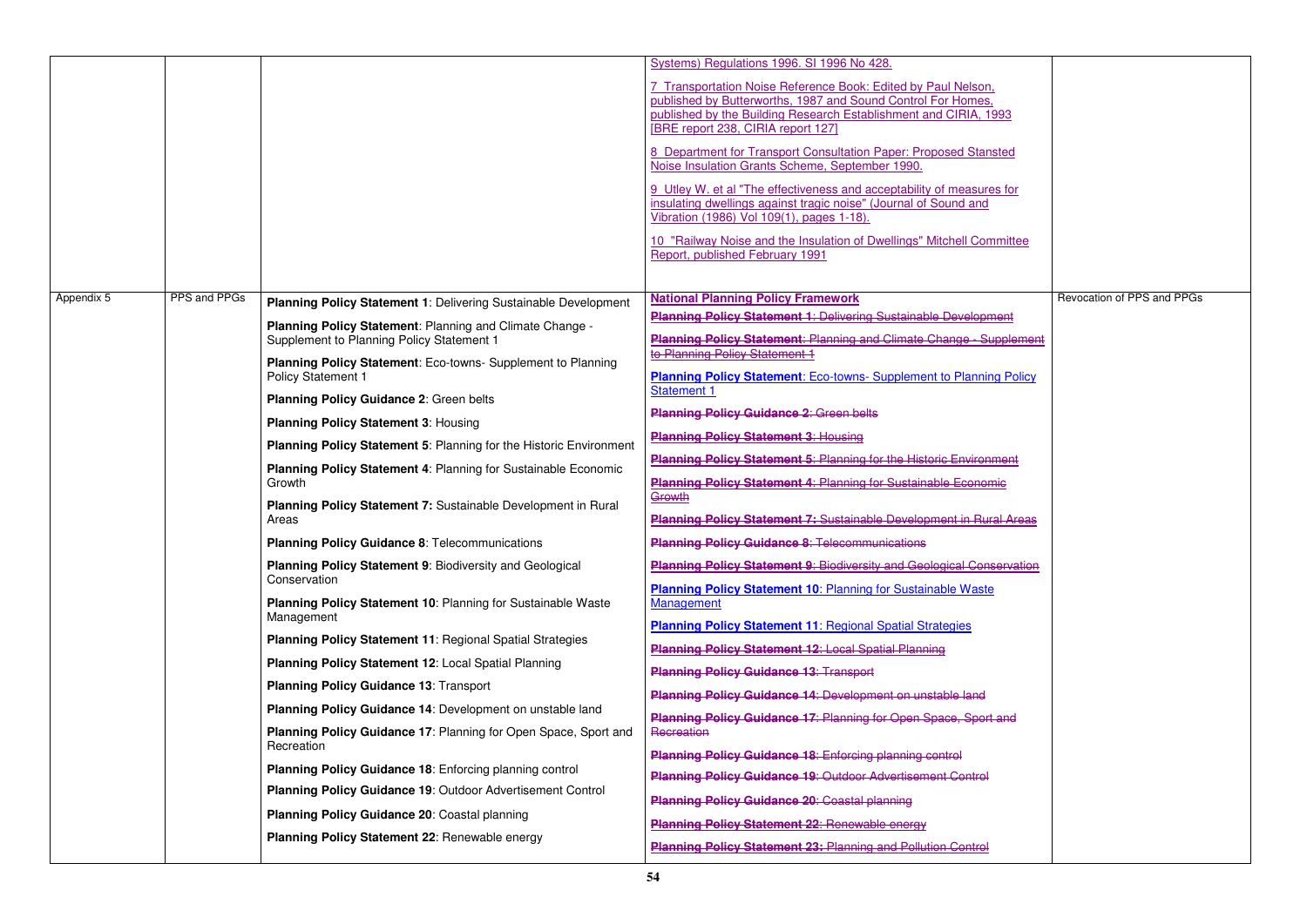| <b>Reason for change</b> |
|--------------------------|
|                          |

|            |                                       | Planning Policy Statement 23: Planning and Pollution Control                                                                                                                                                                                     | <b>Planning Policy Guidance 24: Planning and noise</b>                                                                                                                                                                                          |                                                           |
|------------|---------------------------------------|--------------------------------------------------------------------------------------------------------------------------------------------------------------------------------------------------------------------------------------------------|-------------------------------------------------------------------------------------------------------------------------------------------------------------------------------------------------------------------------------------------------|-----------------------------------------------------------|
|            |                                       | Planning Policy Guidance 24: Planning and noise                                                                                                                                                                                                  | <b>Planning Policy Statement 25: Development and Flood Risk</b>                                                                                                                                                                                 |                                                           |
|            |                                       | Planning Policy Statement 25: Development and Flood Risk                                                                                                                                                                                         | <b>Planning Policy Statement: Development and Coastal Change -</b>                                                                                                                                                                              |                                                           |
|            |                                       | Planning Policy Statement: Development and Coastal Change -<br>Supplement to Planning Policy Statement 2                                                                                                                                         | Supplement to Planning Policy Statement 2                                                                                                                                                                                                       |                                                           |
| Appendix 6 | Glossary                              |                                                                                                                                                                                                                                                  | A tree which, because of its great age, size or condition is of exceptional                                                                                                                                                                     | Definition in NPPF.                                       |
|            | <b>Aged or</b><br><b>Veteran Tree</b> |                                                                                                                                                                                                                                                  | value for wildlife, in the landscape, or culturally.                                                                                                                                                                                            |                                                           |
|            | East of<br><b>England Plan</b>        | The Government intend to revoke the Regional Spatial Strategy.<br>through the Localism Bill.                                                                                                                                                     | The Government intend to revoke the Regional Spatial Strategy. through<br>the Localism Bill.                                                                                                                                                    | Localism Bill enacted and<br>Government yet to revoke RSS |
|            | Heritage<br><b>Assets</b>             | They include designated heritage assets (as defined in PPS5) and<br>assets identified by the local planning authority during the process of<br>decision-making or through the plan-making process (including local<br>listing).                  | They include designated heritage assets (as defined in PPS5) and assets<br>identified by the local planning authority during the process of decision-<br>making or through the plan-making process (including local listing).                   | PPS5 revoked.                                             |
|            | <b>OSS</b>                            | Open Space Sport and Recreation Study (OSS). A strategy covering<br>open space, playing pitches and sport and recreational facilities to<br>guide future provision and management of existing resources in the<br>District as required by PPG17. | Open Space Sport and Recreation Study (OSS). A strategy covering<br>open space, playing pitches and sport and recreational facilities to guide<br>future provision and management of existing resources in the District as<br>required by PPG17 | PPG17 revoked                                             |
|            | <b>PPG</b>                            | Planning Policy Guidance (PPG) - Guidance produced by the<br>Government setting out national planning policy (being replaced by<br>Planning Policy Statements).                                                                                  | Planning Policy Guidance (PPG) - Guidance produced by the<br>Government setting out national planning policy (being replaced by<br><b>Planning Policy Statements).</b>                                                                          | PPGs revoked.                                             |
|            | <b>PPS</b>                            | Planning Policy Statement (PPS) - Guidance produced by the<br>Government setting out national planning policy (gradually replacing<br>Planning Policy Guidance).                                                                                 | Planning Policy Statement (PPS) - Guidance produced by the<br>Government setting out national planning policy (gradually replacing<br>Planning Policy Guidance).                                                                                | PPS revoked.                                              |
|            |                                       |                                                                                                                                                                                                                                                  |                                                                                                                                                                                                                                                 |                                                           |

|                |                | Changes due to the introduction of The Town and Country Planning (Local Planning) (England) Regulations 2012 |                    |                         |
|----------------|----------------|--------------------------------------------------------------------------------------------------------------|--------------------|-------------------------|
| <b>Section</b> | Page/Paragraph | <b>Original Wording</b>                                                                                      | <b>New Wording</b> | change<br><b>Reason</b> |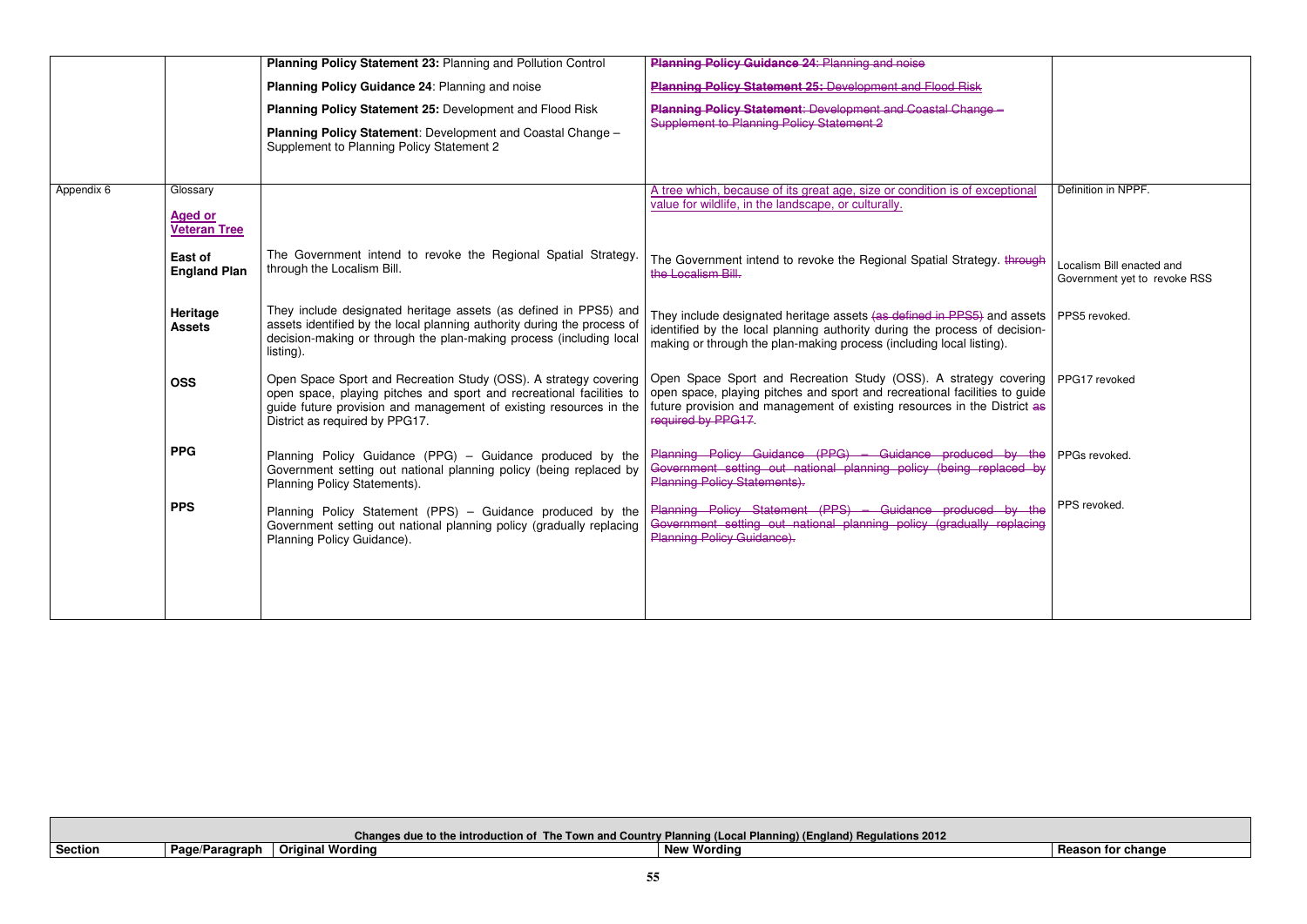| <b>Front Cover</b>                    | <b>Front Cover</b>                                    | Local Development Framework                                                                                                                                                                                                                                                                                                                                                                                                                                                                      | Local Plan                                                                                                                                                                                                                                                                                                                                                                                                                                                                                                                                                                                                                                                                                                                                                                                                                                                         | Local Development Framework<br>replaced by Local Plan. Regulation<br>5, 6 & 88         |
|---------------------------------------|-------------------------------------------------------|--------------------------------------------------------------------------------------------------------------------------------------------------------------------------------------------------------------------------------------------------------------------------------------------------------------------------------------------------------------------------------------------------------------------------------------------------------------------------------------------------|--------------------------------------------------------------------------------------------------------------------------------------------------------------------------------------------------------------------------------------------------------------------------------------------------------------------------------------------------------------------------------------------------------------------------------------------------------------------------------------------------------------------------------------------------------------------------------------------------------------------------------------------------------------------------------------------------------------------------------------------------------------------------------------------------------------------------------------------------------------------|----------------------------------------------------------------------------------------|
| <b>Front Cover</b>                    | <b>Front Cover</b>                                    | Development Management Policies Development Plan Document                                                                                                                                                                                                                                                                                                                                                                                                                                        | Development Management Policies<br>Local Development Plan<br>Document                                                                                                                                                                                                                                                                                                                                                                                                                                                                                                                                                                                                                                                                                                                                                                                              | <b>Local Development Framework</b><br>replaced by Local Plan. Regulation<br>5, 6 & 88  |
| Introduction                          | Page 1<br>Paragraph 1.1 to<br>1.4                     | The Local Development Framework will replace the existing 1.1<br>1.1<br>Three Rivers Local Plan 1996-2011 to help plan for, and manage<br>development in the District in the next 15 years or so.                                                                                                                                                                                                                                                                                                | The Local Plan for Development Framework will replace the<br>existing Three Rivers Local Plan 1996-2011 to will help plan for, and<br>manage development in the District in the next 15 years or so.                                                                                                                                                                                                                                                                                                                                                                                                                                                                                                                                                                                                                                                               | <b>Local Development Framework</b><br>replaced by Local Plan. Regulation<br>5, 6 & 8.8 |
|                                       |                                                       | For Three Rivers, the Local Development Framework will 1.2<br>1.2 <sub>2</sub><br>consist of a number of Development Plan Documents (DPDs)<br>including:                                                                                                                                                                                                                                                                                                                                         | For Three Rivers, the Local Development Framework Plan will<br>consist of a number of Local Development Plan Documents (DPDs<br>LDDs) including:                                                                                                                                                                                                                                                                                                                                                                                                                                                                                                                                                                                                                                                                                                                   |                                                                                        |
|                                       |                                                       | • The Core Strategy DPD: provides the over-arching strategy<br>and policies and the long term vision for Three Rivers                                                                                                                                                                                                                                                                                                                                                                            | • The Core Strategy <b>DPD</b> : provides the over-arching strategy and<br>policies and the long term vision for Three Rivers                                                                                                                                                                                                                                                                                                                                                                                                                                                                                                                                                                                                                                                                                                                                      |                                                                                        |
|                                       |                                                       | • Site Allocations DPD: allocates sites for housing, employment,<br>retail, open space, education and community uses                                                                                                                                                                                                                                                                                                                                                                             | • Site Allocations <b>DPD</b> : allocates sites for housing, employment,<br>retail, open space, education and community uses                                                                                                                                                                                                                                                                                                                                                                                                                                                                                                                                                                                                                                                                                                                                       |                                                                                        |
|                                       |                                                       | • Development Management Policies DPD: sets out the policies<br>against which planning applications will be assessed                                                                                                                                                                                                                                                                                                                                                                             | • Development Management Policies <b>DPD</b> : sets out the policies<br>against which planning applications will be assessed                                                                                                                                                                                                                                                                                                                                                                                                                                                                                                                                                                                                                                                                                                                                       |                                                                                        |
|                                       |                                                       | • Gypsy and Traveller DPD: allocates sites for Gypsy and<br>Travellers.                                                                                                                                                                                                                                                                                                                                                                                                                          | • Gypsy and Traveller <b>DPD</b> : allocates sites for Gypsy and<br>Travellers.                                                                                                                                                                                                                                                                                                                                                                                                                                                                                                                                                                                                                                                                                                                                                                                    |                                                                                        |
|                                       |                                                       | What is<br><b>Development</b><br><b>Management</b><br>the<br><b>Development Plan Document?</b>                                                                                                                                                                                                                                                                                                                                                                                                   | Policies   What is the Development Management Policies Local<br><b>Development Plan-Document?</b>                                                                                                                                                                                                                                                                                                                                                                                                                                                                                                                                                                                                                                                                                                                                                                  |                                                                                        |
|                                       |                                                       | .3<br>17 October 2011. These policies have been informed by a broad<br>evidence base and through a series of consultations.                                                                                                                                                                                                                                                                                                                                                                      | The Development Management Policies DPD sets out the $ 1.3 $ The Development Management Policies <b>DPD LDD</b> sets out the<br>criteria against which all planning applications within the District will   criteria against which all planning applications within the District will be<br>be considered. The Council considers that these policies will enable   considered. The Council considers that these policies will enable the<br>the delivery of the objectives and long term vision for Three Rivers set   delivery of the objectives and long term vision for Three Rivers set out<br>out in the Core Strategy DPD which was adopted by the Council on   in the Core Strategy <b>DPD</b> which was adopted by the Council on 17<br>October 2011. These policies have been informed by a broad evidence<br>base and through a series of consultations. |                                                                                        |
|                                       |                                                       | The policies within this DPD must be read together with those $ 1.4 $<br>1.4<br>strategic policies and objectives outlined in the Core Strategy (as well<br>as National and Regional Policy Guidance). Additional guidance for<br>specific policies will also be provided in the form of Supplementary<br>Planning Documents (SPDs). Details of the relevant SPD or where<br>the Council intends to develop a further SPD in the future is contained<br>within the text of the relevant chapter. | The policies within this <b>DPD</b> LDD must be read together with<br>those strategic policies and objectives outlined in the Core Strategy (as<br>well as National and Regional Policy Guidance). Additional guidance<br>for specific policies will also be provided in the form of Supplementary<br>Planning Documents (SPDs). Details of the relevant SPD or where the<br>Council intends to develop a further SPD in the future is contained<br>within the text of the relevant chapter.                                                                                                                                                                                                                                                                                                                                                                       |                                                                                        |
| <b>Residential Design</b><br>& Layout | Page 5<br>Paragraph 3.6                               | The principle of design forms one of the overarching policies within<br>the Council's Core Strategy DPD (CP12).                                                                                                                                                                                                                                                                                                                                                                                  | The principle of design forms one of the overarching policies within the<br>Council's Core Strategy <b>DPD</b> (CP12).                                                                                                                                                                                                                                                                                                                                                                                                                                                                                                                                                                                                                                                                                                                                             | DPD replaced by LDD. Regulation<br>5(a)                                                |
| Green Belt                            | Page 9<br>Paragraph 4.6                               | Any changes to the established Green Belt boundary as defined in<br>the Local Plan will be made through the Site Allocations DPD and<br>shown on the Proposals Map.                                                                                                                                                                                                                                                                                                                              | Any changes to the established Green Belt boundary as defined in the<br>Local Plan will be made through the Site Allocations DPD LDD and<br>shown on the Proposals Map.                                                                                                                                                                                                                                                                                                                                                                                                                                                                                                                                                                                                                                                                                            | DPD replaced by LDD. Regulation<br>5(a)                                                |
|                                       | DM2 Green Belt<br>last sentence of<br>first paragraph | Where sites are allocated for development in the Site Allocations<br><b>DPD LDD</b> , this may represent very special circumstances.                                                                                                                                                                                                                                                                                                                                                             | Where sites are allocated for development in the Site Allocations <b>DPD</b><br>LDD, this may represent very special circumstances.                                                                                                                                                                                                                                                                                                                                                                                                                                                                                                                                                                                                                                                                                                                                | DPD replaced by LDD. Regulation<br>5(a)                                                |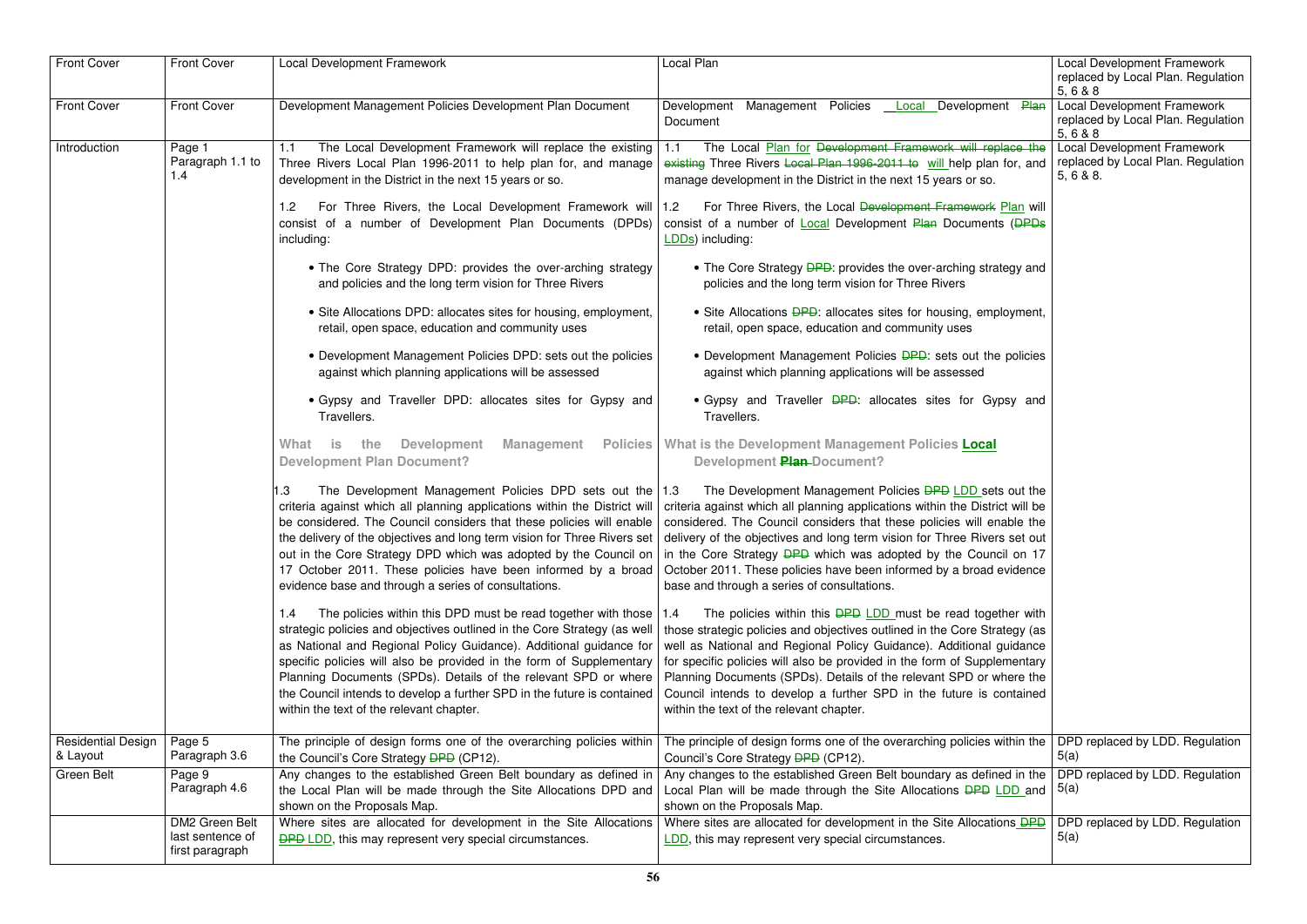| Historic<br>Environment                                    | Page 16<br>Paragraph 5.22            | Responding to climate change and promoting the use of renewable<br>energy has also been identified as a priority for the Council within the                                                                                                                                       | Responding to climate change and promoting the use of renewable<br>energy has also been identified as a priority for the Council within the $  5(a)$                                                                                                                                                       | DPD replaced by LDD. Regulation                                                     |
|------------------------------------------------------------|--------------------------------------|-----------------------------------------------------------------------------------------------------------------------------------------------------------------------------------------------------------------------------------------------------------------------------------|------------------------------------------------------------------------------------------------------------------------------------------------------------------------------------------------------------------------------------------------------------------------------------------------------------|-------------------------------------------------------------------------------------|
|                                                            |                                      | Core Strategy DPD.                                                                                                                                                                                                                                                                | Core Strategy DPD.                                                                                                                                                                                                                                                                                         |                                                                                     |
| <b>Carbon Dioxide</b><br>Emissions and<br>Renewable Energy | Page 22<br>Paragraph 6.12            | Policy CP1, of the Core Strategy DPD sets out the Council's broad<br>approach to sustainable development.                                                                                                                                                                         | Policy CP1, of the Core Strategy <b>DPD</b> sets out the Council's broad<br>approach to sustainable development.                                                                                                                                                                                           | DPD replaced by LDD. Regulation<br>5(a)                                             |
| Flood Risk and<br><b>Water Resources</b>                   | Page 39<br>Paragraph 10.9            | The Council has taken into account flood risk in identifying<br>development sites through the Site Allocations DPD.                                                                                                                                                               | The Council has taken into account flood risk in identifying<br>development sites through the Site Allocations DPD.                                                                                                                                                                                        | DPD replaced by LDD. Regulation<br>5(a)                                             |
| Waste                                                      | Page 50                              | The Council also encourages measures which contribute to reducing                                                                                                                                                                                                                 | The Council also encourages measures which contribute to reducing                                                                                                                                                                                                                                          | DPD replaced by LDD. Regulation                                                     |
| Management                                                 | Paragraph 12.10                      | waste wherever possible Developers will be expected to provide                                                                                                                                                                                                                    | waste wherever possible Developers will be expected to provide                                                                                                                                                                                                                                             | 5(a)                                                                                |
|                                                            |                                      | information on how development will reduce waste as part of the C                                                                                                                                                                                                                 | information on how development will reduce waste as part of the C                                                                                                                                                                                                                                          |                                                                                     |
|                                                            |                                      |                                                                                                                                                                                                                                                                                   |                                                                                                                                                                                                                                                                                                            |                                                                                     |
|                                                            |                                      | Plan Energy and Sustainability Statement required under Policy CP1<br>of the Core Strategy DPD.                                                                                                                                                                                   | Plan Energy and Sustainability Statement required under Policy CP1 of<br>the Core Strategy <b>DPD</b> .                                                                                                                                                                                                    |                                                                                     |
| Appendix 2 Design                                          | Page 72                              | (a) General Criteria: Extensions                                                                                                                                                                                                                                                  | (a) General Criteria: Extensions                                                                                                                                                                                                                                                                           | DPD replaced by LDD. Regulation                                                     |
| Criteria                                                   |                                      | In addition to any other policies of the Local Development<br>Framework which may apply, extensions must:                                                                                                                                                                         | In addition to any other policies of the Local-Development<br>Framework Plan which may apply, extensions must:                                                                                                                                                                                             | 5(a)                                                                                |
|                                                            | Page 73<br>2 <sup>nd</sup> Paragraph | Applications for new development will be assessed on their own<br>merits. In addition to any other policies of the Local Development<br>Framework which may apply, new development must:                                                                                          | Applications for new development will be assessed on their own merits.<br>In addition to any other policies of the Local Development Framework $\vert$ 5(a)<br>Plan which may apply, new development must:                                                                                                 | DPD replaced by LDD. Regulation                                                     |
| Appendix 5                                                 | Glossary                             |                                                                                                                                                                                                                                                                                   |                                                                                                                                                                                                                                                                                                            |                                                                                     |
|                                                            |                                      |                                                                                                                                                                                                                                                                                   |                                                                                                                                                                                                                                                                                                            |                                                                                     |
|                                                            | Core Strategy                        | The Local Development Framework document which sets out the<br>long-term spatial vision for the local planning authority area and the<br>spatial objectives and strategic policies to deliver that vision. The<br>Core Strategy will have the status of a Development Document.   | The Local Development Framework document which sets out the long-<br>term spatial vision for the local planning authority area and the spatial<br>objectives and strategic policies to deliver that vision. The Core<br>Strategy will have the status of a Development Document.                           | DPD replaced by LDD and LDD<br>are Local Plans. Regulation 5(a)<br>and Regulation 6 |
|                                                            | Development<br>Plan                  | Spatial Strategy, Waste and Minerals Framework and the<br>Development Plan Documents (DPD) contained in the Local<br>Development Framework (LDF).                                                                                                                                 | The statutory Development Plan currently comprises the Regional The statutory Development Plan currently comprises the Regional As above.<br>Spatial Strategy, Waste and Minerals Framework and the Local<br>Development Plan Documents (DPD) contained in the Local<br>Development Framework (LDF). Plan. |                                                                                     |
|                                                            | <b>DPD</b>                           | Development Plan Document (DPD) is a Local Development<br>Document which forms part of the statutory development plan,<br>including the Core Strategy, Site Allocations and Development   Strategy, Site Allocations and Development Management Policies.<br>Management Policies. | Development Plan Document (DPD) is a Local Development Document<br>which forms part of the statutory development plan, including the Core                                                                                                                                                                  | DPDs replaced by LDD and Local<br>Plans. Regulations 5 & 6                          |
|                                                            | <b>Evidence Base</b>                 | This enables the preparation of a sound Local Development<br>Framework meeting the objectives of sustainable development.                                                                                                                                                         | This enables the preparation of a sound Local Development<br><b>Framework Plan meeting the objectives of sustainable development.</b>                                                                                                                                                                      | <b>Local Development Framework</b><br>replaced with Local Plan.                     |
|                                                            | <b>LDF</b>                           | Local Development Framework - the portfolio or folder of Local<br>Development Documents, which set out the planning policy<br>framework for the District.                                                                                                                         | Local Development Framework - the portfolio or folder of Local $\vert$ As above.<br>Development Documents, which set out the planning policy framework<br>for the District.                                                                                                                                |                                                                                     |
|                                                            | Local<br>Development<br>Document     | Local Development Document - comprising two main types:<br>Development Plan Documents and Supplementary Planning<br>Documents, which together from the Local Development Framework.                                                                                               | Local Development Document - comprising two main types:<br>Development Plan Documents and Supplementary Planning<br>Documents, which together from the Local Development Framework.<br>documents prepared by the Local Planning Authority that make up the<br><b>Local Plan</b>                            | Regulations 5 & 6                                                                   |
|                                                            | Local Plan                           | The plan produced under the former planning system by District<br>Councils. The Three Rivers Local Plan will be replaced by the Local<br>Development Framework.                                                                                                                   | The plan produced under the former planning system by District<br>Councils. The Three Rivers Local Plan will be replaced by the Local<br>Development Framework. Set of documents that set out the planning<br>policy for the District.                                                                     | Regulations 5 & 6                                                                   |